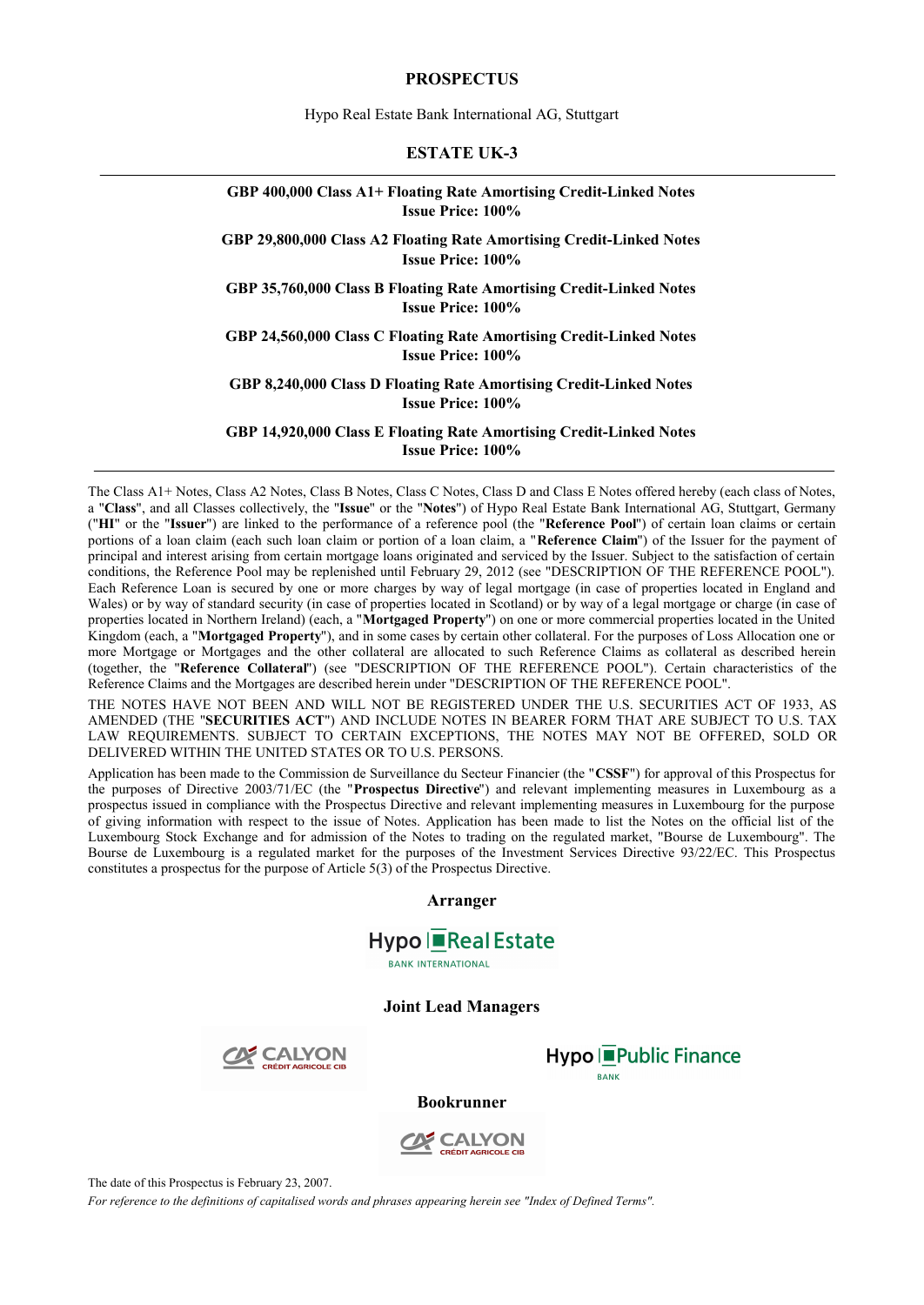The payment of principal of and, due to potential principal reductions, interest on the Notes is conditional **upon the performance of the Reference Claims as described herein. There is no certainty that the Noteholders will receive the full principal amount of the Notes and interest thereon and ultimately the**  obligations of the Issuer to pay principal of and interest on the Notes could be reduced to GBP 1 per Note **as a result of losses incurred in respect of such Reference Claims.** 

The payment obligations of the Issuer under the Class A1+ Notes, the Class A2 Notes, the Class B Notes, the Class C Notes, the Class D Notes and the Class E Notes will be secured by certain public sector Pfandbriefe (*Öffentliche Pfandbriefe*) (the "**Pfandbrief Collateral**") of the Issuer (in such capacity also referred to as the "**Pfandbrief Issuer**") issued pursuant to the German Covered Bonds Act (*Pfandbriefgesetz* – the "**Covered Bonds Act**") which rank at least *pari passu* with all other public sector Pfandbriefe of the Issuer in accordance with the Covered Bonds Act. On February 28, 2007 (the "**Issue Date**"), the Issuer will have issued the Pfandbrief Collateral and will have transferred its ownership for security purposes as security for the Class A1+ Notes, the Class A2 Notes, the Class B Notes, the Class C Notes, the Class D Notes and the Class E Notes to Deloitte & Touche GmbH Wirtschaftsprüfungsgesellschaft, Schwannstrasse 6, 40476 Düsseldorf, Germany (the "**Trustee**") pursuant to the trust agreement (the "**Trust Agreement**") between the Issuer and the Trustee. In addition to the Pfandbrief Collateral, the payment obligations of the Issuer under the Class A1+ Notes and Class A2 Notes will be secured by the relevant Cash Deposit, in the case of the Class A1+ Cash Deposit, in an amount of GBP 16,000, and, in the case of the Class A2 Cash Deposit, in an amount equal to GBP 1,192,000, on the Trust Account of the Trustee with a third party bank. Further, in the event that the short-term unsecured debt of the Issuer is rated below P-1 by Moody's, the Issuer shall make an additional cash deposit in an amount equal to the aggregate amount of interest payments to be made under each Class of Notes then outstanding, other than the Class E Notes, on the next two immediately following Payment Dates (such amount deposited, the "**Additional Cash Deposit**") to secure its payment obligations under all Classes of Notes, other than the Class E Notes.

**Notwithstanding the collateral, the amount of principal of and interest on the Class A1+ Notes, the Class A2 Notes, the Class B Notes, the Class C Notes, the Class D Notes and the Class E Notes may be**  reduced as a result of losses incurred by the Issuer in respect of the Reference Claims and only the **obligations of the Issuer to pay any amount of principal and interest determined to be due to the**  Class A1+, the Class A2, the Class B, the Class C, the Class D and the Class E Noteholders, which may be reduced by such losses, will be secured by the Pfandbrief Collateral, the Cash Deposits and the Additional **Cash Deposit.** 

Pursuant to the Trust Agreement the Trustee will, inter alia, verify the determinations and allocations of losses incurred in the Reference Pool to the Noteholders (see "TERMS AND CONDITIONS OF THE NOTES – Section 8 (Loss Allocation)").

### **For a discussion of certain significant factors affecting investments in the Notes, see "RISK FACTORS".**

Application has been made to list the Class A1+ Notes, Class A2 Notes, Class B Notes, Class C Notes, Class D Notes and Class E Notes on the Luxembourg Stock Exchange.

The Notes are governed by German law. Each Class of Notes will be represented by a global note in bearer form (the "**Global Note**") without interest coupons attached.

The Global Notes will be deposited with Deutsche Bank AG, Frankfurt am Main (the "**Common Depositary**") as common depositary for Euroclear Bank S.A./N.V. as operator of the Euroclear System ("**Euroclear**"), and Clearstream Banking, société anonyme ("**Clearstream, Luxembourg**") on or before the Issue Date. The Notes may be transferred in book-entry form only. Each of the Class A1+ Notes, the Class A2 Notes, the Class B Notes, the Class C Notes, the Class D Notes and the Class E Notes will be issued in denominations of GBP 40,000. The Global Notes will not be exchangeable for definitive securities. Payments with respect to the Notes are to be made by the Issuer in Sterling and without deduction of German withholding taxes, unless otherwise required by law.

THE NOTES REPRESENT OBLIGATIONS OF THE ISSUER ONLY, AND DO NOT REPRESENT AN INTEREST IN OR OBLIGATION OF THE JOINT LEAD MANAGERS, THE TRUSTEE OR ANY AFFILIATE OF THE ISSUER, THE JOINT LEAD MANAGERS OR THE TRUSTEE. NEITHER THE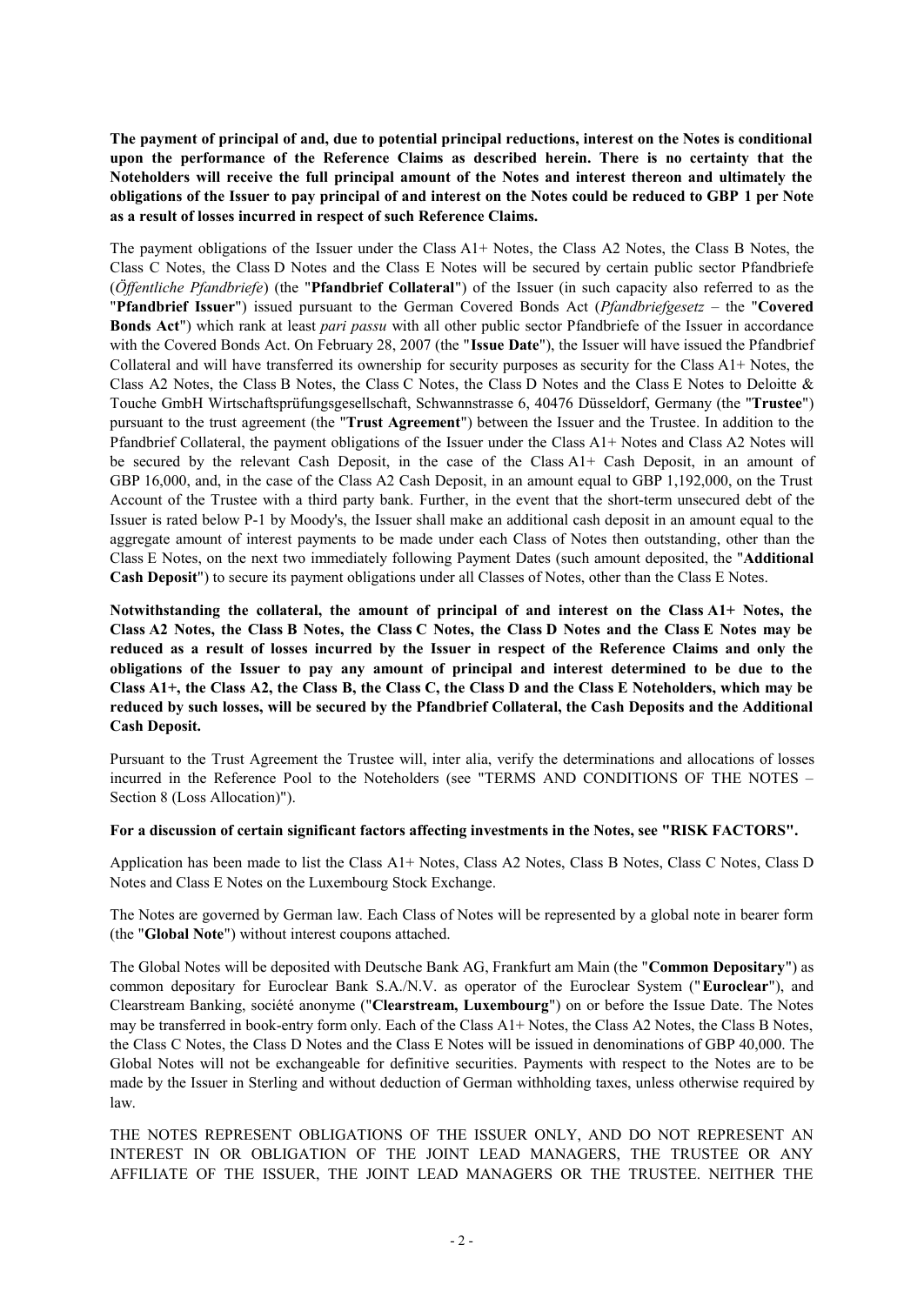NOTES NOR THE REFERENCE CLAIMS IN THE REFERENCE POOL WILL BE INSURED OR GUARANTEED BY ANY GOVERNMENTAL AGENCY OR INSTRUMENTALITY OR BY THE JOINT LEAD MANAGERS, THE TRUSTEE OR BY ANY AFFILIATE OF THE ISSUER, THE JOINT LEAD MANAGERS OR THE TRUSTEE OR BY ANY OTHER PERSON OR ENTITY EXCEPT AS DESCRIBED **HEREIN** 

| <b>Class</b>         | <b>Class Principal Amount</b> | <b>Interest Rate</b> | WKN           | <b>ISIN</b>  |
|----------------------|-------------------------------|----------------------|---------------|--------------|
| Class $A1+$          | GBP 400,000                   | $LIBOR* + 0.22%$     | <b>A0LRNQ</b> | XS0285362082 |
| Class A <sub>2</sub> | GBP 29,800,000                | $LIBOR* + 0.22%$     | A0LRNR        | XS0285364963 |
| Class B              | GBP 35,760,000                | $LIBOR* + 0.30\%$    | <b>A0LRNS</b> | XS0285366588 |
| Class C              | GBP 24,560,000                | $LIBOR* + 0.50\%$    | <b>A0LRNT</b> | XS0285367982 |
| Class D              | GBP 8,240,000                 | $LIBOR* + 0.80\%$    | <b>A0LRNU</b> | XS0285369921 |
| Class E              | GBP 14.920.000                | LIBOR $* + 0.92\%$   | A0LRNV        | XS0285374509 |

(\*) As determined on each LIBOR Determination Date. See "TERMS AND CONDITIONS OF THE NOTES - Section 7 (Payments of Interest)".

Payments on the Notes to the Noteholders will be made on the 20<sup>th</sup> day of March, June, September and December of each year, or, if such  $20<sup>th</sup>$  day is not a Business Day, on the next succeeding day which is a Business Day unless such date would thereby fall into the next calendar month, in which case the payment will be made on the immediately preceding Business Day, commencing in June 2007 (each, a "**Payment Date**").

## The Notes will not provide for gross-up payments in the case that interest payable under the Notes is or **becomes subject to income taxes (including withholding taxes) or taxes on capital.**

On each Payment Date, subject to the requirements and conditions of the Terms and Conditions of the Notes, the Realised Losses in respect of qualifying Reference Claims will be allocated to reduce the Class E Notes, the Class D Notes, the Class C Notes, the Class B Notes, the Class A2 Notes and thereafter the Class A1+ Notes, in this order sequentially, until the Class Principal Amount of each of the Class E Notes, Class D Notes, Class C Notes, Class B Notes, Class A2 Notes and Class A1+ Notes has been reduced to GBP 1 per Note, *provided that*  each Realised Loss so allocated to the Class A1+ Notes shall reduce the Class Principal Amount of the Class A1+ Notes only in an amount equal to the product of the amount of such Realised Loss and the A1+ Reduction Factor (as defined in the Terms and Conditions).

In connection with the issue of the Notes, the Issuer as the protection buyer may, with respect to any amount of credit risk with regard to the Reference Pool not covered by the Notes, enter into a credit protection transaction with a proposed maximum aggregate notional amount of GBP 482,447,557 (the "**Senior Swap**") with a counterparty (the "**Senior Swap Counterparty**"). For the avoidance of doubt, the Notes do not represent an interest in or obligation of the Senior Swap Counterparty and no insurance or guarantee is provided by the Senior Swap Counterparty in respect of the Notes.

The right of the Issuer to allocate losses to the Notes as described herein and all other rights and obligations of the Issuer and the Trustee with respect to the Notes pursuant to the Transaction Documents will not be affected by the Senior Swap and the respective rights and obligations of the protection buyer and the Senior Swap Counterparty thereunder, *provided that* in the case of a conflict of interest between the interests of the Noteholders and the interests of the Senior Swap Counterparty, priority shall be given to the interests of the Senior Swap Counterparty and the holders of the Class A1+ Notes, and then among the holders of the Notes of the Class A2 Notes, Class B Notes, Class C Notes, Class D Notes and Class E Notes to the interests of the holders of the Class or Classes of Notes that rank most senior for the purposes of Loss Allocation, and *provided*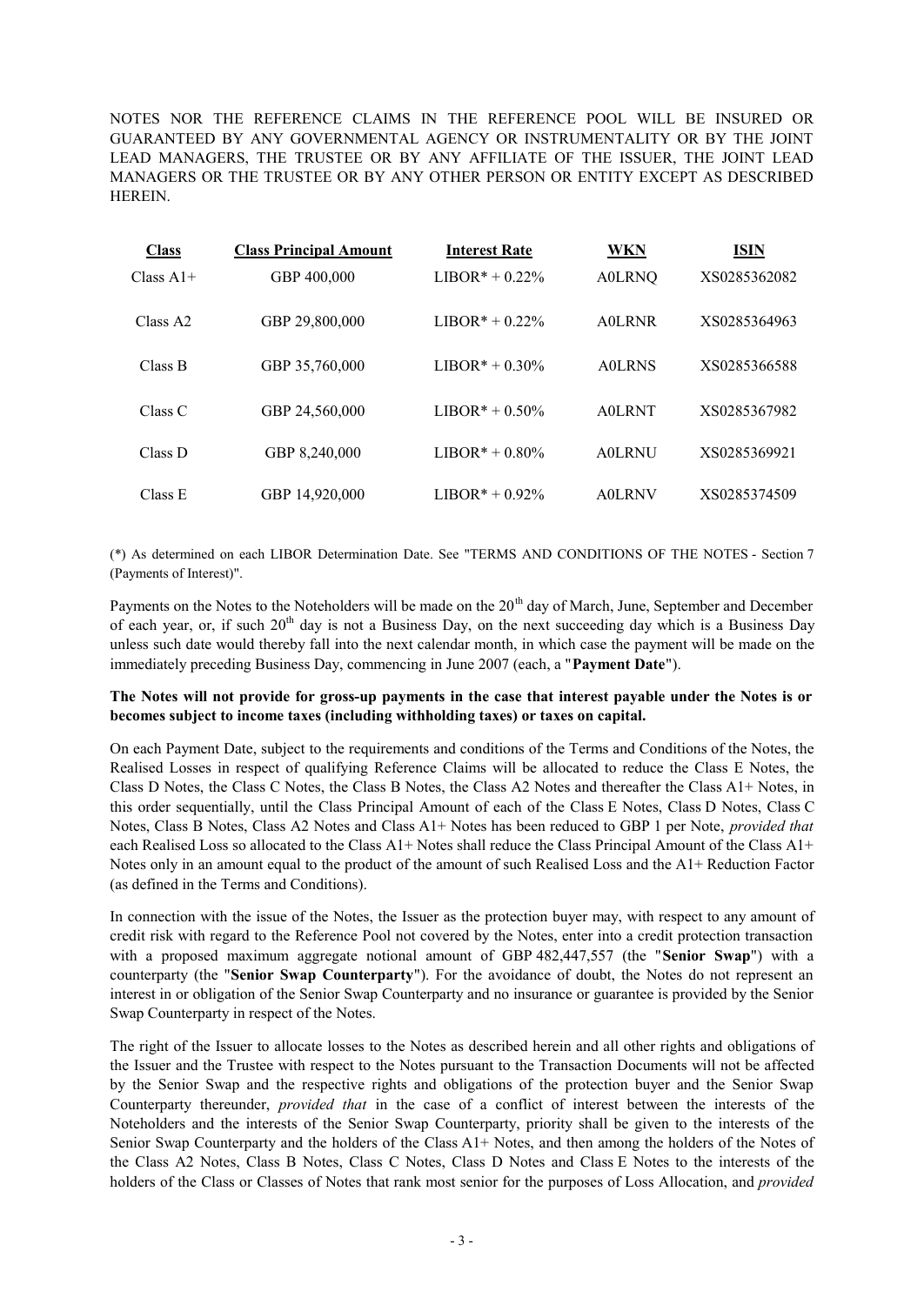*further that* the interests of the Senior Swap Counterparty and the holders of the Class A1+ Notes will rank *pari passu* and, for the avoidance of doubt, such interests will be treated as if they were created at the same time and will rank equally with each other. See "THE MAIN PROVISIONS OF THE TRUST AGREEMENT" and "REFERENCE POOL SERVICING".

The Class A1+ Notes, Class A2 Notes, Class B Notes, Class C Notes, Class D Notes and Class E Notes are expected to be rated by each of Standard & Poor's Ratings Services, a division of The McGraw-Hill Companies, Inc. ("**S&P**") and Moody's Investors Service Limited ("**Moody's**", and together with S&P, the "**Rating Agencies**"). It is a condition of the issue of the Notes that each Class of Notes receives the following rating:

| <b>Class</b>   | S&P        | Moody's |
|----------------|------------|---------|
| $A1+$          | AAA        | Aaa     |
| A <sub>2</sub> | AAA        | Aal     |
| B              | AA         | Aa2     |
| C              | A          | A1      |
| D              | <b>BBB</b> | A3      |
| E              | BBB-       | Baa3    |

The rating of the Notes addresses the likelihood of full and timely payments of interest and the ultimate repayment of principal to the holders of such Notes by no later than the Legal Maturity Date, as described herein. The rating of the Notes addresses also the risk that a Realised Loss will be allocated to such Notes pursuant to the Terms and Conditions as described herein. The ratings assigned to the Notes do not represent any assessment of the likelihood or level of principal prepayments. The ratings do not address the possibility that the holders of the Notes might suffer a lower than expected yield due to prepayments.

The payment obligations of the Issuer under the Notes will be secured by Pfandbriefe of the Issuer. Accordingly, a withdrawal of the rating or a downgrading of the Pfandbriefe of the Issuer below the rating of the Class of Notes secured by it is expected to result in a corresponding withdrawal of rating or downgrading of the relevant Class of Notes. In the event that the rating of the Pfandbrief Collateral is downgraded below AAA by S&P or Aa1 by Moody's, the Issuer shall, within 30 Business Days after such downgrade by the relevant Rating Agency, supplement and/or substitute the Series A1+, the Series A2, the Series B, the Series C, the Series D and/or the Series E Collateral with Supplementary Collateral in the form of security transfer (*Sicherungsübereignung*) of Supplementary Collateral to the Trustee and/or, at its discretion, take any other action, in such form and amount so that the Rating Agencies give the written confirmation to the Issuer and the Trustee that upon such substitution and/or supplement and/or other action the then current rating of the respective Notes would not, solely as a result of such downgrade of the Pfandbrief Collateral, be qualified downgraded or withdrawn.

The ratings assigned to the Notes should be evaluated independently from similar ratings on other types of securities. A security rating is not a recommendation to buy, sell or hold securities and may be subject to revision or withdrawal by the Rating Agencies at any time.

The Issuer has not requested a rating of the Notes by any rating agency other than the Rating Agencies; there can be no assurance, however, as to whether any other rating agency will rate the Notes or, if it does, what rating would be assigned by such other rating agency. The rating assigned to the Notes by such other rating agency could be lower than the respective ratings assigned by the Rating Agencies. Neither this Prospectus nor any other information supplied in connection with the issue of any Notes constitutes an offer or invitation by or on behalf of the Issuer or the Joint Lead Managers to any person to subscribe for or to purchase any Notes. Each investor contemplating purchasing any Notes should make its own independent investigation of the financial condition and affairs, and its own appraisal of the creditworthiness, of the Issuer and of the terms of such Notes.

This Prospectus serves to describe the Notes, the Issuer, the Trustee and the Reference Pool.

The Issuer is responsible for the information contained in this Prospectus except that the Trustee is responsible for the information under "THE TRUSTEE". Accordingly, no representation, warranty or undertaking, express or implied, is made and no responsibility or liability is accepted by any Joint Lead Manager as to the accuracy or completeness of the information contained or incorporated in this Prospectus or any other information provided by the Issuer in connection with the issue of any Notes. No Joint Lead Manager accepts any liability in relation to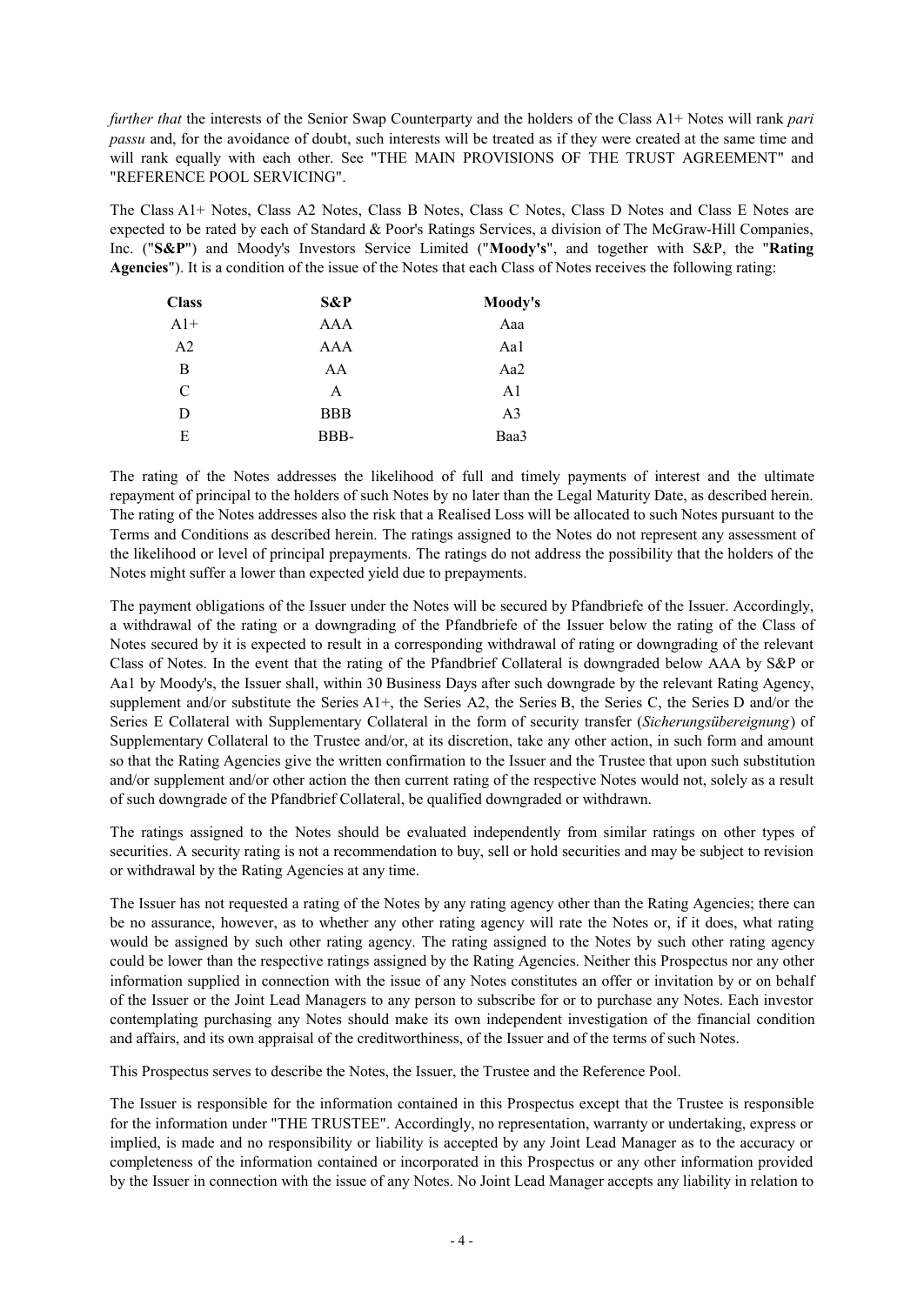the information contained or incorporated by reference in this Prospectus or any other information provided by the Issuer in connection with the issue of any Notes.

To the best knowledge and belief of the Issuer and the Trustee, having taken all reasonable care to ensure that such is the case, the information contained in this Prospectus for which the Issuer and the Trustee, respectively, are responsible is in accordance with the facts and does not omit anything likely to affect the import of such information. Subject to the following paragraphs, each of the Issuer and the Trustee accepts responsibility accordingly.

No person has been authorised to give any information or to make any representation other than as contained in this Prospectus and, in connection with the issue and sale of the Notes, if given or made, such information or representation must not be relied upon as having been authorised by the Issuer, the Trustee or the Joint Lead Managers. Neither delivery of this Prospectus nor any sale made hereunder shall, under any circumstances, create any implication that the information herein is correct as of any time subsequent to the date hereto.

Neither the delivery of the Prospectus nor the offering, sale or delivery of any Note shall, in any circumstances, create any implication that the information contained in the Prospectus is true subsequent to the date upon which the Prospectus has been most recently amended or supplemented or that there has been no adverse change in the financial situation of the Issuer or with respect to the Reference Pool since the date thereof or, as the case may be, the date upon which the Prospectus has been most recently amended or supplemented or the balance sheet date of the most recent financial statements which are deemed to be incorporated into the Prospectus by reference or that any other information supplied in connection with the Issue is correct at any time subsequent to the date on which it is supplied or, if different, the date indicated in the document containing the same.

No action has been taken by the Issuer or the Joint Lead Managers other than as set out in this Prospectus that would permit a public offer of the Notes in any country or jurisdiction where action for that purpose is required. Accordingly, no Note may be offered or sold, directly or indirectly, and neither this Prospectus (nor any part hereof) nor any offering circular, prospectus, form of application, advertisement or other offering materials may be issued, distributed or published in any country or jurisdiction except in circumstances that will result in compliance with applicable laws, orders, rules and regulations, and the Joint Lead Managers will effect all offers and sales on such terms.

The distribution of this Prospectus (or of any part thereof) and the offering of the Notes in certain jurisdictions may be restricted by law. Persons into whose possession this Prospectus (or any part thereof) comes are required by the Issuer and the Joint Lead Managers to inform themselves about and to observe any such restrictions. This Prospectus does not constitute, and may not be used for, or in connection with, an offer or solicitation by anyone in any jurisdiction in which such offer or solicitation is not authorised or to any person to whom it is unlawful to make such offer or solicitation.

For a further description of certain restrictions on offerings and sales of the Notes and distribution of this Prospectus (or of any part thereof) see "SUBSCRIPTION AND SALE".

**In connection with the issue of the Notes, the Joint Lead Managers may over-allot or may effect transactions which stabilise or maintain the market price of the Notes at a level which might not otherwise prevail. Such stabilising, if commenced, may be discontinued at any time.**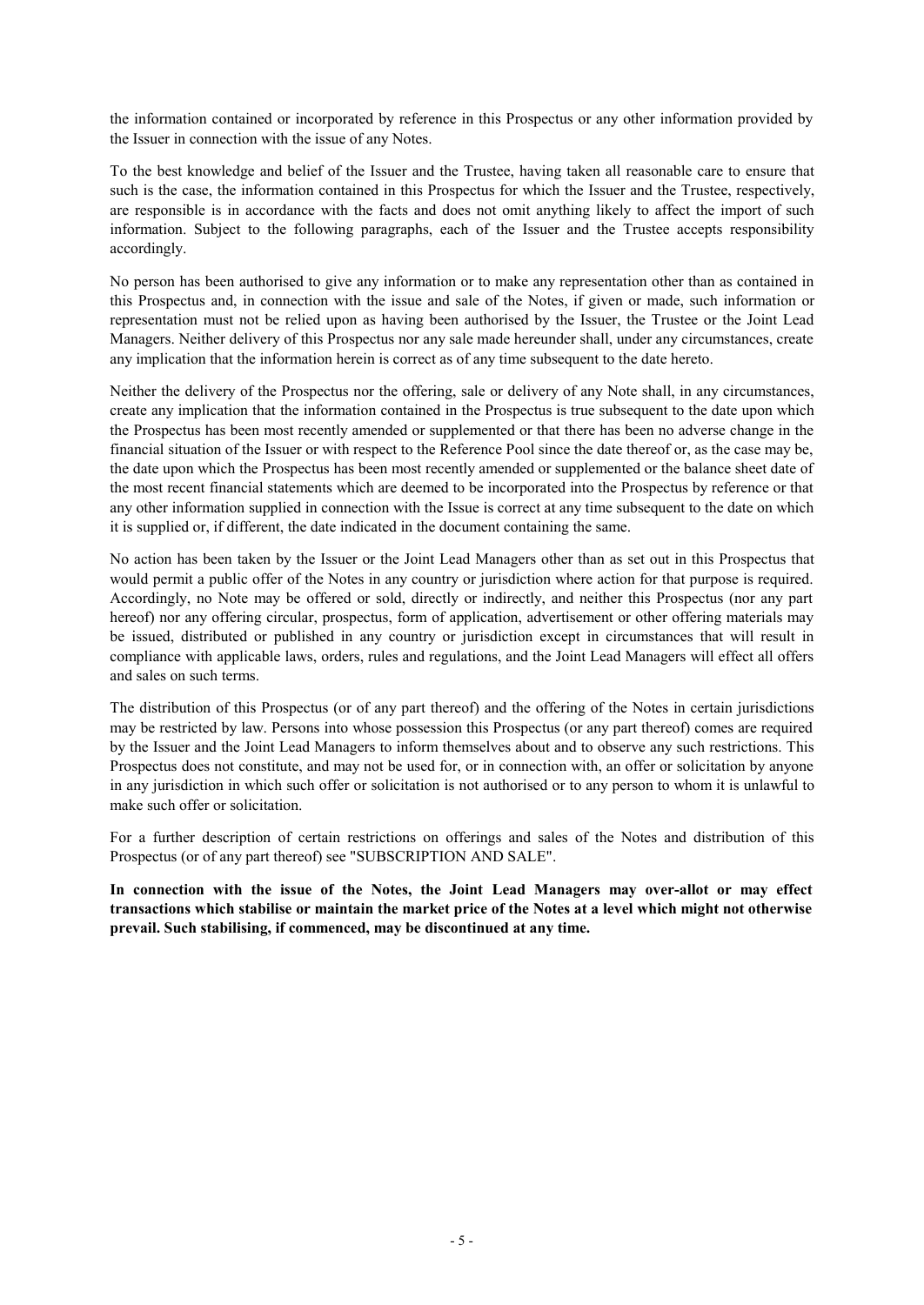#### **DOCUMENTS INCORPORATED BY REFERENCE**

The financial statements of the Issuer, and the auditor's opinion in relation thereto, in each case in the German language, for the financial year ended December 31, 2004 and December 31, 2005, respectively, in each case as available on the pages of the respective annual report of the Issuer indicated below, are incorporated by reference into this Prospectus. Any information not listed in the cross-reference table but included in the documents incorporated by reference is given for informational purposes only.

Copies of the documents which are incorporated into this Prospectus by reference will be available free of charge from the specified offices of each of the Issuer and Deutsche Bank Luxembourg S.A., 2 Boulevard Konrad Adenauer, L-1115 Luxembourg, Luxembourg in its capacity as the Luxembourg Intermediary and Luxembourg Listing Agent. This Prospectus and the documents incorporated by reference herein will be available on the website of the Luxembourg Stock Exchange (www.bourse.lu).

| <b>Annual Report</b>       | 2004         | 2005         |
|----------------------------|--------------|--------------|
| <b>Balance Sheet</b>       | $p. 50-51$   | p. 36-37     |
| Income Statement           | p. 28, 52-53 | p. 19, 38-39 |
| <b>Notes</b><br>including: | $p. 54-71$   | $p.40-61$    |
| <b>Accounting Policies</b> | p. 54        | p. 42        |
| <b>Explanatory Notes</b>   | p. $54-66$   | p. $42-57$   |
| Auditor's Opinion          | p. 71        | p.60         |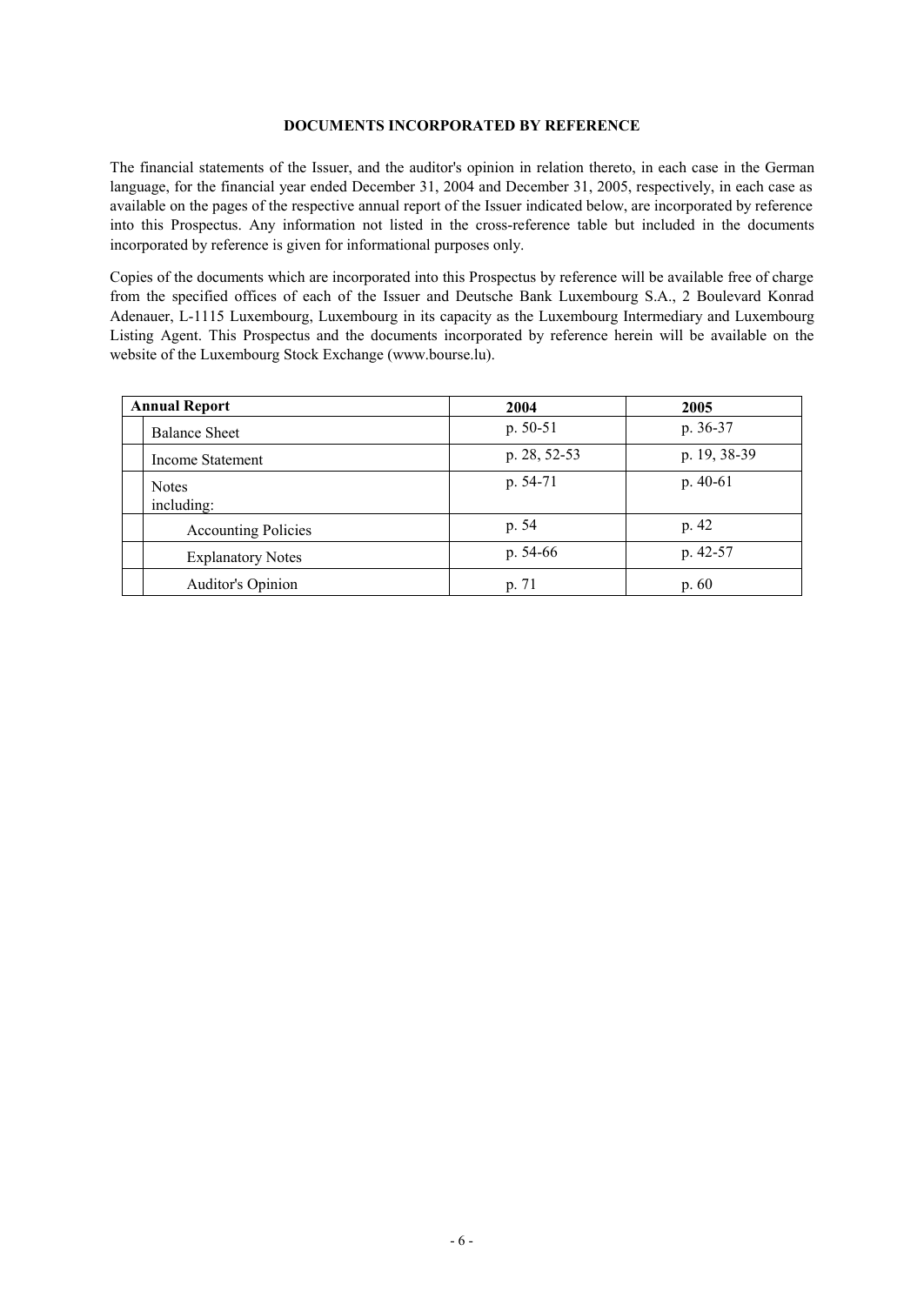# **TABLE OF CONTENTS**

| THE PFANDBRIEF COLLATERAL, THE CASH DEPOSITS AND THE ADDITIONAL |
|-----------------------------------------------------------------|
| LEGAL AND REGULATORY FRAMEWORK OF THE PFANDBRIEF COLLATERAL101  |
|                                                                 |
|                                                                 |
|                                                                 |
|                                                                 |
|                                                                 |
|                                                                 |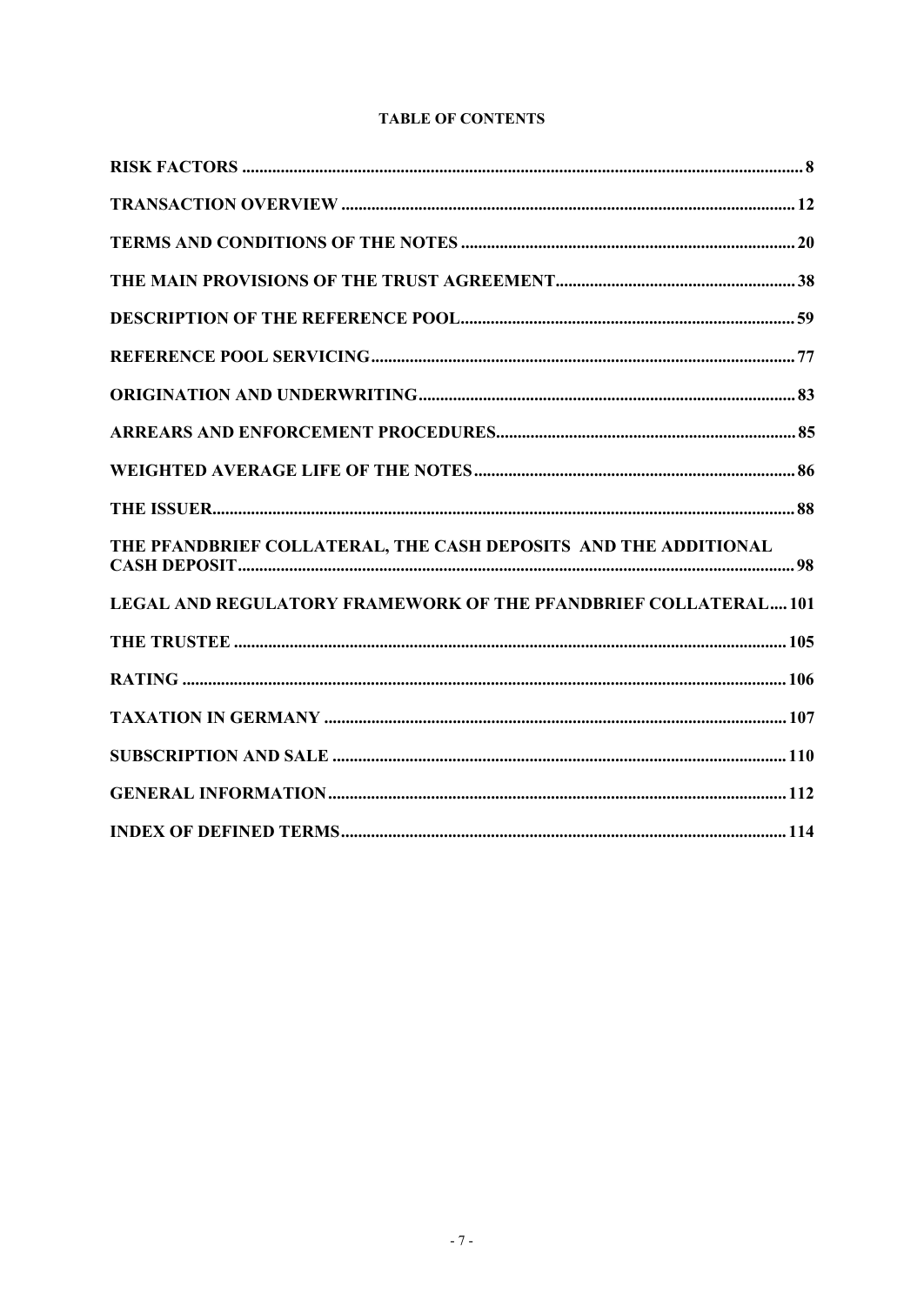#### **RISK FACTORS**

*The following is a summary of certain factors which prospective investors should consider before deciding to*  purchase the Notes. The following statements are not exhaustive: The prospective investor should consider all of *the information provided in this Prospectus.* 

### **RISK FACTORS RELATING TO THE NOTES**

#### **Liability under the Notes**

**The Notes constitute exclusive liabilities of the Issuer alone.** 

In particular, the Notes do not constitute a liability, duty, guarantee or other obligation of any kind of the **Joint Lead Managers, the Trustee, any company affiliated with the Joint Lead Managers or the Trustee or of any company affiliated with the Issuer. None of the Joint Lead Managers, the Trustee, any company affiliated with the Joint Lead Managers or the Trustee or any company affiliated with the Issuer assumes any liability to the Noteholders if the Issuer fails to make a payment due under the Notes.** 

**The payments of principal of and, due to potential principal reductions, interest on the Notes are conditional upon the performance of the Reference Claims. Realised Losses following the process of collections, enforcement and foreclosure on the related Mortgage or Mortgages and other collateral incurred on qualifying Reference Claims will be allocated to reduce the principal amount of the Notes. With respect to the Notes, there is no certainty that the holders of such Notes will receive the full principal**  amount of the Notes and interest thereon and ultimately the obligations of the Issuer to pay principal of and interest on such Notes could even be reduced to GBP 1 per Note as a result of losses incurred in **respect of the Reference Claims.** 

The payment obligations of the Issuer under the Class A1+ Notes, the Class A2 Notes, the Class B Notes, the Class C Notes, the Class D Notes and the Class E Notes are secured by the Series A1+ Collateral, the Series A2 Collateral, the Series B Collateral, the Series C Collateral, the Series D Collateral and the Series E Collateral, respectively. In addition, the payment obligations of the Issuer under the Class A1+ Notes and the Class A2 Notes are secured by the Class A1+ Cash Deposit and the Class A2 Cash Deposit, respectively, and, if applicable, the payment obligations of the Issuer under all Classes of Notes, other than the Class E Notes, are secured by the Additional Cash Deposit. Notwithstanding this collateral, the amount of principal of and interest on the Class A1+ Notes, the Class A2 Notes, the Class B Notes, the Class C Notes, the Class D Notes and the Class E Notes may be reduced as a result of losses incurred in respect of the Reference Pool. Only the obligations of the Issuer to pay any amounts of principal and interest determined to be due to the holders of the Class A1+ Notes, the Class A2 Notes, the Class B Notes, the Class C Notes, the Class D Notes and the Class E Notes in accordance with the Terms and Conditions of the Notes, which may be reduced by such losses, will be secured by the Series A1+ Collateral, the Series A2 Collateral, the Series B Collateral, the Series C Collateral, the Series D Collateral and the Series E Collateral, respectively, the Cash Deposits and the Additional Cash Deposit, if applicable.

For the purpose of Loss Allocation, a certain portion of the proceeds of a sale of mortgaged properties is allocated to the Reference Loans as described herein. A forced sale of the mortgaged property relating to a respective Reference Loan in which less than the estimated value is realised will generally result in an **allocation of the resulting loss to the Noteholders, as described above.** 

The principles of Loss Allocation and the principles and methods of enforcement on the Mortgages and allocation of the proceeds thereof to the Reference Claims are described under "TERMS AND CONDITIONS OF THE NOTES – Section 8 (Loss Allocation)", "DESCRIPTION OF THE REFERENCE POOL - Reference Pool Provisions - Provision 5 (Allocation of Payments and Enforcement Proceeds)".

### **No Interest in the Reference Claims**

The Noteholders will have no right to or interest in any Reference Claim even if Realised Losses in respect of such Reference Claim have been allocated to the Notes. See "TERMS AND CONDITIONS OF THE NOTES – Section 8 (Loss Allocation)".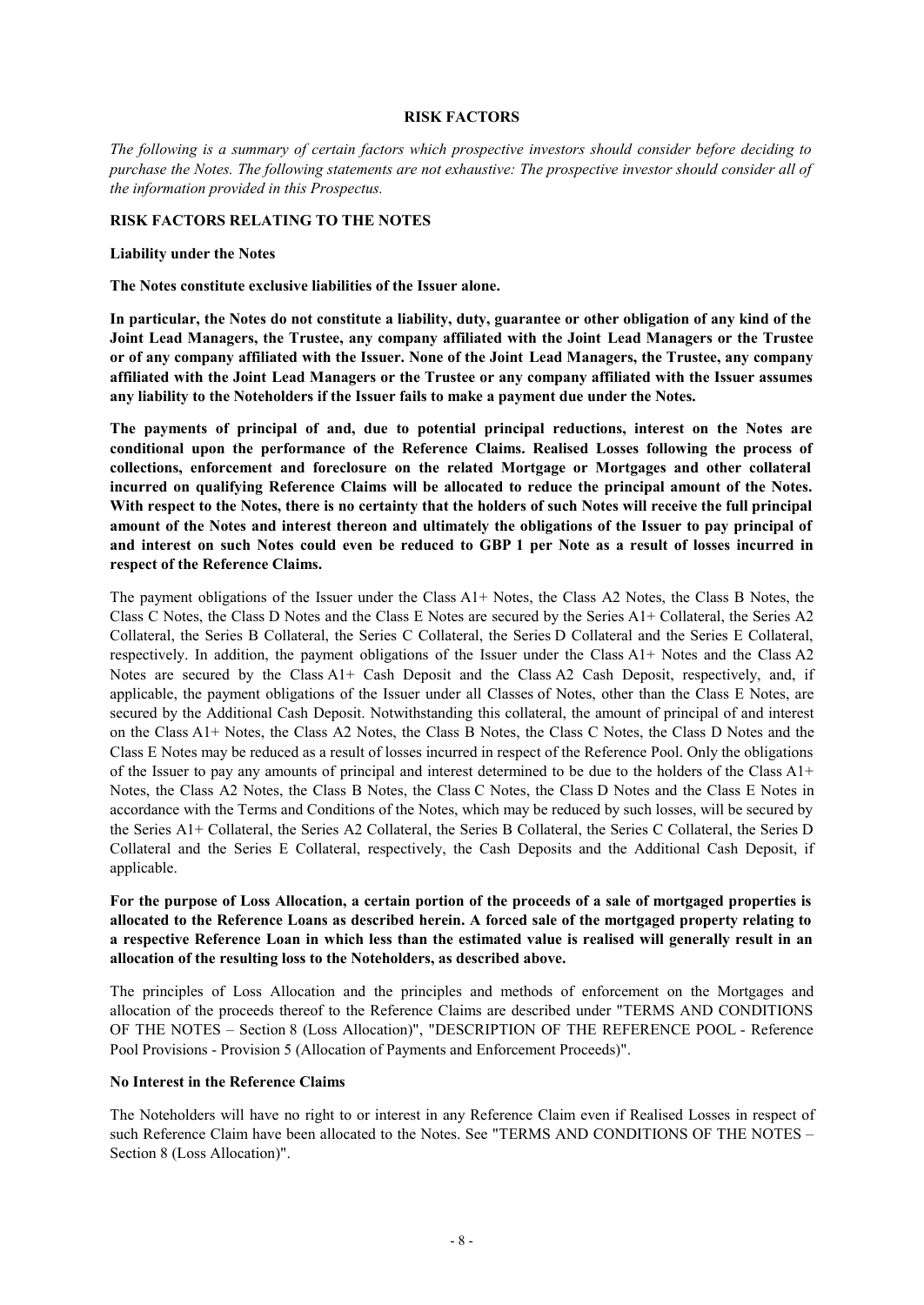## **Leverage**

The initial aggregate principal amount of the Notes will be GBP 113,680,000. However, the Initial Aggregate Principal Balance will be approximately GBP 596,127,557. Upon the occurrence of any Realised Loss, the Class Principal Amount of the Class E Notes, then of the Class D Notes, then of the Class C Notes, then of the Class B Notes, then of the Class A2 Notes and thereafter of the Class A1+ Notes will be reduced by such Realised Losses, in case of the Class A1+ Notes, by multiplying the relevant Realised Loss (or part thereof) by the A1+ Reduction Factor. Accordingly, the Class E Notes, then the Class D Notes, then the Class C Notes, then the Class B Notes and then the Class A2 Notes provide a first loss protection with respect to the Reference Pool. Since the Aggregate Principal Balance of the Reference Pool is expected most of the time to exceed the aggregate of the principal amount of such Classes of Notes, the Notes provide protection for the Reference Pool on a leveraged basis and, as a result of such leverage, the loss risk in respect of such Notes is a multiple of the loss risk in respect of the Reference Pool.

### **Trust Agreement, Servicing Principles - Interests of the Noteholders and the Senior Swap Counterparty**

Pursuant to the Trust Agreement, the Trustee will carry out its duties thereunder as a trustee for the benefit of the Noteholders and the Senior Swap Counterparty. In the case of a conflict of interest between the interests of the Senior Swap Counterparty and the Noteholders, priority will be given to the interests of the Senior Swap Counterparty and the holders of the Class A1+ Notes, then among the holders of the Notes of the Class A2 Notes, Class B Notes, Class C Notes, Class D Notes and Class E Notes to the interests of the holders of the Class or Classes of Notes that rank most senior for the purposes of Loss Allocation, *provided that* the interests of the Senior Swap Counterparty and the holders of the Class A1+ Notes will rank *pari passu* and, for the avoidance of doubt, such interests will be treated as if they were created at the same time and will rank equally with each other (see "THE MAIN PROVISIONS OF THE TRUST AGREEMENT - Clause 2 (Position of the Trustee)").

Similarly, pursuant to the Servicing Principles, the Servicer shall, in the case of a conflict of interest, give priority to the interests of the Senior Swap Counterparty and the holders of the Class of Notes or Classes of Notes in the same manner as set out in the paragraph immediately above.

### **Pfandbrief Collateral**

The Class A1+ Notes, the Class A2 Notes, the Class B Notes, the Class C Notes, the Class D Notes and the Class E Notes constitute direct obligations of the Issuer secured by the Pfandbrief Collateral. If, upon the occurrence of a Foreclosure Event, any Series of the Pfandbrief Collateral cannot be sold at a price sufficient to pay principal and accrued interest on the corresponding Class A1+ Notes, Class A2 Notes, Class B Notes, Class C Notes, Class D Notes and Class E Notes in full (taking into account the amounts on the respective Cash Deposit and the Additional Cash Deposit, if applicable), the Trustee will deliver Pfandbrief Collateral to the Class A1+, the Class A2, the Class B, the Class C, the Class D and the Class E Noteholders, respectively, in full satisfaction of payment obligations for principal and interest under the Class A1+ Notes, the Class A2 Notes, the Class B Notes, the Class C Notes, the Class D Notes and the Class E Notes (as applicable). As a result of such delivery, it cannot be excluded that the Class A1+, the Class A2, the Class B, the Class C, the Class D and the Class E Noteholders will not be able to obtain the full outstanding amount of principal and interest on the Class A1+ Notes, the Class A2 Notes, the Class B Notes, the Class C Notes, the Class D Notes and the Class E Notes, respectively. See "THE PFANDBRIEF COLLATERAL, THE CASH DEPOSITS AND THE ADDITIONAL CASH DEPOSIT".

### **Trustee Resignation**

Pursuant to the Trust Agreement the Trustee may resign at any time as a trustee for the Noteholders for good cause (*aus wichtigem Grund*). If the Trustee so resigns for as long as no successor Trustee has been appointed the protection of the Noteholders' rights by the Trustee, including in respect of the Pfandbrief Collateral, the Cash Deposits and the Additional Cash Deposit, may be inoperative. See "THE MAIN PROVISIONS OF THE TRUST AGREEMENT".

Further, if no successor Trustee is appointed by the date as of which such resignation becomes effective, each Noteholder may declare due the Notes held by it by delivery of a notice to the Issuer. However, even in such circumstances the foreclosure on the Pfandbrief Collateral, the Cash Deposits and the Additional Cash Deposit, if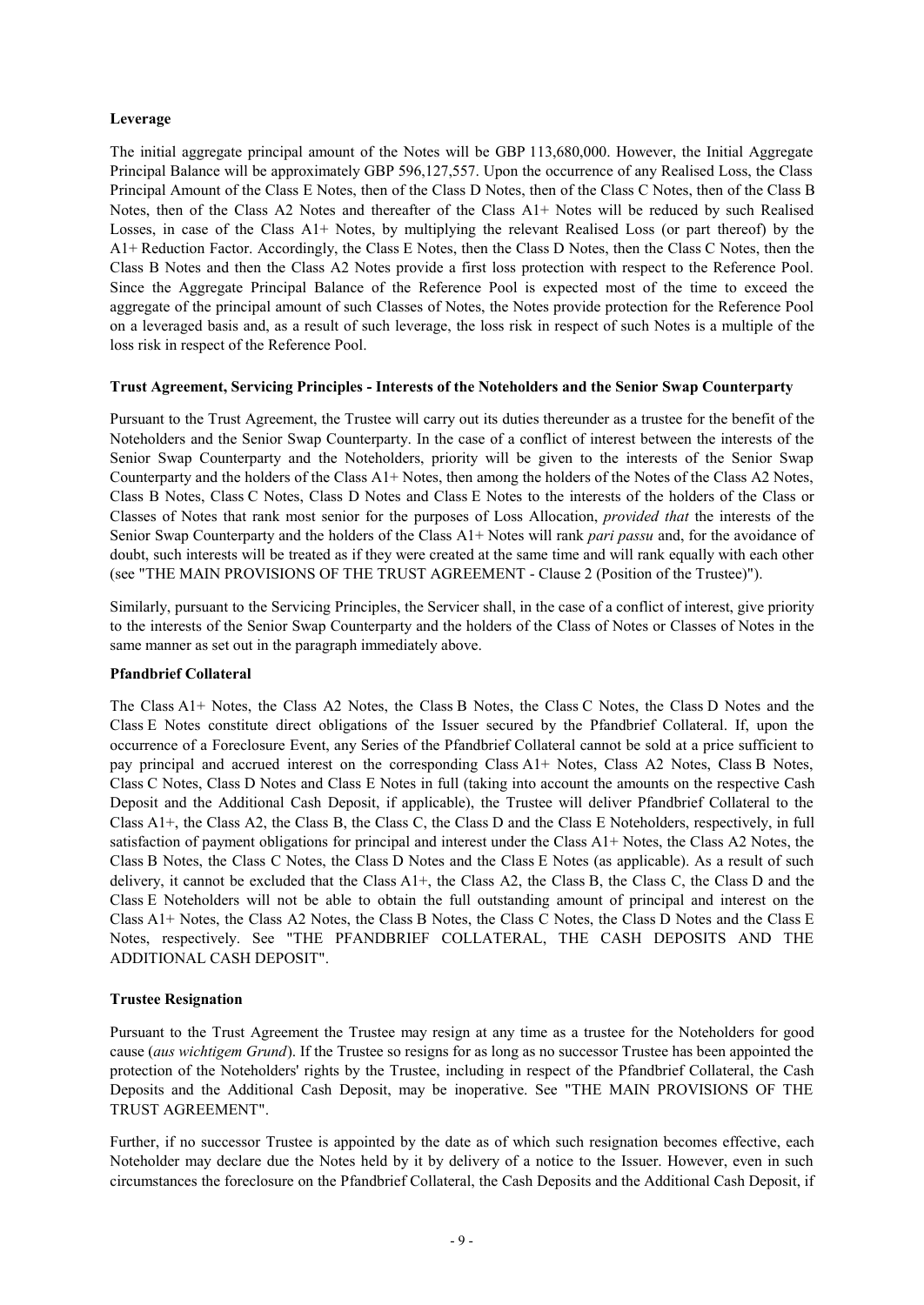applicable, needs to be carried out by the resigning Trustee holding the Pfandbrief Collateral. Accordingly, the due and timely redemption of the Notes by foreclosure on the Pfandbrief Collateral, the Cash Deposits and the Additional Cash Deposit, if applicable, in accordance with the Trust Agreement may be adversely affected in such circumstances. See "TERMS AND CONDITIONS OF THE NOTES - Early Redemption for Default" and "THE MAIN PROVISIONS OF THE TRUST AGREEMENT".

## **Prepayments**

Subject to certain limitations, Borrowers under the Reference Loans may prepay the Reference Claims. Such prepayments may result in changes to certain characteristics of the Reference Pool set out in this Prospectus, in particular with regard to the risk profile of the Reference Pool. During certain period prior to maturity, certain Reference Loans may be prepaid without penalty.

## **Geographical Distribution of the Mortgaged Properties**

Although the Mortgaged Properties securing the Reference Claims are distributed throughout the United Kingdom, such Mortgaged Properties may be concentrated in certain locations, such as densely populated and highly industrialised areas. See "DESCRIPTION OF THE REFERENCE POOL — Geographical Breakdown of Property Values". Any deterioration in prices in the commercial real property market in the areas in which the Mortgaged Properties are located and any deterioration in the economic conditions in such areas which adversely affects the ability of the Borrowers to make payments on the Reference Claims may increase the likelihood of losses on the Reference Claims. A concentration of the Mortgaged Properties in such areas may therefore result in a greater risk of loss than if such concentration had not been present.

## **Early Redemption by the Issuer**

The Issuer may redeem the Notes as described herein before the Final Scheduled Payment Date on any Payment Date following the Collection Period during which (i) a Regulatory Event occurred or (ii) the Aggregate Principal Balance of the Reference Pool has been reduced to less than 10% of the Initial Aggregate Principal Balance of the Reference Pool as of the Cut-off Date or (iii) the  $5<sup>th</sup>$  anniversary of the Issue Date occurred, *provided that* the Issuer may waive any of its rights to redeem the Notes set forth in (i) to (iii) above in whole or in part by notice to the Trustee and upon delivery of such notice to the Trustee the relevant redemption right will cease to exist to the extent specified in such notice.

See "TERMS AND CONDITIONS OF THE NOTES - Section 12 (Early Redemption by the Issuer)".

# **Limited Liquidity**

There is currently no secondary market for the Notes. Application has been made to list the Notes on the market of the Luxembourg Stock Exchange that appears on the list of regulated markets issued by the European Commission and for admission of the Notes for trading on the regulated market. However, there can be no assurance that a secondary market for the Notes will develop or that a market will develop for all Classes of Notes or, if it does develop, that it will continue.

### **Taxation**

If certain tax events occur, including if there are any tax withholdings or deductions imposed on any payments on the Notes, the Issuer may, at its option, redeem the Notes. See "TERMS AND CONDITIONS OF THE NOTES - Section 13 (Taxes)" and "- Section 12 (Early Redemption by the Issuer)".

Gains from the alienation of Notes including gains derived by a secondary or any subsequent acquirer of the Notes upon redemption of the Notes at maturity ("**Capital Gains**") derived by an individual Noteholder resident in Germany not holding the Notes as business assets are subject to personal income tax, regardless of the period between acquisition and alienation of the Notes.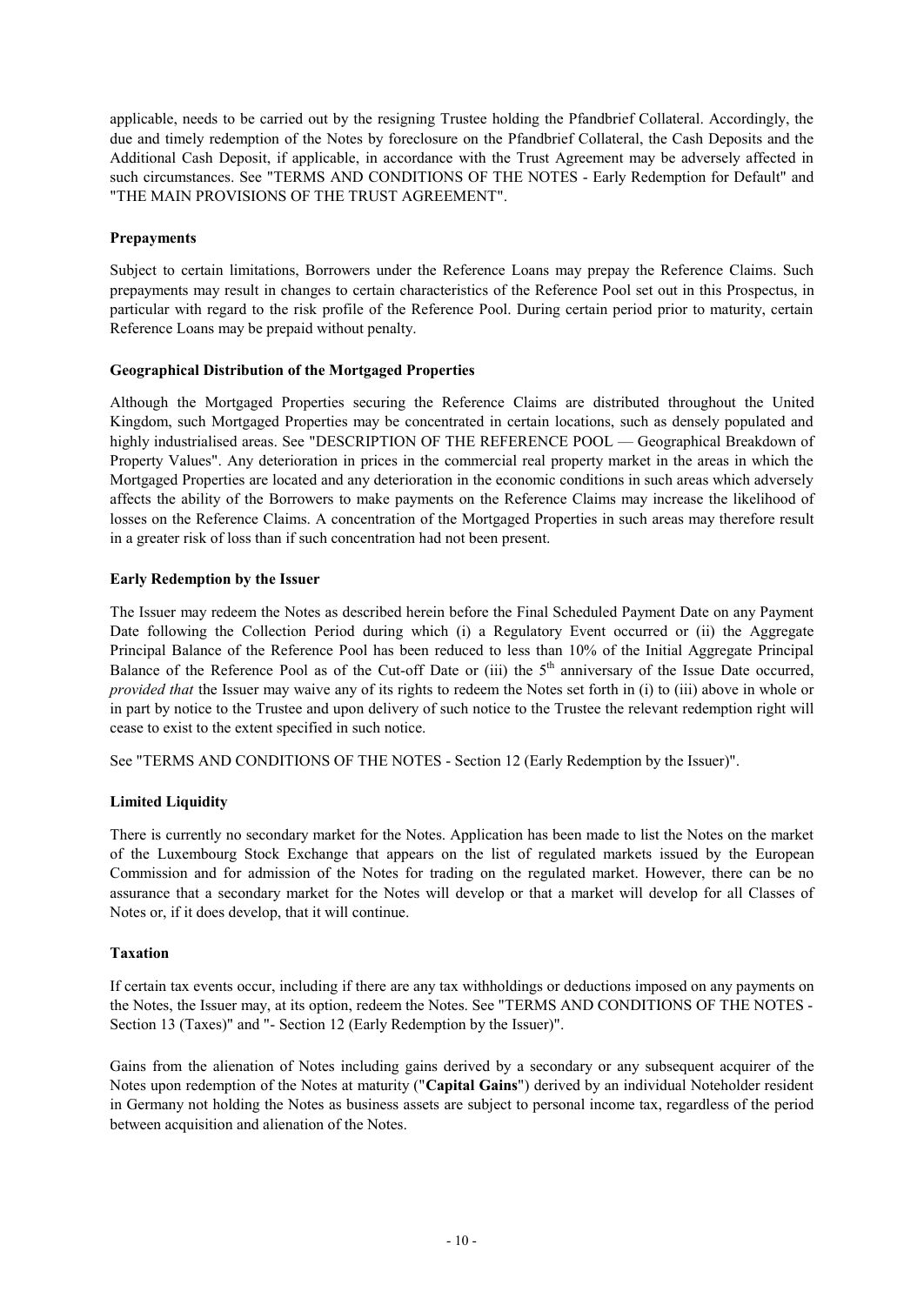## **Exchange Controls**

There are, except in limited embargo circumstances, no legal restrictions in Germany on international capital movements and foreign exchange transactions. However, for statistical purposes only, every individual or corporation residing in Germany must report to Deutsche Bundesbank, subject to certain exceptions, any payment received from or made to an individual or a corporation resident outside of Germany if such payment exceeds EUR 12,500 (or the equivalent in a foreign currency).

## **RISKS RELATING TO THE ISSUER**

### **Conflicts of Interests**

The Issuer is acting in different capacities in connection with the Transaction. The Issuer acting in such capacities in connection with the Transaction will have only the duties and responsibilities expressly agreed to by it in the relevant capacity and will not, by virtue of its acting in any other capacity, be deemed to have any other duties or responsibilities or be deemed to be held to a standard of care other than as expressly provided with respect to each such capacity. The Issuer in its various capacities in connection with the Transaction may enter into business dealings from which it may derive revenues and profits without any duty to account therefor in connection with the Transaction.

In the case of a conflict of interest among the interests of the Senior Swap Counterparty and the Noteholders, priority shall be given to the interests of the Senior Swap Counterparty and the holders of the Class A1+ Notes, then among the holders of the Class A2 Notes, Class B Notes, Class C Notes, Class D Notes and Class E Notes to the interests of the holders of the Class or Classes of Notes that rank most senior for the purposes of Loss Allocation, whereas the interests of the Senior Swap Counterparty and the holders of the Class A1+ Notes will rank *pari passu* and, for the avoidance of doubt, such interests will be treated as if they were created at the same time and will rank equally with each other.

### **Reliance on Administration and Collection Procedures**

The Servicer will carry out administration, collection and enforcement of the Reference Claims as well as enforcement on related Reference Collateral in accordance with the Servicing Principles as described herein (see "REFERENCE POOL SERVICING"), but to a material degree also in accordance with its standard credit and collection procedures (in the case of Reference Claims arising under syndicated Reference Loans, subject to the servicing conditions under such Reference Loans documentation).

In respect of Reference Claims arising under syndicated Reference Loans, in some cases the applicable servicing requirements may be changed by decision of a majority of the syndicate banks, even without consent of the Issuer or the Servicer, if different from the Issuer.

Accordingly, the Noteholders are relying on the Servicer's business judgement and standard practices in administering the Reference Claims, enforcing claims against Borrowers and taking decisions with respect to enforcement on the related Reference Collateral and also, as the case may be with respect to Reference Claims arising under syndicated Reference Loans, on the servicing requirements of the relevant Reference Loan documentation and decisions of a majority of the syndicate banks with which the Issuer or the Servicer may not have agreed and which could, therefore, be contrary to the Servicing Standards.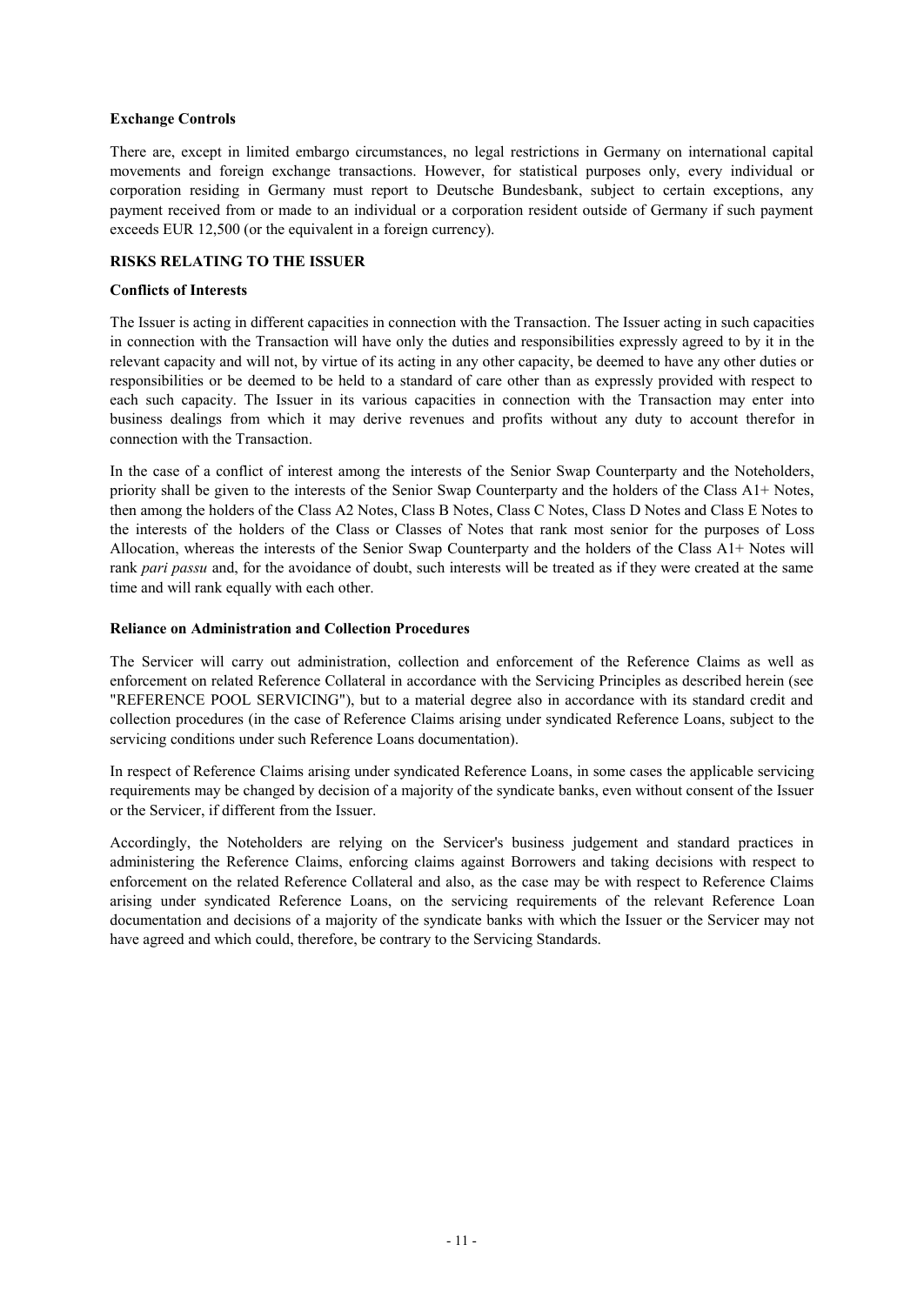# **TRANSACTION OVERVIEW**

The following summary is qualified in its entirety by reference to the detailed information appearing elsewhere in this Prospectus.

| <b>The Notes</b>               | The Class A1+ Notes, Class A2 Notes, Class B Notes, Class C<br>Notes, Class D Notes and Class E Notes are credit-linked to a pool<br>of certain loan claims or certain portions of loan claims of the Issuer<br>for payment of principal and interest, arising from certain<br>commercial mortgage loans originated and serviced by the Issuer.<br>The loans are secured by one or more charges by way of legal<br>mortgage (in case of properties located in England and Wales) or by<br>way of standard security (in case of properties located in Scotland)<br>or by way of a legal mortgage or charge (in case of the properties<br>located in Northern Ireland) over certain real estate, and by certain<br>other collateral. |
|--------------------------------|------------------------------------------------------------------------------------------------------------------------------------------------------------------------------------------------------------------------------------------------------------------------------------------------------------------------------------------------------------------------------------------------------------------------------------------------------------------------------------------------------------------------------------------------------------------------------------------------------------------------------------------------------------------------------------------------------------------------------------|
|                                | For the purpose of Loss Allocation, a certain undivided portion of<br>the Mortgage or Mortgages and the other collateral is allocated to<br>such Reference Claim as collateral as described herein.                                                                                                                                                                                                                                                                                                                                                                                                                                                                                                                                |
|                                | The rights and claims of the Noteholders under the Notes are set out,<br>inter alia, in Section 7, Section 10 and Section 11 of the Terms and<br>Conditions.                                                                                                                                                                                                                                                                                                                                                                                                                                                                                                                                                                       |
|                                | See "TERMS AND CONDITIONS OF THE NOTES"<br>and<br>"DESCRIPTION OF THE REFERENCE POOL".                                                                                                                                                                                                                                                                                                                                                                                                                                                                                                                                                                                                                                             |
| <b>The Issuer</b>              | Hypo Real Estate Bank International AG, Buechsenstrasse 26,<br>70174 Stuttgart, Germany; phone No. +49 711 2096472. See "THE<br>ISSUER".                                                                                                                                                                                                                                                                                                                                                                                                                                                                                                                                                                                           |
| The Arranger                   | Hypo Real Estate Bank International AG, Buechsenstrasse 26,<br>70174 Stuttgart, Germany.                                                                                                                                                                                                                                                                                                                                                                                                                                                                                                                                                                                                                                           |
| <b>The Joint Lead Managers</b> | Calyon, 9, quai du Président Paul Doumer, 92920 Paris La Défense<br>Cedex, France and Hypo Public Finance Bank, 30 St. Mary Axe,<br>London EC3A 8BF, United Kingdom                                                                                                                                                                                                                                                                                                                                                                                                                                                                                                                                                                |
| <b>The Servicer</b>            | Hypo Real Estate Bank International AG, Buechsenstrasse 26,<br>70174<br>Germany.<br>See<br>"REFERENCE<br>Stuttgart,<br><b>POOL</b><br>SERVICING".                                                                                                                                                                                                                                                                                                                                                                                                                                                                                                                                                                                  |
| The Trustee                    | GmbH Wirtschaftsprüfungsgesellschaft,<br>Deloitte<br>$\&$<br>Touche<br>6, 40476 Düsseldorf, Germany. See<br>Schwannstrasse<br>"THE<br>TRUSTEE".                                                                                                                                                                                                                                                                                                                                                                                                                                                                                                                                                                                    |
| <b>Cut-off Date</b>            | August 23, 2006                                                                                                                                                                                                                                                                                                                                                                                                                                                                                                                                                                                                                                                                                                                    |
| <b>Issue Date</b>              | February 28, 2007                                                                                                                                                                                                                                                                                                                                                                                                                                                                                                                                                                                                                                                                                                                  |
| <b>Payment Dates</b>           | Payments of principal of and interest on the Notes will be made to<br>the Noteholders quarterly on the 20 <sup>th</sup> day of March, June, September<br>and December of each year, or, if such 20 <sup>th</sup> day is not a Business<br>Day, on the next succeeding day which is a Business Day unless<br>such day would thereby fall into the next calendar month, in which<br>case the payment will be made on the immediately preceding<br>Business Day, commencing in June 2007.                                                                                                                                                                                                                                             |
| <b>Interest Accrual Period</b> | The Interest Accrual Period for each Class of Notes will be, in                                                                                                                                                                                                                                                                                                                                                                                                                                                                                                                                                                                                                                                                    |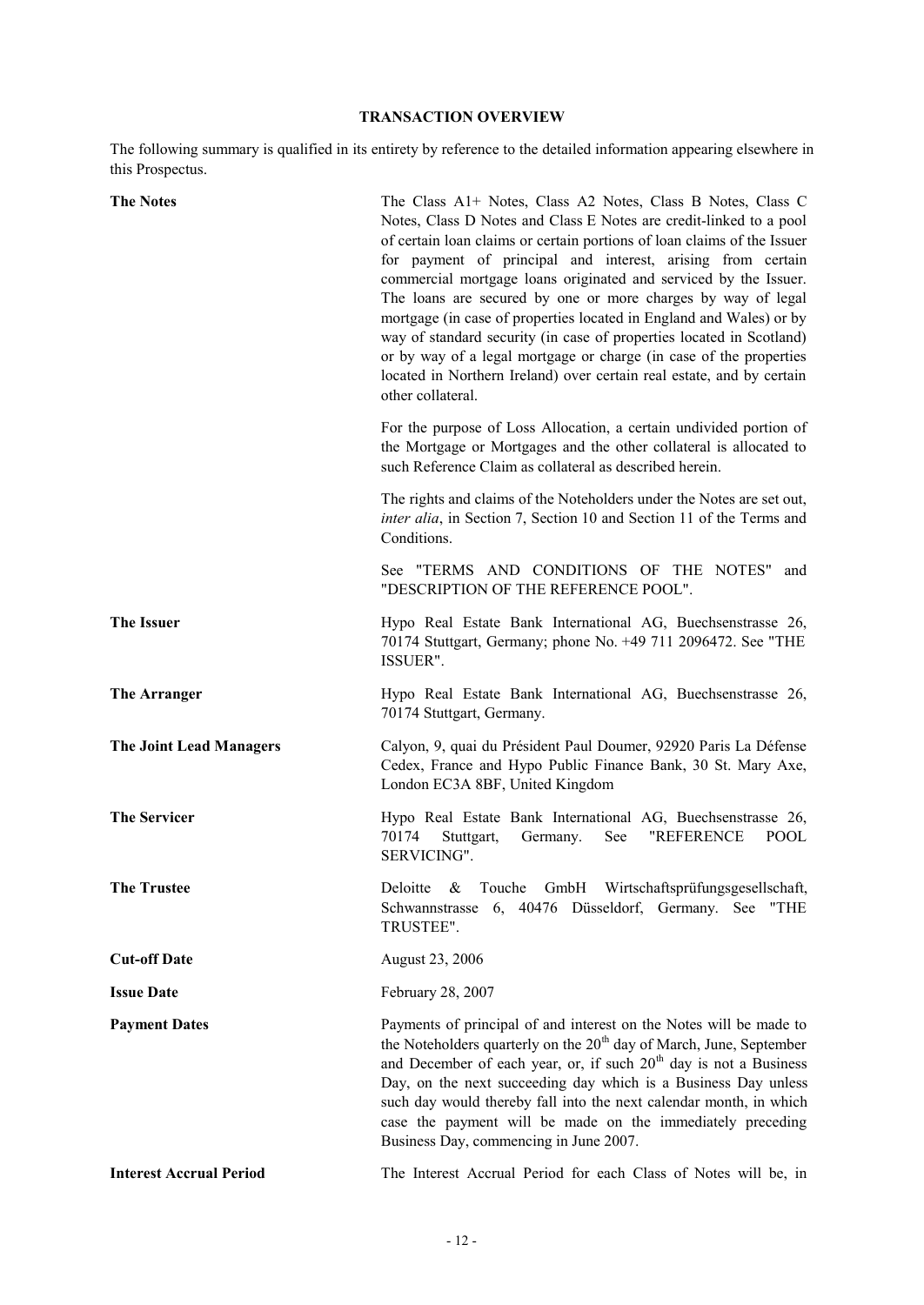respect of the first Payment Date, the period commencing on (and including) the Issue Date and ending on (but excluding) the first Payment Date and in respect of any subsequent Payment Date, the period commencing on (and including) a Payment Date and ending on (but excluding) the immediately following Payment Date.

Interest accrued during the applicable Interest Accrual Period on each Class of Notes at the per annum rate indicated on page 3 hereof will be payable on each Payment Date as described herein. See "TERMS AND CONDITIONS OF THE NOTES - Section 7 (Payments of Interest)".

The amount of interest payable on the Notes may be reduced, due to potential principal reductions, as a result of Realised Losses incurred with respect to the Reference Claims. See "TERMS AND CONDITIONS OF THE NOTES - Section 7 (Payments of Interest)".

On each Payment Date prior to the Final Scheduled Payment Date the Notes may be redeemed in an amount equal to the excess, if any, of (x) the aggregate of the Class Principal Amounts of all Notes, divided in the case of the Class A1+ Notes by the A1+ Reduction Factor, over (y) the Aggregate Principal Balance as of such Payment Date reduced by the aggregate Outstanding Nominal Amount of all Liquidated Reference Claims in respect of which Realised Losses have been allocated pursuant to Loss Allocation on or prior to such date,

in each case as follows:

- (i) if the Notes are redeemed, the Class A1+ Notes shall be redeemed in an amount equal to the excess amount multiplied by the A1+ Reduction Factor;
- (ii) after the Note Principal Amount of each of the Class A1+ Notes has been redeemed in full, the Class A2 Notes, the Class B Notes, the Class C Notes, the Class D and the Class E Notes may be redeemed in an amount equal to the excess amount, in this order sequentially, in each case until the Note Principal Amount of each Note of each of such Classes has been redeemed in full;

*provided that* such excess amount allocated to the Notes in the case of (i) and (ii) above will be calculated after the reduction of the Class Principal Amounts by allocation of Realised Losses, if any, and the increase of the Class Principal Amounts as a result of allocation of Late Recoveries and/or Unjustified Loss Allocation, if any, in each case on the relevant Payment Date pursuant to Section 8 (Loss Allocation) and Section 9 (Unjustified Loss Allocation), respectively; and

*provided further that* if such excess amount, multiplied in the case of (i) above by the A1+ Reduction Factor, exceeds the Class Principal Amount of the relevant Class of Notes, such Class shall be redeemed only in the amount of such Class Principal Amount and the amount of such excess, divided, if such excess results from the application of (i) above, by the A1+ Reduction Factor shall constitute the "excess amount" for the purposes of calculating the

**Payment of Interest and Principal**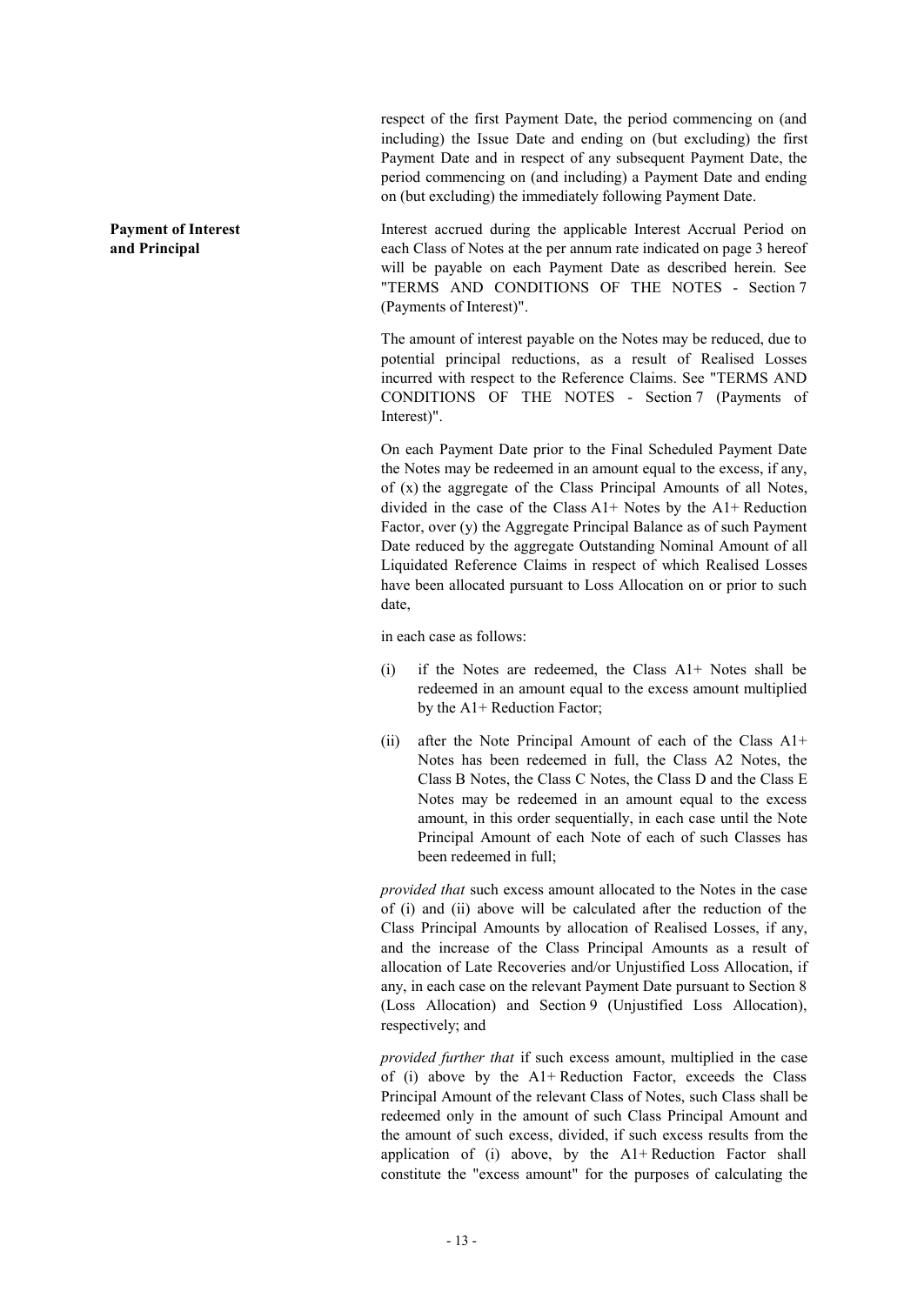redemption amount for the Class of Notes next to be redeemed pursuant to the order set out in (i) and (ii) above.

See "TERMS AND CONDITIONS OF THE NOTES - Section 7 (Payments of Interest)", "- Section 10.1 (Redemption - Amortisation of the Notes)", "- Section 8 (Loss Allocation)".

**The Reference Pool On the Cut-off Date, the Reference Pool consisted of certain loan** claims or portions of loan claims arising from 13 floating or fixed rate, amortising, cash sweep or bullet, quarterly payment commercial mortgage loans of the Issuer with a stated final maturity (as of the Cut-off Date) not extending beyond December 2019. The loans bear interest at a floating or fixed rate that is fixed initially until maturity.

> The Reference Claims had an aggregate principal balance as of the Cut-off Date of approximately GBP 596,127,557. The Reference Loans are secured by one or more charges by way of legal mortgage (in case of properties located in England and Wales) or by way of standard security (in case of properties located in Scotland) or by way of a legal mortgage or charge (in case of the property located in Northern Ireland), and in some cases certain other collateral. For the purpose of Loss Allocation, a certain portion of one or more mortgages are allocated to such Reference Claim as collateral as described herein. See "DESCRIPTION OF THE REFERENCE POOL".

> Reference Claims may be removed from the Reference Pool, or a substitution may be made for certain Reference Claims, *prior* to the Issue Date. Any Reference Claim may be so excluded (i) as a result of principal prepayment thereof in full or (ii) if, as a result of late payments or otherwise, the Issuer deems such exclusion necessary or desirable. This may result in changes to certain characteristics of the Reference Pool set out in this Prospectus. In the event that any of the characteristics of the Reference Pool on the Issue Date varies materially from those described herein, revised information regarding the Reference Pool will be made available to purchasers of the Notes and the Rating Agencies on or before such date. The final Reference Pool has been presented to the Rating Agencies.

> The Issuer may add new Reference Claims to the Reference Pool on the last Business Day of each calendar month from (and including) the Issue Date until (and including) February 29, 2012 provided that the Replenishment Conditions are met, which include, *inter alia*, that the aggregate Outstanding Nominal Amount of all Reference Claims does not exceed the Relevant Maximum Aggregate Principal Balance. See "DESCRIPTION OF THE REFERENCE POOL".

> As of the Cut-off Date or, in respect of Reference Claims subsequently added to the Reference Pool, the relevant Replenishment Date, certain Eligibility Criteria with respect to each of the Reference Claims must be met. Reference Claims which did not meet such Eligibility Criteria as of the Cut-off Date or the respective Replenishment Date may be removed from the Reference Pool after the Issue Date and will qualify for Loss Allocation only under certain limited circumstances. See "DESCRIPTION OF THE REFERENCE POOL".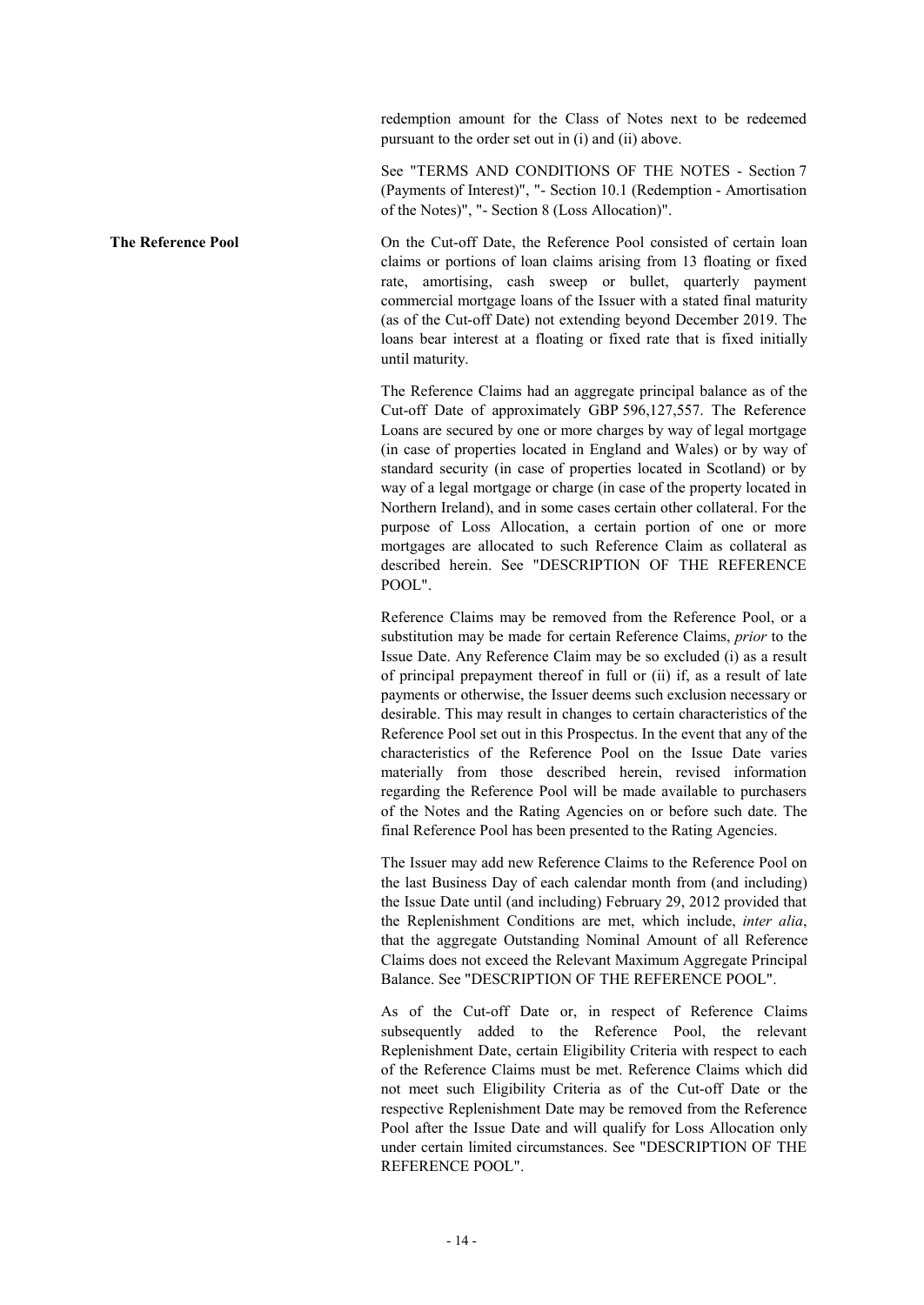**Servicing of the Reference Pool** The Servicer will administer, collect and enforce the Reference Claims and foreclose on the Reference Collateral in accordance with the Servicing Standards and its standard credit and collection procedures. See "REFERENCE POOL SERVICING" and "DESCRIPTION OF THE REFERENCE POOL".

> Reference Claims with respect to which a breach of any of the Servicing Principles occurs may be removed from the Reference Pool and if not removed, will qualify for Loss Allocation only under certain limited circumstances. See "DESCRIPTION OF THE REFERENCE POOL".

**Allocation of Realised Losses** On each Payment Date, subject to the requirements and conditions of the Terms and Conditions of the Notes, any Realised Losses in respect of qualifying Reference Claims will be allocated to reduce the Class E Notes, the Class D Notes, the Class C Notes, the Class B Notes, the Class A2 Notes and the Class A1+ Notes, in this order sequentially, until the Class Principal Amount of each of the Class E Notes, Class D Notes, Class C Notes, Class B Notes, Class A2 Notes and Class A1+ Notes has been reduced to GBP 1 per Note, *provided that* each Realised Loss so allocated to the Class A1+ Notes shall reduce the Class Principal Amount of the Class A1+ Notes only in an amount equal to the product of the amount of such Realised Loss and the A1+ Reduction Factor. See "TERMS AND CONDITIONS OF THE NOTES - Section 8 (Loss Allocation)".

> Realised Loss will include Accrued Interest and Enforcement Costs in respect of each Reference Claim which becomes a Liquidated Reference Claim as described herein.

> Reference Claims with respect to which a breach of any of the Eligibility Criteria, Replenishment Conditions, requirements for transfer of a Reference Claim, if relevant, or Servicing Principles occurs will qualify for Loss Allocation only under certain limited circumstances. See "TERMS AND CONDITIONS OF THE NOTES - Section 8 (Loss Allocation)", "DESCRIPTION OF THE REFERENCE POOL".

> The payment obligations of the Issuer under each of the Class A1+ Notes, the Class A2 Notes, the Class B Notes, the Class C Notes, the Class D Notes and the Class E Notes will be secured by a corresponding Series of public sector *Pfandbriefe (Öffentliche Pfandbriefe)* of the Issuer which rank at least *pari passu* with all other public sector *Pfandbriefe* of the Issuer in accordance with the German Covered Bonds Act (*Pfandbriefgesetz*). On the Issue Date, the Issuer will have issued the Pfandbrief Collateral and will have transferred its ownership for security purposes as security for the Class A1+ Notes, the Class A2 Notes, the Class B Notes, the Class C Notes, the Class D Notes and the Class E Notes to the Trustee pursuant to the Trust Agreement. See "THE MAIN PROVISIONS OF THE TRUST AGREEMENT - Clause 3 (Pfandbrief Collateral; Transfer for Security Purposes; Custodian)" and "THE PFANDBRIEF COLLATERAL, THE CASH DEPOSITS AND THE ADDITIONAL CASH DEPOSIT ".

> The Pfandbrief Collateral is expected to be rated AAA by Standard & Poor's Ratings Services, a division of The McGraw-Hill Companies, Inc and Aa1 by Moody's Investors Service Limited. In

**Pfandbrief Collateral, the Cash Deposits and the Additional Cash Deposit**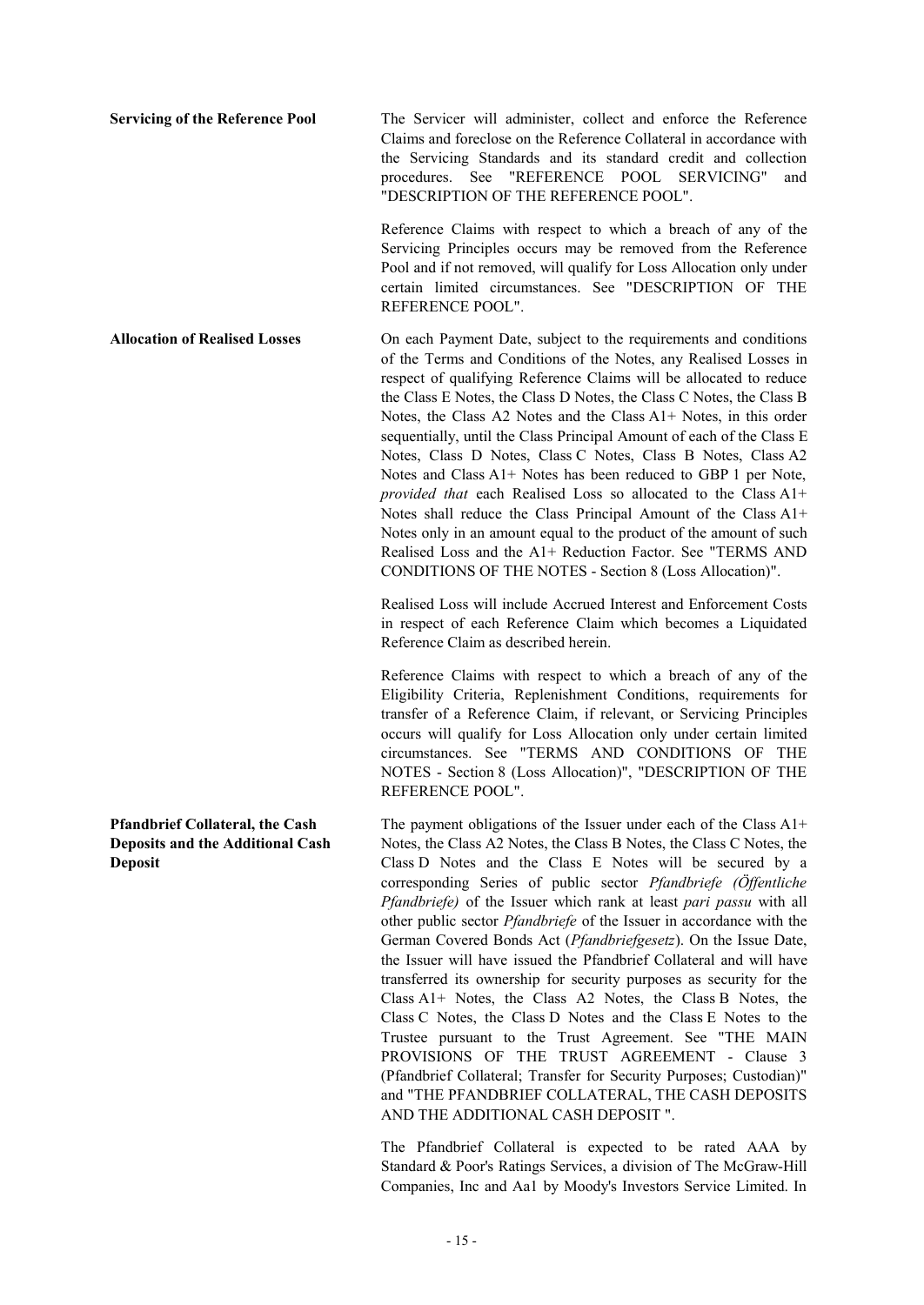the event that the rating of the Pfandbrief Collateral is downgraded below AAA by S&P or Aa1 by Moody's, the Issuer shall, within 30 Business Days after such downgrade by the relevant Rating Agency, supplement and/or substitute the Series A1+, the Series A2, the Series B, the Series C, the Series D and/or the Series E Collateral with Supplementary Collateral in the form of security transfer (*Sicherungsübereignung*) of Supplementary Collateral to the Trustee and/or, at its discretion, take any other action, in such form and amount so that the Rating Agencies give the written confirmation to the Issuer and the Trustee that upon such substitution and/or supplement and/or other action the then current rating of the respective Notes would not, solely as a result of such downgrade of the Pfandbrief Collateral, be qualified downgraded or withdrawn.

The relevant Series of the Pfandbrief Collateral will be released to the Issuer in an amount equal to the amount of payments of principal on the corresponding Class A1+ Notes, Class A2 Notes, Class B Notes, Class C Notes, the Class D Notes and Class E Notes (as applicable) pursuant to the provisions of the Trust Agreement.

On the Issue Date, the Issuer shall make two deposits of cash in an initial principal amount of GBP 16,000 (the "**Class A1+ Cash Deposit**") and in an initial principal amount of GBP 1,192,000 (the "**Class A2 Cash Deposit**") by a payment to the Trust Account of the Trustee with a third party bank. The Class A1+ Cash Deposit and the Class A2 Cash Deposit shall secure the payment obligations of the Issuer under the Class A1+ Notes and the Class A2 Notes, respectively.

Further, in the event that the short-term unsecured debt of the Issuer is rated below P-1 by Moody's, the Issuer shall make an additional cash deposit in an amount equal to the aggregate amount of interest payments to be made under each Class of Notes then outstanding, other than the Class E Notes, on the next two immediately following Payment Dates (such amount deposited, the "**Additional Cash Deposit**") to secure its payment obligations under all Classes of Notes, other than the Class E Notes.

Upon the occurrence of a Foreclosure Event (as defined in the Trust Agreement), the Trustee will liquidate the Cash Deposits and the Additional Cash Deposit, if applicable, and either (i) sell each Series of the Pfandbrief Collateral and redeem the corresponding Class of Notes if the net sales proceeds are sufficient to pay principal and accrued interest on such Class of Notes, or (ii) otherwise deliver each Series of the Pfandbrief Collateral not sold pursuant to (i) to the Noteholders of the corresponding Class of Notes in full satisfaction of all obligations under such Class of Notes. See "THE MAIN PROVISIONS OF THE TRUST AGREEMENT - Clause 7 (Realisation of the Pfandbrief Collateral; Liquidation of the Cash Deposits and the Additional Cash Deposit)" and "THE PFANDBRIEF COLLATERAL, THE CASH DEPOSITS AND THE ADDITIONAL CASH DEPOSIT".

**Final Scheduled Payment Date Unless any Class of Notes has been previously redeemed as** described herein, and subject to the conditions specified in Section 10.1 of the Terms and Conditions, the Class Principal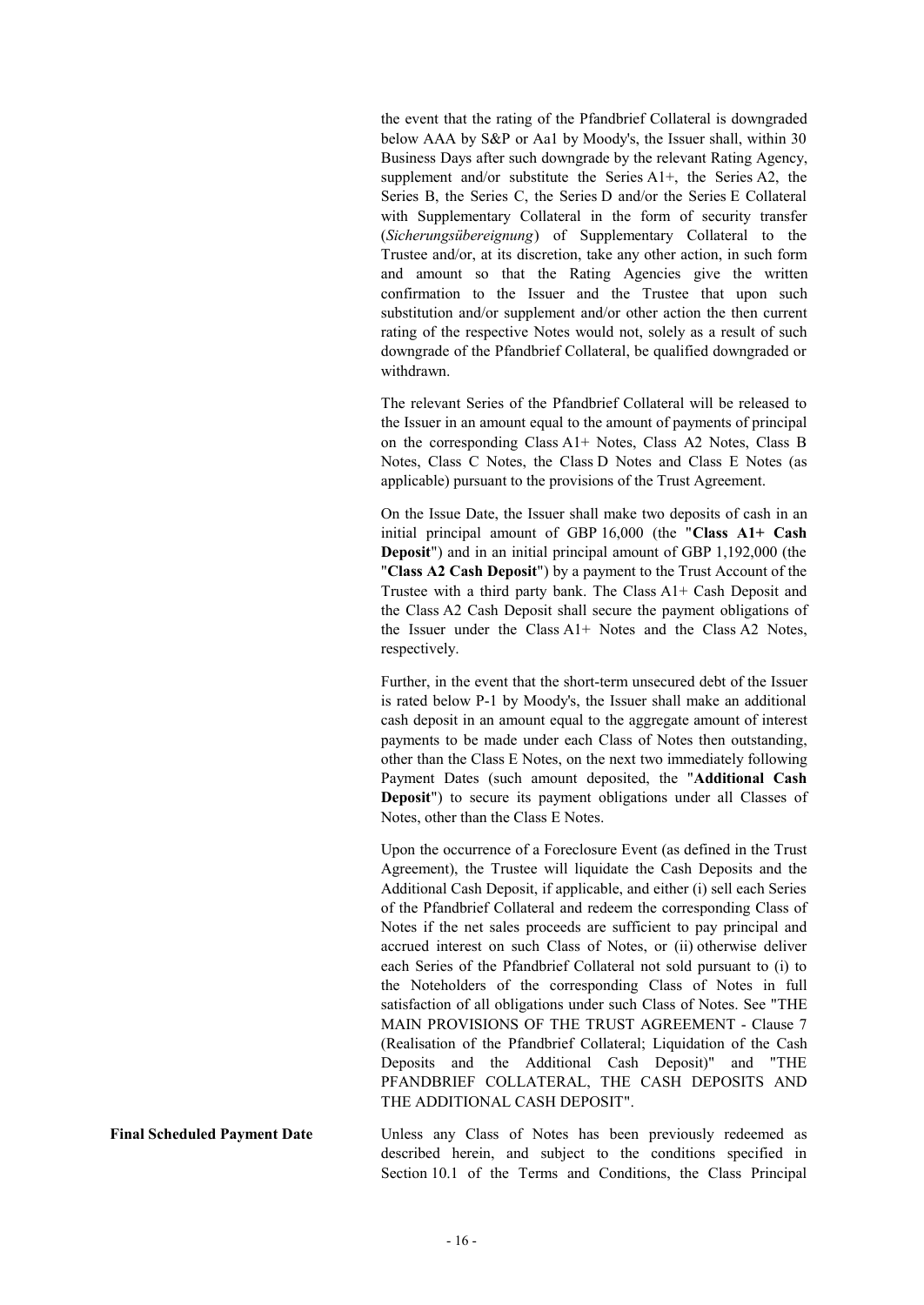|                                                                    | Amounts of all Classes of Notes is expected to be redeemed by the<br>Payment Date falling in March 2020, provided that if at the end of<br>the Collection Period immediately preceding the Final Scheduled<br>Payment Date any Overdue Reference Claims are outstanding<br>certain Notes may remain outstanding after the Final Scheduled<br>Payment Date and payments of principal will be made on such<br>Notes on each Payment Date after the Final Scheduled Payment<br>Date as described herein.                                                                                                            |
|--------------------------------------------------------------------|------------------------------------------------------------------------------------------------------------------------------------------------------------------------------------------------------------------------------------------------------------------------------------------------------------------------------------------------------------------------------------------------------------------------------------------------------------------------------------------------------------------------------------------------------------------------------------------------------------------|
|                                                                    | See "TERMS AND CONDITIONS OF THE NOTES - Section 10.1<br>(Redemption - Amortisation of the Notes)".                                                                                                                                                                                                                                                                                                                                                                                                                                                                                                              |
| <b>Legal Maturity Date</b>                                         | Unless any Class of Notes has been previously redeemed as<br>described herein the Notes shall be redeemed on the Payment Date<br>falling in March 2022.                                                                                                                                                                                                                                                                                                                                                                                                                                                          |
|                                                                    | See "TERMS AND CONDITIONS OF THE NOTES - Section 10.1<br>(Redemption - Amortisation of the Notes)".                                                                                                                                                                                                                                                                                                                                                                                                                                                                                                              |
| <b>Early Redemption at</b><br>the Option of the Issuer             | On any Payment Date following the Collection Period during which<br>(i) certain legal, tax or regulatory changes are imposed on the Issuer,<br>(ii) the Aggregate Principal Balance of the Reference Pool has been<br>reduced to less than 10% of the Initial Aggregate Principal Balance<br>of the Reference Pool as of the Cut-off Date or (iii) the 5 <sup>th</sup><br>anniversary of the Issue Date has occurred, the Issuer will have the<br>right, but no obligation, to redeem the Notes as provided herein. See<br>"TERMS AND CONDITIONS OF THE NOTES - Section 12<br>(Early Redemption by the Issuer)". |
| <b>Early Redemption at the</b><br><b>Option of the Noteholders</b> | Each Noteholder will be entitled to demand redemption of the Notes<br>held by it inter alia in the event that the Issuer fails to make within<br>30 days from the relevant due date any payment due to be made<br>under the relevant Notes, the Issuer or its assets become subject to<br>bankruptcy, or under certain conditions if the Trustee resigns as<br>Trustee pursuant to the Trust Agreement for good cause (aus<br>wichtigem Grund).                                                                                                                                                                  |
|                                                                    | See "TERMS AND CONDITIONS OF THE NOTES - Section 11<br>(Early Redemption for Default)".                                                                                                                                                                                                                                                                                                                                                                                                                                                                                                                          |
| <b>Denomination and Global Notes</b>                               | Each Class of Notes will be represented by a Global Note in a<br>bearer form representing the relevant Class of Notes as described<br>herein. The Notes may be transferred in a book-entry form only.<br>Each of the Class A1+ Notes, the Class A2 Notes, Class B Notes,<br>Class C Notes, Class D Notes and Class E Notes will be issued in<br>denominations of GBP 40,000. The Global Notes will not be<br>exchangeable for definitive securities. The Global Notes will be held<br>in custody by Deutsche Bank AG, Frankfurt am Main as common<br>depositary for Euroclear and Clearstream, Luxembourg.       |
|                                                                    | See "TERMS AND CONDITIONS OF THE NOTES - Section 1<br>(Notes)".                                                                                                                                                                                                                                                                                                                                                                                                                                                                                                                                                  |
| <b>Trust Agreement</b>                                             | Pursuant to the Trust Agreement between the Issuer and the Trustee<br>for the benefit of the Noteholders and the Senior Swap Counterparty<br>the Trustee will verify the Loss Allocation and will check the<br>determinations and calculations and other actions of the Issuer in<br>connection with the Notes and the Senior Swap, as specified therein.                                                                                                                                                                                                                                                        |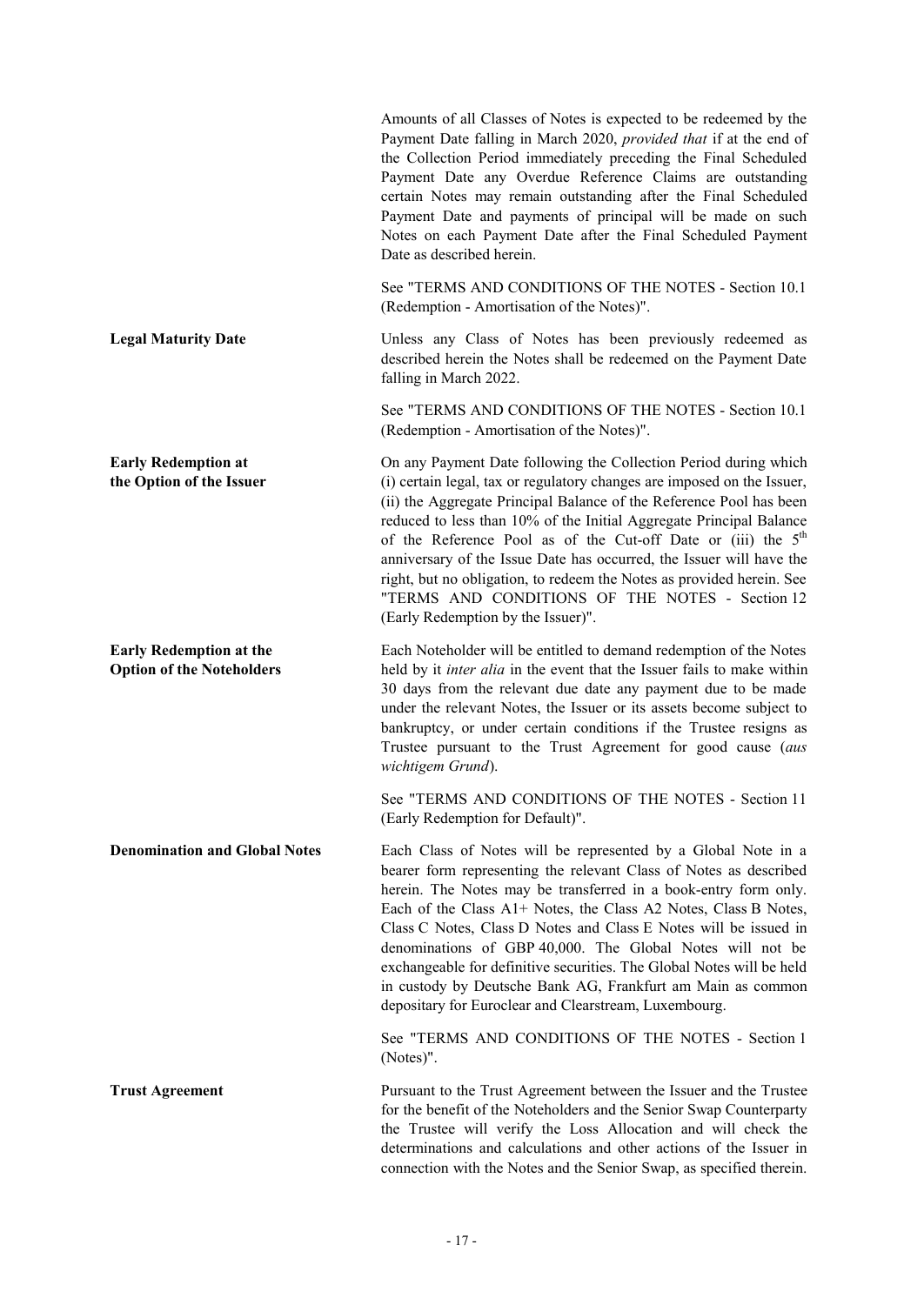|                                                                       | See "THE MAIN PROVISIONS OF THE TRUST AGREEMENT".                                                                                                                                                                                                                                                                                                     |
|-----------------------------------------------------------------------|-------------------------------------------------------------------------------------------------------------------------------------------------------------------------------------------------------------------------------------------------------------------------------------------------------------------------------------------------------|
| <b>Use of Proceeds</b>                                                | The Issuer will use the net proceeds from the Notes for general<br>banking purposes.                                                                                                                                                                                                                                                                  |
|                                                                       | The direct costs of the admission of the Notes to trading on the<br>Exchange<br>Luxembourg<br>Stock<br>amount<br>approximately<br>to<br>EUR 34,950.                                                                                                                                                                                                   |
| <b>Determinations under the Notes</b>                                 | The Issuer will initially perform the function of a determination<br>bank with respect to the Notes.                                                                                                                                                                                                                                                  |
|                                                                       | See "TERMS AND CONDITIONS OF THE NOTES - Section 7.5<br>(Payments of Interest - Determinations; Notification), Section 17<br>(Transfer of Issuer's Functions)".                                                                                                                                                                                       |
| <b>Selling Restrictions</b>                                           | Subject to certain exceptions, the Notes are not being offered, sold<br>or delivered within the United States or to U.S. persons.                                                                                                                                                                                                                     |
|                                                                       | For a description of these and other restrictions on sale and transfer<br>see "SUBSCRIPTION AND SALE".                                                                                                                                                                                                                                                |
| <b>Listing and Admission to Trading</b>                               | Application has been made to list the Class A1+ Notes, Class A2<br>Notes, Class B Notes, Class C Notes, Class D Notes and Class E<br>Notes on the official list of the Luxembourg Stock Exchange and for<br>admission of the Notes to trading on the regulated market, "Bourse<br>de Luxembourg".                                                     |
| <b>Principal Paying Agent</b>                                         | Hypo Real Estate Bank International AG, Buechsenstrasse 26,<br>70174 Stuttgart, Germany.                                                                                                                                                                                                                                                              |
| <b>Luxembourg Listing Agent and</b><br><b>Luxembourg Intermediary</b> | Deutsche Bank Luxembourg S.A., 2 Boulevard Konrad Adenauer,<br>L-1115 Luxembourg, Luxembourg.                                                                                                                                                                                                                                                         |
| <b>Settlement</b>                                                     | It is expected that delivery of the Notes will be made on or about the<br>Issue Date through the book-entry facilities of Euroclear or<br>Clearstream, Luxembourg, against payment therefor in GBP in<br>immediately available funds.                                                                                                                 |
| <b>Governing Law</b>                                                  | The Notes will be governed by and construed in accordance with the<br>laws of Germany.                                                                                                                                                                                                                                                                |
| <b>Ratings</b>                                                        | The Class A1+ Notes, Class A2 Notes, Class B Notes, Class<br>C Notes, Class D Notes and Class E Notes are expected to be<br>assigned the ratings shown in this prospectus at the Issue Date by<br>S&P and Moody's. It is a condition of the issue of the Notes, that the<br>Notes receive such rating.                                                |
|                                                                       | See "RATING".                                                                                                                                                                                                                                                                                                                                         |
| <b>The Senior Swap</b>                                                | In connection with the issue of the Notes, the Issuer as the protection<br>buyer may, with respect to any amount of credit risk with regard to<br>the Reference Pool not covered by the Notes, enter into a credit<br>protection transaction with a proposed maximum aggregate notional<br>amount of GBP 482,447,557 with a Credit Swap Counterparty. |
|                                                                       | The right of the Issuer to allocate losses to the Notes as described<br>herein and all other rights and obligations of the Issuer and the<br>Trustee with respect to the Notes pursuant to the Transaction<br>Documents will not be affected by the Senior Swap and the                                                                               |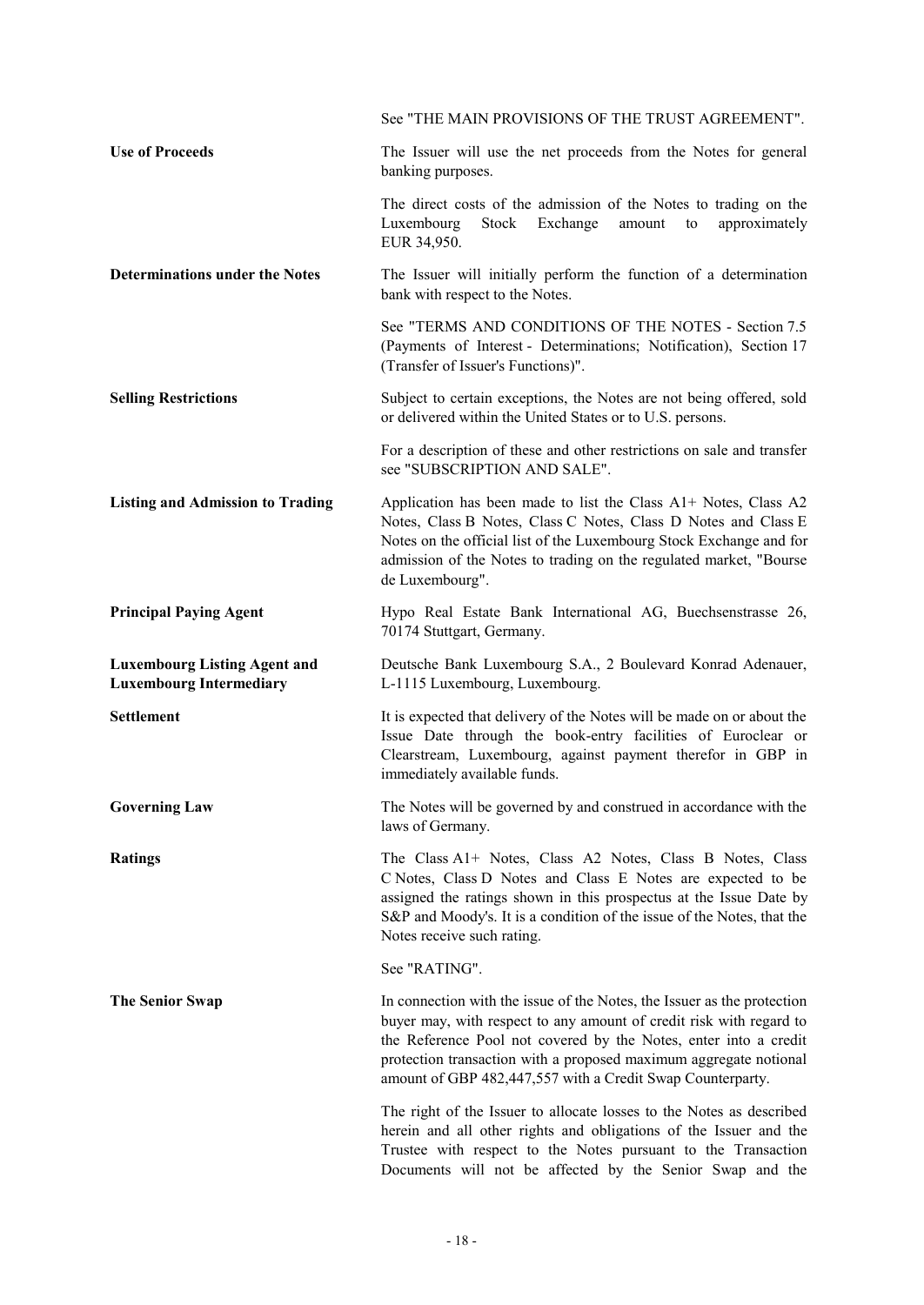respective rights and obligations of the Issuer as the protection buyer and the Senior Swap Counterparty thereunder, *provided that* in the case of a conflict of interest between the interests of the Noteholders and the interests of the Senior Swap Counterparty, priority shall be given to the interests of the Senior Swap Counterparty and the holders of the Class A1+ Notes, then among the holders of the Class A2 Notes, Class B Notes, Class C Notes, Class D Notes and Class E Notes to the interests of the holders of the Class or Classes of Notes that rank most senior for the purposes of Loss Allocation, and *provided further that* the interests of the Senior Swap Counterparty and the holders of the Class A1+ Notes will rank *pari passu* and, for the avoidance of doubt, such interests will be treated as if they were created at the same time and will rank equally with each other.

See "THE MAIN PROVISIONS OF THE TRUST AGREEMENT" and "REFERENCE POOL SERVICING".

**Transaction** The Notes, including the Terms and Conditions of the Notes, the Trust Agreement, the Senior Swap and all other agreements and documents executed in connection with the Transaction (together, the "**Transaction Documents**") together with the conclusion and performance of the Transaction Documents as well as all other acts, undertakings and activities connected therewith and described herein are referred to as the "**Transaction**".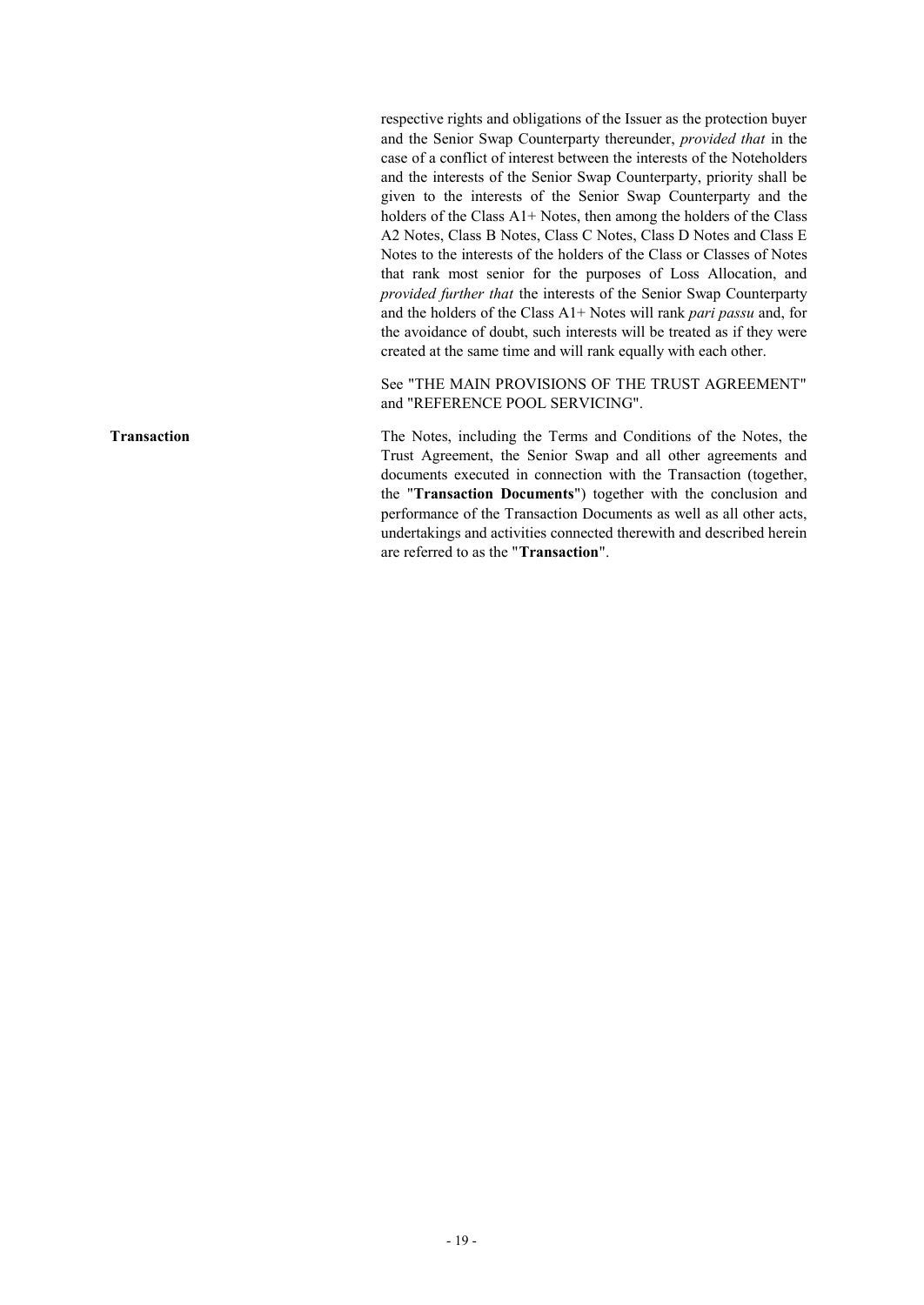#### **TERMS AND CONDITIONS OF THE NOTES**

The following is the text of the Terms and Conditions applicable to each Class of Notes which will be attached to each Global Note. In case of any overlap or inconsistency in the definition of a term or expression in the Terms and Conditions and elsewhere in this Prospectus, the definition in the Terms and Conditions will prevail.

 $\mathcal{L}_\text{max}$ 

**THE PAYMENT OF PRINCIPAL OF AND, DUE TO POTENTIAL PRINCIPAL REDUCTIONS, INTEREST ON THE NOTES IS CONDITIONAL UPON THE PERFORMANCE OF A POOL OF REFERENCE CLAIMS AS SET FORTH IN SECTION 8 (LOSS ALLOCATION) AND SECTION 9 (UNJUSTIFIED LOSS ALLOCATION) BELOW.**

**THERE IS NO GUARANTEE THAT THE NOTEHOLDERS WILL RECEIVE THE FULL PRINCIPAL AMOUNT OF NOTES AND INTEREST THEREON AND ULTIMATELY THE OBLIGATIONS OF THE ISSUER TO PAY PRINCIPAL UNDER THE NOTES COULD EVEN BE REDUCED TO GBP 1 PER NOTE AS A RESULT OF LOSSES INCURRED IN RESPECT OF SUCH REFERENCE CLAIMS.** 

**HOLDERS OF ANY CLASS OF NOTES SHALL HAVE NO RIGHT TO OR INTEREST IN ANY REFERENCE CLAIM EVEN IN THE CASE THAT A REALISED LOSS IN RESPECT OF SUCH REFERENCE CLAIM HAS BEEN ALLOCATED TO THE RESPECTIVE CLASS OF NOTES.** 

**THE NOTES REPRESENT OBLIGATIONS OF THE ISSUER ONLY, AND DO NOT REPRESENT AN INTEREST IN OR OBLIGATIONS OF THE JOINT LEAD MANAGERS, THE TRUSTEE OR ANY OF THEIR RESPECTIVE AFFILIATES OR ANY AFFILIATE OF THE ISSUER OR ANY OTHER THIRD PERSON OR ENTITY. NEITHER THE NOTES NOR THE REFERENCE CLAIMS WILL BE INSURED OR GUARANTEED BY ANY GOVERNMENTAL AGENCY OR INSTRUMENTALITY OR BY THE JOINT LEAD MANAGERS, THE TRUSTEE OR ANY OF THEIR RESPECTIVE AFFILIATES OR BY ANY OTHER PERSON OR ENTITY EXCEPT AS DESCRIBED HEREIN.** 

## **1. Notes**

## 1.1 *Principal Amounts; Definitions*

Hypo Real Estate Bank International AG, Stuttgart, Germany (the "**Issuer**" or "**HI**") issues the following classes of credit linked notes in bearer form (each, a "**Class**" and collectively, the "**Notes**") pursuant to these terms and conditions (the "**Terms and Conditions**"):

- (a) Class A1+ Floating Rate Amortising Credit Linked Notes (the "**Class A1+ Notes**") which are issued in an initial aggregate principal amount of GBP 400,000 and divided into 10 Class A1+ Notes, each having an initial principal amount of GBP 40,000;
- (b) Class A2 Floating Rate Amortising Credit Linked Notes (the "**Class A2 Notes**") which are issued in an initial aggregate principal amount of GBP 29,800,000 and divided into 745 Class A2 Notes, each having an initial principal amount of GBP 40,000;
- (c) Class B Floating Rate Amortising Credit Linked Notes (the "**Class B Notes**") which are issued in an initial aggregate principal amount of GBP 35,760,000 and divided into 894 Class B Notes, each having an initial principal amount of GBP 40,000;
- (d) Class C Floating Rate Amortising Credit Linked Notes (the "**Class C Notes**") which are issued in an initial aggregate principal amount of GBP 24,560,000 and divided into 614 Class C Notes, each having an initial principal amount of GBP 40,000;
- (e) Class D Floating Rate Amortising Credit Linked Notes (the "**Class D Notes**") which are issued in an initial aggregate principal amount of GBP 8,240,000 and divided into 206 Class D Notes, each having an initial principal amount of GBP 40,000;
- (f) Class E Floating Rate Amortising Credit Linked Notes (the "**Class E Notes**") which are issued in an initial aggregate principal amount of GBP 14,920,000 and divided into 373 Class E Notes, each having an initial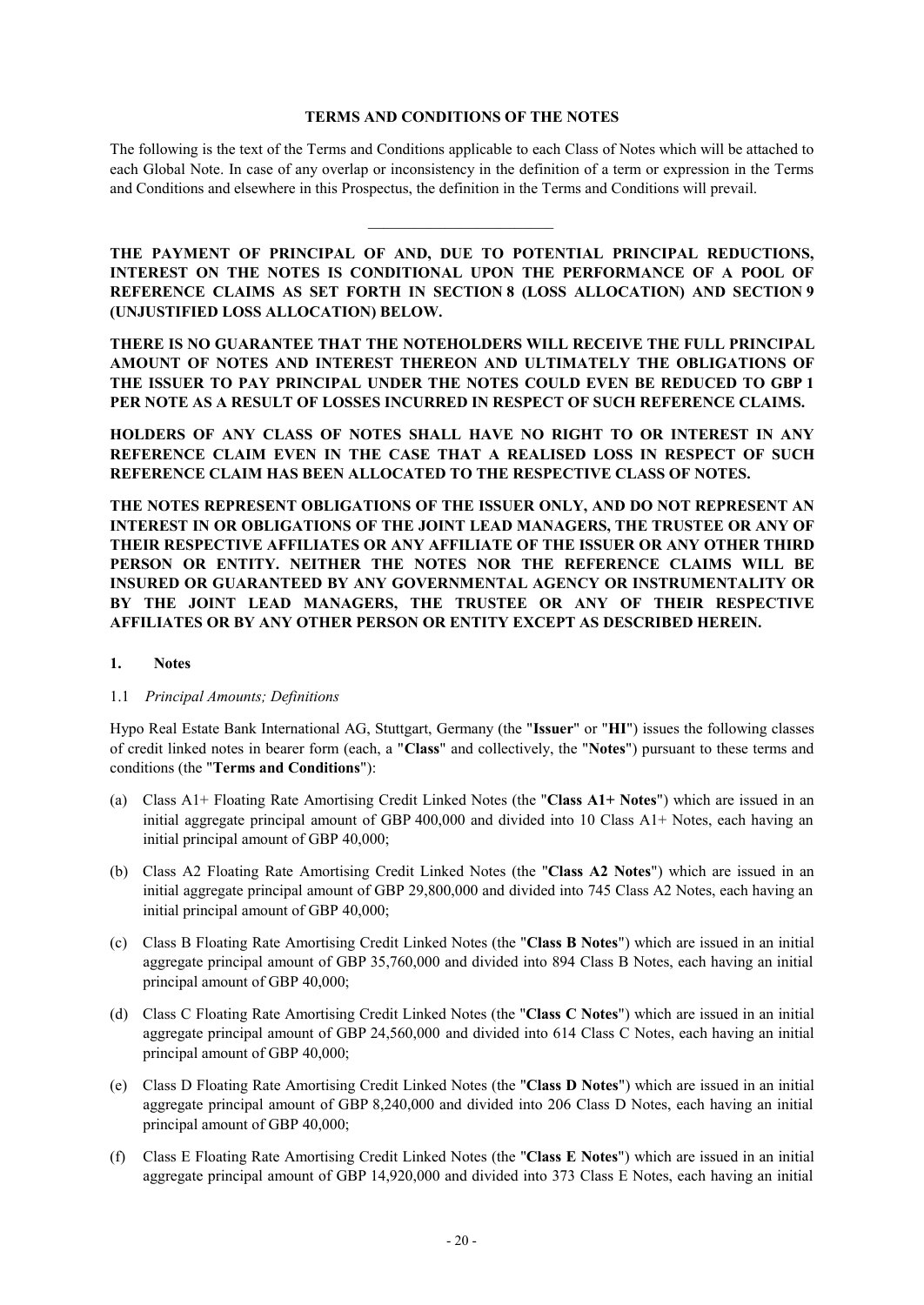principal amount of GBP 40,000.

The rank with respect to the allocation of Realised Losses (Section 8.1) as between each Class of Notes is set out in Section 8.

Terms used but not defined in the Terms and Conditions have the same meaning as in Appendix A (Trust Agreement (excluding its Schedules)), Appendix B (Description of the Reference Pool) or Appendix C (Servicing Principles) attached hereto, each of which forms an integral part of the Terms and Conditions.

The holders of the Notes are referred to as the "**Noteholders**".

## 1.2 *Global Notes*

Each Class of Notes is represented by a permanent global note (the "**Global Note**") in bearer form without interest coupons. Each Global Note shall be kept in custody by Deutsche Bank AG, Frankfurt am Main or any successor as common depositary (the "**Common Depositary**") for Euroclear Bank S.A./N.V. as operator of the Euroclear System ("**Euroclear**") and Clearstream Banking, société anonyme ("**Clearstream, Luxembourg**"), until all obligations of the Issuer under the relevant Class of Notes have been satisfied. Definitive Notes (*Einzelurkunden*) and interest coupons will not be issued. Copies of the Global Notes are available free of charge at the main offices of the Issuer and from the Luxembourg Intermediary.

## **2. Rights and Obligations under the Notes**

## 2.1 *Status of the Notes*

The Notes constitute direct and unsubordinated obligations of the Issuer, ranking pari passu among themselves and at least pari passu with all other current and future unsubordinated obligations of the Issuer (subject to Loss Allocation).

The payment of principal of and due to potential principal reduction interest on the Notes is conditional upon the performance of a pool of Reference Claims, whereby the payment of interest is conditional on the performance of the Reference Claims to the extent that the basis for the accrual of interest is reduced by the allocation of losses in respect of such Reference Claims. There is no guarantee that the holders of the Notes will receive the full principal amount of the respective Notes and interest thereon, and ultimately the obligations of the Issuer to pay principal under the Notes could even be reduced to GBP 1 per Note as a result of losses incurred in respect of such Reference Claims.

### 2.2 *Obligations under the Notes*

The Notes represent obligations of the Issuer only, and do not represent an interest in or obligations of the Joint Lead Managers, the Trustee or any other third party.

# 2.3 *No Interest in Reference Claims*

The holders of any Class of Notes shall have no right to or interest in any Reference Claim including, but not limited to where a Realised Loss in respect of such Reference Claim has been allocated to any such Class of Notes.

# **3. Collateral**

The payment obligations of the Issuer under the Notes shall be secured as follows:

- (a) The payment obligations of the Issuer under the Class A1+ Notes with respect to any Class A1+ Note shall be secured by GBP 400,000 public sector *Pfandbriefe (Öffentliche Pfandbriefe)* (the "**Series A1+ Collateral**") of the Issuer in accordance with the Trust Agreement (Section 5.1).
- (b) The payment obligations of the Issuer under the Class A2 Notes with respect to any Class A2 Note shall be secured by GBP 29,800,000 public sector *Pfandbriefe (Öffentliche Pfandbriefe)* (the "**Series A2 Collateral**") of the Issuer in accordance with the Trust Agreement (Section 5.1).
- (c) The payment obligations of the Issuer under the Class B Notes with respect to any Class B Note shall be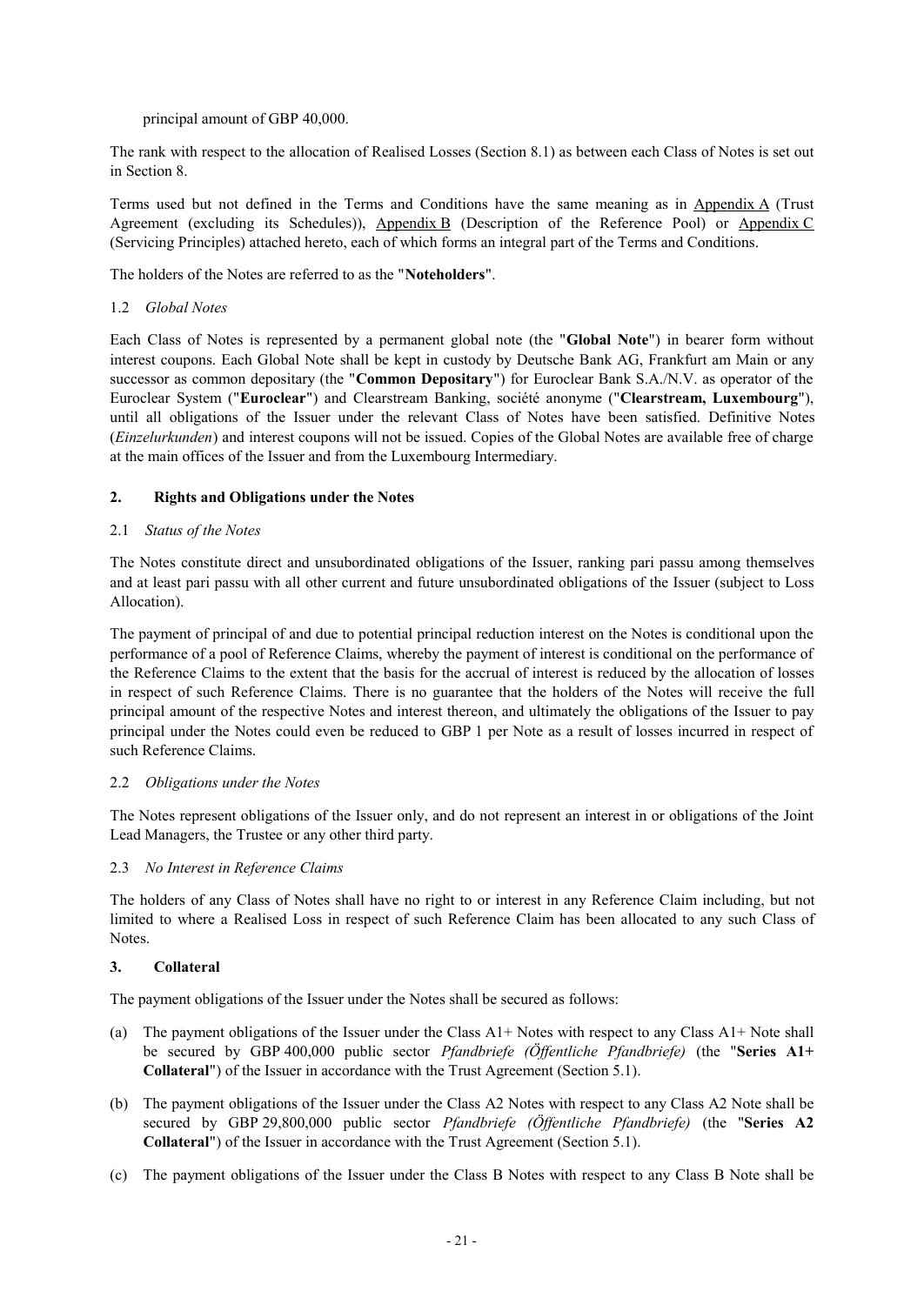secured by GBP 35,760,000 public sector *Pfandbriefe (Öffentliche Pfandbriefe)* (the "**Series B Collateral**") of the Issuer in accordance with the Trust Agreement (Section 5.1).

- (d) The payment obligations of the Issuer under the Class C Notes with respect to any Class C Note shall be secured by GBP 24,560,000 public sector *Pfandbriefe (Öffentliche Pfandbriefe)* (the "**Series C Collateral**") of the Issuer in accordance with the Trust Agreement (Section 5.1).
- (e) The payment obligations of the Issuer under the Class D Notes with respect to any Class D Note shall be secured by GBP 8,240,000 public sector *Pfandbriefe (Öffentliche Pfandbriefe)* (the "**Series D Collateral**") of the Issuer in accordance with the Trust Agreement (Section 5.1).
- (f) The payment obligations of the Issuer under the Class E Notes with respect to any Class E Note shall be secured by GBP 14,920,000 public sector *Pfandbriefe (Öffentliche Pfandbriefe)* (the "**Series E Collateral**") of the Issuer in accordance with the Trust Agreement (Section 5.1).

The Series A1+ Collateral, Series A2 Collateral, Series B Collateral, the Series C Collateral, the Series D Collateral and the Series E Collateral are collectively referred to as the "**Pfandbrief Collateral**". Clause 7 of the Trust Agreement provides that under certain limited circumstances the Trustee may transfer and deliver *Pfandbriefe* forming part of any Series of the Pfandbrief Collateral to the Noteholders of the Class secured by such Series in full satisfaction of all obligations under the Notes of such Class (see Appendix A).

In the event that the rating of the Pfandbrief Collateral is downgraded below AAA by S&P or Aa1 by Moody's, the Issuer shall, within 30 Business Days after such downgrade by the relevant Rating Agency, supplement and/or substitute the Series A1+ Collateral, the Series A2 Collateral, the Series B Collateral, the Series C Collateral, the Series D Collateral and the Series E Collateral with Supplementary Collateral in the form of security transfer (*Sicherungsübereignung*) of Supplementary Collateral to the Trustee and/or, at its discretion, take any other action, in such form and amount so that the Rating Agencies give the written confirmation to the Issuer and the Trustee that upon such substitution and/or supplement and/or other action the then current rating of the respective Notes would not, solely as a result of such downgrade of the Pfandbrief Collateral, be qualified downgraded or withdrawn. The foregoing shall apply accordingly in the event of any further downgrading of the Pfandbrief Collateral.

On the Issue Date the Issuer shall make a cash deposit with the following shares by payment in GBP to the Cash Deposit Account:

- (a) a cash deposit in an initial aggregate principal amount of GBP 16,000 being equal to 4% of the aggregate of the initial Note Principal Amounts of the Class A1+ Notes (the "**Class A1+ Cash Deposit**"), and
- (b) a cash deposit in an initial aggregate principal amount of GBP 1,192,000 being equal to 4% of the aggregate of the initial Note Principal Amounts of the Class A2 Notes (the "**Class A2 Cash Deposit**", and together with the Class A1+ Cash Deposit, the "**Cash Deposits**").

The Class A1+ Cash Deposit shall secure the obligation of the Issuer to make payments of principal and interest under the Class A1+ Notes, and the Class A2 Cash Deposit shall secure the obligation of the Issuer to make payments of principal and interest under the Class A2 Notes.

In the event that the short-term unsecured debt of the Issuer is rated below P-1 by Moody's, the Issuer shall not later than 30 Business Days after it has become aware of such downgrade make an additional cash deposit by payment in GBP to the Cash Deposit Account of an amount equal to the aggregate amount of interest payments to be made under each Class of Notes then outstanding, other than the Class E Notes, on the next two immediately following Payment Dates (such amount deposited, the "**Additional Cash Deposit**"). The Additional Cash Deposit shall secure the obligation of the Issuer to make payments of principal and interest under all Classes of Notes, other than the Class E Notes. Notwithstanding the collateral referred to in this Section 3, the amount of principal of, and interest on, the Class A1+ Notes, the Class A2 Notes, the Class B Notes, the Class C Notes, the Class D Notes and the Class E Notes may be reduced as a result of losses incurred by the Issuer with respect to the Reference Pool (DESCRIPTION OF THE REFERENCE POOL - Reference Pool Provisions - Provision 2) and only the obligations of the Issuer to pay any amount of principal and interest determined to be due to the Class A1+, the Class A2, the Class B, the Class C, the Class D and the Class E Noteholders, respectively, in accordance with these Terms and Conditions, which may be reduced by such losses, shall be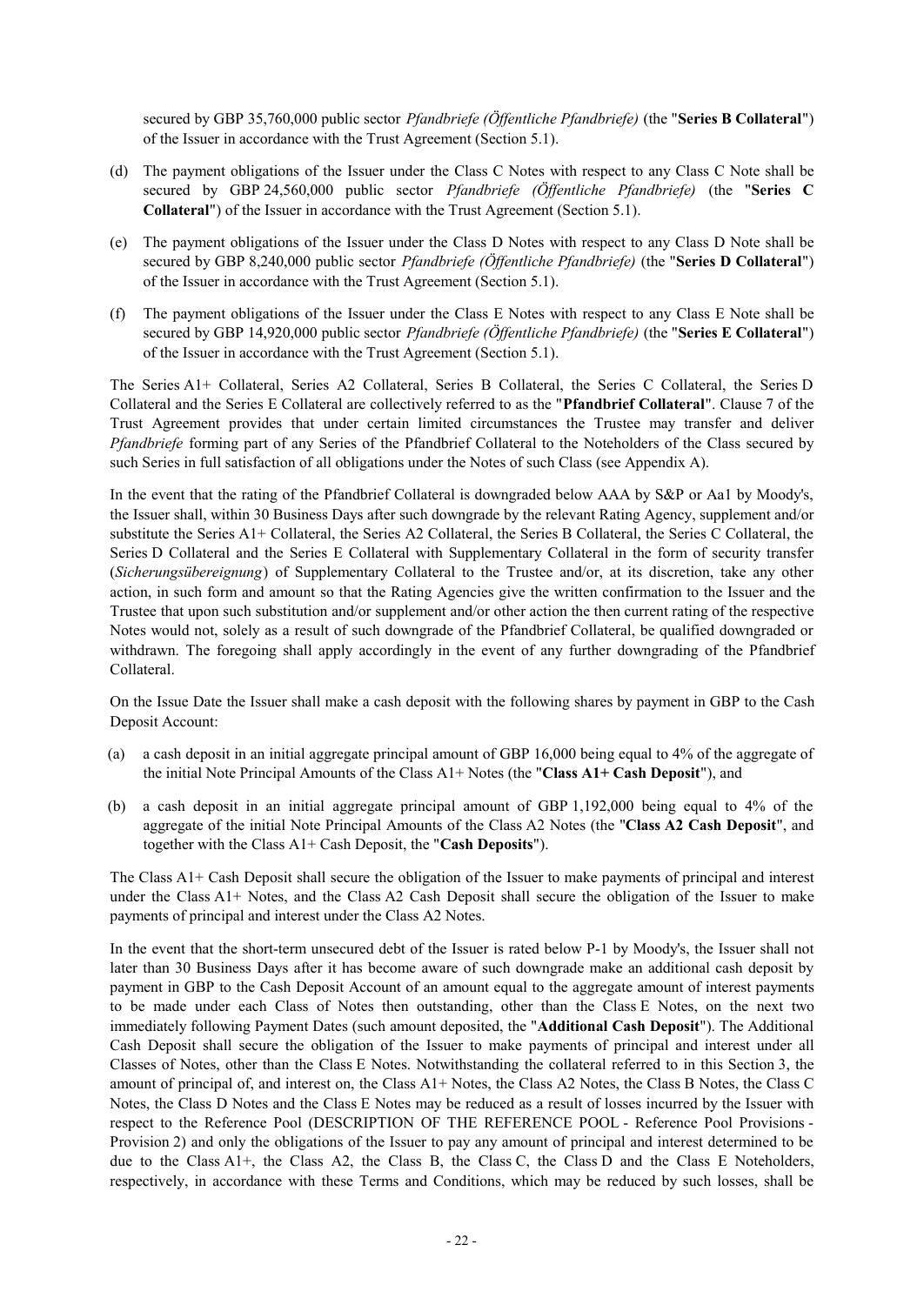secured by the corresponding Series A1+ Collateral, Series A2 Collateral, Series B Collateral, Series C Collateral, Series D Collateral and Series E Collateral, the respective Cash Deposit and the Additional Cash Deposit, if applicable.

## **4. Reference Pool**

Subject to Section 8 and Section 9, the payment of principal of and, due to potential principal reductions, interest on the Notes is conditional upon the performance of a replenishable reference pool (the "**Reference Pool**"). The Reference Pool is constituted in accordance with and must comply with certain requirements and conditions (the "**Reference Pool Provisions**") set out in Appendix B attached to the Terms and Conditions. The Reference Pool Provisions constitute an integral part of the Terms and Conditions.

## **5. Trustee**

## 5.1 *Trust Agreement*

For the benefit of the Noteholders and the Senior Swap Counterparty, the Issuer has entered into a trust agreement dated February 28, 2007 (the "**Trust Agreement**") with Deloitte & Touche GmbH Wirtschaftsprüfungsgesellschaft, Düsseldorf, Germany. The text of the main provisions of the Trust Agreement (excluding the Schedules thereto) is attached as Appendix A hereto and constitutes an integral part of these Terms and Conditions.

In accordance with the procedures set out in the Trust Agreement, the Trustee is obliged under the Trust Agreement to (i) verify the determination and allocation of Realised Losses pursuant to Section 8, (ii) check the process of removal of any Reference Claims pursuant to Provision 9 of the Reference Pool Provisions or Section 8.5 from the Reference Pool, (iii) check the determinations and allocations in connection with the Issuer Call (Section 12) and Credit Events pursuant to Section 8, (iv) make required appointments of third party experts pursuant to the Trust Agreement, and (v) perform such other functions as are specified in the Transaction Documents.

### 5.2 *Obligation to Maintain a Trustee*

As long as any Notes are outstanding, the Issuer shall ensure that a well-recognised trustee of international standing selected from the leading international auditing firms at the relevant time or their affiliates is appointed at all times who has undertaken substantially the same functions and obligations as the Trustee pursuant to the Notes, including the Terms and Conditions and the Trust Agreement (together with all documents evidencing the Senior Swap (as defined in the Trust Agreement), the Schedules thereto and all other agreements and documents executed in connection with the issue of the Notes and transactions contemplated hereby, the "**Transaction Documents**").

If the appointment of the Trustee is terminated, the Issuer shall appoint a successor to the Trustee. In any case of an appointment of a successor to the Trustee the Issuer shall enter into an agreement with such successor which has materially the same terms as the Trust Agreement. The Issuer shall, in particular, transfer to such successor trustee the Pfandbrief Collateral and, if relevant, the Supplementary Collateral, the Cash Deposits and the Additional Cash Deposit, if applicable, as set out in Clause 3 of the Trust Agreement.

# **6. Payments**

### 6.1 *General*

Payments in respect of the Notes shall be made on each Payment Date by wire transfer of same day funds to Euroclear and Clearstream, Luxembourg, as relevant, for credit to the accounts held by the relevant Euroclear participants and Clearstream, Luxembourg participants for subsequent transfer to the Noteholders.

### 6.2 *Discharge*

All payments in respect of any Note made by the Issuer to Euroclear and Clearstream, Luxembourg, as relevant, shall discharge the liability of the Issuer under such Note to the extent of the sums so paid.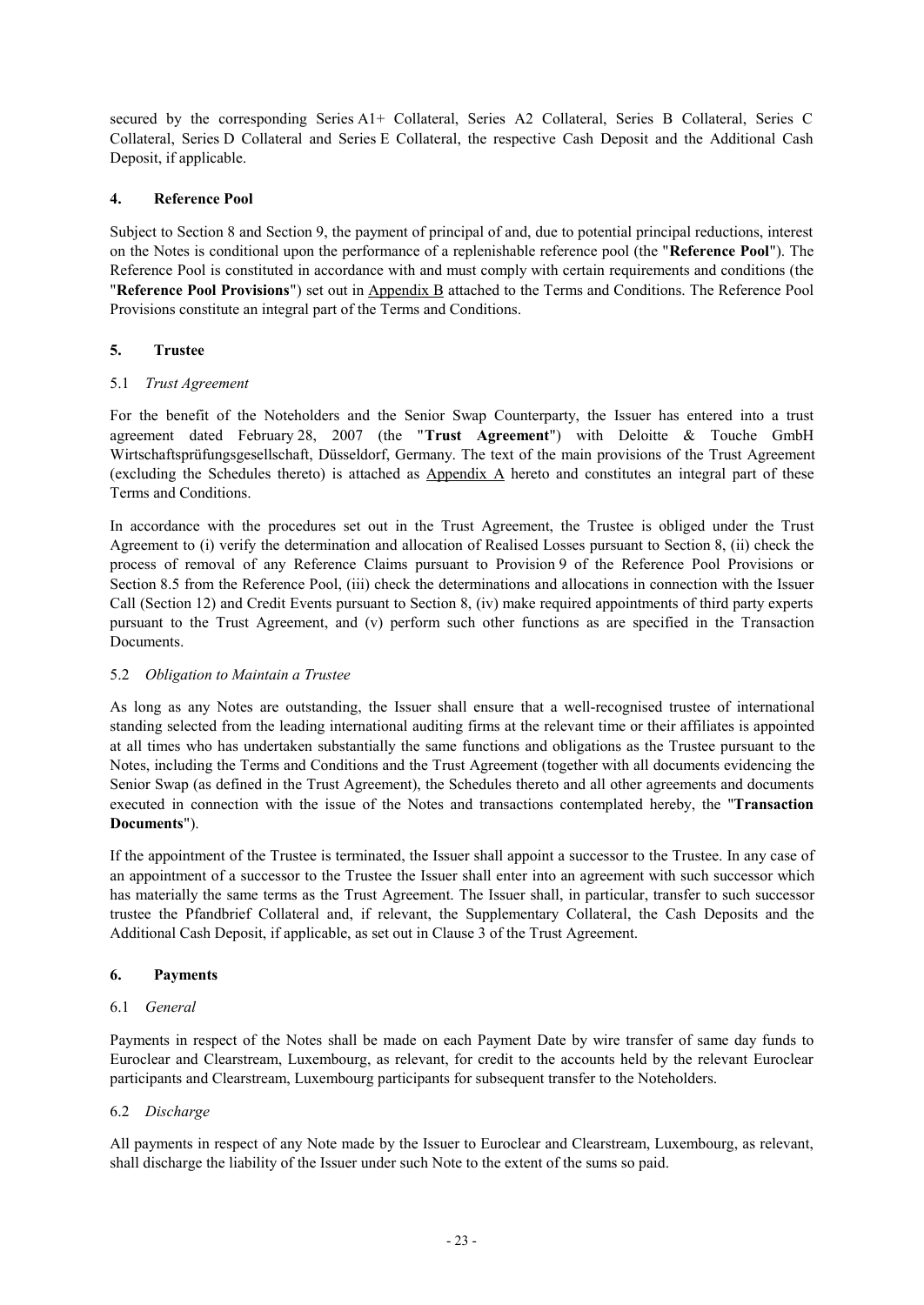## 6.3 *Payment Dates*

Payments in respect of the Notes to the Noteholders shall become due and payable quarterly in arrears, on each 20<sup>th</sup> day of March, June, September and December of each year or if such 20<sup>th</sup> day is not a Business Day, on the next succeeding day which is a Business Day unless such date would thereby fall into the next calendar month, in which case the payment will be made on the immediately preceding Business Day, commencing in June 2007 (each, a "**Payment Date**"). "**Business Day**" means a day on which all relevant parts of the Trans-European Automated Real-time Gross Settlement Express Transfer System are operational and (except Saturdays and Sundays) on which commercial banks are open for business in London.

## **7. Payments of Interest**

## 7.1 *Accrual Basis*

The Note Principal Amounts of the Notes of each Class shall bear interest from February 28, 2007 (the "**Issue Date**") until the close of the day (both days inclusive) preceding the day on which such Note Principal Amount has been redeemed in full, *provided that* the Note Principal Amount shall not bear interest for any period during which the Note Principal Amount has been reduced to GBP 1 by allocation of Realised Losses pursuant to these Terms and Conditions.

The "**Note Principal Amount**" of any Note means, with respect to any date, an amount (rounded, if necessary, to the nearest GBP 0.01, with GBP 0.005 being rounded upwards) equal to the initial principal amount of such Note on the Issue Date as, on or before such date, (i) reduced by any Realised Losses allocated to such Note, (ii) increased by any Late Recoveries or as a result of any Unjustified Loss Allocation procedure and (iii) reduced by all amounts paid on such Note in respect of principal.

The "**Class Principal Amount**" means, in respect of each Class of Notes, the aggregate of the Note Principal Amounts of all Notes of such Class.

## 7.2 *Interest Amount*

The amount of interest payable in respect of each Note on any Payment Date (the "**Interest Amount**") shall be calculated by the Issuer by applying the Interest Rate (Section 7.4) for the relevant Interest Accrual Period (Section 7.3) to the Note Principal Amount of such Note and multiplying the result by the actual number of days in the relevant Interest Accrual Period divided by 365.

### 7.3 *Interest Accrual Periods*

"**Interest Accrual Period**" means for all Classes of Notes, in respect of the first Payment Date, the period commencing on (and including) the Issue Date and ending on (but excluding) the first Payment Date, and in respect of any subsequent Payment Date, the period commencing on (and including) the immediately preceding Payment Date and ending on (but excluding) such Payment Date.

### 7.4 *Interest Rates*

The interest rate payable on the Notes for each Interest Accrual Period (each, an "**Interest Rate**") shall be

in the case of the Class A1+ Notes, LIBOR plus 0.22% per annum, in the case of the Class A2 Notes, LIBOR plus 0.22% per annum, in the case of the Class B Notes, LIBOR plus 0.30% per annum, in the case of the Class C Notes, LIBOR plus 0.50% per annum, in the case of the Class D Notes, LIBOR plus 0.80% per annum, in the case of the Class E Notes, LIBOR plus 0.92% per annum.

"**LIBOR**" for each Interest Accrual Period means the rate for deposits in GBP for a period of three months (with respect to the first Interest Accrual Period interpolated between 3 and 4 months) which appears on Reuters page LIBOR01 (the British Bankers Association LIBOR Rates) (or such other page as may replace such page on that service for the purpose of displaying London interbank offered rate quotations of major banks) as of 11:00 a.m. (London time) on the first Business Day of such Interest Accrual Period (each, a "**LIBOR Determination Date**"), all as determined by the Issuer.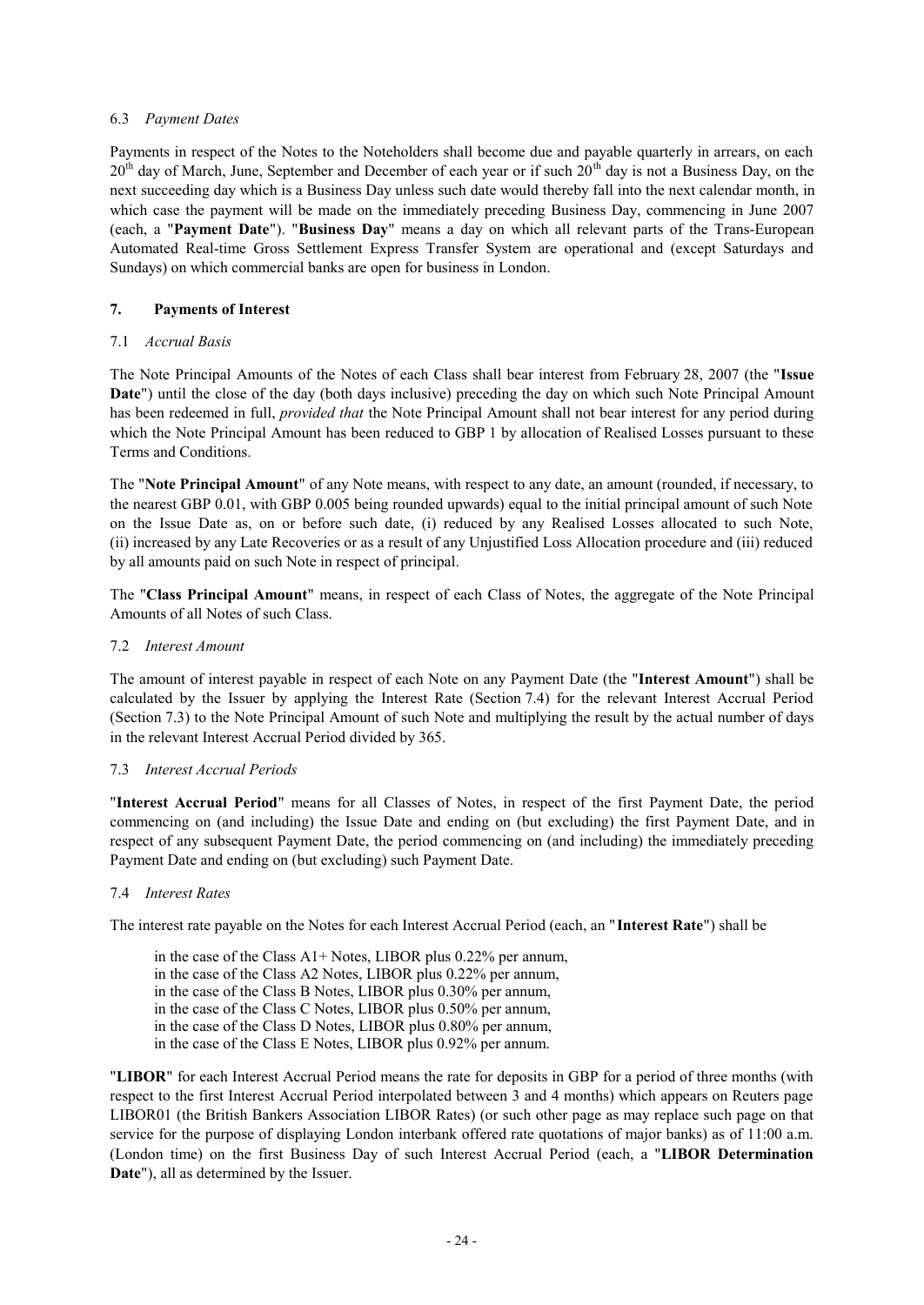If Reuters Page LIBOR01 is not available or if no such quotation appears thereon, in each case as at such time, the Principal Paying Agent shall request the principal London office of the Reference Banks selected by it to provide the Principal Paying Agent with its offered quotation (expressed as a percentage rate per annum) for three months deposits in GBP at approximately 11:00 a.m. (London time) on the relevant LIBOR Determination Date to prime banks in the London inter-bank market for the relevant Interest Accrual Period and in an amount that is representative for a single transaction in that market at that time. If two or more of the selected Reference Banks provide the Principal Paying Agent with such offered quotations, LIBOR for such Interest Accrual Period shall be the arithmetic mean of such offered quotations (rounded if necessary to the nearest one thousandth of a percentage point, with 0.0005% being rounded upwards). If on the relevant LIBOR Determination Date fewer than two of the selected Reference Banks provide the Principal Paying Agent with such offered quotations, LIBOR for such Interest Accrual Period shall be the rate per annum which the Principal Paying Agent determines as being the arithmetic mean (rounded if necessary to the nearest one thousandth of a percentage point, with 0.0005% being rounded upwards) of the rates communicated to (and at the request of) the Principal Paying Agent by major banks in the London inter-bank market selected by the Principal Paying Agent, at approximately 11:00 a.m. (London time) on such LIBOR Determination Date for loans in GBP to leading European banks for such Interest Accrual Period and in an amount that is representative for a single transaction in that market at that time. "**Reference Banks**" means four major banks in the London inter-bank market.

In the event that the Issuer is on any LIBOR Determination Date required but unable to determine LIBOR for the relevant Interest Accrual Period in accordance with the above, LIBOR for such Interest Accrual Period shall be the LIBOR as determined on the previous LIBOR Determination Date.

This Section 7 shall be without prejudice to the application of any higher default interest under applicable mandatory law.

### 7.5 *Determinations; Notification*

As long as any Class of Notes is listed on the Luxembourg Stock Exchange, the Issuer shall on each LIBOR Determination Date determine and notify to the Luxembourg Stock Exchange and to the Luxembourg Intermediary the Interest Rate for the immediately following Interest Accrual Period with respect to each of such listed Classes.

### **8. Loss Allocation**

# 8.1 *Order and Conditions*

On each Payment Date, the aggregate amount of any Realised Losses not previously allocated shall be allocated (prior to any principal payments to the Notes on such Payment Date) as follows (the "**Loss Allocation**"):

*first*, Realised Losses shall be allocated to reduce the Note Principal Amount of the Class E Notes;

*second*, after the Note Principal Amount of each Class E Note has been reduced to GBP 1 per Class E Note, Realised Losses shall be allocated to reduce the Class Principal Amount of the Class D Notes;

*third*, after the Note Principal Amount of each Class D Note has been reduced to GBP 1 per Class D Note, Realised Losses shall be allocated to reduce the Class Principal Amount of the Class C Notes;

*fourth*, after the Note Principal Amount of each of the Class C Notes has been reduced to GBP 1 per Class C Note, Realised Losses shall be allocated to reduce the Class Principal Amount of the Class B Notes;

*fifth*, after the Note Principal Amount of each of the Class B Notes has been reduced to GBP 1 per Class B Note, Realised Losses shall be allocated to reduce the Class Principal Amount of the Class A2 Notes;

*sixth*, after the Note Principal Amount of each of the Class A2 Notes has been reduced to GBP 1 per Class A2 Note, Realised Losses shall be allocated up to an aggregate amount equal to the Tranche A1+ Amount to reduce the Class Principal Amount of the Class A1+ Notes to GBP 1 per Note, *provided that*, for any Realised Losses so allocated, the Class Principal Amount of the Class A1+ Notes shall only be reduced in an amount equal to the product of such Realised Losses and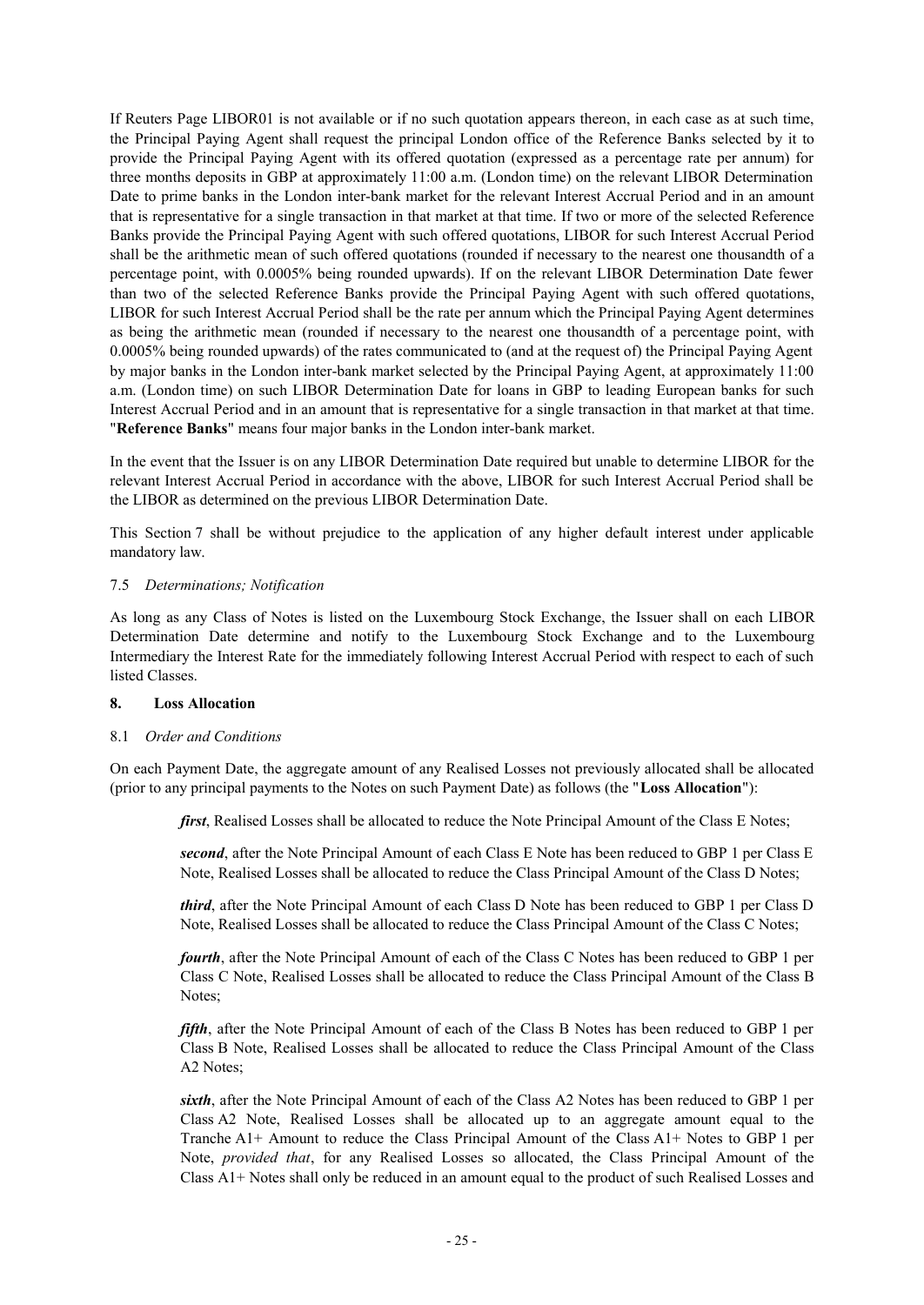the A1+ Reduction Factor, whereby the "**A1+ Reduction Factor**" means 400,000 divided by the Tranche A1+ Amount and the "**Tranche A1+ Amount**" means 482,847,557;

*provided that* (i) the Issuer has duly notified the Trustee pursuant to Section 8.4 (Loss Allocation - Notice to the Trustee) and (ii) the Issuer's determination and/or allocation of Realised Losses shall be subject to the terms of any Notice received in accordance with Clause 12 of the Trust Agreement before 11 a.m. CET on the fourth Business Day preceding the relevant Payment Date. Realised Losses may not be allocated pursuant to the Loss Allocation if any condition for Loss Allocation is not complied with, if and for as long as the Issuer is in breach of its obligation to maintain a trustee pursuant to Section 5 (Trustee) or of any of its obligations under the Trust Agreement and such breach of the Trust Agreement may affect the exercise of the Trustee's rights and obligations under the Trust Agreement to the detriment of the Transaction Creditors, *provided that* such Realised Losses may be allocated pursuant to the Loss Allocation once such breach has been remedied but only to the extent that no such breach has resulted in or increased any such Realised Loss and *provided further that*, if any such breach of the Trust Agreement is in relation to one or more Reference Claims only (including a breach of reporting requirements in respect of a portion of Reference Claims), the Loss Allocation in respect of all other Reference Claims shall not be affected by such breach.

Accordingly, the Note Principal Amount of each Note of any Class shall be reduced on each Payment Date in an amount equal to the reduction of the Class Principal Amount of such Class in accordance with this paragraph (1) divided by the number of Notes in such Class, *provided that* the Note Principal Amount of each Note of any Class shall not be reduced below GBP 1.

A Reference Claim in respect of which any of the Eligibility Criteria, Replenishment Conditions, Servicing Standards or, if relevant, requirements for transfer of such Reference Claim pursuant to Section 8.5 is not complied with shall only insofar qualify for allocation of Realised Losses pursuant to this Section 8.1, as set out in Provision 9 (Non-compliance with Eligibility Criteria, Replenishment Conditions or Servicing Standards) of the Reference Pool Provisions.

The allocation of Realised Losses to any Note shall not be affected by (i) the invalidity or unenforceability or (ii) any redemption other than in accordance with the Terms and Conditions, of any other Note ranking equal or junior to such Note for the purposes of Loss Allocation. If any Note remains outstanding after any other Note, which, for the purposes of Loss Allocation, ranks equal or junior to such outstanding Note, has been, for any reason, redeemed, repurchased or cancelled (whether following a Foreclosure Event or otherwise) in full or in part (as opposed to any reduction of the principal amount by Loss Allocation), each such other junior or equal ranking Note shall be deemed to remain outstanding for the purposes of the Loss Allocation in respect of such Note.

"**Realised Loss**" means, in respect of a Liquidated Reference Claim, the Outstanding Nominal Amount of, the Accrued Interest on and the related Enforcement Costs in respect of such Liquidated Reference Claim as of the end of the Collection Period during which it became a Liquidated Reference Claim, *provided that* such Reference Claim has been notified to the Trustee pursuant to Section 8.4 and *provided further that,* if, before or after the occurrence of a Credit Event in respect of such Reference Claim, any amount of principal has been forgone in connection with any payment rescheduling or debt restructuring of such Reference Claim in compliance with the Servicing Standards (but without prejudice to Provision 9 (Non-compliance with Eligibility Criteria, Replenishment Conditions or Servicing Standards) of the Reference Pool Provisions), such amount shall be included in, or (where the remaining Outstanding Nominal Amount of such Reference Claim has been redeemed in full so that there are no other losses with respect to such Liquidated Reference Claim) constitute the Outstanding Nominal Amount of such Liquidated Reference Claim.

"**Accrued Interest**" means in respect of a Reference Claim unpaid interest at the Contractual Rate of Interest, including, for the avoidance of doubt, any capitalised interest (if any), *provided that* in connection with payment rescheduling or debt restructuring of a Reference Claim in accordance with the Servicing Standards (i) interest on any amount of principal foregone as part thereof shall be deemed to accrue as if such amount had not been forgiven and (ii) any amount of interest foregone as part thereof shall be included in the Accrued Interest with respect to such Reference Claim.

"**Contractual Rate of Interest**" means the rate of interest applicable to a Reference Claim under the relevant Reference Loan documentation.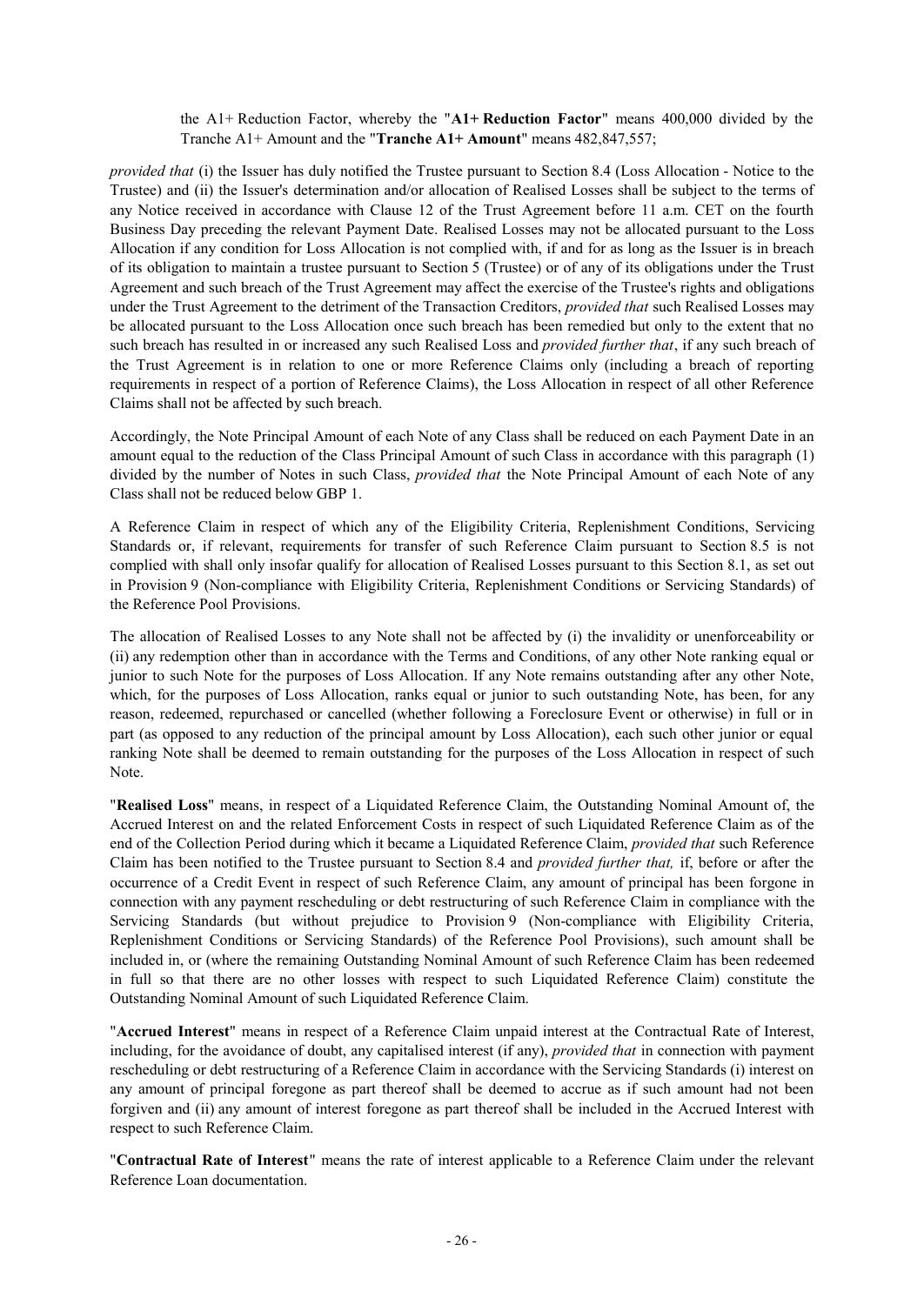"**Outstanding Nominal Amount**" means at any time with respect to a Reference Claim, its initial principal amount as specified in the Reference Claim List attached as Schedule 1 to the Trust Agreement as reduced by the Collections in respect of such Reference Claim *provided that* any amounts of principal foregone as part of payment rescheduling or debt restructuring of such Reference Claim in accordance with the Servicing Standards shall be deemed not to reduce the Outstanding Nominal Amount of such Reference Claim and if after any such forgiveness of principal the remaining principal amount of such Reference Claim has been satisfied in full, such Reference Claim shall be deemed to exist in an amount equal to the amount of principal foregone in respect of such Reference Claim.

"**Collections**" means with respect to a Reference Claim, any reductions of the principal amount of such Reference Claim by way of payments (including prepayments, Enforcement Proceeds and Late Recoveries) or set-off or other performances, allocable to the principal amount of such Reference Claim pursuant to Provision 5 of the Reference Pool Provisions (Allocation of Payments and Enforcement Proceeds).

"**Collection Period**" means, with respect to the first Payment Date, the period commencing on the Cut-off Date and ending on May 31, 2007 (both days inclusive) and, with respect to any subsequent Payment Date, the period from the first day of the third month preceding the month in which such Payment Date occurs and ending on the last day of the month preceding the month in which the related Payment Date occurs (both dates inclusive) and "**Related Collection Period**" means the Collection Period immediately preceding a given Payment Date and the relevant Determination Date.

**"Determination Date**" means with respect to any Payment Date the 1<sup>st</sup> Business Day, following the last day of the calendar month immediately preceding such Payment Date.

"**Enforcement Costs**" means in relation to a Reference Claim all amounts outstanding with respect to reasonable fees, disbursements, costs and expenses (excluding internal costs and expenses of the Servicer) payable or incurred in connection with the enforcement of such Reference Claim, including enforcement on the related Reference Mortgage, other than any enforcement costs already included in the determination of the Enforcement Proceeds, *provided that* for the purpose of the determination of the Appraised Loss, such amounts will be included in the appraisal.

"**Liquidated Reference Claim**" means a Reference Claim:

- (i) which was a Defaulted Reference Claim prior to the notification pursuant to (ii) below and
- (ii) as to which the Issuer has notified the Trustee pursuant to Section 8.4 that the Issuer has determined in accordance with the Servicing Principles that all amounts expected to be recovered in respect of such Reference Claim and allocable to the principal amount, the Accrued Interest and/or the Enforcement Costs in respect thereof have been paid on such Reference Claim. For this purpose, the Issuer may, without limitation, assume that all amounts expected to be recovered in respect of a Reference Claim have been paid if the Enforcement of the relevant Reference Collateral is completed or was not commenced on the basis of an opinion of an independent third party expert (which is a recognised competent firm of valuers with relevant market knowledge, in the case of a Mortgaged Property, a valuer being a member of the Royal Institute of Chartered Surveyors) stating on the basis of an independent appraisal of the market value of the Reference Collateral that the Enforcement Proceeds will not result in a reduction of the Realised Loss in respect of such Reference Claim.

For the avoidance of doubt, a Reference Claim cannot become a Liquidated Reference Claim as a result of a sale of such Reference Claim to a third party. For the avoidance of doubt, a Reference Claim which has been fully redeemed after any amount of principal has been forgone in connection with any payment rescheduling or debt restructuring of such Reference Claim in compliance with the Servicing Principles, may constitute a Liquidated Reference Claim.

"**Defaulted Reference Claim**" means a Reference Claim, other than a Liquidated Reference Claim, in respect of which

- (i) a Credit Event has occurred on or after the Issue Date and has not been remedied or waived, and
- (ii) Credit Event Notice has been given with respect to any Credit Event.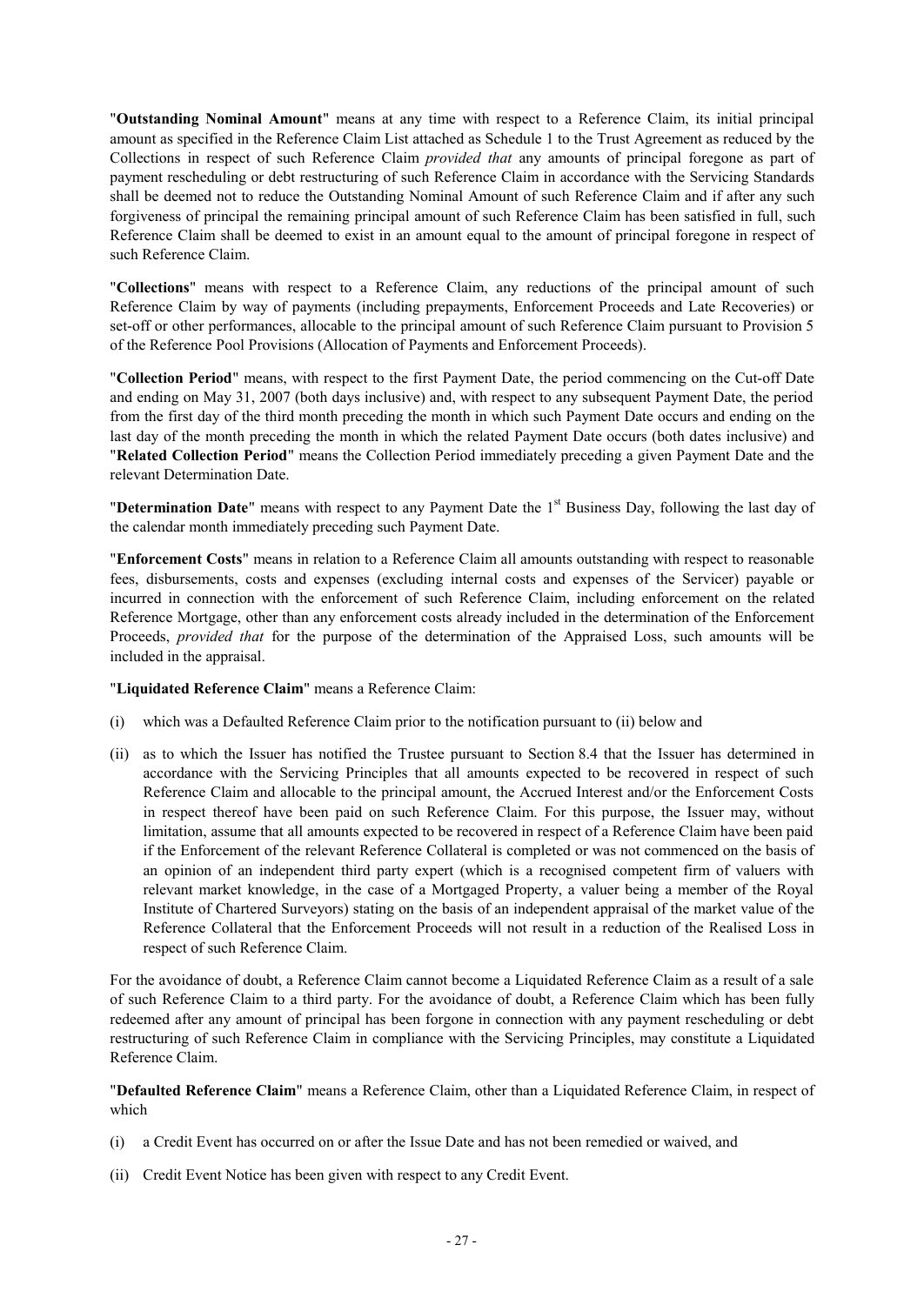"**Credit Event**" means with respect to a Reference Claim the occurrence, after the Issue Date, of (i) Bankruptcy, (ii) Failure to Pay or (iii) Restructuring Event. Without prejudice to the Eligibility Criteria, Replenishment Conditions and the conditions to Loss Allocation, (x) the occurrence of Bankruptcy or Failure to Pay or Restructuring Event will constitute a Credit Event whether or not such occurrence arises directly or indirectly from (a) any lack or alleged lack of authority or capacity of a Borrower to enter into any Reference Loan underlying a Reference Claim, and (b) any actual or alleged unenforceability, illegality, impossibility or invalidity with respect to any Reference Claim, however described, and (y) a Restructuring Event will constitute a Credit Event whether or not the Servicing Standards were complied with in connection with such Restructuring Event.

"**Bankruptcy**" means, with respect to a Borrower, that it (a) is dissolved (other than pursuant to a consolidation, amalgamation or merger); (b) becomes insolvent or is unable to pay its debts or fails or admits in writing its inability generally to pay its debts as they become due; (c) makes a general assignment, arrangement or composition with or for the benefit of its creditors; (d) institutes or has instituted against it proceedings seeking a judgement of insolvency or bankruptcy or any other relief under any bankruptcy or insolvency law or other similar law affecting creditors' rights, or a petition is presented for its winding-up or liquidation, and, in the case of any such proceeding or petition instituted or presented against it, such proceedings or petition (i) results in a judgement of insolvency or bankruptcy or the entry of an order for relief or the making of an order for its winding-up or liquidation or (ii) is not dismissed, discharged, stayed or restrained in each case within 30 calendar days of the institution or presentation thereof; (e) has a resolution passed for its winding-up, official management or liquidation (other than pursuant to a consolidation, amalgamation or merger); (f) seeks or becomes subject to the appointment of an administrator, provisional liquidator, conservator, receiver, trustee, custodian or other similar official for it or for all or substantially all its assets; (g) has a secured party take possession of all or substantially all its assets or has a distress, execution, attachment, sequestration or other legal process levied, enforced or sued on or against all or substantially all its assets and such secured party maintains possession, or any such process is not dismissed, discharged, stayed or restrained, in each case within 30 calendar days thereafter; (h) causes or is subject to any event with respect to it which, under the applicable laws of any jurisdiction, has an analogous effect to any of the events specified under clauses (a) to (g) (inclusive); or (i) takes any action in furtherance of or indicating its consent to, approval of, or acquiescence in, any of the foregoing acts.

"**Failure to Pay**" means, with respect to a Reference Claim, that a due payment, including payments of interest and any other payments owed under the relevant Reference Loan in relation to the Reference Claim, in an aggregate amount of not less than GBP 15,000, or if lower, 50% of the Outstanding Nominal Amount of such Reference Claim has not been made when due within 90 calendar days from the relevant due date, provided that a payment shall be deemed to have been made if the related payment obligation of the Borrower pursuant to the relevant Reference Loan has been fully satisfied in such amount.

"**Restructuring Event**" means, with respect to a Reference Claim, the restructuring of such Reference Claim involving forgiveness or postponement of principal, interest or fees that results in a credit loss event (i.e. value adjustment or other similar debit to the profit and loss account).

"**Credit Event Notice**" means an irrevocable notice by the Issuer to the Trustee that describes a Credit Event that occurred and was not remedied on or after the Issue Date. A Credit Event Notice must contain a description in reasonable detail of the facts relevant to the determination that a Credit Event has occurred and specify the Reference Claim in respect of which the Credit Event has occurred. A Credit Event Notice may be delivered between 9:00 a.m. and 4:00 p.m. (Stuttgart time) on any Business Day in accordance with the Trust Agreement. If a Credit Event Notice is delivered to the Trustee after 4:00 p.m. (Stuttgart time) on a Business Day or on a day which is not a Business Day, such Credit Event Notice shall be deemed delivered on the immediately following Business Day.

# 8.2 *Late Recoveries*

Any payment the Servicer receives during a Collection Period which is allocable to a Liquidated Reference Claim pursuant to Provision 5 (Allocation of Payments and Enforcement Proceeds) of the Reference Pool Provisions in respect of which any Realised Losses were allocated to the Notes (each a "**Late Recovery**"), shall be allocated as of the following Payment Date as follows: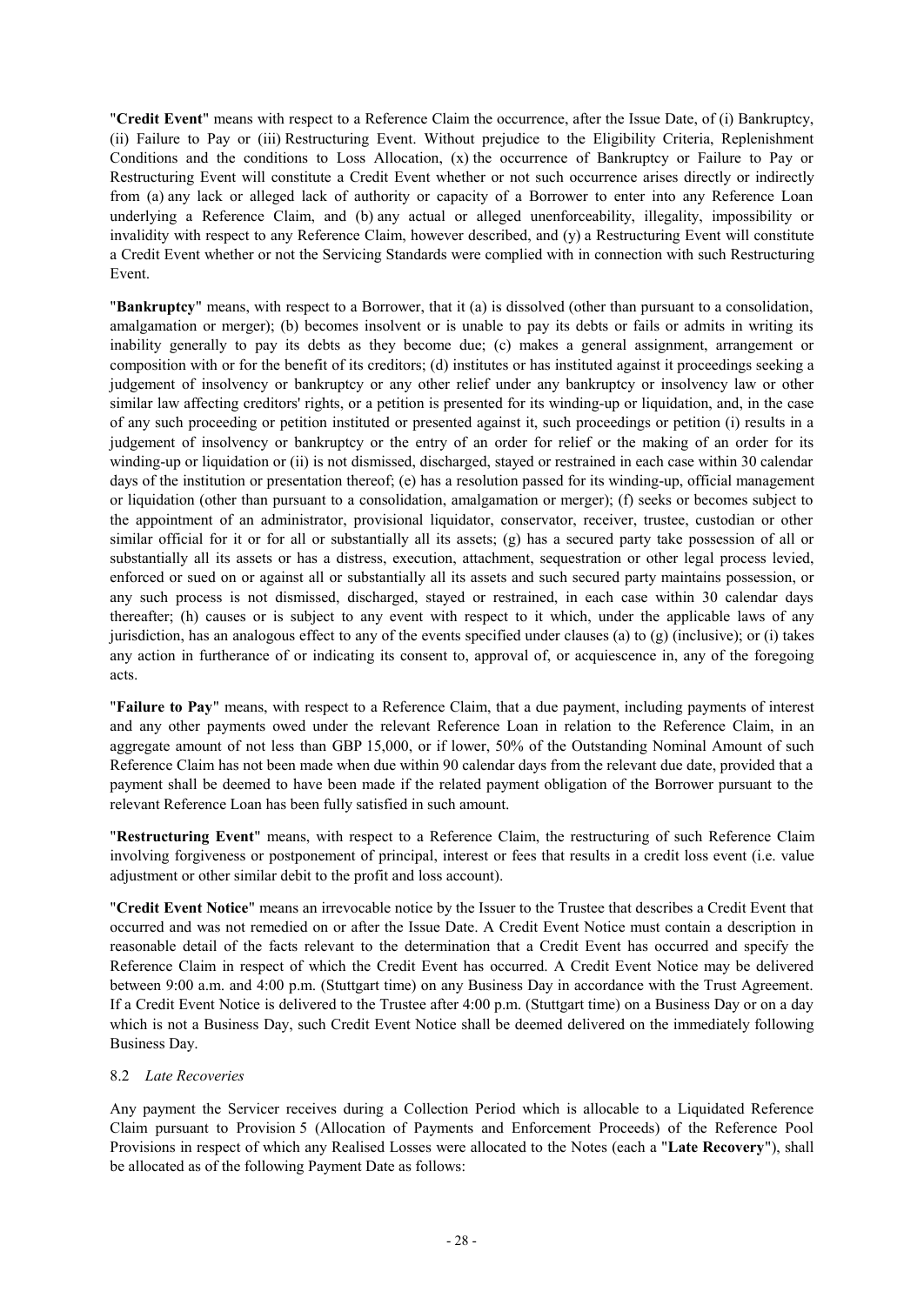- (a) if Realised Losses are to be allocated to the Notes on such Payment Date: such Late Recoveries shall be allocated to reduce such Realised Losses (so that only the amount by which such Realised Losses exceed such Late Recoveries shall be allocated to the Notes pursuant to Section 8);
- (b) any amount of such Late Recoveries remaining after any allocation pursuant to paragraph (a) above, shall be allocated to reverse any previous Loss Allocations sequentially in an order which is the reverse of the order of the Loss Allocation set forth in Section 8.1 (Loss Allocation - Order and Conditions), starting with the most senior Class to which Realised Losses had been allocated. Accordingly, the amount of such Late Recoveries shall be allocated, in such reverse order, to increase equally each Note Principal Amount of the Notes of the relevant Class or Classes, *provided that*, in the case of the Class A1+ Notes such Late Recoveries shall be allocated only as multiplied by the A1+ Reduction Factor.

For the avoidance of doubt,

- (i) for the period from the allocation of Realised Losses to any Notes pursuant to the Loss Allocation until the allocation of related Late Recoveries pursuant to this Section 8.2, the Noteholders shall receive no additional payment of interest in respect of the increase of the Note Principal Amounts pursuant to this Section 8.2 or otherwise on the account of the amount of such Late Recoveries;
- (ii) Late Recoveries, to the extent allocable to the principal amount of such Reference Claim, shall constitute Collections on the relevant Reference Claims;
- (iii) the Noteholders shall have no rights with respect to any Late Recoveries after the final redemption of their Notes, and
- (iv) the cumulative amount of all Late Recoveries with respect to any single Liquidated Reference Claim shall be limited to the amount of Realised Loss in respect of such Liquidated Reference Claim allocated to the Notes (in the case of Loss Allocation to the Class A1+ Notes such Realised Loss shall be taken into account without multiplication by the A1+ Reduction Factor) pursuant to the Loss Allocation and the exceeding amount shall be deemed not to be a Late Recovery.

### 8.3 *Determinations*

In determining and allocating Realised Losses the Issuer shall duly protect the interests of the Transaction Creditors with respect to such allocations and shall not place the Transaction Creditors in a less favourable position than is its own position or any third party's position with respect to the Reference Claims, Reference Collateral and/or any of the Borrowers to the extent relevant in connection with such allocation.

# 8.4 *Notice to the Trustee*

The Issuer shall notify the Trustee in writing of each Reference Claim which has become a Liquidated Reference Claim, the amount of Realised Losses with respect to such Liquidated Reference Claim and intended allocation of such Realised Losses pursuant to Section 8.1.

# 8.5 *Transfer*

The Reference Pool and the rights and obligations under these Terms and Conditions including the right to allocate the Realised Losses, shall not be affected by the sale and transfer of any Reference Claim by the Issuer to a third party, *provided that* (i) the Servicer remains responsible for servicing and determination and allocation of Realised Losses with respect to such Reference Claim, (ii) the standards of the servicing and the determination and allocation of Realised Losses remain unchanged upon such transfer, (iii) the obligations of the Issuer under the Transaction Documents remain to be complied with, and (iv) in the professional judgement of the Trustee such transfer shall not adversely affect the interests of the Noteholders or the Senior Swap Counterparty. The Issuer may remove any Reference Claim transferred to a third party from the Reference Pool in accordance with Clause 13(3) of the Trust Agreement.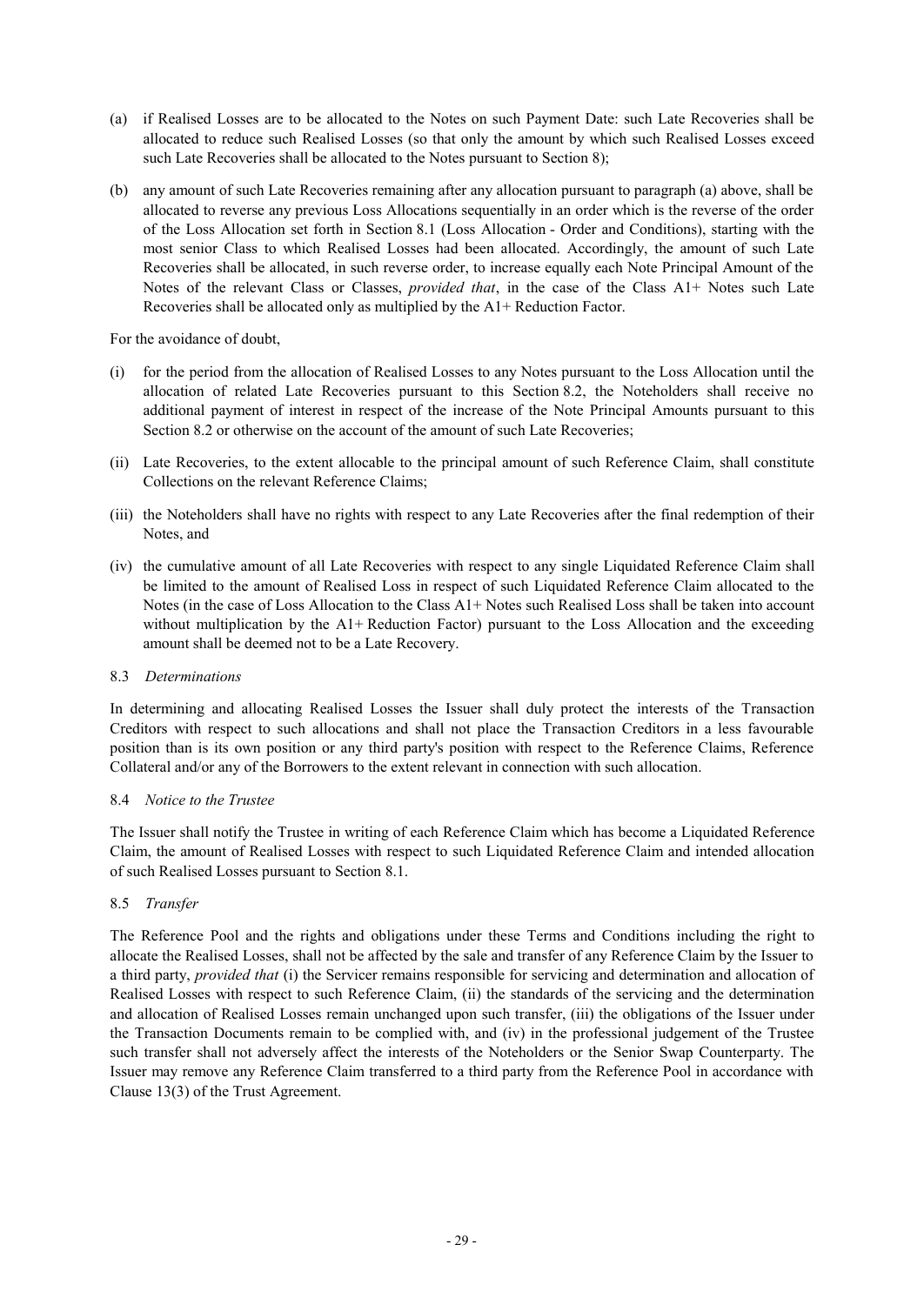## **9. Unjustified Loss Allocation**

## 9.1 *Reversal of Realised Loss*

On the Payment Date following the notification of an Unjustified Loss Allocation pursuant to Section 9.3,

- (i) the amount of Unjustified Loss Allocation shall be treated as a Late Recovery with regard to the reduction and reversal of Realised Losses, and
- (ii) the Issuer shall pay interest on the amount by which the Note Principal Amount of any Note was decreased as a result of an Unjustified Loss Allocation for the period from such allocation until re-instatement thereof, at the rate(s) of interest applicable to such Note during such period plus a default interest of 3% per annum.

"**Unjustified Loss Allocation**" means any Loss Allocation or any part thereof which was not made in compliance with Section 8 (Loss Allocation).

### 9.2 *Collections*

For the avoidance of doubt, any payment or other reduction of the principal amount in accordance with Provision 5 (Allocation of Payments and Enforcement Proceeds) of the Reference Pool Provisions of a Reference Claim for which an Unjustified Loss Allocation has been determined shall constitute a Collection on such Reference Claim.

### 9.3 *Determinations*

If the Issuer becomes aware of any Unjustified Loss Allocation the Issuer shall promptly calculate the reinstatement of the Note Principal Amount of any Notes for purposes of Section 8.2. The Issuer shall notify the Trustee of the Unjustified Loss Allocations and the re-instatement pursuant to Section 14.1 on the Reporting Date immediately following the Collection Period in which the Issuer has become aware of such Unjustified Loss Allocation.

# **10. Redemption**

### 10.1 *Amortisation of the Notes*

- (a) On each Payment Date prior to the Final Scheduled Payment Date the Notes may be redeemed in an amount equal to the Excess Amount as follows:
	- (i) if the Notes are redeemed, the Class A1+ Notes shall be redeemed in an amount equal to the Excess Amount multiplied by the A1+ Reduction Factor;
	- (ii) after the Note Principal Amount of each of the Class A1+ Notes has been redeemed in full, the Class A2 Notes, the Class B Notes, the Class C Notes, the Class D Notes and the Class E Notes may be redeemed in an amount equal to the Excess Amount, in this order sequentially in each case until the Note Principal Amount of each Note of each of such Classes has been redeemed in full;

*provided that* the redemption amount allocated to each Class of Notes, including for the purposes of the definition of "Excess Amount" will be, in each case, calculated after the reduction of the Class Principal Amount(s) by allocation of Realised Losses if any, and the increase of the Class Principal Amount (s) as a result of allocation of Late Recoveries and/or Unjustified Loss Allocation, if any, in each case on the relevant Payment Date pursuant to Section 8 (Loss Allocation) and Section 9 (Unjustified Loss Allocation), respectively.

"**Excess Amount**" means, in respect of each Payment Date, the excess, if any, of (x) the aggregate of the Class Principal Amounts of all Classes of Notes divided, in the case of the Class A1+ Notes, by the A1+ Reduction Factor, over (y) the Aggregate Principal Balance as of such Payment Date reduced by the aggregate Outstanding Nominal Amounts of all Liquidated Reference Claims in respect of which Realised Losses have been allocated pursuant to Loss Allocation on or prior to such date *provided that* if the Excess Amount, multiplied in the case of (i) above by the A1+ Reduction Factor, exceeds the Class Principal Amount of the relevant Class of Notes (such excess amount, the "**Class Excess**"), such Class shall be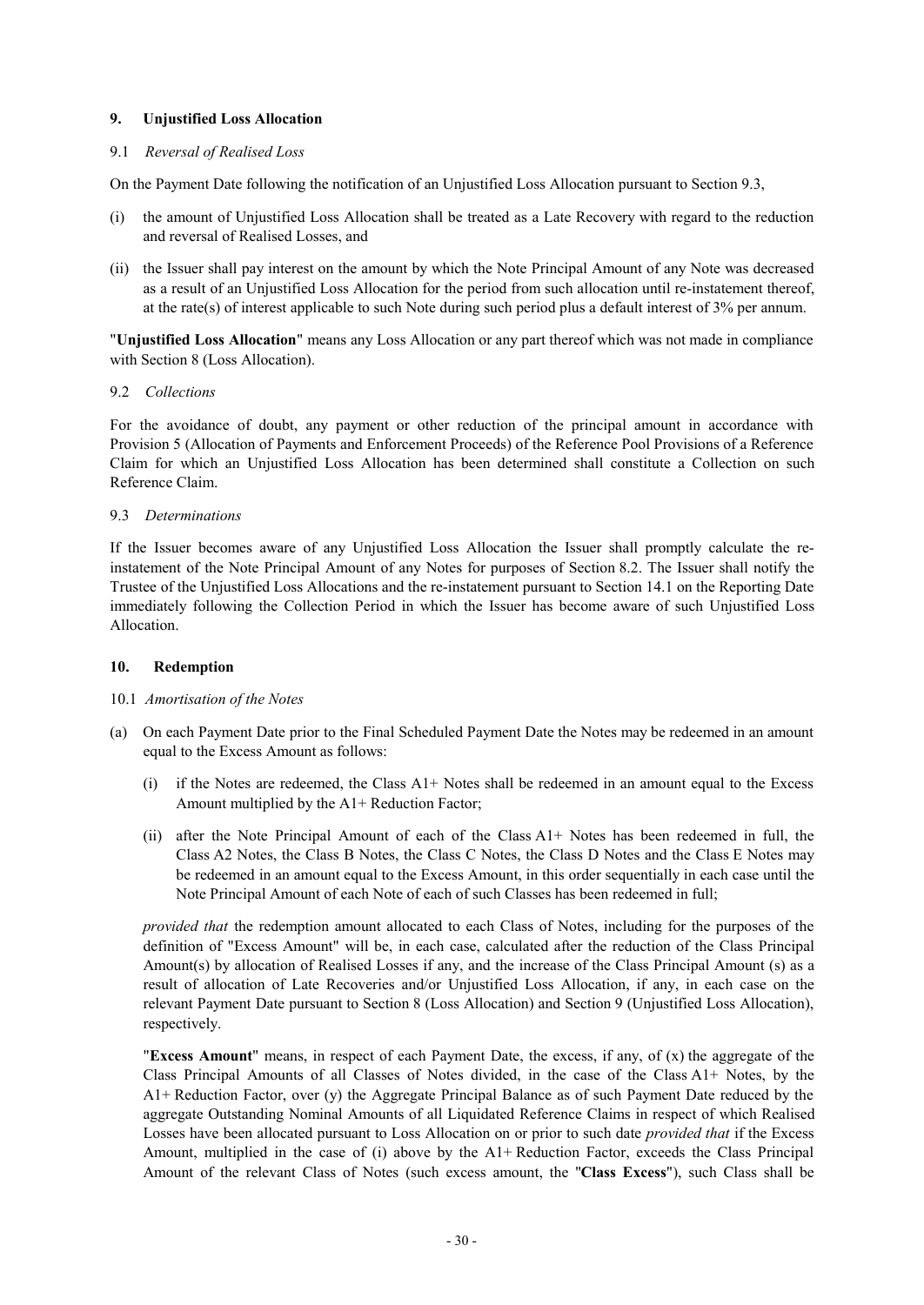redeemed only in the amount of such Class Principal Amount and the Class Excess, divided, if such Class Excess results from the application of (i) above, by the A1+ Reduction Factor, shall constitute the "Excess Amount" for the purposes of calculating the redemption amount for the Class of Notes next to be redeemed pursuant to the order set out in (i) and (ii) above.

"**Aggregate Principal Balance**" means the sum of the aggregate Outstanding Nominal Amounts of all Reference Claims including the Outstanding Nominal Amount of any Reference Claim which is either a Defaulted Reference Claim or a Liquidated Reference Claim, but excluding the Outstanding Nominal Amounts of any Reference Claims removed from the Reference Pool pursuant to Provision 9 (Noncompliance with Eligibility Criteria, Replenishment Conditions or Servicing Standards) of the Reference Pool Provisions or as a result of the transfer of the respective Reference Claim in accordance with Section 8.5 (Transfer).

(b) Each Note of a particular Class may be redeemed on any Payment Date prior to the Final Scheduled Payment Date in an amount equal to the redemption amount allocated to such Class in accordance with paragraph (a) above divided by the number of Notes in such Class.

The Issuer shall determine the amounts of principal payable on each Note on the related Payment Date and shall notify such amounts to the Trustee pursuant to Section 14.1 (Notification – Trustee Notification). The Luxembourg Stock Exchange will be regularly informed of the aggregate outstanding principal amount of each Class of Notes listed on the Luxembourg Stock Exchange.

10.2 *Scheduled Maturity*

The Notes shall be redeemed on the Payment Date falling in March 2020 (the "**Final Scheduled Payment Date**") at their Note Principal Amount as of the Final Scheduled Payment Date (as reduced by the allocation of Realised Losses, if any, as of such date), *provided that*, if any Reference Claim is overdue and outstanding or in respect of which Bankruptcy or a Restructuring Event has occurred (each, an "**Overdue Reference Claim**", which term shall include, for the avoidance of doubt, any Defaulted Reference Claim) as of the end of the Collection Period immediately preceding the Final Scheduled Payment Date, then the redemption of the Notes shall be subject to the following:

- (a) the redemption of those Notes to which the Outstanding Nominal Amounts of such Overdue Reference Claims as of the end of the Collection Period immediately preceding the Final Scheduled Payment Date would be allocated pursuant to the Loss Allocation if those amounts were Realised Losses, shall be deferred so that the aggregate outstanding Note Principal Amounts of the Notes (divided in the case of the Class A1+ Notes by the A1+ Reduction Factor) immediately after the Final Scheduled Payment Date is in an amount equal to the aggregate Outstanding Nominal Amounts of such Overdue Reference Claims as of the end of the Collection Period immediately preceding the Final Scheduled Payment Date, and
- (b) if one or more Classes of Notes remain outstanding pursuant to paragraph (a) above, the Terms and Conditions shall continue to apply to such Classes of Notes, *provided that* on each Payment Date following the Final Scheduled Payment Date, such Classes of Notes shall be redeemed sequentially, starting with the most senior Class or Classes of Notes for the purpose of Loss Allocation and *provided that* the next Class shall be redeemed only after the Class more senior for the purpose of Loss Allocation has been fully redeemed, as set out in Section 10.1 (Redemption - Amortisation of the Notes) except that the references to "Reference Claims" in the definition of Excess Amount therein shall be deemed to be references to the Overdue Reference Claims.

### 10.3 *Legal Maturity*

In the event that any Defaulted Reference Claim remains outstanding on the Determination Date immediately preceding the Payment Date falling in March 2022 (the "**Legal Maturity Date**"), the Issuer shall:

- (a) cause the determination of Appraised Loss in respect of each such Defaulted Reference Claim;
- (b) make the determination in respect of allocation of each such Appraised Loss as Realised Loss and any other Realised Losses pursuant to Section 8 (Loss Allocation) to the remaining outstanding Notes on the Legal Maturity Date, and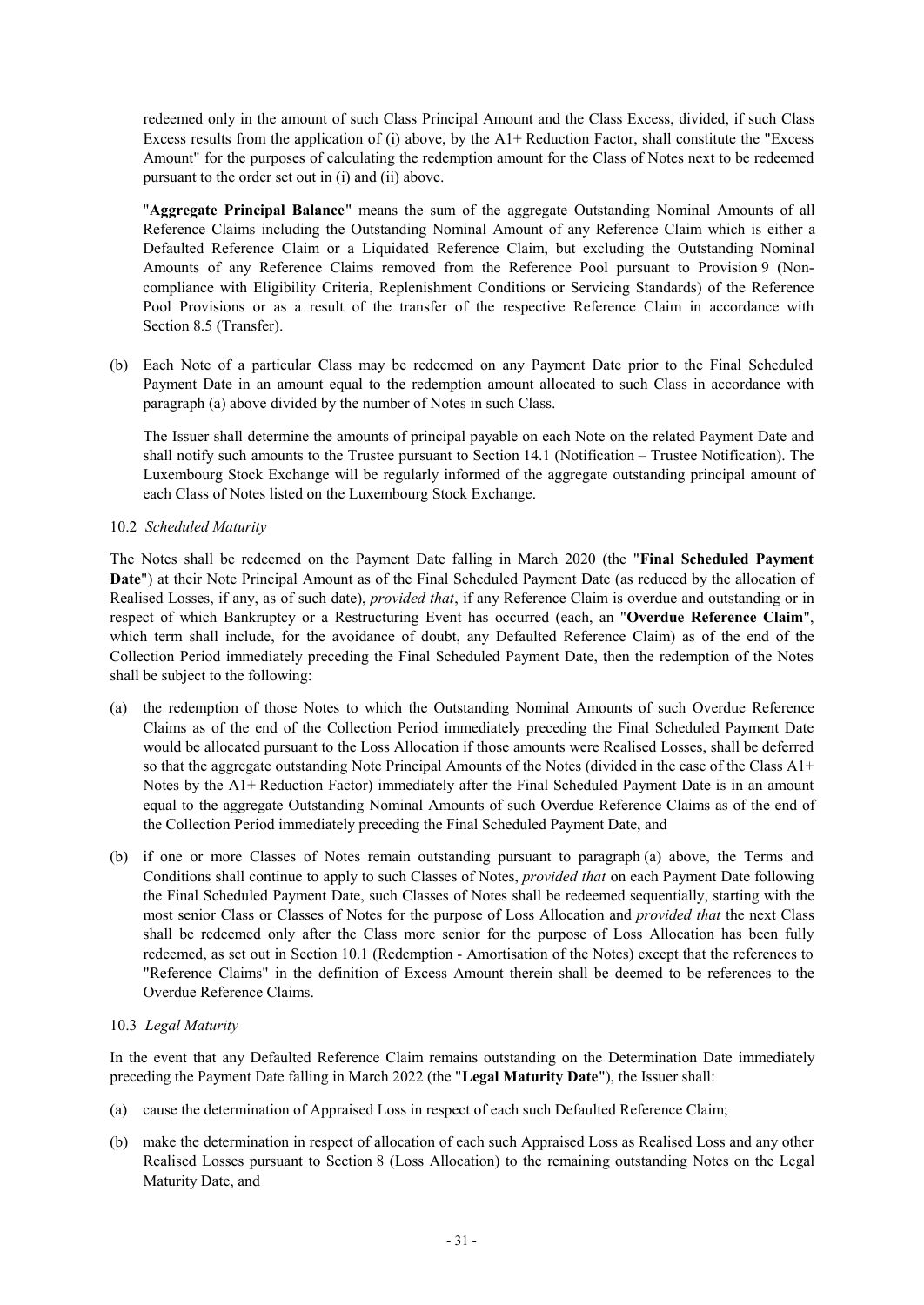(c) redeem the remaining outstanding Notes at their Note Principal Amounts on the Legal Maturity Date.

"**Appraised Loss**" as of a certain date means, with respect to a certain Defaulted Reference Claim, the excess of (A) the Outstanding Nominal Amount of such Reference Claim and the Accrued Interest and the Enforcement Costs in relation to such Reference Claim as of such date over (B) its Appraised Value at such time.

"**Appraised Value**" means, with respect to a Defaulted Reference Claim, the aggregate amount of the expected future recoveries allocable to such Defaulted Reference Claim (including, for the avoidance of doubt, with respect to Accrued Interest and Enforcement Costs) in accordance with the Reference Pool Provisions and the Servicing Standards, determined as the arithmetic mean of amounts determined by two external, qualified and recognised independent experts appointed for this purpose by the Trustee in accordance with the Trust Agreement.

## **11. Early Redemption for Default**

### 11.1 *Default Events*

Each Noteholder may declare due the Notes held by it by delivery of a written notice to the Issuer with a copy to the Trustee and the Luxembourg Intermediary if a Default Event with respect to any Note held by it occurred *provided that* the right to declare the Notes due in respect of any Default Event shall cease to exist if such Default Event has been cured before the right is exercised.

"**Default Event**" means either of the following:

- (i) the Issuer fails to make within 30 calendar days from the relevant due date any payment due to be made under the Notes;
- (ii) the Issuer or its assets become subject to bankruptcy, examinership, insolvency, moratorium or similar proceedings, which affect or prejudice the performance of obligations under the Notes, or there is a refusal to institute such proceedings for lack of assets, or
- (iii) the expiration of the 30th Business Day (the "**Trustee Resignation Effective Date**") following the delivery of a notice (the "**Resignation Notice**") by the Trustee to the Noteholders pursuant to Section 15 (Form of Notices) that it will resign as Trustee pursuant to the Trust Agreement for good cause (*aus wichtigem Grund*) unless the Trustee has given a notice to the Noteholders pursuant to Section 15 (Form of Notices) on or before the  $28<sup>th</sup>$  Business Day following the delivery of the Resignation Notice that the cause for such resignation has been remedied to the Trustee's satisfaction or a successor trustee has been appointed in accordance with the Trust Agreement.

### 11.2 *Method and Amount*

In the event that any Noteholder exercises its right pursuant to Section 11.1, the Issuer shall, subject to paragraph (b) below, redeem all of the Notes (but not some only) within 10 Business Days following the Termination Date in the amount equal to their Note Principal Amounts as of the Termination Date as reduced by any Realised Losses to be determined and allocated pursuant to Section 8 (Loss Allocation) as of the Termination Date (as reduced by Late Recoveries and as a result of an Unjustified Loss Allocation) as if such date were a Payment Date (with the related Collection Period ending on the Termination Date) plus accrued interest on such Notes *provided that*, if, as of the Termination Date, any Defaulted Reference Claims are outstanding, the Issuer may, at its option, redeem the Notes subject to the following:

- (a) the redemption of those Notes, to which the Outstanding Nominal Amounts of such Defaulted Reference Claim(s) as of the Termination Date would be allocated pursuant to Section 8 (Loss Allocation) if such amounts were Realised Losses, shall be deferred so that the aggregate of the Note Principal Amounts of such Notes (divided in the case of Class A1+ Notes by the A1+ Reduction Factor) immediately after the Termination Date is in an amount equal to the aggregate of such Outstanding Nominal Amounts of such Defaulted Reference Claims as of the Termination Date; and
- (b) the Issuer shall procure that the Appraised Losses of the Defaulted Reference Claims outstanding as of the Termination Date are determined within 30 calendar days of the Termination Date. In relation to each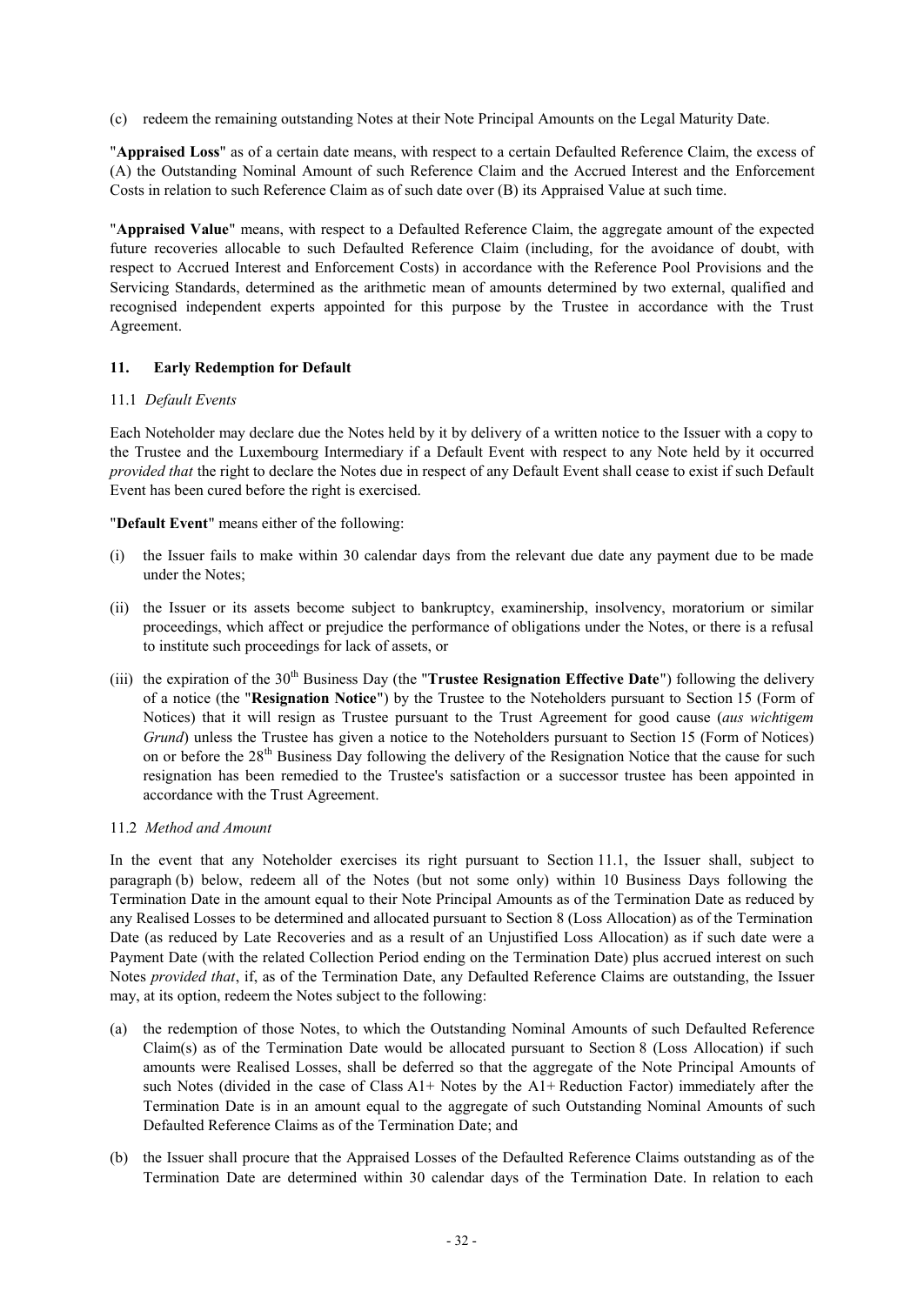Defaulted Reference Claim, each such Appraised Loss shall constitute a Realised Loss to be allocated pursuant to Section 8.1. Not later than on the third Business Day following the expiry of such 30 calendar day period each such Realised Loss shall be allocated pursuant to Section 8 (Loss Allocation) and the Issuer shall redeem the remaining outstanding Notes at the then outstanding Note Principal Amounts following such Loss Allocation together with accrued interest thereon to the date of redemption,

*provided that* for the purpose of this Section 11.2, no Payment Dates shall occur after the Termination Date.

For the purpose of determining the interest payable hereunder, LIBOR shall be the LIBOR as determined on the previous LIBOR Determination Date.

If the Issuer exercises the option pursuant to (a) above, it shall give notice to the Noteholders in accordance with Section 15 within 5 Business Days following the Termination Date.

If any Note remains outstanding after any other Note, which, for the purposes of Loss Allocation, ranks equal or junior to such outstanding Note, has been, for any reason, redeemed in full or in part (as opposed to any reduction of the principal amount by Loss Allocation), each such other Note shall be deemed to remain outstanding for the purposes of the Loss Allocation in respect of such Note.

"**Termination Date**" means the date on which the first early redemption notice from a Noteholder pursuant to Section 11.1 is received by the Issuer.

## **12. Early Redemption by the Issuer**

### 12.1 *Issuer Call*

On any Payment Date following the Collection Period during which (i) a Regulatory Event occurred or (ii) the Aggregate Principal Balance of the Reference Pool has been reduced to less than 10% of the Initial Aggregate Principal Balance or (iii) the  $5<sup>th</sup>$  anniversary of the Issue Date occurred, the Issuer shall have the right but no obligation to redeem the Notes (all Classes but not some only, in whole but not in part except by operation of Section 12.2) at their Note Principal Amounts as of the relevant Payment Date (the "**Call Date**") in accordance with this Section 12.1 (the "**Issuer Call**"), *provided that* the Issuer may waive any of its rights to redeem the Notes set forth in (i) to (iii) above in whole or in part by notice to the Trustee and upon delivery of such notice to the Trustee the relevant redemption right will cease to exist to the extent specified in such notice. The Trustee shall receive prior notice of the Issuer Call pursuant to Section 14.3(a).

"**Regulatory Event**" means any enactment or establishment of or supplement or amendment to, or change in, (A) the laws or regulations of the Federal Republic of Germany, or an official communication of previously not existing or not publicly available official interpretation of such laws or regulations, or a change in the official interpretation, implementation or application of such laws or regulations, or (B) any accord, standard or recommendation of the Basel Committee on Banking Supervision (for the avoidance of doubt, in the case of the Basel II Framework on International Convergence of Capital Measurement and Capital Standards (published in June 2004 by the Basel Committee on Banking Supervision), only any supplement or amendment thereto, or change therein) or an official communication of previously not existing or not publicly available official interpretation of any such accord, standard or recommendation, or a change in the official interpretation, implementation or application of any such accord standard or recommendation, in each case that becomes effective and binding on the Issuer on or after the Issue Date, as a result of which, in the determination of the Issuer (and confirmed in writing by the Trustee in its professional judgement), for reasons outside the Issuer's control, and after taking reasonable measures (such measures not involving any material additional payment by, or capital or other expenses for, the Issuer), (i) the Issuer would be materially restricted from performing any of its obligations under any of the Transaction Documents, (ii) the Issuer would be subject to a less favourable capital adequacy treatment with respect to the Transaction, the Reference Claims (taking into account any capital relief from the Notes or the Senior Swap) and/or the amount of regulatory capital freed up in respect of any Reference Claim, including, without limitation, as a result of a reduction of the risk weighting factor for such Reference Claim by comparison to the situation that existed on the Issue Date immediately after the issue of the Notes or (iii) be required to make any tax withholding or deduction in respect of any payments on the Notes.

For the avoidance of doubt, the occurrence of a Regulatory Event shall not be excluded by the fact that, prior to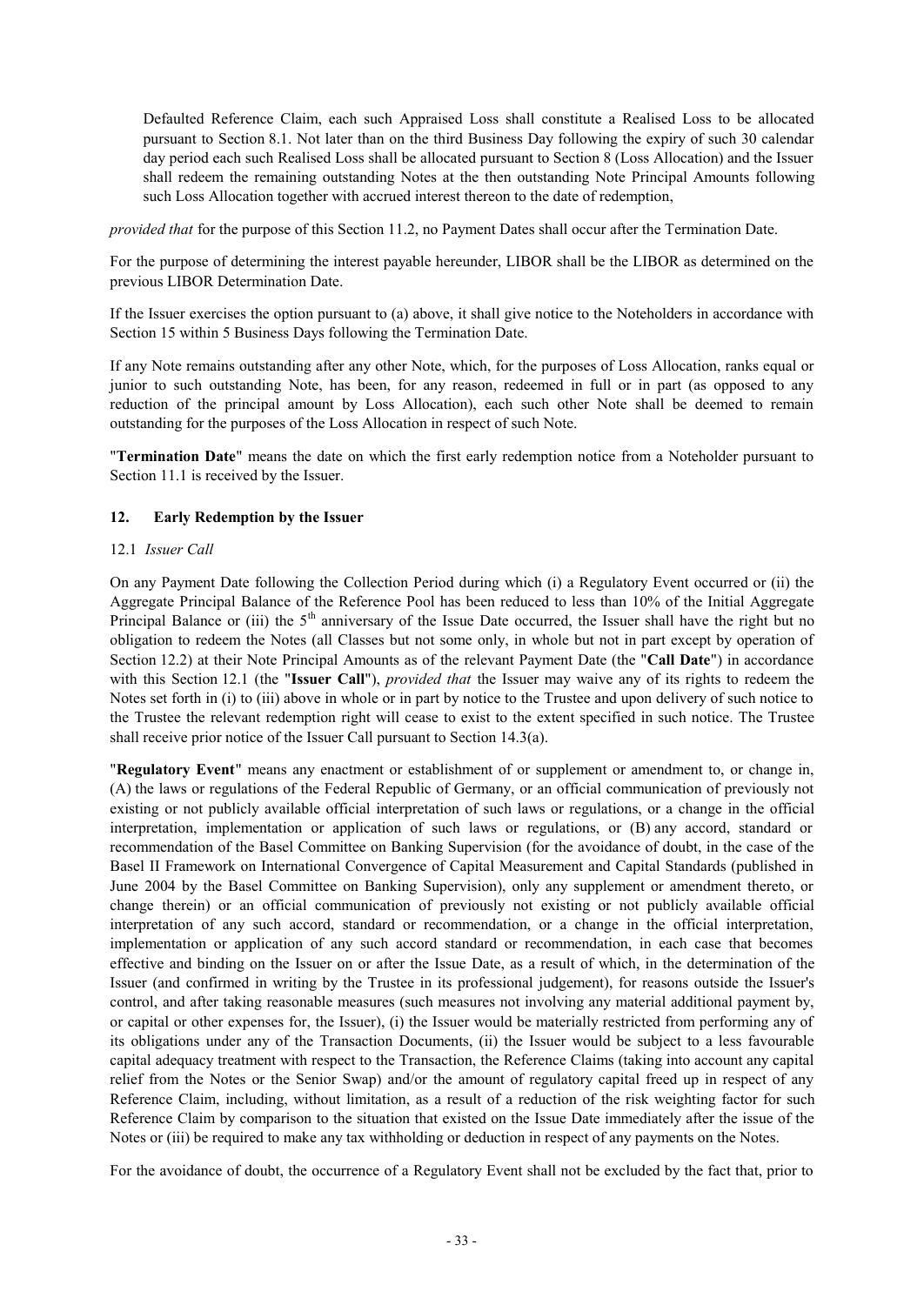the Issue Date, (a) the event constituting such Regulatory Event was announced or contained in any proposal for a change in the official interpretation, implementation or application of the laws or regulations of the Federal Republic of Germany or any accord, standard or recommendation of the Basel Committee on Banking Supervision (including any document or other communication in draft form) or expressed in any statement by any official of the competent authority in expert meetings or other discussions in connection with such change or (b) the competent authority has taken any decision or expressed any view with respect to any individual transaction other than the Transaction. Accordingly, such proposals, statements, decisions or views shall not be taken into account when assessing the capital adequacy treatment to which the Issuer is subject on the Issue Date immediately after the issue of Notes.

The right to exercise the Issuer Call pursuant to this Section 12 remains unaffected upon sale and transfer of any of the Reference Claims by the Issuer pursuant to Section 8.5.

## 12.2 *Deferred Redemption*

If any Overdue Reference Claims are outstanding as of the end of the Collection Period immediately preceding the Call Date, then the redemption of the Notes pursuant to Section 12.1 (Early Redemption by the Issuer – Issuer Call) shall be subject to the following:

- (a) the redemption of those Notes to which the Outstanding Nominal Amounts of such Overdue Reference Claims as of the end of the Collection Period immediately preceding the Call Date would be allocated pursuant to the Loss Allocation if those amounts were Realised Losses, shall be deferred so that the aggregate outstanding Note Principal Amounts of the Notes (divided in the case of the Class A1+ Notes by the A1+ Reduction Factor,) immediately after the Call Date is in an amount equal to the aggregate Outstanding Nominal Amounts of such Overdue Reference Claims as of the end of the Collection Period immediately preceding the Call Date, and
- (b) if one or more Classes of Notes remain outstanding pursuant to paragraph (a) above, the Terms and Conditions shall continue to apply to such Classes of Notes, *provided that* on each Payment Date following the Call Date, such Classes of Notes shall be redeemed sequentially, starting with the most senior Class or Classes of Notes for the purpose of Loss Allocation and *provided that* the next Class shall be redeemed only after the Class more senior for the purpose of Loss Allocation has been fully redeemed, as follows: the Note Principal Amount of each Note of the relevant Class, as reduced by the Loss Allocation as of such Payment Date, shall be repaid in an amount equal to the excess of (A) the aggregate Note Principal Amounts of all Notes (divided in the case of the Class A1+ Notes by the A1+ Reduction Factor) as of the calendar day preceding such Payment Date reduced by Realised Losses allocated to such Notes as of such Payment Date and increased by any Late Recoveries or as a result of any Unjustified Loss Allocation procedure over (B) the amount of the aggregate of the Outstanding Nominal Amounts of all Overdue Reference Claims as of the end of the Collection Period immediately preceding such Payment Date;

*provided that* the amount of such excess shall

- (A) in the case of the Class  $A1+$  Notes be multiplied by the  $A1+$  Reduction Factor; and
- (B) in each case, be divided by the number of Notes of such Class and rounded to the nearest GBP 0.01 (with GBP 0.005 being rounded upwards).

If only a portion of the Class Principal Amount of any Class is redeemed on the Call Date, each Note of such Class will be redeemed in an amount equal to such portion divided by the number of Notes of such Class.

Upon redemption of the Notes pursuant to this Section 12, the Noteholders shall not receive any further payments of interest or principal on the Notes.

## 12.3 *Notification*

The Issuer shall notify the Trustee and the Noteholders in connection with the Issuer Call pursuant to Section 14.3.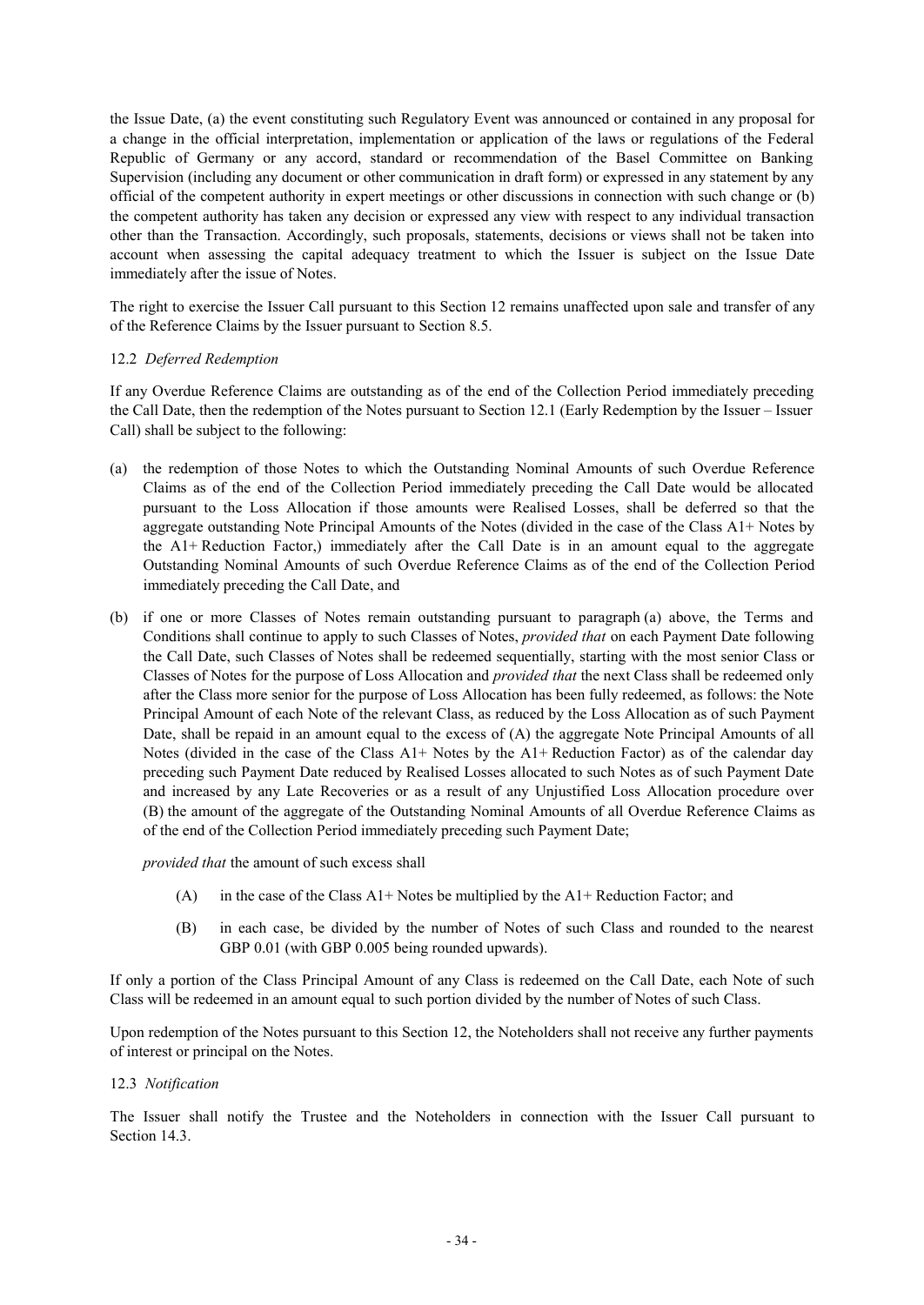## **13. Taxes**

Payments in respect of the Notes shall only be made after deduction and withholding of current or future taxes, levies or governmental charges, regardless of their nature, which are imposed, levied or collected (collectively, "**Taxes**") under any applicable system of law or in any country which claims fiscal jurisdiction by, or for the account of, any political subdivision thereof or government agency therein authorised to levy Taxes, to the extent that such deduction or withholding is required by law. The Issuer shall account for the deducted or withheld Taxes with the competent government agencies and shall, upon request of a Noteholder, provide proof thereof. The Issuer is not obliged to pay any additional amounts as compensation for Taxes.

## **14. Notification**

### 14.1 *Trustee Notification*

With respect to each Collection Period, the Issuer shall provide the Trustee not later than the sixth Business Day preceding the relevant Payment Date with a report on the performance of the Reference Pool pursuant to the Trust Agreement, information on determinations and calculations regarding the Interest Rates, the aggregate Interest Amounts and the redemption amounts on individual Classes of Notes, any Loss Allocation on the Payment Date following such Collection Period, any re-instatement of the Note Principal Amounts of any Notes in connection with the Unjustified Loss Allocation and such other information as required to be notified to the Trustee by the Issuer pursuant to the Transaction Documents.

## 14.2 *Noteholder Report*

With respect to each Payment Date, the Issuer shall notify the Rating Agencies and the holders of Notes of each Class, by means of publication in accordance with Section 15, and as long as any Class of Notes is listed on the market of the Luxembourg Stock Exchange appearing on the list of regulated markets issued by the European Commission, the Luxembourg Stock Exchange, not later than the second Business Day preceding the relevant Payment Date, of:

- (i) the applicable Interest Accrual Period, the amount of principal on each Note of such Class, the applicable Interest Rate and the Interest Amount to be paid on such Payment Date,
- (ii) allocation of Realised Losses, if any, and the principal amount of the Classes of Notes outstanding after such Loss Allocation and the payment of principal on such Payment Date,
- (iii) in the event of the final payment on the Notes of such Class pursuant to Section 10.1, the fact that such is the final payment,
- (iv) payments and re-increase of the principal amount of any Class of Notes on account of previous Unjustified Loss Allocation, distribution of Late Recoveries or removal of Reference Claims from the Reference Pool,
- (v) the aggregate Outstanding Nominal Amount and the aggregate amounts of the overdue payments in respect of all Reference Claims in the Reference Pool which are Defaulted Reference Claims as of the end of the Related Collection Period,
- (vi) the current Aggregate Principal Balance as of the end of the Related Collection Period,
- (vii) the aggregate Outstanding Nominal Amount of the Reference Claims added to the Reference Pool pursuant to Replenishment (such information together, the "**Noteholder Report**").
- 14.3 *Notification in the Case of Issuer Call*
- (a) In connection with the Issuer Call the Issuer shall:
	- (i) not later than 45 calendar days prior to the intended Call Date notify the Trustee of its intention to exercise the Issuer Call on a particular Payment Date, and
	- (ii) not later than the sixth Business Day preceding the Call Date, provide the Trustee with a report on the Issuer Call (the "**Call Report**") pursuant to the Trust Agreement.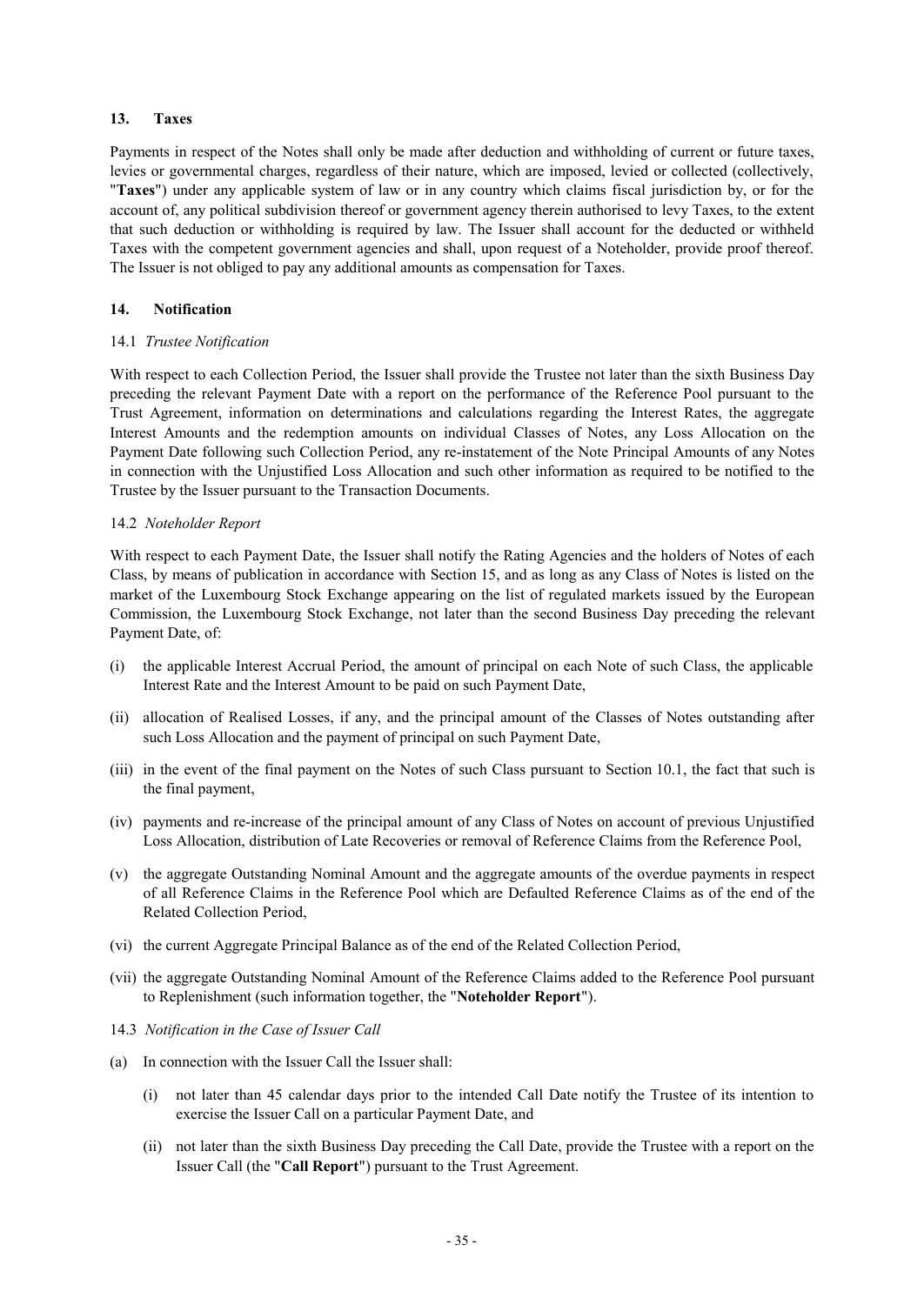- (b) In connection with the Issuer Call the Issuer shall notify the Noteholders in accordance with Section 15, not later than the second Business Day preceding the relevant Payment Date, of:
	- (i) whether any Overdue Reference Claims were outstanding as of the end of the Collection Period immediately preceding the Call Date and whether any Classes of Notes remain outstanding pursuant to Section 12.2;
	- (ii) the fact that such exercise of the Issuer Call and therefore payment on the relevant Notes is final, *provided that* the Issuer may exercise the Issuer Call by a separate notice to the Noteholders in accordance with Section 15 at any time before the notice in respect of the matters referred to in paragraph (b)(i) is given.

## 14.4 *General*

The right of the Trustee to request at any time such documents and information as it considers necessary pursuant to the Trust Agreement remains unaffected by the provisions of this Section 14.

## **15. Form of Notices**

All notices to the Noteholders regarding the Notes shall be (i) published in a leading daily newspaper having general circulation in Luxembourg (which is expected to be the *D'Wort*) if and to the extent a publication is required by the rules of the Luxembourg Stock Exchange and (ii)(A) delivered to the applicable clearing systems for communication by it to the Noteholders, or (B) made available for a period of not less than 30 calendar days on a web site, the address of which will be notified to the Noteholders pursuant to (i) and to the Luxembourg Intermediary on or before the relevant notice is given in accordance with  $(ii)(B)$  or  $(C)$  published on the website of the Luxembourg Stock Exchange (www.bourse.lu). Any notice referred to under (i) above shall be deemed to have been given to all Noteholders on the date of such publication. Any notice referred to under (ii)(A) above shall be deemed to have been given to all Noteholders on the seventh calendar day after the day on which the said notice was delivered to the respective clearing systems. Any notice referred to under (ii)(B) above shall be deemed to have been given to all Noteholders on the day on which it is made available on the web site, *provided that* if so made available after 4:00 p.m. (Stuttgart time) it shall be deemed to have been given on the immediately following calendar day.

# **16. Agents**

The Issuer has agreed to act as initial principal paying agent (the "**Principal Paying Agent**") and has appointed Deutsche Bank Luxembourg S.A., 2 Boulevard Konrad Adenauer, L-1115 Luxembourg, Luxembourg as initial Luxembourg intermediary (in such capacity, the "**Luxembourg Intermediary**"). The Luxembourg Intermediary shall act as intermediary between the Issuer and the holders of Notes of any Class which is listed on the market of the Luxembourg Stock Exchange appearing on the list of regulated markets issued by the European Commission.

The Luxembourg Intermediary shall, among others, make available documents and information in respect of the Notes as specified in the Terms and Conditions and deliver copies of the Prospectus and the published financial statements of the Issuer upon request.

The Issuer shall procure that for as long as any Class of Notes remains listed on any stock exchange there shall always be an intermediary agent or paying agent with a specified office in such place as may be required by the rules of such stock exchange. The Issuer may at any time, by giving not less than 30 calendar days' notice by publication in accordance with Section 15, appoint a principal paying agent or replace the Luxembourg Intermediary by one or more other banks or other financial institutions which assume such functions. Any principal paying agent and Luxembourg Intermediary shall act solely as agent for the Issuer and shall not have any agency or trustee relationship with the Noteholders.

# **17. Transfer of Issuer**'**s Functions**

Subject to Provision 8(c) (Servicing Standards) of the Reference Pool Provisions, the Issuer may at any time, by giving not less than 30 calendar days' notice by publication in accordance with Section 15, transfer some or all of its functions herein to one or more other banks or other financial institutions which assume such functions (each,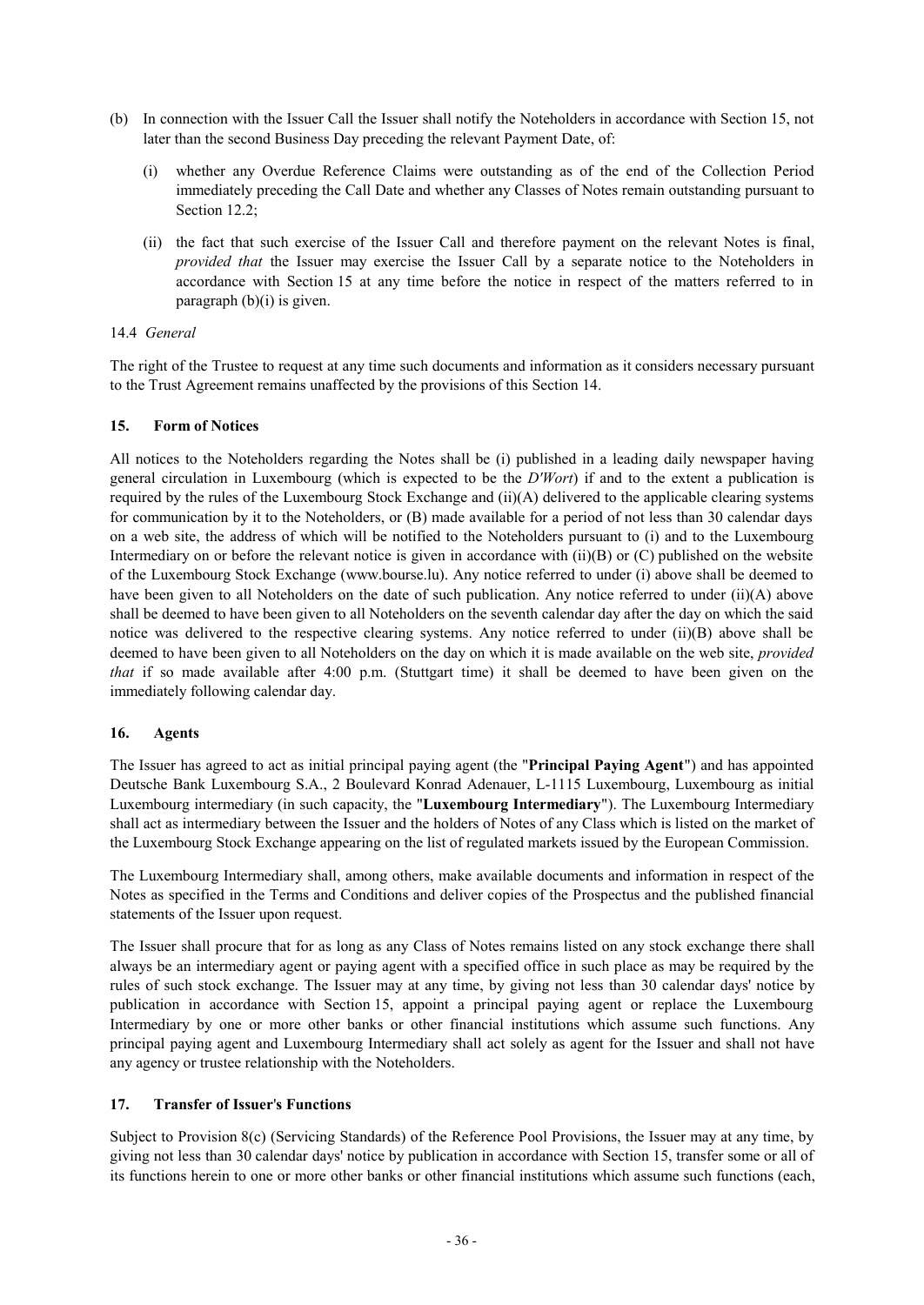an "**Issuer Agent**"), subject to the written consent of the Trustee and the written confirmation by each of the Rating Agencies that such delegation will neither result in a withdrawal of the rating in respect of, nor in a downgrading of, the Notes, and subject to the following conditions:

- (a) Each Issuer Agent shall act solely as vicarious agent (*Erfüllungsgehilfe*) pursuant to § 278 of the German Civil Code (*Bürgerliches Gesetzbuch*) for the Issuer and shall not have any agency or trustee relationship with the Noteholders.
- (b) References in the Transaction Documents to the Issuer shall be deemed to be made to the relevant Issuer Agent in respect of the functions which have been transferred to it.

## **18. Miscellaneous**

## 18.1 *Presentation Period*

The presentation period for a Global Note provided in § 801(1), sentence 1 of the German Civil Code (*Bürgerliches Gesetzbuch*) shall end five years after the date on which the last payment in respect of the Notes represented by such Global Note was due.

## 18.2 *Replacement of Global Notes*

If a Global Note is lost, stolen, damaged or destroyed, it may be replaced by the Issuer upon payment by the claimant of the costs arising in connection therewith. As a condition of replacement, the Issuer may require the fulfilment of certain conditions, the provision of proof regarding the existence of indemnification and/or the provision of adequate collateral. In the event of a Global Note being damaged, such Global Note shall be surrendered before a replacement is issued. In the event of a Global Note being lost or destroyed, the foregoing shall not limit any right to file a petition for the annulment of such Global Note pursuant to the statutory provisions.

## 18.3 *Place of Performance*

Place of performance of the Notes shall be Stuttgart.

### 18.4 *Severability*

Should any of the provisions hereof be or become invalid in whole or in part, the other provisions shall remain in force.

### **19. Governing Law and Place of Jurisdiction**

### 19.1 *Governing Law*

The Notes and all of the rights and obligations of the Noteholders and the Issuer under the Notes shall be governed by the laws of the Federal Republic of Germany.

### 19.2 *Jurisdiction*

The place of jurisdiction for any action or other legal proceedings arising out of or in connection with the Notes shall be the District Court (*Landgericht*) in Stuttgart (non-exclusive jurisdiction). The German courts shall have exclusive jurisdiction over the annulment of the Global Notes in the event of their loss or destruction.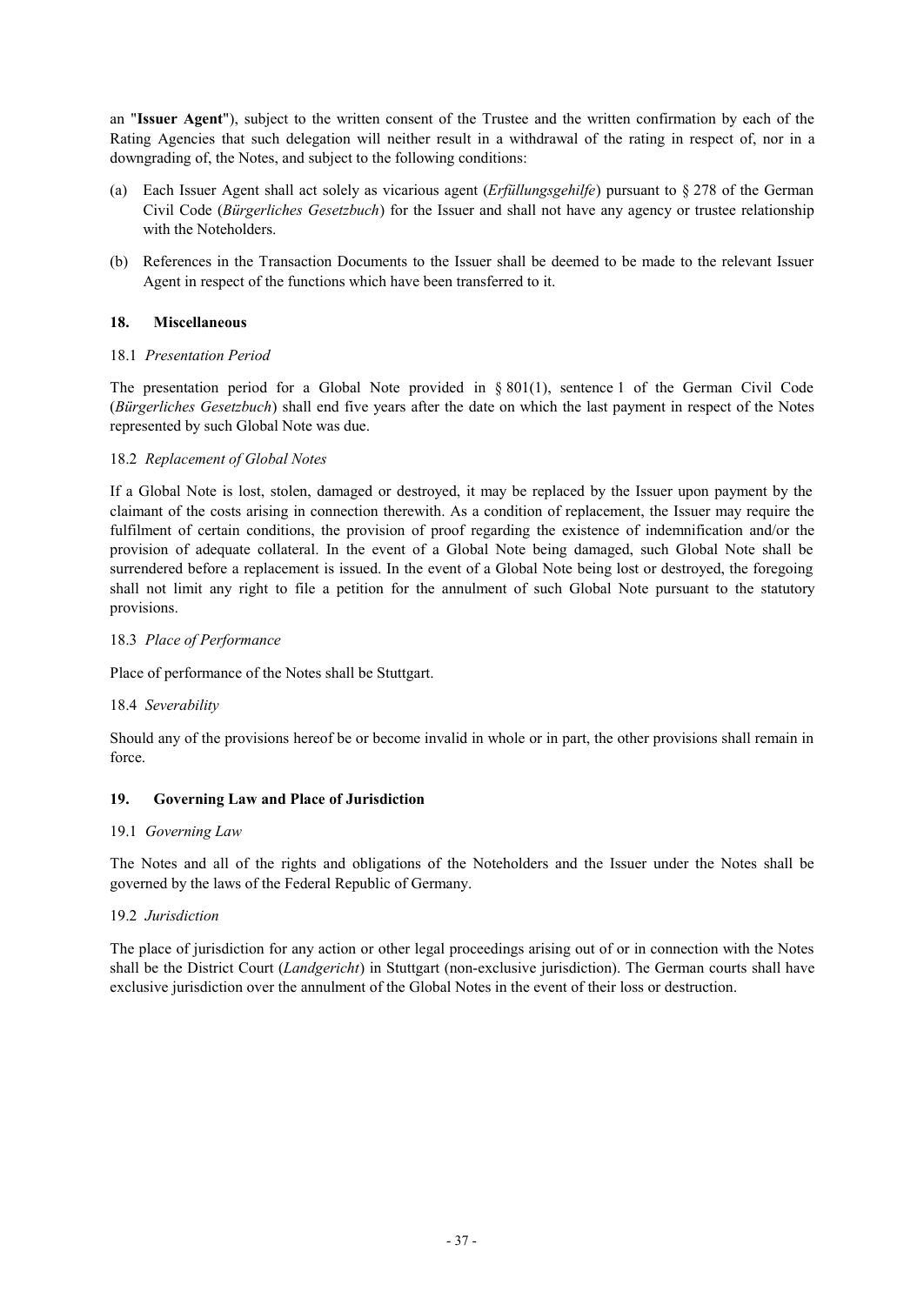#### **THE MAIN PROVISIONS OF THE TRUST AGREEMENT**

#### **APPENDIX A**

The following is the text of the Trust Agreement (excluding Schedules thereto). The Trust Agreement will be attached as Appendix A to the Terms and Conditions and constitutes an integral part of the Terms and Conditions. In case of any overlap or inconsistency in the definition of a term or expression in the Trust Agreement and elsewhere in this Prospectus, the definition in the Trust Agreement will prevail.

This Agreement is entered into as of February 28, 2007 between Hypo Real Estate Bank International AG, Buechsenstrasse 26, 70174 Stuttgart, Germany (the "**Issuer**"), and Deloitte & Touche GmbH Wirtschaftsprüfungsgesellschaft, Schwannstraße 6, 40476 Düsseldorf, Germany (the "**Trustee**", which term shall also designate any successor of the Trustee), and sets out the rights and obligations of the Trustee which govern the performance of its functions under this Agreement in connection with:

(i) the issue by the Issuer of the following classes of credit linked notes (each, a "**Class**", and together, the "**Notes**"):

GBP 400,000 Class A1+ Floating Rate Amortising Credit Linked Notes (the "**Class A1+ Notes**"),

GBP 29,800,000 Class A2 Floating Rate Amortising Credit Linked Notes (the "**Class A2 Notes**"),

GBP 35,760,000 Class B Floating Rate Amortising Credit Linked Notes (the "**Class B Notes**"),

GBP 24,560,000 Class C Floating Rate Amortising Credit Linked Notes (the "**Class C Notes**"),

GBP 8,240,000 Class D Floating Rate Amortising Credit Linked Notes (the "**Class D Notes**"),

GBP 14,920,000 Class E Floating Rate Amortising Credit Linked Notes (the "**Class E Notes**"), and

(ii) a credit protection agreement (the "**Senior Swap**") between the Issuer, in its capacity as protection buyer, and a protection seller identified to the Trustee in a side letter delivered to the Trustee on the date hereof (such protection seller the "**Senior Swap Counterparty**"). Pursuant to the Senior Swap, the Senior Swap Counterparty will pay to the Issuer amounts (each such amount, a "**Cash Settlement Amount**") linked to any Realised Losses allocated to the Class A1+ Notes *provided for the avoidance of doubt that* the Notes do not constitute obligations of the Senior Swap Counterparty and will not be insured or guaranteed by the Senior Swap Counterparty.

Terms used but not defined herein have the same meaning as in the Terms and Conditions of the Notes (the "**Terms and Conditions**"). The issue of the Notes and all other transactions described in or contemplated by the Terms and Conditions and this Trust Agreement, including the Schedules hereto, and the documents evidencing the Senior Swap, including the Schedules thereto (together, the "**Transaction Documents**") are referred to as the "**Transaction**".

NOW THEREFORE, the parties hereto agree as follows:

### **Clause 1 Duties of the Trustee**

This Agreement *inter alia* sets out rights and obligations of the Trustee which govern the performance of its function under this Agreement. Unless otherwise stated in this Agreement, the Trustee is not obliged to supervise the discharge by the Issuer of its payment and other obligations arising from the Notes and the Transaction Documents or to carry out duties which are the responsibility of the Issuer.

## **Clause 2**

# **Position of the Trustee**

(1) The Trustee shall carry out the duties (the "**Trustee Duties**") hereunder as a trustee for the benefit of the holders of the Notes (the "**Noteholders**") and for the benefit of the Senior Swap Counterparty as specified herein. The Noteholders together with the Senior Swap Counterparty are referred to as the "**Transaction**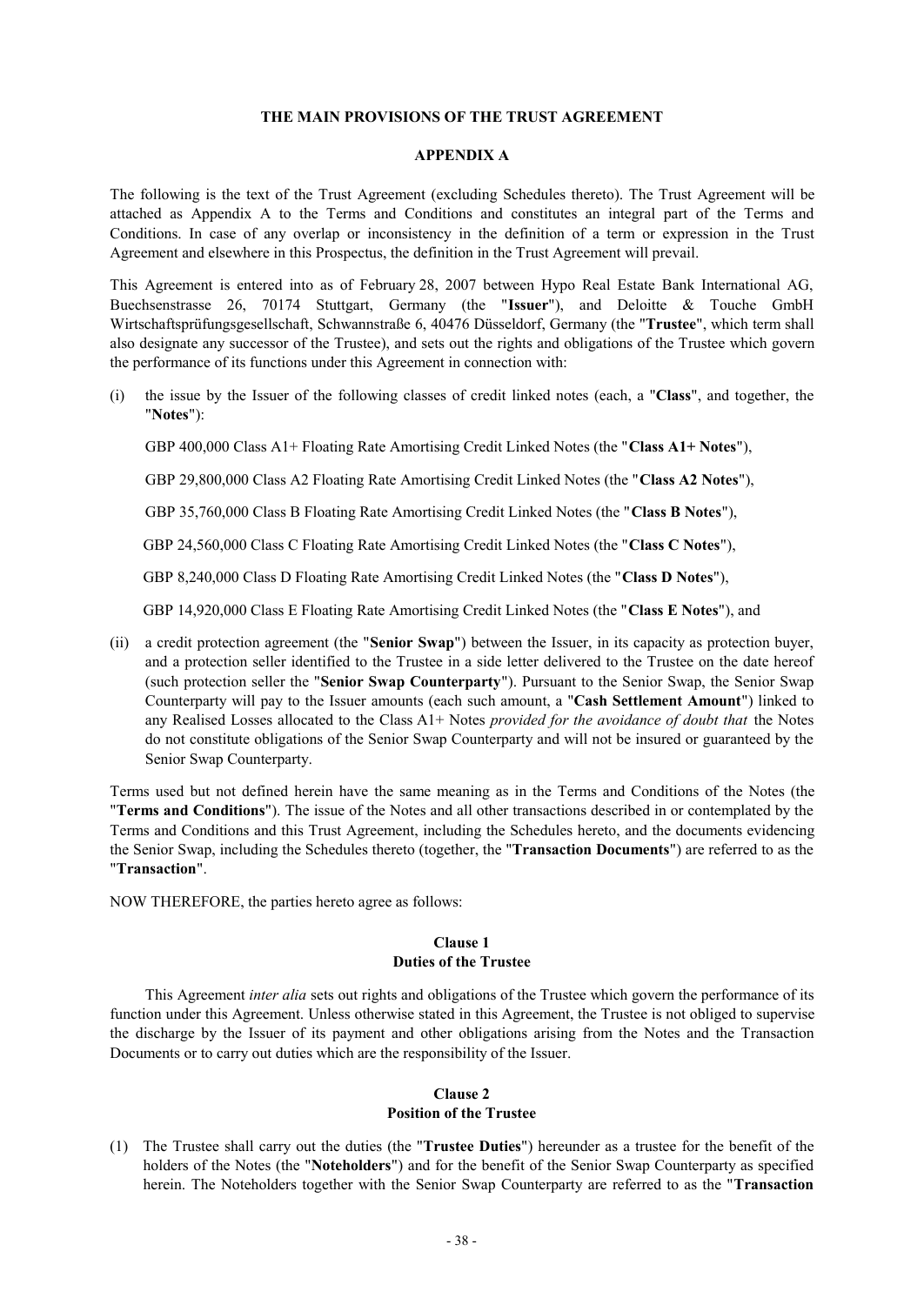**Creditors**". In the case of a conflict of interest between the interests of the Senior Swap Counterparty and the Noteholders, the Trustee shall give priority to the interests of the Senior Swap Counterparty and the Noteholders of the Class A1+ Notes and, for the avoidance of doubt, such interests will be treated as if they were created at the same time and will rank equally with each other, and then, among the Noteholders of the Class A2 Notes, Class B Notes, Class C Notes, Class D Notes and Class E Notes, to the interests of the holders of the Class of Notes that ranks most senior at any time for the purposes of Loss Allocation.

- (2) This Agreement grants the Transaction Creditors the right to demand that the Trustee performs the Trustee Duties (contract for the benefit of a third party pursuant to § 328 of the German Civil Code (*Bürgerliches Gesetzbuch*)) (*echter Vertrag zugunsten Dritter*).
- (3) Without limitation to the provisions of the Terms and Conditions, in the case of insolvency, bankruptcy, winding-up, liquidation or other similar proceedings with respect to the Issuer or its assets, the Trustee, for as long as this Agreement remains in effect, shall:
	- (i) co-operate with the relevant receiver or administrator of the Issuer's assets or purchaser of the Reference Claims or any other competent authority or person, as applicable, to ensure that the Terms and Conditions are complied with and the interests of the Transaction Creditors are duly protected, and
	- (ii) use its best endeavours to obtain relevant information with respect to the Reference Pool and other information, documents and access necessary for the Trustee to carry out the Trustee Duties.
- (4) The obligations of the Trustee under this Agreement are owed exclusively to the Transaction Creditors, unless otherwise specified or the context otherwise requires.

### **Clause 3 Pfandbrief Collateral; Transfer for Security Purposes; Custodian**

- (1) The Issuer has issued and hereby transfers ownership in respect of the following public sector Pfandbriefe (*Öffentliche Pfandbriefe*):
	- (i) GBP 400,000 public sector *Pfandbriefe* Series 1085, ISIN XS0285362249, WKN A0LRNW (the "**Series A1+ Collateral**");
	- (ii) GBP 29,800,000 public sector *Pfandbriefe* Series 1086, ISIN XS0285364617, WKN A0LRNX (the "**Series A2 Collateral**");
	- (iii) GBP 35,760,000 public sector *Pfandbriefe* Series 1087, ISIN XS0285366745, WKN A0LRNY (the "**Series B Collateral**");
	- (iv) GBP 24,560,000 public sector *Pfandbriefe* Series 1088, ISIN XS0285368287, WKN A0LRNZ (the "**Series C Collateral**");
	- (v) GBP 8,240,000 public sector *Pfandbriefe* Series 1089, ISIN XS0285369764, WKN A0MFDQ (the "**Series D Collateral**";
	- (vi) GBP 14,920,000 public sector *Pfandbriefe* Series 1090, ISIN XS0285374178, WKN A0MFDS (the "**Series E Collateral**", and together with the Series A1+ Collateral, the Series A2 Collateral, the Series B Collateral, the Series C Collateral and the Series D Collateral, the "**Pfandbrief Collateral**", and each a "**Series**");

to the Trustee as trustee (*Treuhänder*) for the security purposes set forth in Clause 4 (*Sicherungsübereignung*). The Trustee hereby accepts such transfer. The Issuer has delivered the Pfandbrief Collateral to the security trust account (*Wertpapiertreuhandkonto*) No. 669001000 of the Trustee with Deutsche Bank AG, Düsseldorf, bank code 30070010, swift code DEUTDEDD.

(2) The Trustee, at the Issuer's cost, shall immediately upon the execution of this Agreement deliver the Pfandbrief Collateral to its security trust account No. 57480 with Deutsche Bank Luxembourg (in such capacity and each successor custodian pursuant to paragraph (3) below, the "**Custodian**").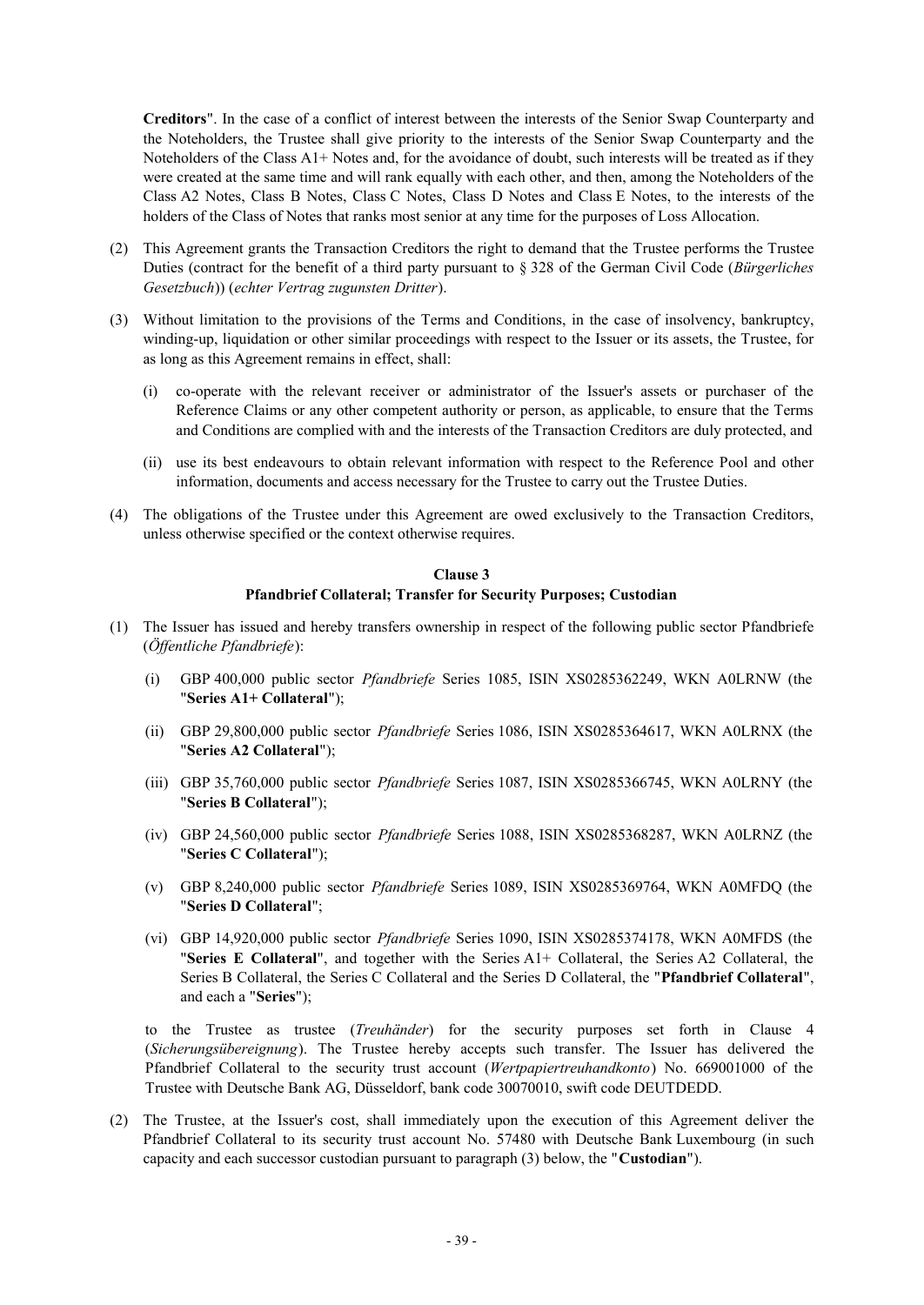- (3) In the event that the short term unsecured debt of the Custodian is downgraded below the required rating of A-1 by Standard & Poor's Rating Group, a division of The McGraw-Hill Companies, Inc. ("**S&P**") or P-1 by Moody's Investors Service Limited ("**Moody's**", and together with S&P, the "**Rating Agencies**") the Issuer shall no later than 30 Business Days after such downgrading, or if the Issuer fails to do so, the Trustee shall promptly after it has become aware of such downgrading but in any event no later than 30 Business Days after having become aware of such downgrading transfer or cause to be transferred the Pfandbrief Collateral to the Trustee's security trust account with a new Custodian having such required ratings or rating equivalents from each of the Rating Agencies.
- (4) In the event that the rating of the Pfandbrief Collateral is downgraded below AAA by S&P or Aa1 by Moody's, the Issuer shall, within 30 Business Days after such downgrade by the relevant Rating Agency, supplement and/or substitute the Series A1+ Collateral, the Series A2 Collateral, the Series B Collateral, the Series C Collateral, the Series D Collateral and the Series E Collateral with Supplementary Collateral in the form of security transfer (*Sicherungsübereignung*) of Supplementary Collateral to the Trustee and/or, at its discretion, take any other action in each case in such form and amount so that the Rating Agencies give the written confirmation to the Issuer and the Trustee that upon such substitution and/or supplement and/or other action the then current rating of the respective Notes would not, solely as a result of such downgrade of the Pfandbrief Collateral, be qualified downgraded or withdrawn. The foregoing shall apply accordingly in the event of any further downgrading of the Pfandbrief Collateral.

 "**Supplementary Collateral**" means (a) Pfandbriefe issued by one or more banks pursuant to the Covered Bonds Act which rank at least *pari passu* with all other Pfandbriefe of the respective issuers in accordance with the Covered Bonds Act, (b) securities issued by one or more issuers each of which is a banking or public institution, which rank at least *pari passu* with all other unsecured and unsubordinated long-term obligations of the respective issuers, (c) cash deposits with a suitably rated bank or (d) any other collateral, including, for the avoidance of doubt, excess collateral for one or more Classes of Notes if the relevant collateral is rated lower than the corresponding Class or Classes of Notes by any of the Rating Agencies then rating such Class of Notes.

## **Clause 4 Security Purpose**

The Pfandbrief Collateral shall constitute collateral for the obligations of the Issuer as follows:

- (a) the Series A1+ Collateral shall constitute collateral for the obligations of the Issuer to make the payments owed to the Class A1+ Noteholders under the Class A1+ Notes;
- (b) the Series A2 Collateral shall constitute collateral for the obligations of the Issuer to make the payments owed to the Class A2 Noteholders under the Class A2 Notes;
- (c) the Series B Collateral shall constitute collateral for the obligations of the Issuer to make the payments owed to the Class B Noteholders under the Class B Notes;
- (d) the Series C Collateral shall constitute collateral for the obligations of the Issuer to make the payments owed to the Class C Noteholders under the Class C Notes;
- (e) the Series D Collateral shall constitute collateral for the obligations of the Issuer to make the payments owed to the Class D Noteholders under the Class D Notes;
- (f) the Series E Collateral shall constitute collateral for the obligations of the Issuer to make the payments owed to the Class E Noteholders under the Class E Notes.

#### **Clause 5**

### **Collections on the Pfandbrief Collateral; Further Transfer**

(1) The Trustee shall instruct the Custodian to pay to the Issuer the amounts received by the Custodian on the Pfandbrief Collateral on any Payment Date after the Issuer has delivered documents sufficient in the professional judgement of the Trustee to evidence that the Issuer has fulfilled its payment obligations under the relevant Class of Notes on such Payment Date. This instruction may be revoked by the Trustee if this is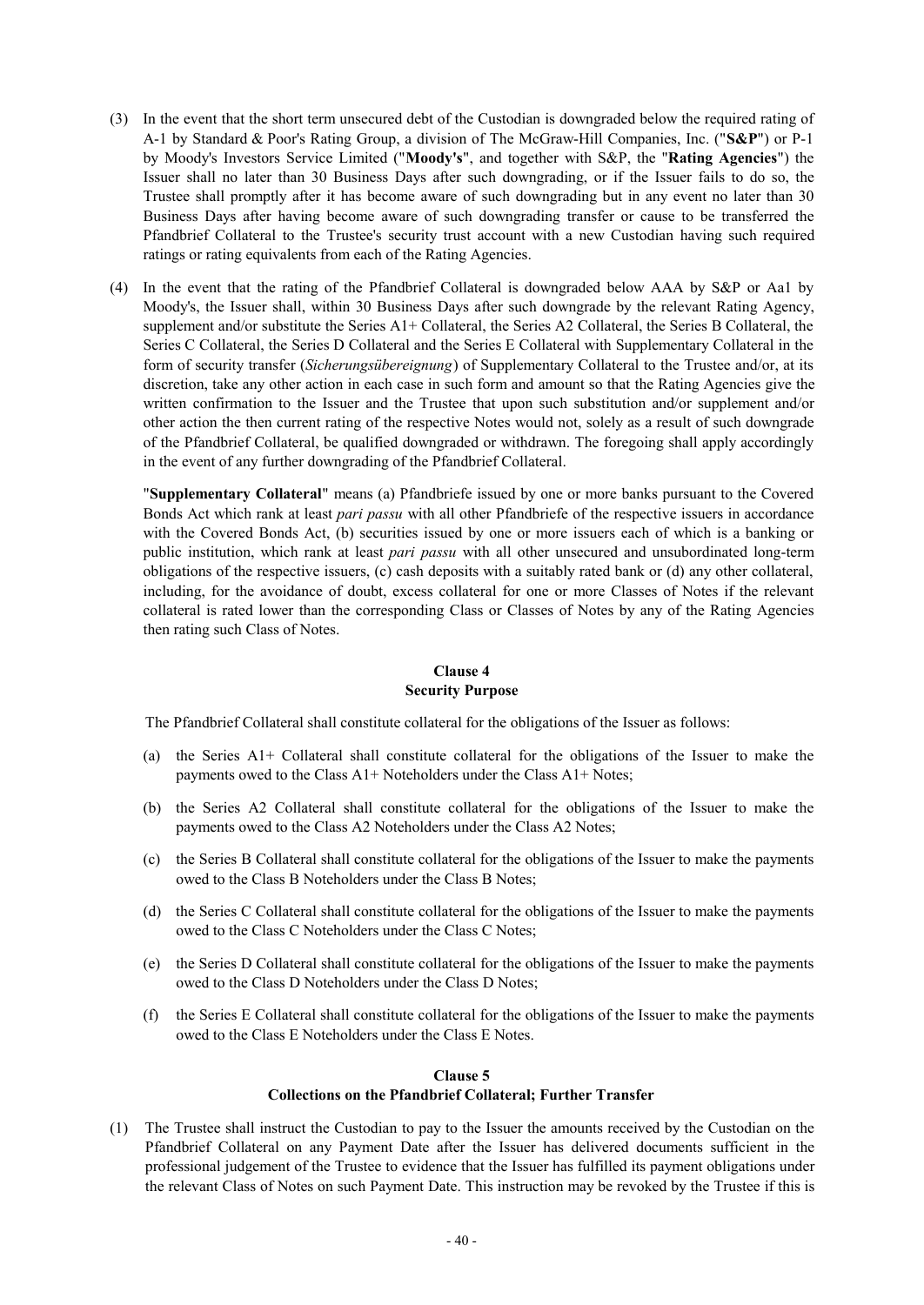necessary in the Trustee's opinion in order to protect the interests of the Noteholders and in this case the Trustee shall hold the amounts received on the Pfandbrief Collateral in the security trust account as collateral for the security purposes set forth in Clause 4 and if necessary use such amounts for such purposes.

- (2) To the extent a Foreclosure Event occurs, the Trustee shall, promptly after it becomes aware of the occurrence of such Foreclosure Event, instruct the Custodian to pay immediately to the Noteholders of each Class of Notes the amounts received on the Series of the Pfandbrief Collateral securing such Class of Notes in an amount equal to the payments (including, without limitation, interest payments) due but not made on such Payment Date by the Issuer under such Class of Notes.
- (3) Subject to Clause 3, the Trustee shall not transfer the ownership in respect of the Pfandbrief Collateral or cause its transfer except as provided below:
	- (a) if a Foreclosure Event occurs the Trustee shall, promptly after it becomes aware of the occurrence of such Foreclosure Event, realise the Pfandbrief Collateral in accordance with Clause 7;
	- (b) the Trustee shall cause the transfer of ownership in respect of any remaining Pfandbrief Collateral back to the Issuer as provided in Clause 8; or
	- (c) the Trustee shall cause the transfer of ownership in respect of the Pfandbrief Collateral to any successor Trustee appointed pursuant to Clause 26.

## **Clause 5a Cash Deposits; Additional Cash Deposits**

(1) On the Issue Date, the Trustee has opened a trust account (*Treuhandkonto*) in its own name (the "**Cash Deposit Account**") with a third-party bank having the Cash Deposit Account Bank Required Rating (the "**Cash Deposit Account Bank**") in accordance with an agreement between the Trustee and the Cash Deposit Account Bank (the "**Cash Deposit and Account Agreement**") and maintain such trust account at a Cash Deposit Account Bank in accordance with this Clause 5a at all times as long as any of the Class A1+ Notes or Class A2 Notes are outstanding and the Pfandbrief Collateral is rated below Aaa by Moody's or, if Clause 5a(6) applies, as long as any of the Class A1+ Notes, Class A2 Notes, Class B Notes, Class C Notes or Class D Notes are outstanding and the short term unsecured debt of the Issuer is rated below P-1 by Moody's. According to the terms of the Cash Deposit and Account Agreement the amounts on the Cash Deposit Account shall be disposable on every Payment Date. The Trustee will hold the funds credited to the Cash Deposit Account as legal owner for the security purposes set out in Clause 5a(3) and Clause 5a(8) and shall apply the funds credited to the Cash Deposit Account in accordance with such security purpose. The interest accrued in respect of the amounts standing to the credit on the Cash Deposit Account shall be payable to the Issuer upon the Issuer's request.

"**Cash Deposit Account Bank Required Rating**" means the following rating of unsecured debt of such cash deposit account bank: P-1 (short term deposit rating) by Moody's.

- (2) On the Issue Date the Issuer shall make two cash deposits by payment in GBP to the Cash Deposit Account:
	- (i) a cash deposit in an initial aggregate principal amount of GBP 16,000 being equal to 4% of the aggregate of the initial Note Principal Amounts of the Class A1+ Notes (the "**Class A1+ Cash Deposit**"), and
	- (ii) a cash deposit in an initial aggregate principal amount of GBP 1,192,000 being equal to 4% of the aggregate of the initial Note Principal Amounts of the Class A2 Notes (the "**Class A2 Cash Deposit**" and together with the Class A1+ Cash Deposit, the "**Cash Deposits**").
- (3) The Class A1+ Cash Deposit shall secure the obligation of the Issuer to make payments of principal and interest under the Class A1+ Notes, and the Class A2 Cash Deposit shall secure the obligation of the Issuer to make payments of principal and interest under the Class A2 Notes.
- (4) On each date, on which an amount of principal is payable on any Class A1+ Note or Class A2 Note in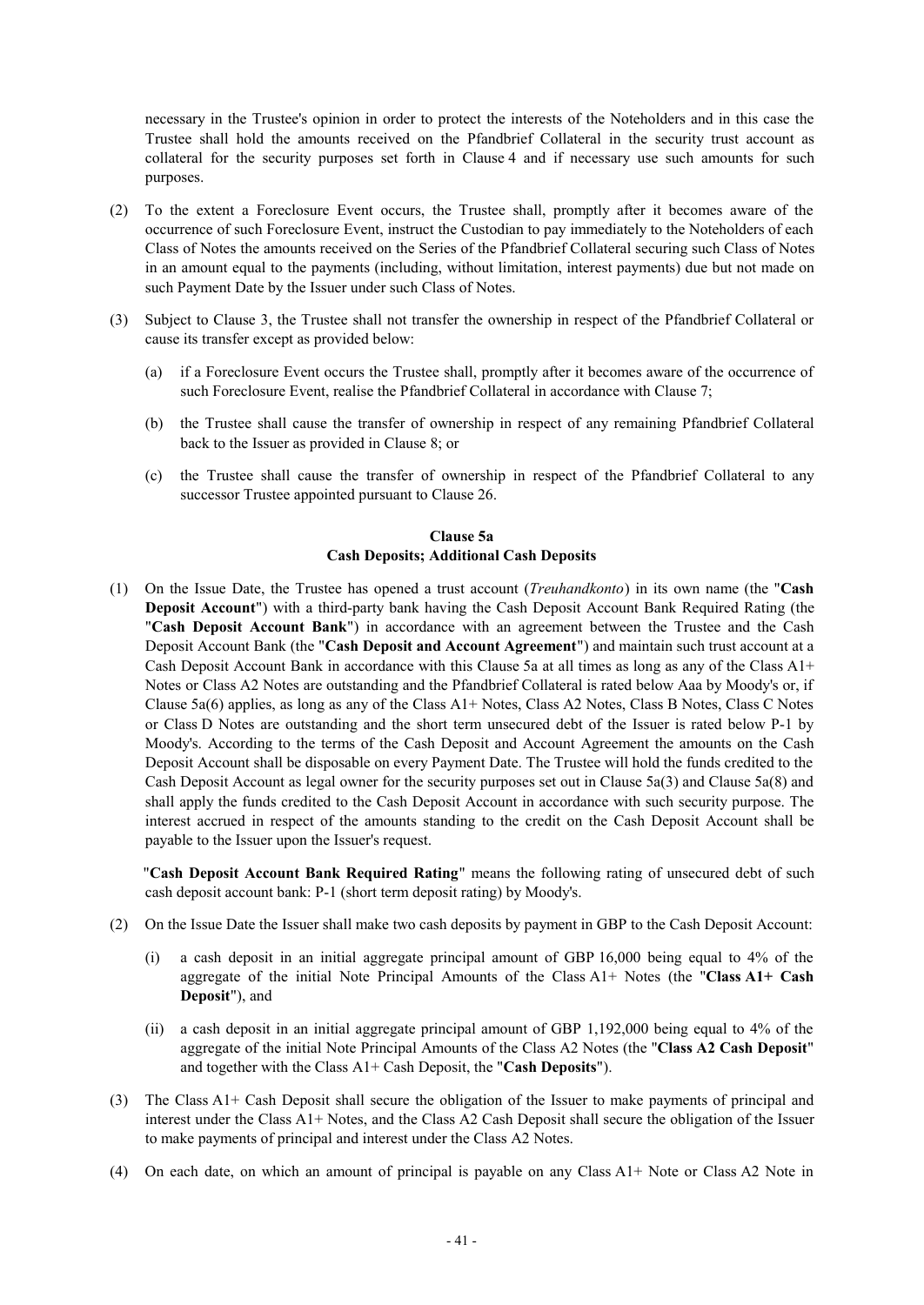accordance with the Terms and Conditions, after the Issuer has delivered documents sufficient in the professional judgement of the Trustee to evidence that the Issuer has fulfilled its payment obligations under the Class A1+ Notes and the Class A2 Notes on such date, the Trustee shall, upon the request of the Issuer, pay to the Issuer from the funds credited to the Cash Deposit Account an amount equal to such amount of principal multiplied by the Class A1+ Cash Deposit Factor or Class A2 Cash Deposit Factor, as relevant.

"**Class A1+ Cash Deposit Fraction**" means, with respect to any date and with respect to the Class A1+ Cash Deposit, 16,000 divided by 400,000.

"**Class A2 Cash Deposit Fraction**" means, with respect to any date and with respect to the Class A2 Cash Deposit, 1,192,000 divided by 29,800,000.

- (5) In the event that at any time the Pfandbrief Collateral is rated Aaa by Moody's the Trustee shall, upon the request of the Issuer, pay to the Issuer from the funds standing to the credit on the Cash Deposit Account an amount equal to the sum of the Class A1+ Cash Deposit and Class A2 Cash Deposit.
- (6) In the event that the short-term unsecured debt of the Issuer is rated below P-1 by Moody's, the Issuer shall not later than 30 Business Days after it has become aware of such downgrade make an additional cash deposit by payment in GBP to the Cash Deposit Account of an amount equal to the aggregate amount of interest payments to be made under each Class of Notes then outstanding, other than the Class E Notes, on the next two immediately following Payment Dates, assuming for that purpose that no Realised Losses, Late Recoveries or amounts of Unjustified Loss Allocation will be allocated to any Notes and no payment of principal will be made with respect to any Notes, in each case on such two Payment Dates (such amount deposited, the "**Additional Cash Deposit**").
- (7) On each Payment Date the Issuer shall recalculate the aggregate amount of interest payments to be made under each Class of Notes then outstanding, other than the Class E Notes, on the next two immediately following Payment Dates applying for the purpose of such calculation the assumptions set out in paragraph (6) above. If the amount calculated pursuant to the preceding sentence exceeds the Additional Cash Deposit standing to the credit of the Cash Deposit Account, the Issuer shall on such Payment Date make an additional payment in GBP to the Cash Deposit Account equal to the amount of such excess. If the amount calculated pursuant to the first sentence of this paragraph (7) is lower than the Additional Cash Deposit standing to the credit of the Cash Deposit Account, the Trustee shall, upon the request of the Issuer, pay to the Issuer from the funds credited to the Cash Deposit Account an amount equal to such difference, after the Issuer has delivered documents sufficient in the professional judgement of the Trustee to evidence that the Issuer has fulfilled its payment obligations under all Classes of Notes, other than the Class E Notes.
- (8) The Additional Cash Deposit shall secure the obligation of the Issuer to make payments of principal and interest under all Classes of Notes, other than the Class E Notes.
- (9) In the event that at any time the short-term debt of the Issuer is rated P-1 by Moody's, the Trustee shall, upon the request of the Issuer, pay to the Issuer an amount equal to the Additional Cash Deposit.
- (10) The Trustee hereby pledges (*verpfänden*) its present and future claims and rights in respect of the Cash Deposit Account to the Issuer to secure the Issuer's claim pursuant to Clause  $5a(4)$ ,  $(5)$ ,  $(7)$  and  $(9)$  above. Such pledge shall be automatically extinguished on each day on which an amount of principal or interest is due under the Notes pursuant to the Terms and Conditions with respect to the corresponding amount that may be payable to the Issuer on such date pursuant to Clause  $5a(4)$  or Clause  $5a(7)$ . The Issuer and the Trustee agree that the Trustee shall have the right to collect any payments due to be paid by the Cash Deposit Account Bank from the Cash Deposit Account until the maturity of the pledge (*Pfandreife*).
- (11) If the rating of the Cash Deposit Account Bank is withdrawn or falls below the Cash Deposit Account Bank Required Rating, the Trustee shall promptly after it has become aware of such downgrading but in any event not later than 30 Business Days after having become aware of such downgrading
	- (i) close the Cash Deposit Account with the Cash Deposit Account Bank,
	- (ii) transfer all amounts standing to the credit of the Cash Deposit Account to a new account with another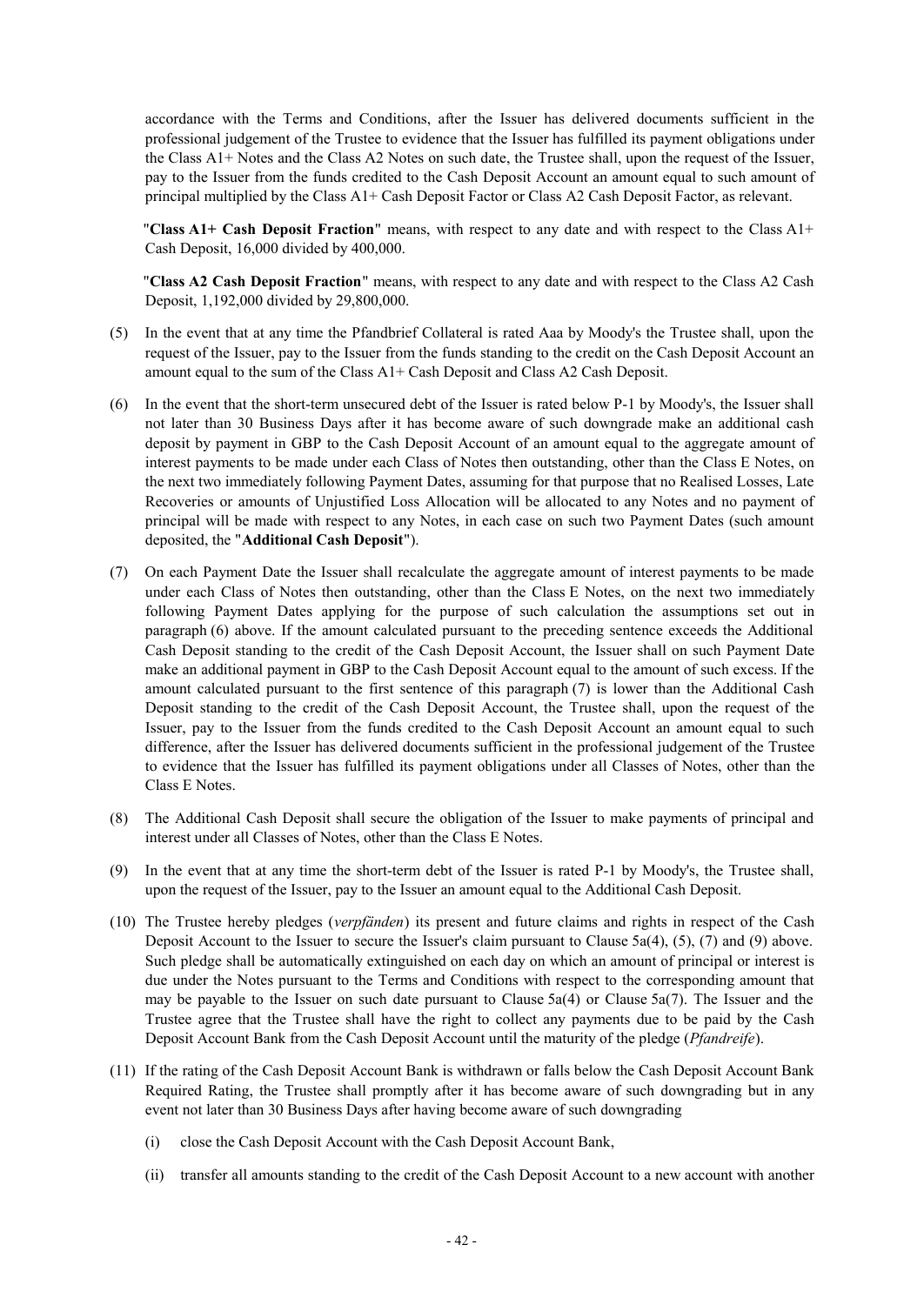cash deposit account bank having the Cash Deposit Account Bank Required Rating, and

(iii) grant a first ranking pledge (*Pfandrecht*) over all its present and future claims and rights under the Cash Deposit Account, including the Cash Deposits and the Additional Cash Deposit, to the Issuer as security for the Issuer's claim as set out in paragraphs  $(4)$ ,  $(5)$ ,  $(7)$  and  $(9)$  above.

## **Clause 6 Representations of the Issuer**

- (1) The Issuer hereby represents to the Trustee that:
	- (a) the Pfandbrief Collateral constitutes unsecured and unsubordinated obligations of the Issuer, which are valid and enforceable under the laws of Germany in accordance with the terms of the Pfandbrief Collateral;
	- (b) the Pfandbrief Collateral has not previously been transferred or pledged to any third party; and
	- (c) no third-party rights to or in relation to the Pfandbrief Collateral exist.
- (2) In the event that any of the Pfandbrief Collateral proves to be invalid or if the transfer itself proves to be invalid the Issuer shall promptly, but not later than 15 calendar days after it becomes aware of the same, provide full remedy thereof.

## **Clause 7 Realisation of the Pfandbrief Collateral; Liquidation of the Cash Deposits and the Additional Cash Deposit**

(1) Upon the occurrence of a Foreclosure Event the Trustee shall, promptly after it becomes aware of such occurrence, foreclose or cause enforcement on the Pfandbrief Collateral as set forth below.

### A "**Foreclosure Event**" shall occur when:

- (i) the assets of the Issuer become subject to insolvency, moratorium or similar proceedings, which affect or prejudice the performance of obligations under any Class of Notes, or there is a refusal to institute such proceedings for lack of assets; or
- (ii) any Noteholder exercises the right of early redemption pursuant to Section 11 of the Terms and Conditions.
- (2) (a) As soon as reasonably practicable but not later than 5 Business Days after the Trustee becomes aware of a Foreclosure Event (whether by notification from the Issuer pursuant to paragraph (5) below or otherwise), it shall organise or have organised for each Series of the Pfandbrief Collateral a panel of at least 3 Dealers to bid for the purchase of such Series of the Pfandbrief Collateral on a day selected by the Trustee having regard to the market conditions as well as the interests of the Noteholders in a prompt redemption of the Notes. If the Trustee receives, with regard to any Series of the Pfandbrief Collateral:
	- (i) 3 or 2 bids for all of such Series of the Pfandbrief Collateral which equal or exceed the relevant Foreclosure Amount, the Trustee shall sell and transfer such Series of the Pfandbrief Collateral to the Dealer who offered the highest of such bids (in case of more than one highest bid, the Trustee shall, at its discretion, select one of the Dealers who offered the highest bid);
	- (ii) only 1 bid for all of such Series of the Pfandbrief Collateral which is equal or exceeds the relevant Foreclosure Amount, the Trustee shall sell and transfer such Series of the Pfandbrief Collateral to the Dealer who offered such bid;
	- (iii) no bid for all of such Series of the Pfandbrief Collateral which equals or exceeds the relevant Foreclosure Amount, the Trustee shall (subject to paragraph (b) below) select another panel of Dealers and repeat the procedure pursuant to this paragraph (2).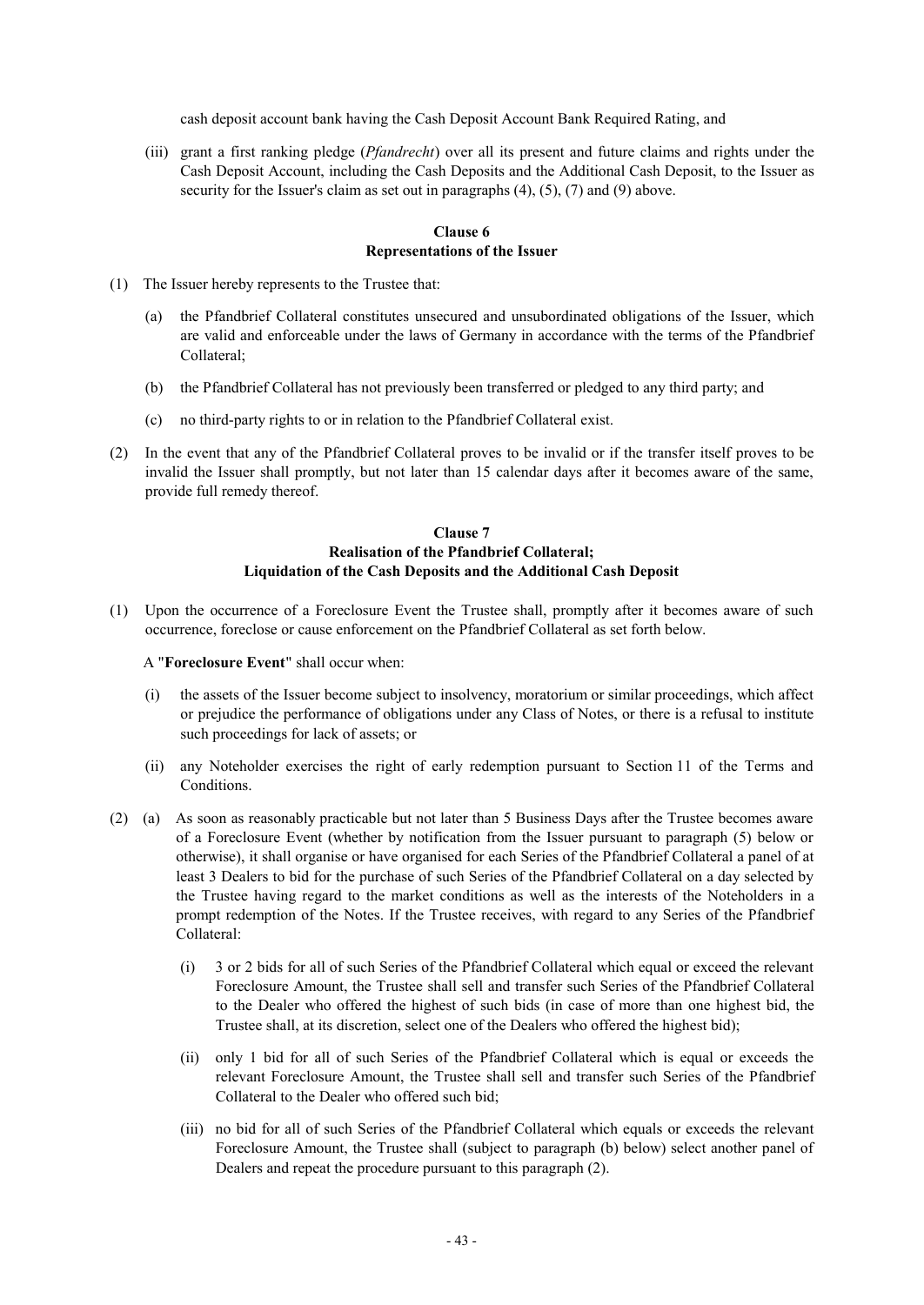"**Foreclosure Amount**" means with respect to each Class of Notes secured by Pfandbrief Collateral, the sum of (i) the Class Principal Amount of such Class of Notes (minus, if applicable, the amount of Cash Deposit and the Additional Cash Deposit securing such Class of Notes), and (ii) the aggregate interest accrued on such Class of Notes.

"**Dealer**" means a dealer (or syndicate of such dealers) of recognised standing operating in the *Pfandbrief* market selected by the Trustee to bid for the purchase of the Pfandbrief Collateral pursuant to this Clause 7.

- (b) If, with respect to any Series of the Pfandbrief Collateral, the Trustee is not able to effect enforcement pursuant to this paragraph (2) within ten Business Days after the selection of the first panel of Dealers, or earlier, if, in the professional judgement of the Trustee, the relevant Foreclosure Amount cannot be achieved, it shall proceed in accordance with paragraph (3) with respect to such Series of the Pfandbrief Collateral.
- (c) Upon the sale and transfer to the purchaser of any Series of the Pfandbrief Collateral the Trustee shall apply the proceeds thereof or cause their application (i) first, to the Noteholders of the Class secured by such Series of the Pfandbrief Collateral in redemption of such Class of Notes in accordance with the Terms and Conditions, (ii) second, after all claims under (i) have been fully satisfied, to reimburse the Trustee for all its claims against the Issuer under this Agreement, if any, and (iii) finally, after all claims under (i) and (ii) have been fully satisfied, to transfer the remaining proceeds, if any, to the Issuer.
- (3) In the event that any Series of the Pfandbrief Collateral is not realised in accordance with paragraph (2) above, the Trustee shall, in accordance with the written instructions of the relevant Noteholders delivered to the Luxembourg Intermediary and specifying the relevant transfer details, transfer and deliver in book-entry form or cause to be transferred and delivered in book-entry form such Series of the Pfandbrief Collateral to the Noteholders of the Class secured by such Series of the Pfandbrief Collateral, in exchange for, and upon surrender of, the Notes of such Class held by such Noteholders at the office of the Luxembourg Intermediary to it, and in full satisfaction of all obligations for the payment of principal of and accrued interest under such Class of Notes, *provided that* the Trustee will in each case transfer and deliver or cause to be transferred and delivered such number of *Pfandbriefe* representing such Series of the Pfandbrief Collateral that the total principal amount of the *Pfandbriefe* delivered to any Noteholder of such Class is equal to the aggregate Note Principal Amount of the Notes of such Class (minus, if applicable, the amount of Cash Deposit securing such Class of Notes) as of the date of such transfer held by such Noteholder of such Class (rounded downwards to the nearest GBP).
- (4) For the avoidance of doubt, the delivery or enforcement procedures described in this Clause 7 shall not be affected by moratorium or similar proceedings or measures affecting the assets of the Issuer.
- (5) The Issuer shall notify the Trustee without delay of the occurrence of a Foreclosure Event and shall provide reasonable details thereof. After it becomes aware of the occurrence of a Foreclosure Event the Trustee shall without delay give notice to the Noteholders, the Senior Swap Counterparty and the Rating Agencies of the same.
- (6) Without prejudice to the instructions given by the Noteholders pursuant to paragraph (3) above, the Trustee shall give notice to the Noteholders specifying in reasonable detail, with respect to each Class of Notes, the relevant Foreclosure Amount, and (i) the enforcement procedure and the amounts and time of payment of the proceeds of the sale of the relevant Series of the Pfandbrief Collateral to the Noteholders of such Class or, as applicable, (ii) the time and precise manner in which it shall deliver the relevant Series of the Pfandbrief Collateral to the Noteholders of such Class.
- (7) The Trustee shall promptly notify each of the Rating Agencies about the selection of panel(s) of Dealers and all determinations pursuant to this Clause 7.
- (8) Upon the occurrence of a Foreclosure Event, the Trustee shall be obliged towards the Noteholders to effect the realisation of the Pfandbrief Collateral pursuant to this Clause 7 regardless of whether the Issuer performs its obligations under this Agreement, including in particular its obligations under Clauses 23 and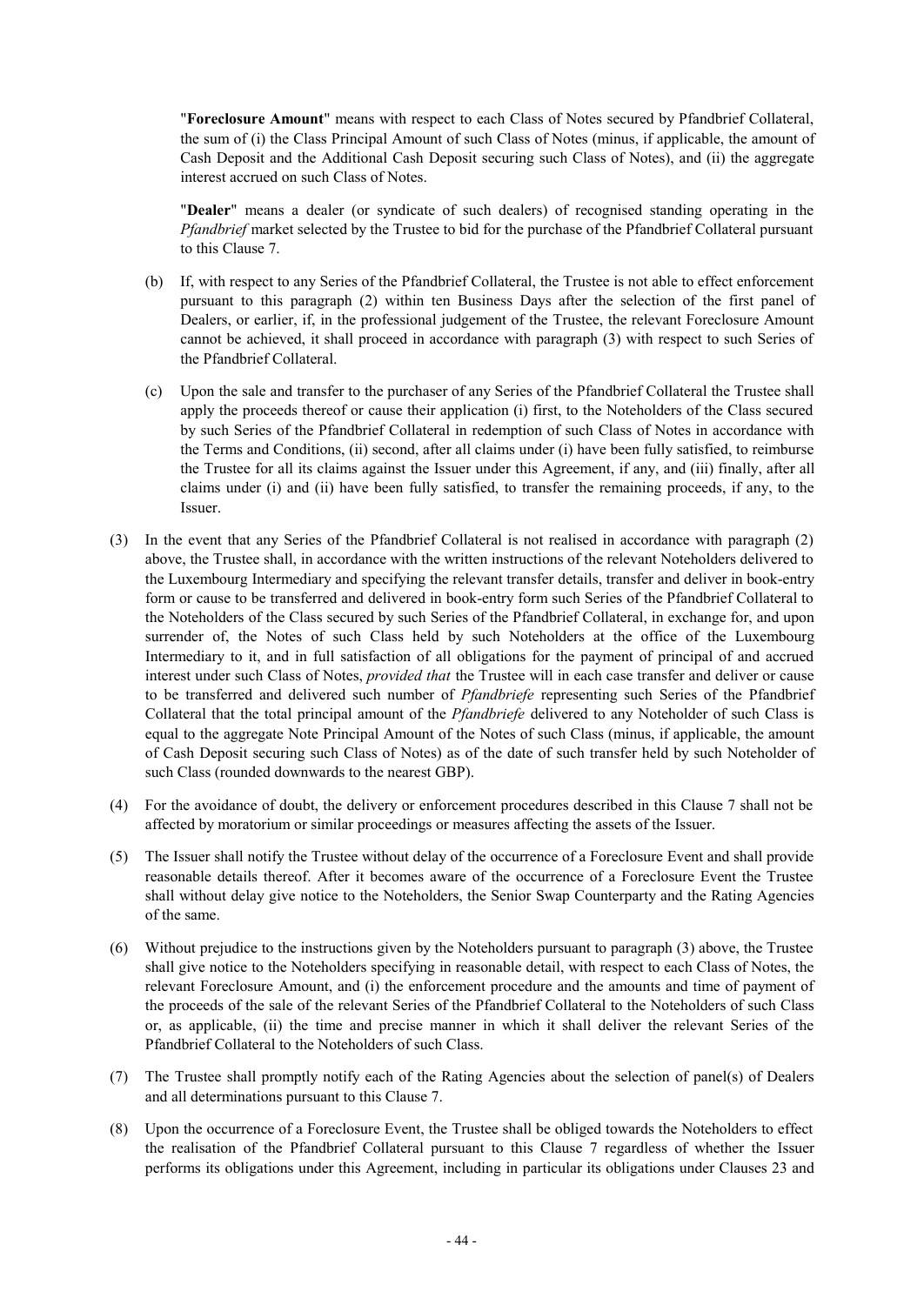24.

(9) Upon the occurrence of a Foreclosure Event with respect to any Class of Notes secured by a Cash Deposit or the Additional Cash Deposit, the Trustee shall apply the amounts of the Cash Deposits and the Additional Cash Deposit credited to the Cash Deposit Account to pay interest and principal on the relevant Classes of Notes.

### **Clause 8 Release of the Pfandbrief Collateral**

- (1) On any Payment Date, the Trustee shall retransfer or cause to be retransferred the ownership in the Pfandbrief Collateral or such portion thereof to the Issuer to the extent the Issuer's obligations secured by the Pfandbrief Collateral (or any portion thereof) as provided in Clause 4 are satisfied, *provided that* the sufficient Pfandbrief Collateral shall be retained to cover any rounding excess pursuant to Clause 7(3).
- (2) Upon the full satisfaction of all payments owed under any of the Notes secured by the Pfandbrief Collateral, the Trustee shall transfer any remaining Pfandbrief Collateral to the Issuer, *provided that* the Trustee may use any Pfandbrief Collateral to be released pursuant to this Clause 8, or proceeds thereof, to satisfy any due claims of the Trustee against the Issuer under this Agreement.

# **Clause 9 Collections; Determinations**

- (1) Without prejudice to Section 17 of the Terms and Conditions, the Issuer in its capacity as Servicer shall administer, collect and enforce the Reference Claims, including by Enforcement of the Reference Collateral, in accordance with its standard credit and collection procedures, consistently applied, and requirements of the Terms and Conditions and shall make such other determinations, allocations and calculations as provided for in and in accordance with the Transaction Documents.
- (2) The Trustee will allow the Issuer in its capacity as Servicer of the Reference Claims reasonable discretion in application of the Issuer's standard procedures with respect to the administration, collections and enforcement of the Reference Claims, including by Enforcement of the Reference Collateral. The Issuer will exercise this discretion as would a reasonable creditor in the protection of its own interests.

# **Clause 10 Reports; Documents; Information**

- (1) With respect to each Collection Period, not later than the sixth Business Day (the "**Reporting Date**") preceding the relevant Payment Date, the Issuer will provide the Trustee with a report on the performance of the Reference Pool (each a "**Pool Report**") including, *inter alia*:
	- (i) details on the status of repayments and amounts outstanding on each Reference Claim as of the end of such Collection Period;
	- (ii) information on measures being taken to collect all due amounts on the Reference Claims, e.g., terminations, enforcement proceedings, engagement of a collection agent;
	- (iii) information on exclusion of individual Reference Claims from the Reference Pool in accordance with Provision 9 (Non-compliance with Eligibility Criteria, Replenishment Conditions or Servicing Standards) of the Reference Pool Provisions;
	- (iv) information on enforcement and liquidation proceedings with respect to the Reference Claims, the Mortgages and other Reference Collateral, aggregate proceeds of such proceedings and the amount allocable to the relevant Reference Claim;
	- (v) information on determination of each Liquidated Reference Claim, Realised Losses and their allocation;
	- (vi) information on Reference Claims with respect to which a Credit Event has occurred during the given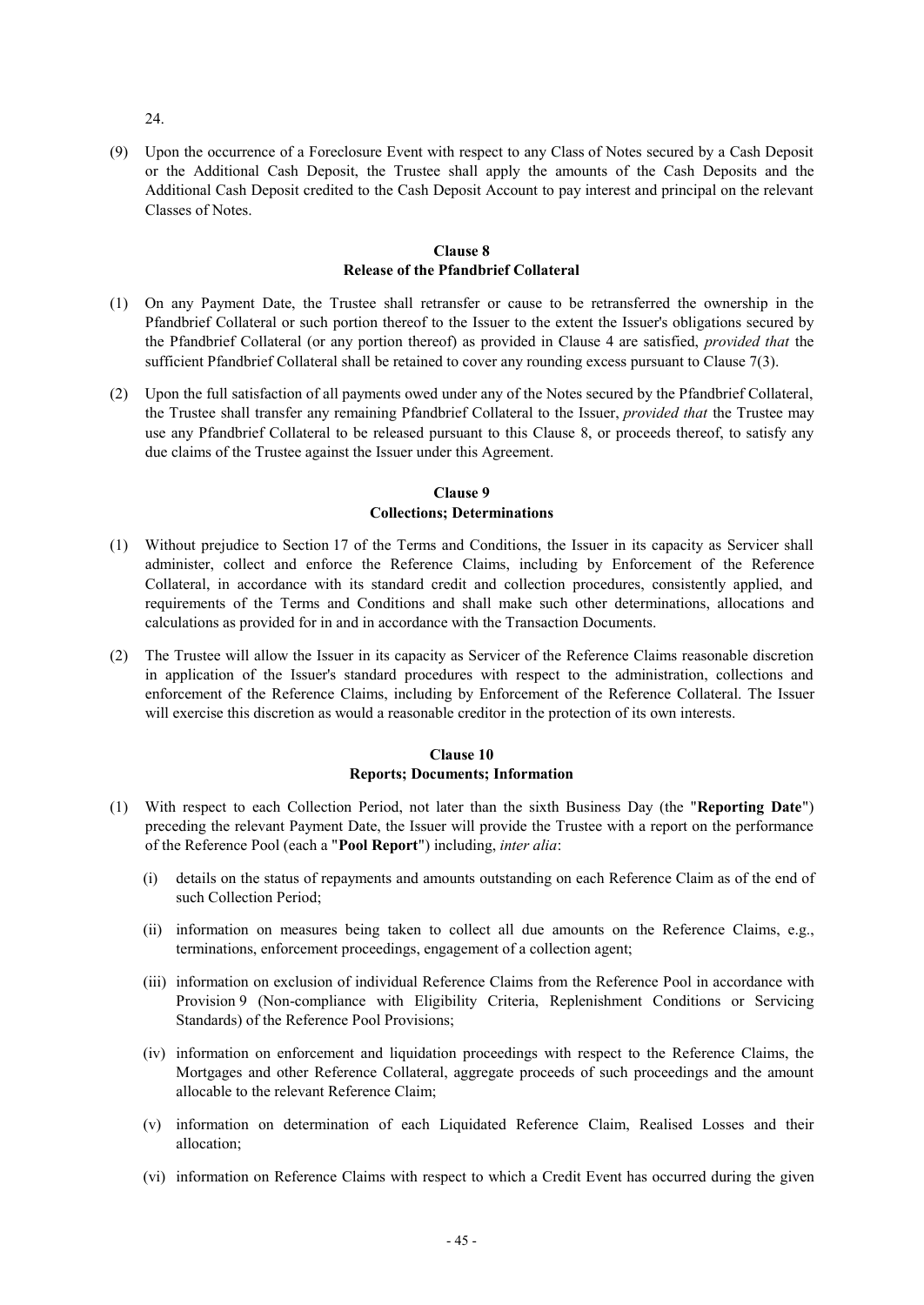Collection Period;

- (vii) information on prepayments on the Reference Claims during the Collection Period, including the total amount received in early repayment, as well as information on each Replenishment during the Collection Period;
- (viii)information on interest reset dates and interest rates on each Reference Claim during the given Collection Period;
- (ix) information on the Reference Claims in arrears including the Reference Claim number, Outstanding Nominal Amount, maturity date, frequency of payments, repayments in arrears, interest in arrears, costs in arrears;
- (x) payments and re-increase of principal amount on account of previous Unjustified Loss Allocation, distribution of Late Recoveries or exclusion of Reference Claims from the Reference Pool;
- (xi) a computation of any Cash Settlement Amount (as defined in the Senior Swap) due from the Senior Swap Counterparty under the Senior Swap.
- (2) (a) With respect to the Issuer Call, the Issuer will provide the Trustee with the Call Report not later than on the sixth Business Day preceding the Call Date, in addition to the regular Pool Report.

"**Call Report**" means a report delivered to the Trustee by the Issuer in connection with the Issuer Call pursuant to Section 12.1 (Early Redemption by the Issuer - Issuer Call) of the Terms and Conditions including *inter alia* information on determination of the Outstanding Nominal Amounts of the Overdue Reference Claims as of the end of the Collection Period immediately preceding the Call Date.

If the Issuer does not exercise the Issuer Call, it shall continue to provide the Trustee with the Pool Reports pursuant to paragraph (1) above.

(b) With respect to the early redemption of the Notes pursuant to Section 11 (Early Redemption for Default), the Issuer shall provide the Trustee with the Early Redemption Report not later than the second Business Day prior to the actual redemption of the Notes.

"**Early Redemption Report**" means a report delivered by the Issuer to the Trustee in connection with the early redemption of the Notes pursuant to Section 11 (Early Redemption for Default) including, *inter alia*:

- (i) the date of the actual redemption of the Notes, as relevant;
- (ii) relevant information pursuant to Clause  $10(1)$ ;
- (iii) the determination of the Appraised Values and any other determinations pursuant to the Terms and Conditions for the purposes of the early redemption, if relevant;
- (iv) the reasons for the early redemption and determinations for the purposes of Section 11.2 (Early Redemption for Default - Method and Amount), if relevant;
- (v) details of the Defaulted Reference Claims for the purposes of Section 11.2 of the Terms and Conditions (Early Redemption for Default - Method and Amount), if relevant; and
- (vi) redemption amounts with respect to each Note to be redeemed on the date of the actual redemption of the Notes, as relevant.
- (c) With respect to the Final Scheduled Payment Date, the Issuer shall provide the Trustee with the Scheduled Maturity Report not later than the sixth Business Day preceding the Final Scheduled Payment Date, in addition to the regular Pool Report.

"**Scheduled Maturity Report**" means a report delivered to the Trustee by the Issuer in connection with the Final Scheduled Payment Date including, *inter alia,* the following: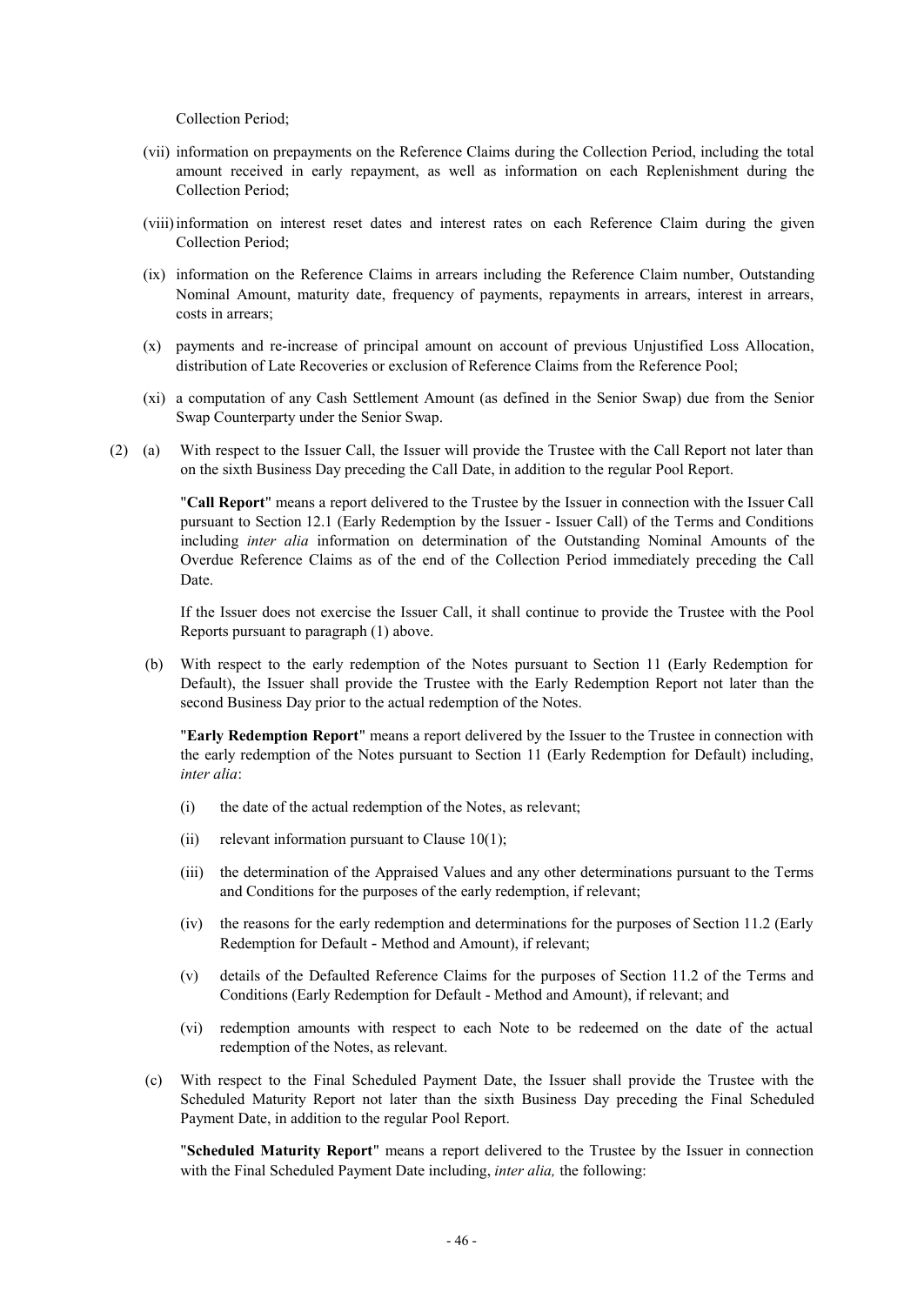- (i) details with respect to the Overdue Reference Claims for the purposes of Section 10.2 of the Terms and Conditions (Redemption - Scheduled Maturity); and
- (ii) redemption amounts with respect to each Note to be redeemed on the Final Scheduled Payment Date.
- (d) With respect to the Legal Maturity Date, the Issuer shall provide the Trustee with the Legal Maturity Date Report not later than the sixth Business Day preceding the Legal Maturity Date, in addition to the regular Pool Report.

"**Legal Maturity Date Report**" means a report delivered to the Trustee by the Issuer in connection with the Legal Maturity Date including *inter alia* information on determination of the Appraised Values, if relevant, of the Defaulted Reference Claims as of the Determination Date immediately preceding the Legal Maturity Date.

(e) With respect to each Liquidated Reference Claim as to which the Issuer has notified the Trustee pursuant to Section 8.4 of the Terms and Conditions that all amounts expected to be recovered in respect of such Reference Claims have been received, the Issuer shall provide the Trustee with the Liquidation Report not later than 30 calendar days following receipt by the Trustee of the notice pursuant to Section 8.4 of the Terms and Conditions.

"**Liquidation Report**" means a final report in respect of each Liquidated Reference Claim prepared by the Issuer in accordance with its internal standards and procedures as in effect from time to time.

(f) In connection with each Replenishment, the Issuer shall provide the Trustee with the Replenishment Report.

"**Replenishment Report**" means a report to be delivered to the Trustee by the Issuer on the fifth Business Day after each Replenishment Date which includes (as of the date(s) specified therein) *inter alia*:

- (i) information on the characteristics of the Reference Pool and other information necessary for the Trustee to monitor compliance with the Replenishment Conditions; and
- (ii) stratification tables profiling the Reference Pool as of such Replenishment Date.

The Pool Reports, the Call Report, the Early Redemption Report, the Liquidation Report, the Scheduled Maturity Report, the Legal Maturity Date Report and the Replenishment Report are together referred to as the "**Reports**".

- (3) Subject to applicable law, in particular data protection laws and regulations and contractual bank secrecy obligations of the Issuer, the Issuer will provide the Trustee with such additional information, documents and facilities as the Trustee may reasonably require for the performance of the Trustee Duties.
- (4) The Trustee shall take delivery of the Reports and all other documents delivered to it pursuant to this Agreement and shall forward the documents to the successor Trustee if the Trustee is replaced in accordance with Clause 26.

The Trustee shall keep such documents for at least one year after the termination of this Agreement and, may afterwards either destroy such documents or deliver the same to the Issuer.

- (5) In addition, to the extent permitted by law, the Issuer will grant the Trustee the right to inspect, after having received reasonable notice and during normal business hours, all books, documents and data which affect the Reference Claims or the Reference Collateral. The Trustee or its auditors (as applicable) shall have a right to inspect and request production of personal data subject to applicable data protection laws and regulations and contractual bank secrecy obligations of the Issuer.
- (6) Without prejudice to the provisions of Clause 29, the Trustee shall comply with the applicable data protection laws and regulations and statutory, regulatory and contractual bank secrecy obligations of the Issuer and shall not disclose any Report, document or other information obtained from the Issuer pursuant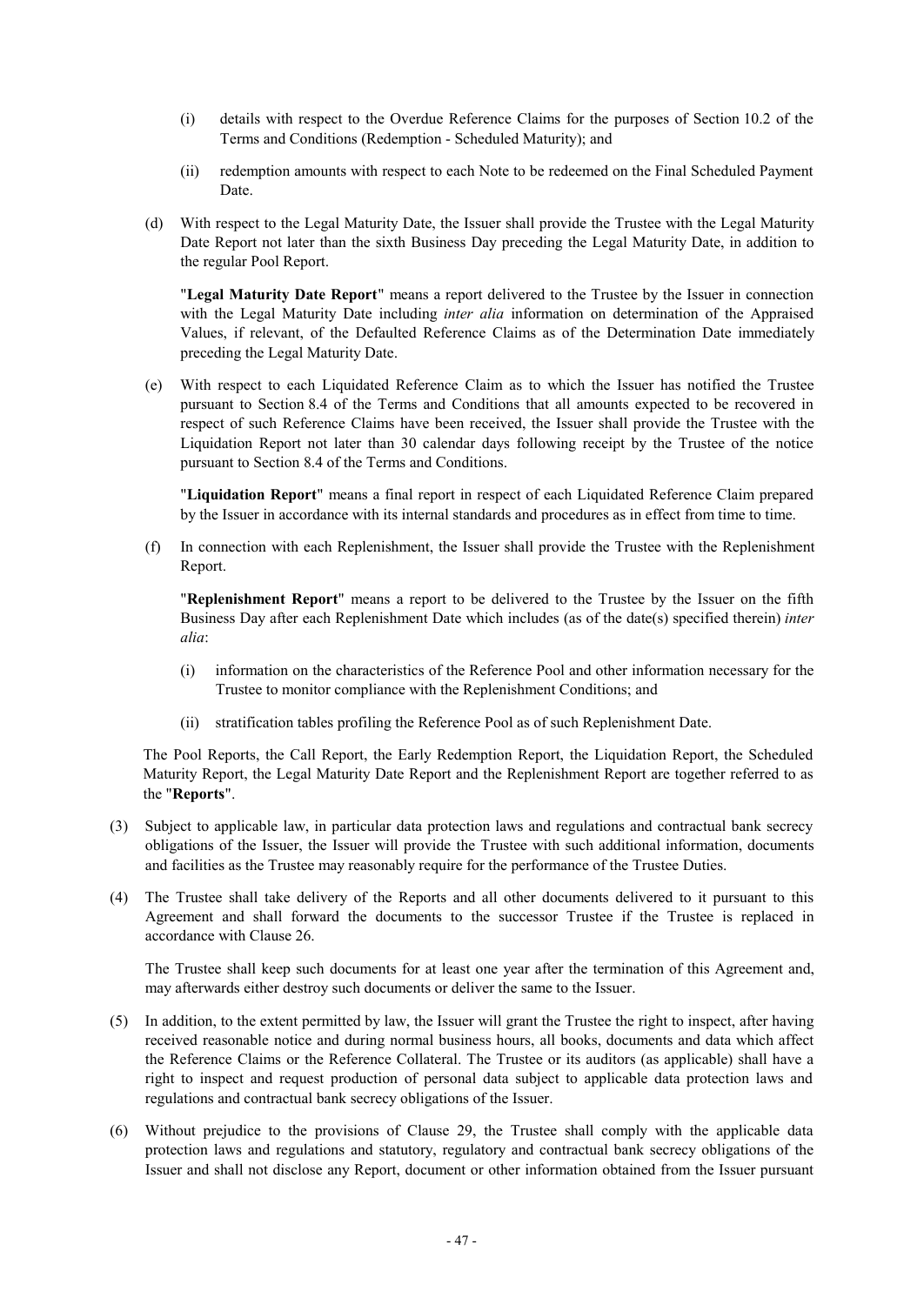to this Agreement to any third party without prior written consent of the Issuer, except to a vicarious agent (*Erfüllungsgehilfe*) in accordance with Clause 21 or an Expert pursuant to Clause 15 or Valuation Experts pursuant to Clause 16 duly appointed in accordance with this Agreement, *provided that* applicable data protection laws and regulations and contractual bank secrecy obligations of the Issuer are observed.

(7) Unless otherwise specified or agreed with the Trustee, the Issuer will provide the Trustee with all Reports, documents and information in writing pursuant to Clause 30.

## **Clause 11 Verification; Initiation of Procedures**

- (1) (a) The Trustee shall check the acceptability of the information contained in the Reports and other documents delivered, including the documents delivered pursuant to Clause 5(1) and information otherwise provided to it pursuant to this Trust Agreement (*Plausibilitätsprüfung*). If these checks by the Trustee do not reveal any indication of a material breach of duty by the Issuer under the Transaction Documents or any other risk for the Transaction Creditors, the Trustee shall confirm the same to the Issuer and is not obliged to examine such Reports, documents or information any further, *provided that* if the Trustee reasonably believes that the information provided to it in the Reports or otherwise is not adequate to enable it to conduct plausibility checks in accordance with its duties under this Trust Agreement, the Trustee shall require the Issuer to provide it with such further information as will enable proper plausibility checks to be conducted. The Trustee shall not be obliged to examine any details of enforcement proceedings if, in its best judgement, the measures taken by the Issuer appear to be reasonable.
	- (b) If, on the basis of any plausibility checks pursuant to Clause  $11(1)(a)$  above, the Trustee comes to the conclusion that there is, in the professional judgement of the Trustee, an indication of a material breach or the Issuer actually is in breach of any of its obligations under the Transaction Documents or that the interests of the Transaction Creditors are otherwise at risk, the Trustee shall promptly notify the Issuer and the Senior Swap Counterparty and shall conduct such further reviews and take such other actions, including the specific procedures set out in Clauses 12 through 14, as applicable, within the scope of the Trustee Duties and subject to Clause 17 as it, in its professional judgement, considers desirable or expedient to protect the interests of the Transaction Creditors.
- (2) (a) In addition to the checks pursuant to paragraph (1) above, the Trustee shall on a quarterly basis, prior to Loss Allocation on any Payment Date, verify the determination and allocation of Realised Losses in respect of each Reference Claim for which Realised Losses are to be allocated to the Notes as of the immediately following Payment Date, including whether the Eligibility Criteria and the Replenishment Conditions (if applicable) were met and the Servicing Standards were complied with in connection with such Reference Claims and the Related Reference Collateral. With respect to the determination and allocation of Realised Losses, if, on the basis of such check, the Trustee comes to the conclusion that the conditions for the Loss Allocation which are to be fulfilled have been complied with, that the Issuer is not in breach of any of its respective obligations under the Transaction Documents and that the interests of the Transaction Creditors are not otherwise at risk, the Trustee shall promptly confirm by written notification to the Issuer such determination and allocation of Realised Losses. If, on the basis of such check, the Trustee comes to the conclusion that the conditions for the Loss Allocation which are to be fulfilled have not been complied with, that the Issuer is in breach of its obligations under the Transaction Documents or the interests of the Transaction Creditors are otherwise at risk, the Trustee shall promptly notify the Issuer and the Rating Agencies and take such other action, including the specific procedures set out in Clause 17 as it, in its professional judgement, considers desirable or expedient to protect the interests of the Transaction Creditors.
	- (b) The Trustee shall only be obliged to carry out the verifications pursuant to this paragraph (2) if the conditions of Clause 17(2) are met.
- (3) The Trustee may request and the Issuer will provide to the Trustee and the auditors of the Trustee, if any, such further information, access to its facilities and documentation, to the extent permitted by applicable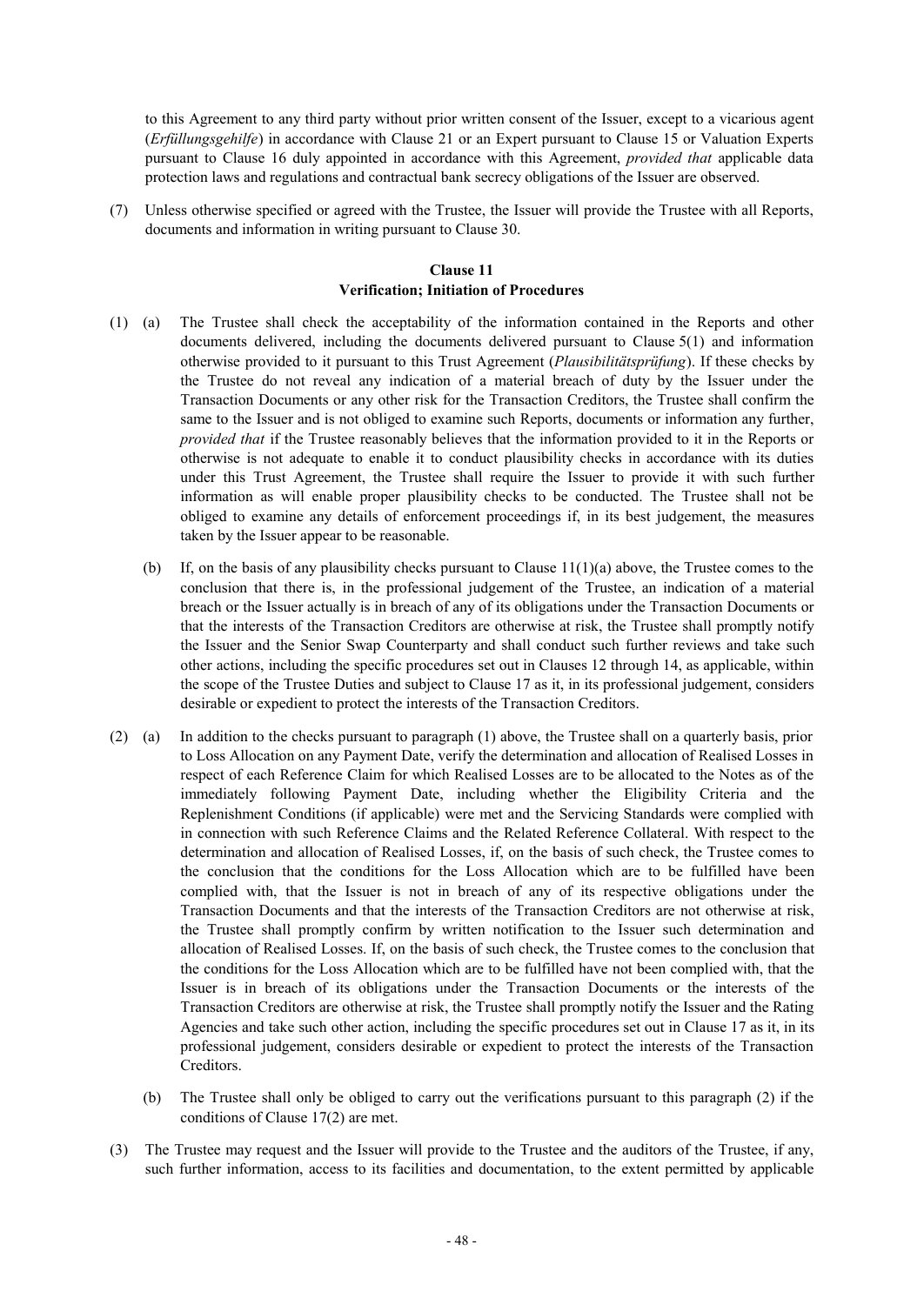law, as the Trustee and its advisors shall reasonably require to facilitate the Procedures.

(4) The Trustee shall deliver to the Issuer and the Senior Swap Counterparty as soon as possible a notice (the "**Notice**") initiating the procedure, if any, (each, a "**Procedure**") pursuant to this Clause 11 and Clauses 12, 13, 14 and/or 17. Such Notice shall provide reasonable details with respect to (i) the summary of the relevant facts and circumstances, (ii) the extent of its disagreement with the relevant determination or calculation or other action (failure to act) of the Issuer and (iii) the reasons for such disagreement.

## **Clause 12 Loss Allocation Procedure**

- (1) In the event that the Trustee has reason to believe that a determination or allocation of Realised Losses may be unjustified in whole or in part because the determination of the relevant Realised Loss itself or the allocation thereof to a particular Class of Notes was erroneous the Trustee shall promptly give the Issuer and the Senior Swap Counterparty Notice thereof and shall proceed in accordance with Clause 15. Determination and/or allocation of Realised Losses shall be erroneous if, *inter alia*, the Issuer:
	- (a) without prejudice to (ii) under the definition of "Liquidated Reference Claim", determines a Reference Claim to be a Liquidated Reference Claim without proper enforcement of the Reference Claim, including by Enforcement of the Reference Collateral, in accordance with the Servicing Standards, or
	- (b) determines a Reference Claim to be a Liquidated Reference Claim at a time when further payments or proceeds from the Enforcement of the Reference Collateral could still be reasonably expected to be received on such Reference Claim.
- (2) If the Notice is received by the Issuer before 11 a.m. CET on the fourth Business Day preceding the Payment Date on which the allocation of the Realised Loss in respect of which the Notice was given should take place, the Issuer shall not allocate such Realised Loss to the Notes pursuant to Section 8 of the Terms and Conditions to the extent specified in such Notice until and unless its due allocation is determined pursuant to Clause 15 hereof. Without prejudice to the procedure under Section 9 of the Terms and Conditions, if the Notice is not received by the Issuer before 11 a.m. CET on the fourth Business Day preceding such Payment Date, the Issuer's allocation of such Realised Loss shall be binding for such Payment Date.
- (3) Not later than on the third Business Day following the receipt of a notice from the Issuer pursuant to Section 9.3 of the Terms and Conditions, the Trustee shall provide the Senior Swap Counterparty with a copy of such notice. In the event that the Trustee has reason to believe that an Unjustified Loss Allocation has occurred it shall notify the Issuer accordingly. In the event that the Issuer declines to confirm the occurrence of an Unjustified Loss Allocation or Unjustified Cash Settlement, the Trustee shall promptly appoint an Expert pursuant to Clause 15 to determine whether an Unjustified Loss Allocation has occurred, which Transaction Creditors have been affected thereby, and give details of the re-instatement of the relevant Note Principal Amounts of the affected Notes or repayment of the relevant Cash Settlement Amount under the Senior Swap.

### **Clause 13**

### **Non-compliance Notice; Reference Claim Removal**

(1) The Issuer will promptly give notice to the Trustee and the Senior Swap Counterparty if any of the Eligibility Criteria, the Replenishment Conditions, the Servicing Standards or its obligations under the Trust Agreement and such breach of the Trust Agreement may affect the exercise of the Trustee's rights and obligations under the Trust Agreement to the detriment of the Transaction Creditors or the requirements for transfer of a Reference Claim pursuant to Section 8.5 (Transfer) of the Terms and Conditions is not complied with (a "**Non-compliance Notice**"). The Non-compliance Notice shall describe in reasonable detail the breach of the Eligibility Criteria, Replenishment Conditions, Servicing Standards, the Trust Agreement or the requirements for transfer of a Reference Claim pursuant to Section 8.5 (Transfer) of the Terms and Conditions.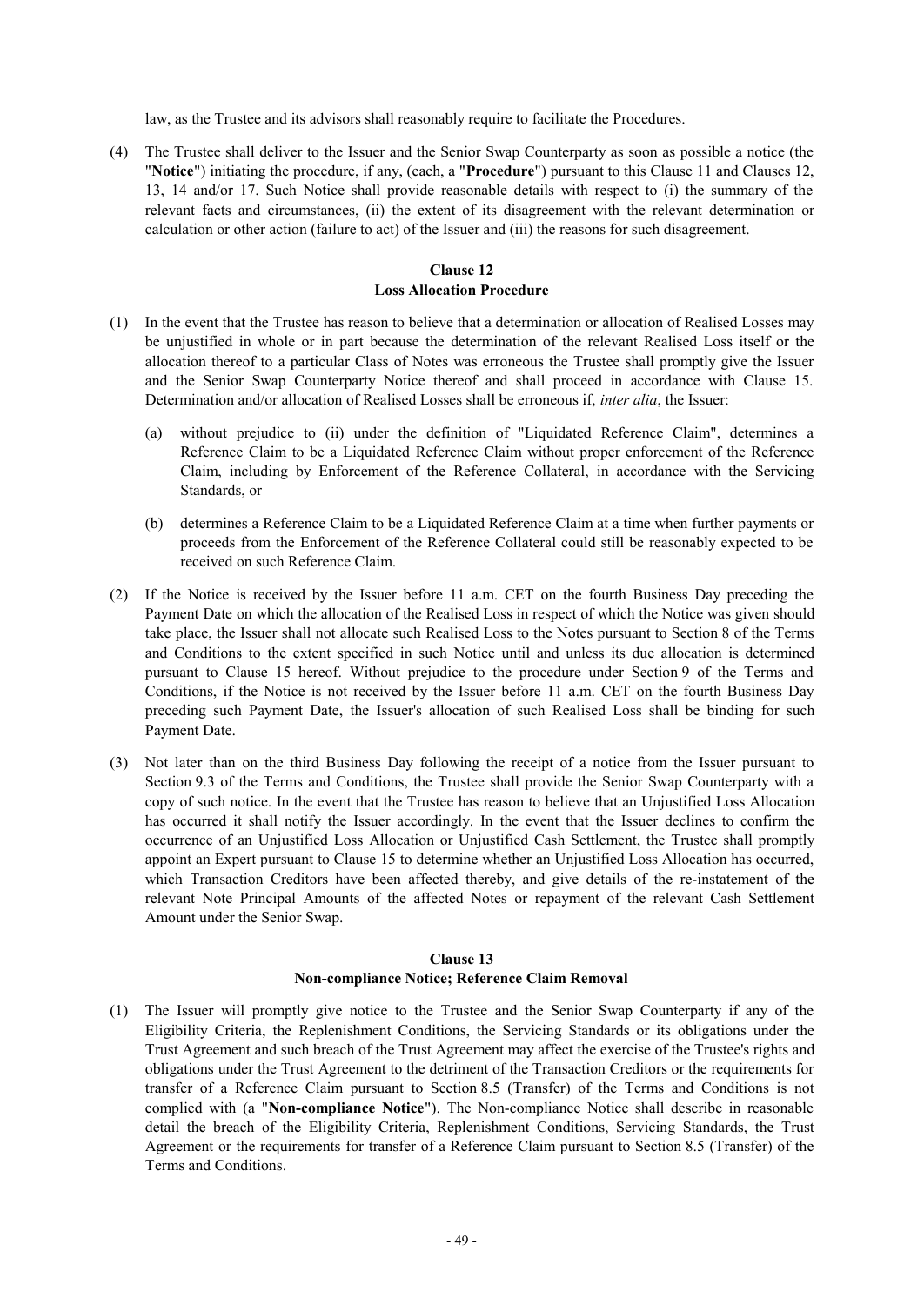- (2) On or after the delivery date of any Non-compliance Notice, the Issuer may request from the Trustee a confirmation (the "**Confirmation**"), in case of which such Confirmation shall also be delivered to the Senior Swap Counterparty, to the effect that, in the professional judgement of the Trustee:
	- (i) the conditions under Provision  $9(a)(A)$  (Non-compliance with Eligibility Criteria, Replenishment Conditions or Servicing Standards) of the Reference Pool Provisions are met;
	- (ii) the conditions under Provision 9(a)(B) (Non-compliance with Eligibility Criteria, Replenishment Conditions or Servicing Standards) of the Reference Pool Provisions are met;
	- (iii) the relevant non-compliance affects only a part of the relevant Reference Claim;
	- (iv) the relevant non-compliance has not resulted in or contributed to the relevant Realised Loss, or
	- (v) the conditions under Provision 9(b) or Provision 9(c) (Non-compliance with Eligibility Criteria, Replenishment Conditions or Servicing Standards) of the Reference Pool Provisions are met.

In the event the Trustee delivers a Confirmation, it shall be binding absent manifest error for the purposes of Loss Allocation. In the event the Trustee fails to deliver a Confirmation, the Trustee shall upon request of the Issuer proceed in accordance with Clause 15.

(3) A removal of any Reference Claim from the Reference Pool pursuant to Provision 9 (Non-compliance with Eligibility Criteria, Replenishment Conditions or Servicing Standards) of the Reference Pool Provisions or as a result of a transfer pursuant to Section 8.5 (Transfer) of the Terms and Conditions will become effective as of the Payment Date immediately following the Pool Report in which the Issuer has declared to remove such Reference Claim.

### **Clause 14 Redemption Procedures**

- (1) In the event that the Trustee has no reason to believe that a determination by the Issuer pursuant to Section 10.2, Section 10.3 or Section 12 of the Terms and Conditions is erroneous, it shall give the Issuer, upon its request, a written confirmation that the Trustee, in its professional judgement, agrees with such determination and shall provide a copy of such notice to the Senior Swap Counterparty. In the event that the Trustee has reason to believe that a determination by the Issuer pursuant to Section 10.2, Section 10.3 or Section 12 of the Terms and Conditions is erroneous, it shall promptly give the Issuer and the Senior Swap Counterparty Notice thereof and shall proceed in accordance with Clause 15. A determination pursuant to Section 10.2, Section 10.3 or Section 12 of the Terms and Conditions shall be erroneous if, *inter alia*, the determination of a Defaulted Reference Claim is erroneous.
- (2) If the Notice is received by the Issuer no later than on the fourth Business Day preceding the redemption date, the redemption will be deferred until the next Payment Date or, if later, final determination of the matter(s) in respect of which the Notice was given pursuant to the procedures under Clause 15. Without prejudice to the procedure under Section 9 of the Terms and Conditions, if the Notice is received by the Issuer after the fourth Business Day preceding the redemption date, the determinations in respect of which the Notice was given will be binding for the redemption date.

## **Clause 15 Expert**

- (1) Without prejudice to the provisions of paragraph (4) below, upon giving a Notice or receipt of a request by the Issuer pursuant to Clause 13(2) the Trustee shall appoint an independent third party that is an auditing firm of recognised standing which is located in Germany and is not an affiliate (within the meaning of Section 15 of the German Stock Corporation Act (*Aktiengesetz*)) of either the Issuer or the Trustee (the "**Expert**") to resolve the disputed matter.
- (2) Such Expert shall be selected by the Trustee in its commercially reasonable discretion after consultation with the Issuer, if practicable, having regard to the nature of the dispute and the interest of the Transaction Creditors in the timely determination of the disputed issue.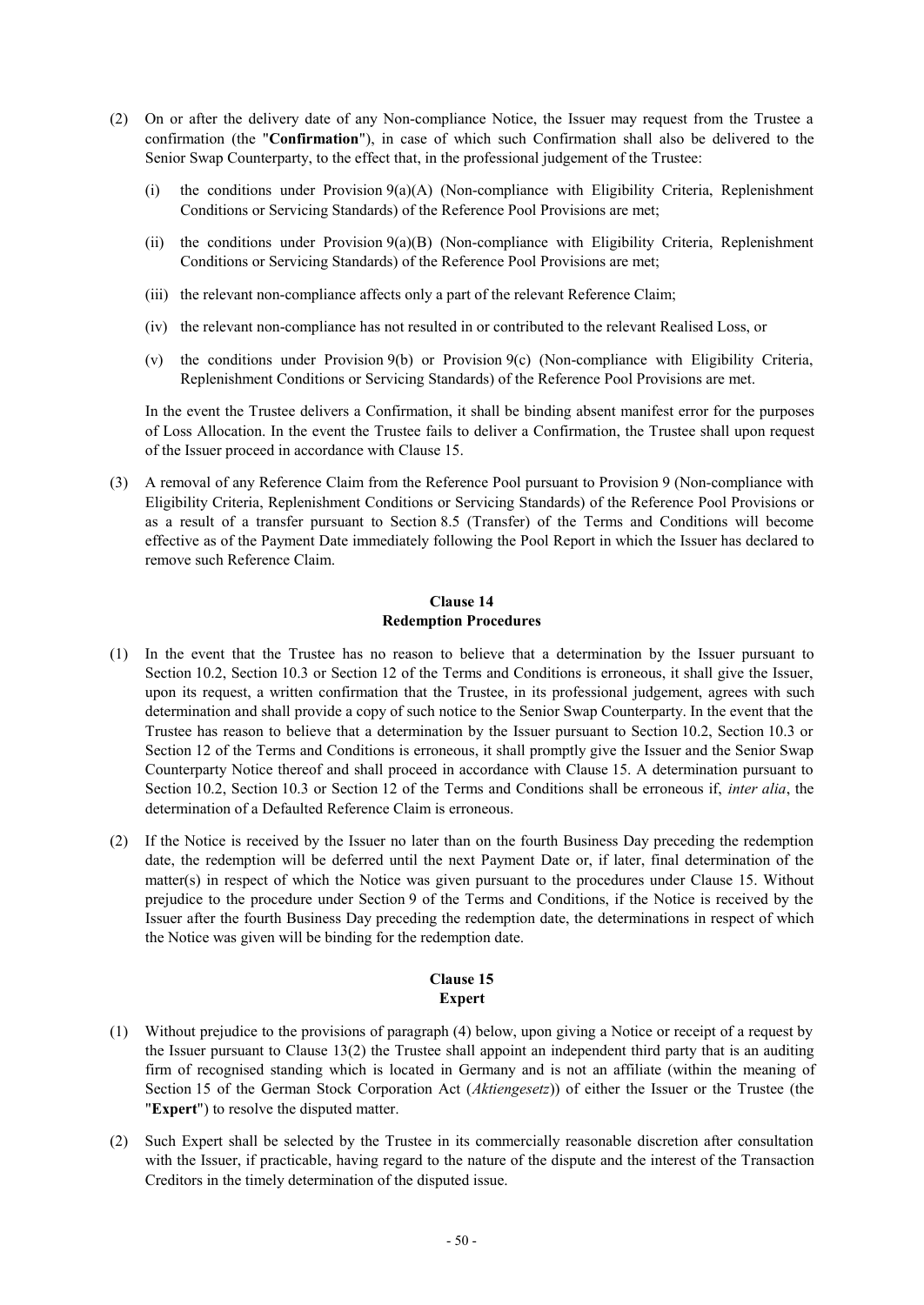- (3) The Trustee shall promptly notify each of the Rating Agencies and the Senior Swap Counterparty in writing of such appointment and nature of the dispute.
- (4) Prior to the appointment of an Expert pursuant to paragraph (1), the Trustee may, in its commercially reasonable discretion, but having due regard to the interests of the Transaction Creditors, seek an amicable solution of the matter in dispute by negotiation with the Issuer.
- (5) Each of the Issuer and the Trustee shall, upon request of the Expert, provide the Expert with such information, documents and access as the Expert may reasonably require for performance of its duties hereunder. The Issuer may limit the access of the Trustee or the Expert to any information, facilities and documentation of the Issuer to the extent that the Issuer, based on advice of legal counsel, determines that such limitation is necessary in order to avoid a violation of applicable data protection laws and regulations and contractual bank secrecy obligations of the Issuer.
- (6) Any determination by way of a written certificate of the Expert will, in the absence of manifest error, be final and binding. The Trustee shall procure that the Expert delivers such written certificate to the Trustee with a copy to the Issuer. Not later than on the third Business Day following the receipt of such written certificate from the Expert, the Trustee shall provide the Senior Swap Counterparty with a copy thereof.

# **Clause 16 Expert for Determination of Appraised Values**

- (1) Promptly upon receipt of the notice from the Issuer that determination of Appraised Value of a Defaulted Reference Claim is necessary for the purposes of Section 10 or Section 11 of the Terms and Conditions the Trustee shall appoint two experts of recognised standing none of which is an affiliate (within the meaning of Section 15 of the German Stock Corporation Act (*Aktiengesetz*)) of the Issuer or the Trustee or has been involved as an Expert in connection with the same Reference Claim (the "**Valuation Experts**") to determine the Appraised Values of the Defaulted Reference Claims notified to the Trustee by the Issuer.
- (2) The Valuation Experts shall be selected by the Trustee in its reasonable discretion and after consultation with the Issuer, if practicable, having regard to the interest of the Transaction Creditors in the professional determination of the Appraised Values in a timely manner.
- (3) The Trustee shall promptly notify the identity of the Valuation Experts to the Issuer, the Senior Swap Counterparty and each of the Rating Agencies.
- (4) Upon request from the Trustee and/or the Valuation Experts the Issuer will provide the Valuation Experts with such information and documents regarding the Defaulted Reference Claims and access as the Valuation Experts may reasonably require for determination of the Appraised Values. The Issuer may limit the access of the Valuation Experts to any information, facilities and documentation of the Issuer to the extent that the Issuer, based on advice of legal counsel, determines, that such limitation is necessary in order to avoid a violation of applicable data protection laws and regulations and contractual bank secrecy obligations of the Issuer.
- (5) Any determination by way of a written certificate of the Valuation Experts will, in the absence of manifest error, be final and binding. The Valuation Experts shall deliver such written certificate to the Trustee with a copy to the Issuer and the Senior Swap Counterparty.

# **Clause 17 Obligation of the Trustee to Act**

(1) If the Trustee becomes aware on the basis of its check pursuant to Clauses 11(1) and 11(2) that the interests of the Transaction Creditors are at risk due to any failure of the Issuer duly to discharge its obligations under the Transaction Documents, the Trustee shall promptly give Notice to the Issuer and the Senior Swap Counterparty and, at its commercially reasonable discretion and subject to paragraph (2) below, take or initiate any of the Procedures under this Agreement, appoint the Expert or the Valuation Experts or take such other action which the Trustee, in its professional judgement, considers desirable or expedient to protect the interests of the Transaction Creditors.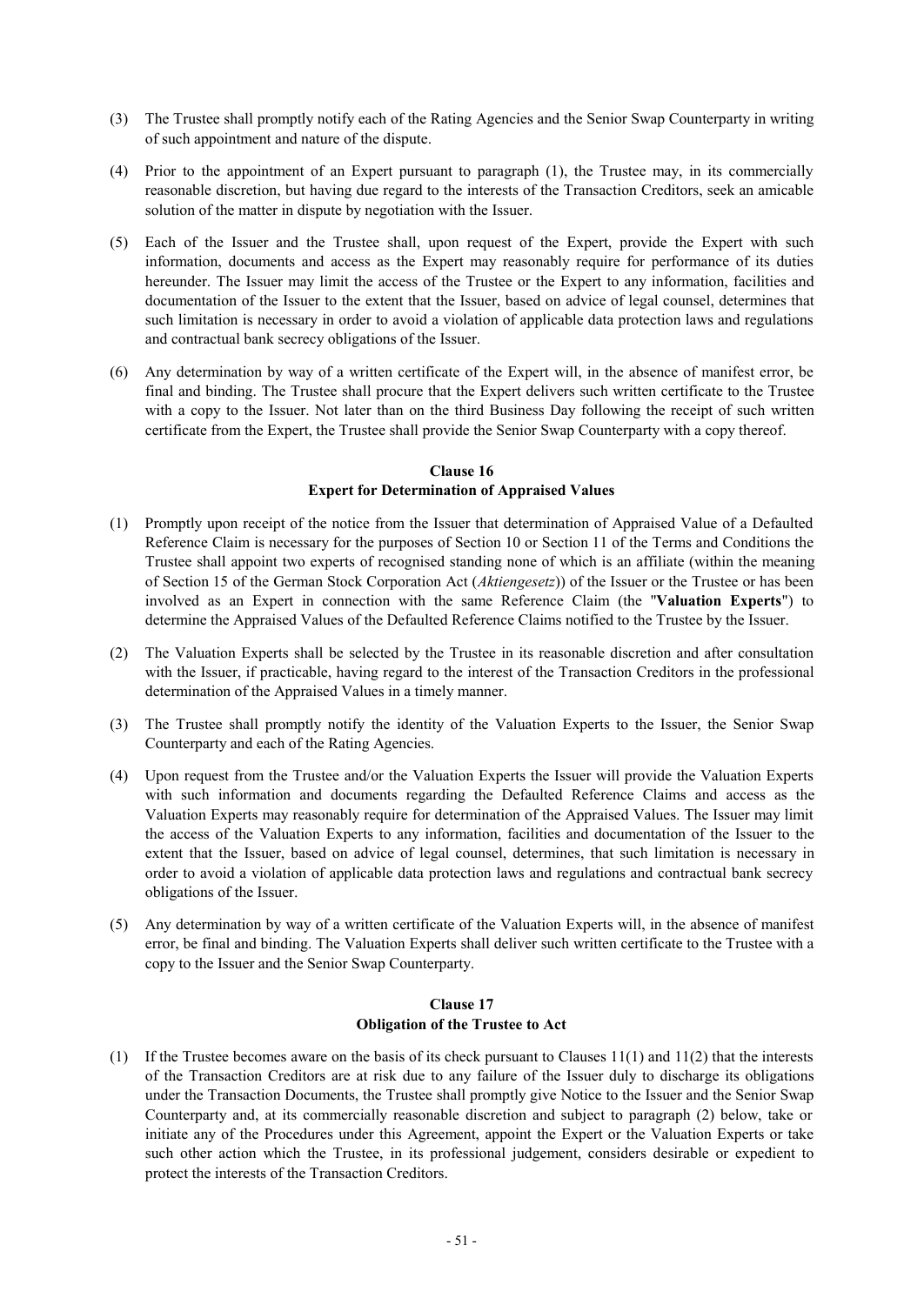- (2) The Trustee shall only be obliged to intervene in accordance with paragraph (1) if, and to the extent that
	- (i) it is convinced (on reasonable grounds) that its fees pursuant to Clause 22(1) will be paid and it will be indemnified by the Issuer pursuant to Clause 24 to its satisfaction (either by reimbursement of costs or in any other way it deems appropriate) against all costs and expenses resulting from its activities (including fees for retaining an Expert or Valuation Experts, counsel, banks, auditors, or other experts as well as expenses incurred in retaining third parties to perform certain duties) and against all liability, obligations and attempts to bring any action in or out of court, (the "**Indemnification Claim**");
	- (ii) the Issuer has, upon the Trustee's request, paid an adequate advance for the Indemnification Claim.

## **Clause 18 Representations and Undertakings of the Trustee**

- (1) The Trustee represents to the Issuer that it has the legal capacity and is in a position to perform the duties ascribed to it under the Transaction Documents and that, as at the time of concluding this Agreement, a ground for terminating this Agreement pursuant to Clause 26(1) has neither occurred nor is foreseeable.
- (2) The Trustee undertakes, in connection with its resignation pursuant to Clause 26(1), (i) to give the Issuer a reasonable advance notice of its intention to give the Resignation Notice to the Noteholder pursuant to Section 11.1(iii) (Early Redemption for Default – Default Events) of the Terms and Conditions and, if relevant, (ii) to give the Resignation Notice to the Noteholders pursuant to Section 11.1(iii) (Early Redemption for Default – Default Events) of the Terms and Conditions.
- (3) The Trustee hereby confirms that a copy of the Senior Swap is available to it and that it is familiar with the terms of the Senior Swap.

## **Clause 19 Undertakings of the Issuer**

For as long as any present or future obligations of the Issuer under the Notes or the Senior Swap (collectively, the "**Transaction Obligations**") are outstanding, the Issuer shall:

- (i) as soon as practicable after publication and in any event no later than one hundred and eighty days after the end of each fiscal year make its latest annual financial statements available for inspection by the Transaction Creditors at the specified offices of the Issuer;
- (ii) subject to applicable law and banking secrecy obligations, permit the Trustee, the Expert and the Valuation Experts and their respective advisers to inspect the Issuer's books and records for the purposes of performance of the Trustee Duties, the duties under Clauses 15 and 16, respectively, to give any information necessary for such purposes and to make the relevant records available for inspection;
- (iii) subject to applicable law and banking secrecy obligations, execute such additional documents and take such further action, at any time and to the extent permitted by law, as the Trustee may reasonably consider necessary or appropriate to give effect to this Agreement and to ensure the validity, binding effect and enforceability of the Transaction Obligations;
- (iv) send or have sent to the Trustee and the Senior Swap Counterparty a copy of any notice or report to be given to the Noteholders in accordance with the Terms and Conditions as soon as possible, but no later than on the day of the publication or dispatch, as relevant, of such notice or report, as applicable;
- (v) notify the Trustee immediately if (A) it cannot discharge in full any obligation to make payments of principal or interest on the Notes or payments under the Senior Swap with respect to any Payment Date or (B) it is in breach of any other obligations under the Transaction Documents;
- (vi) notify the Trustee if the Issuer becomes aware that the interests of the Transaction Creditors with respect to the Reference Claims or the Reference Collateral are impaired or jeopardised by any action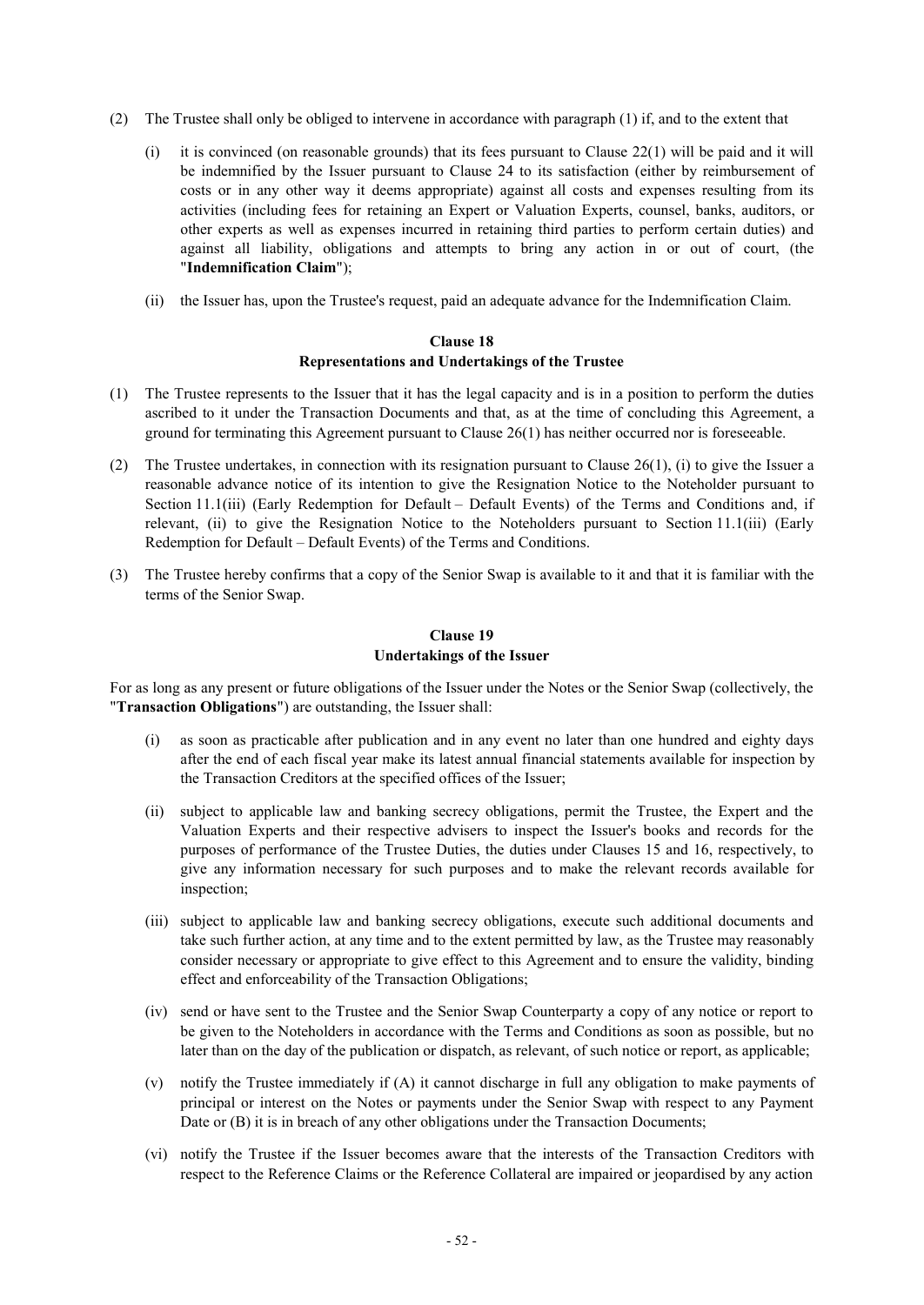of a third party, and send to the Trustee a copy of any document on which the claim of the third party is based, as well as all further documents which are required or useful to enable the Trustee to file proceedings and take other actions in defence of the rights of the Transaction Creditors;

(vii) procure that its standard credit and collection procedures for its assets similar to the Reference Claims at all times comply with the relevant provisions of the German Banking Act (*Kreditwesengesetz*).

### **Clause 20 Actions of the Issuer Requiring Consent**

- (1) As long as any of the Transaction Obligations are outstanding, the Issuer is not authorised without prior written consent of the Trustee to apply any change in its credit and collection procedures and the Servicing Principles which is applicable to and, in the professional judgement of the Issuer, may adversely affect the Reference Claims, the determination of the Realised Losses and/or the determination of Credit Events or Appraised Values from the perspective of the Transaction Creditors, unless, in each case, otherwise required by mandatory provisions of law.
- (2) If the Issuer requests that the Trustee grants its consent pursuant to paragraph (1) above, the Trustee may grant or withhold the requested consent at its reasonable discretion, taking into account the interests of the Transaction Creditors. If the Trustee grants its consent pursuant to paragraph (1) above, the Trustee shall (i) promptly notify the Rating Agencies and the Senior Swap Counterparty of such consent, and (ii) provide each of the Rating Agencies and the Senior Swap Counterparty with a copy of such amendment or supplement to the credit and collection procedures or the Servicing Principles, as relevant.

# **Clause 21 Retaining of Third Parties**

- (1) The Trustee may delegate the performance of its Trustee Duties, in whole or in part, to vicarious agents (*Erfüllungsgehilfen*, § 278 of the German Civil Code). A more extensive delegation of the Trustee Duties is not permitted.
- (2) The Trustee shall promptly notify the Rating Agencies of every retainer of a third party made pursuant to paragraph (1).
- (3) For the purposes of appointment of the Expert or the Valuation Experts, the Trustee shall only be liable for the exercise of due care in the selection of the Expert and/or the Valuation Experts. The Trustee shall not be liable for performance of the Expert and/or the Valuation Experts.
- (4) The Issuer may transfer its functions, subject to prior written consent of the Trustee, pursuant to Section 17 of the Terms and Conditions. Prior to giving his consent, the Trustee shall obtain written confirmation by each of the Rating Agencies that such delegation will not adversely affect the then current rating of the Notes.

## **Clause 21a Advisors**

- (1) The Trustee is authorised, in connection with the performance of its duties under this Agreement, at its own discretion, to seek information and advice from legal counsel, financial consultants, banks and other experts (each an "**Advisor**") at market prices (if appropriate, after obtaining several offers).
- (2) The Trustee may rely on such information and advice without having to make its own investigations. The Trustee shall not be liable for any damages or losses caused by its acting reasonably in reliance on information or advice of the Advisors. The Trustee shall not be liable for any negligence of the Advisors. The Trustee shall only be liable for the exercise of due care in the selection of any Advisor.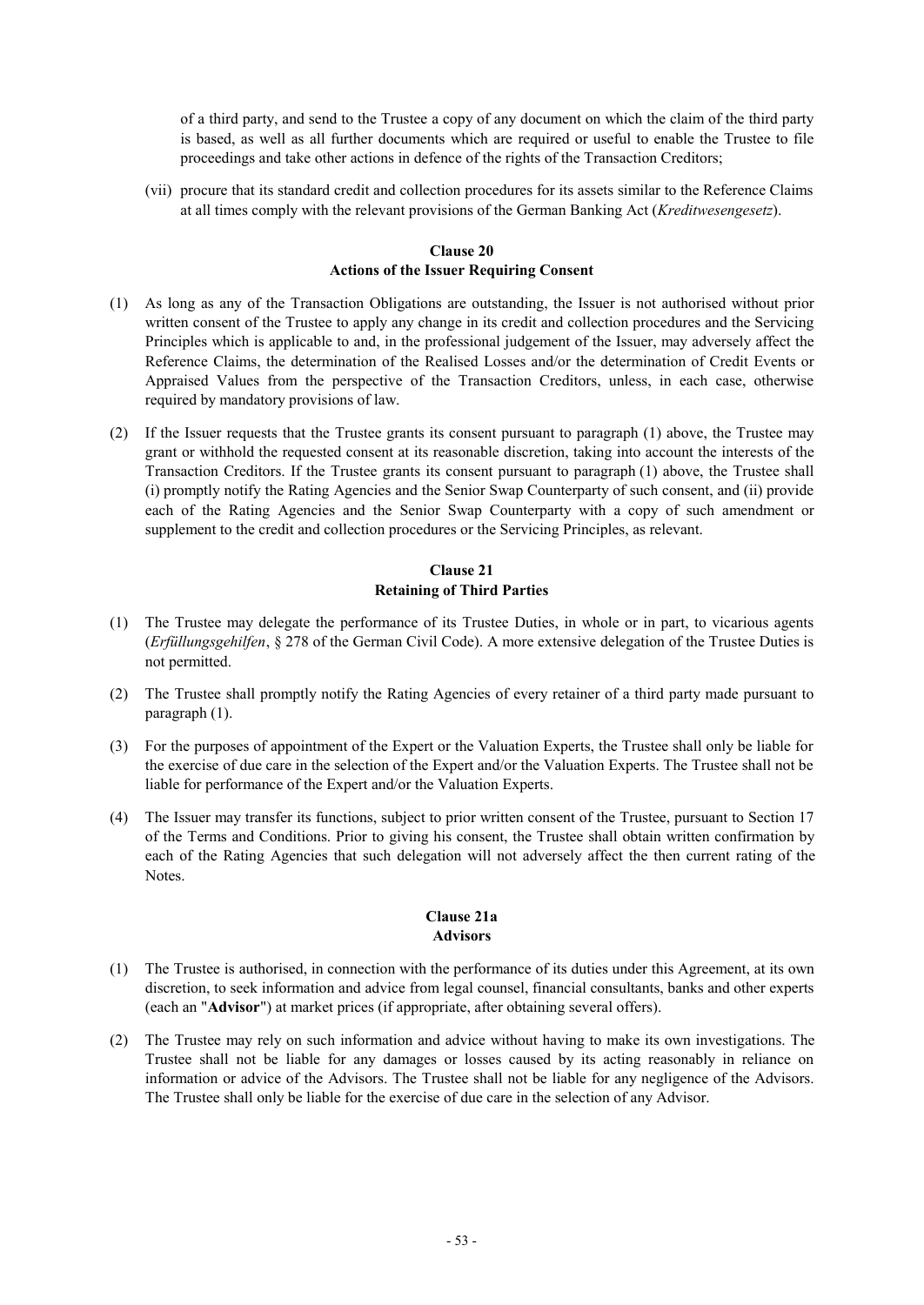### **Clause 22 Fees and Reimbursement of the Trustee**

- (1) For the performance of the Trustee Duties the Issuer will pay the Trustee a fee which shall be (together with other details) separately agreed between the Issuer and the Trustee.
- (2) The Issuer shall bear all reasonable costs and disbursements (including costs incurred in obtaining legal advice and the costs of other experts and advisers) incurred by the Trustee in connection with the performance of the Trustee Duties, including without limitation the costs and disbursements in connection with the Procedures and the appointment of the Expert or the Valuation Experts.

#### **Clause 23 Fees and Expenses of the Expert and Valuation Experts**

The Issuer shall reimburse the Trustee for all reasonable fees, costs and disbursements (including costs of the Expert's and Valuation Experts' advisers) payable by the Trustee to the Expert and/or the Valuation Experts.

# **Clause 24 Right to Indemnification**

The Issuer shall indemnify the Trustee against all losses, liabilities, obligations (including any taxes), actions in and out of court and costs and disbursements incurred by the Trustee in connection with this Agreement, unless such losses, liabilities, obligations, actions, costs and disbursements are incurred by the Trustee due to a breach of the standard of care provided for in Clause 27.

# **Clause 25 Taxes**

- (1) The Issuer shall pay all stamp duties, registration or other taxes to which any of the Transaction Documents or any part of the Transaction may at any time be subject.
- (2) All payments of fees and reimbursements of expenses to the Trustee shall include any turnover taxes, value added taxes or similar taxes, other than taxes on the Trustee's overall income or gains, which are imposed in the future on the services under this Agreement.

### **Clause 26 Termination; Replacement**

- (1) Without prejudice to Clause 26(4), the Trustee may resign from its role as Trustee for good cause (*aus wichtigem Grund*) at any time.
- (2) Without prejudice to Clause 26(4), the Issuer shall be authorised and obliged to revoke the appointment of the Trustee as trustee under this Agreement (i) for good cause (*aus wichtigem Grund*), or (ii) after having been (A) so instructed in writing by Noteholders representing at least 25% of the aggregate Note Principal Amounts of the Notes then outstanding upon the occurrence of good cause or (B) so instructed in writing by the Senior Swap Counterparty upon the occurrence of good cause or (C) informed by any of the Rating Agencies that the continued appointment of the Trustee in its capacity hereunder would result in the downgrading or withdrawal of the then current rating of any Class of Notes by such Rating Agency. The institution of any insolvency proceedings in respect of the Trustee shall constitute good cause for the purpose of paragraph (i) above.
- (3) In case of insolvency, bankruptcy, winding-up or liquidation of the Issuer, the Trustee shall be obliged to resign if (i) so instructed in writing by Noteholders representing at least 25% of the aggregate Note Principal Amounts of the Notes then outstanding, or (ii) so instructed in writing by the Senior Swap Counterparty or (iii) informed by any of the Rating Agencies if the continued appointment of the Trustee in its capacity hereunder would result in the downgrading or withdrawal of the then current rating of any Class of Notes by such Rating Agency.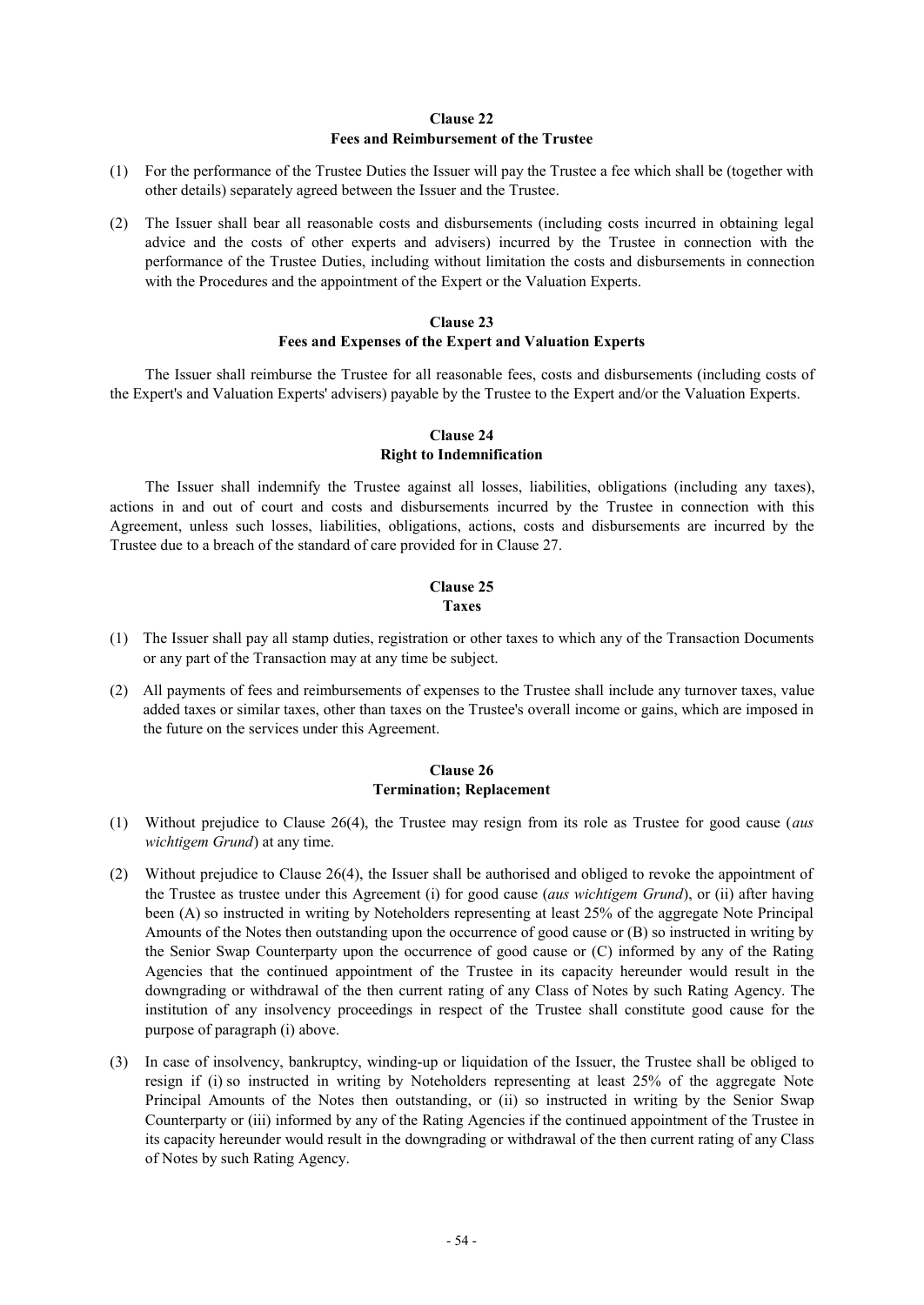- (4) Any resignation by the Trustee in accordance with Clause  $26(3)(i)$ , (ii) or (iii) or any revocation of the appointment of the Trustee in accordance with Clause  $26(2)(ii)$  shall become effective only upon (i) the appointment by the Issuer (or in the case of Clause 26(3), by the Trustee) of a successor trustee which must be a bank, a financial services institution or an auditing firm of recognised standing which has its principal office in Germany and with respect to which each of the Rating Agencies that had assigned ratings to the Notes prior to such resignation or replacement confirms that the appointment of such successor trustee will not result in a withdrawal of the rating in respect of, or downgrading of the Notes, (ii) the transfer to such successor trustee of all authorities and powers granted to the Trustee hereunder, and (iii) the acceptance by such successor trustee of such appointment and of the rights and obligations under the Transaction Documents. In the case of Clause 26(1), the Trustee shall use all reasonable efforts to appoint a successor trustee not later than on the Trustee Resignation Effective Date and for as long as no successor trustee has been appointed, the Issuer shall have the right, in consultation with the Trustee, to appoint a successor trustee not later than the  $2<sup>nd</sup>$  Business Day prior to the Trustee Resignation Effective Date. In the case of Clause  $26(2)(i)$ , the Issuer shall use all reasonable efforts to appoint a successor trustee within 30 Business Days after the revocation notice has been delivered to the Trustee by the Issuer.
- (5) The costs incurred in connection with replacing the Trustee pursuant to Clauses 26(1) or 26(2) or 26(3) shall be borne by the Issuer. If the replacement pursuant to Clause  $26(2)$  or  $26(3)$  is due to the Trustee's conduct, the Issuer shall be entitled, without prejudice to any additional rights, to demand damages from the Trustee in the amount of such costs.
- (6) The successor trustee appointed in accordance with Clause 26(4) shall give notice of the appointment, including its address, without delay to the Issuer and the Senior Swap Counterparty, as relevant, in accordance with this Agreement, and to the Noteholders in accordance with the Terms and Conditions, or, if this is not possible, in any other appropriate way.
- (7) The Trustee shall provide the successor trustee with a reasonably detailed report regarding its activities under or in connection with this Agreement.
- (8) Upon the effectiveness of any replacement of the Trustee pursuant to Clause 26(4), the Trustee shall be released from the Trustee Duties but shall continue to be entitled to payments due to it under this Agreement and outstanding as of the date of the effective replacement of the Trustee. For the avoidance of doubt, the replacement of the Trustee shall not release the Trustee from its obligations under this Agreement arising prior to or in connection with the replacement.
- (9) Notwithstanding the resignation of the Trustee pursuant to Clause 26(1), the Trustee
	- (i) shall be obliged to hold and transfer and assign to a successor trustee, if any, appointed in accordance with Clause 26(4) any collateral then existing and held by the Trustee, and
	- (ii) upon the occurrence of the Trustee Resignation Effective Date shall exercise its rights in respect of the collateral and redemption of the Notes in accordance with Section 11 (Early Redemption for Default) of the Terms and Conditions.

#### **Clause 27 Standard of Care**

The Trustee shall be liable for breach of its obligations under this Agreement only if and to the extent that it fails to meet the standard of care of a prudent merchant (*Sorgfalt eines ordentlichen Kaufmanns*).

# **Clause 28 Extent of Liability**

Without prejudice to the provisions of Clause 17 and Clause 27, the Trustee shall not be liable for: (i) any action or failure to act of the Issuer, (ii) the Notes or the Reference Claims being legal, valid, binding, or enforceable, or for the fairness of the provisions of the Terms and Conditions, (iii) a loss of documents related to the Reference Pool and the Reference Claims not attributable to negligence of the Trustee, and (iv) the Issuer's breach of its obligations to submit any Report and any other documents, information or to provide access and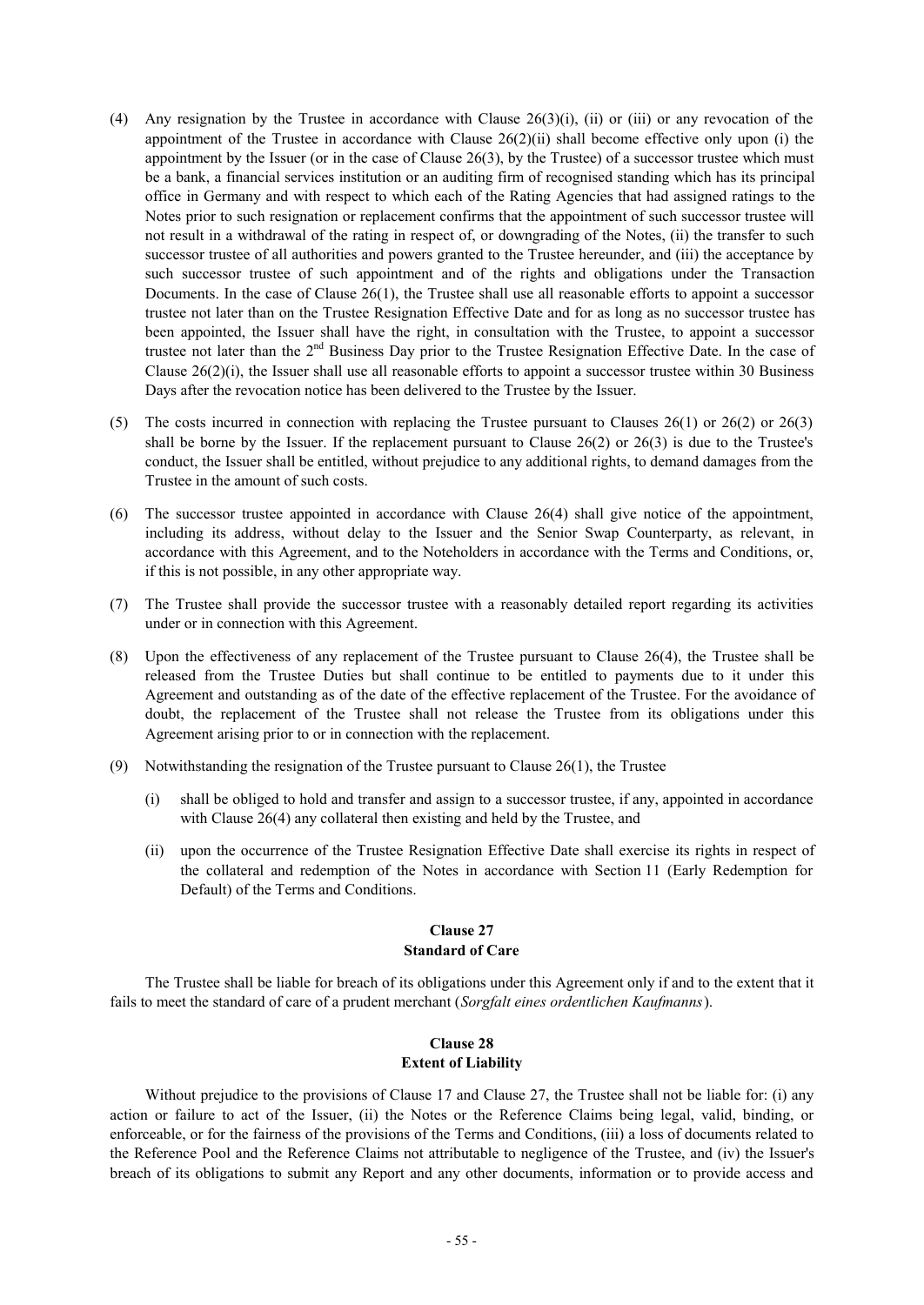facilities to the Trustee or an Expert or Valuation Experts.

## **Clause 29 Confidentiality**

- (1) The Trustee shall ensure that the Experts and/or Valuation Experts appointed under this Agreement, its auditors, its Advisors and any agent appointed pursuant to Clause 21(1) shall treat as confidential any information concerning the Borrowers and the providers of the Reference Collateral or the business operations of the Issuer obtained in connection with the performance of this Agreement. This shall not apply (i) to disclosure of the necessary information to the Expert or Valuation Experts duly appointed under this Agreement, (ii) to information which is or becomes generally known in a manner not attributable to the Trustee, (iii) if the Trustee is legally required to disclose information or requested to do so by a competent public authority, (iv) if the disclosure of information by the Trustee is legally permissible and necessary to enforce rights arising from the Notes or the other Transaction Documents, or (v) to the disclosure of necessary information to the Rating Agencies.
- (2) The Trustee shall ensure that each Expert and Valuation Expert appointed under this Agreement, each auditor of the Trustee (if relevant), each Advisor of the Trustee and each agent appointed pursuant to Clause 21(1) which is to perform any duty pursuant to this Agreement, prior to the commencement thereof, signs a confidentiality undertaking in such form as the Trustee may, in its professional judgement, require having regard to the nature of the relevant matter, for the benefit of the Trustee and the Issuer to the effect that the Expert, the Valuation Expert, the auditor, the Advisor or the agent, as relevant, shall treat as confidential any information concerning the Borrowers and the providers of the Reference Collateral and the business operations of the Issuer obtained in connection with the performance of its duties in connection with this Agreement.
- (3) Notwithstanding paragraph (2) above, the Issuer may, at its sole discretion and at any time, request each Expert and Valuation Expert appointed under this Agreement, each auditor of the Trustee (if relevant), each Advisor of the Trustee and each agent appointed pursuant to Clause 21(1) which is to perform any duty pursuant to this Agreement to sign a confidentiality undertaking in such form as the Issuer may, in its professional judgement require to the effect that the Expert, the Valuation Expert, the auditor, the Advisor or the agent, as relevant, shall treat as confidential any information concerning the Borrowers and the providers of Reference Collateral and the business operations of the Issuer in connection with the performance of its duties in connection with the Agreement.

# **Clause 30 Communications**

- (1) All communications under this Agreement shall be made by e-mail, by mail or by facsimile, *provided that* notices regarding the termination of this Trust Agreement or the replacement of the Trustee given by e-mail or by facsimile shall promptly be confirmed by mail.
- (2) Any communication under this Agreement shall be in German language, *provided that* (i) any communications with any of the Rating Agencies and the Senior Swap Counterparty shall be in English language or in German language with an English language translation and (ii) the Issuer will, at its own cost, provide the Trustee with an English language translation of any communication under this Agreement upon reasonable request.
- (3) Subject to written notification of any change of address, all notices under this Agreement to the parties set out below shall be directed to the following addresses:
	- (a) for the Issuer:

Hypo Real Estate Bank International AG Buechsenstrasse 26 70174 Stuttgart Germany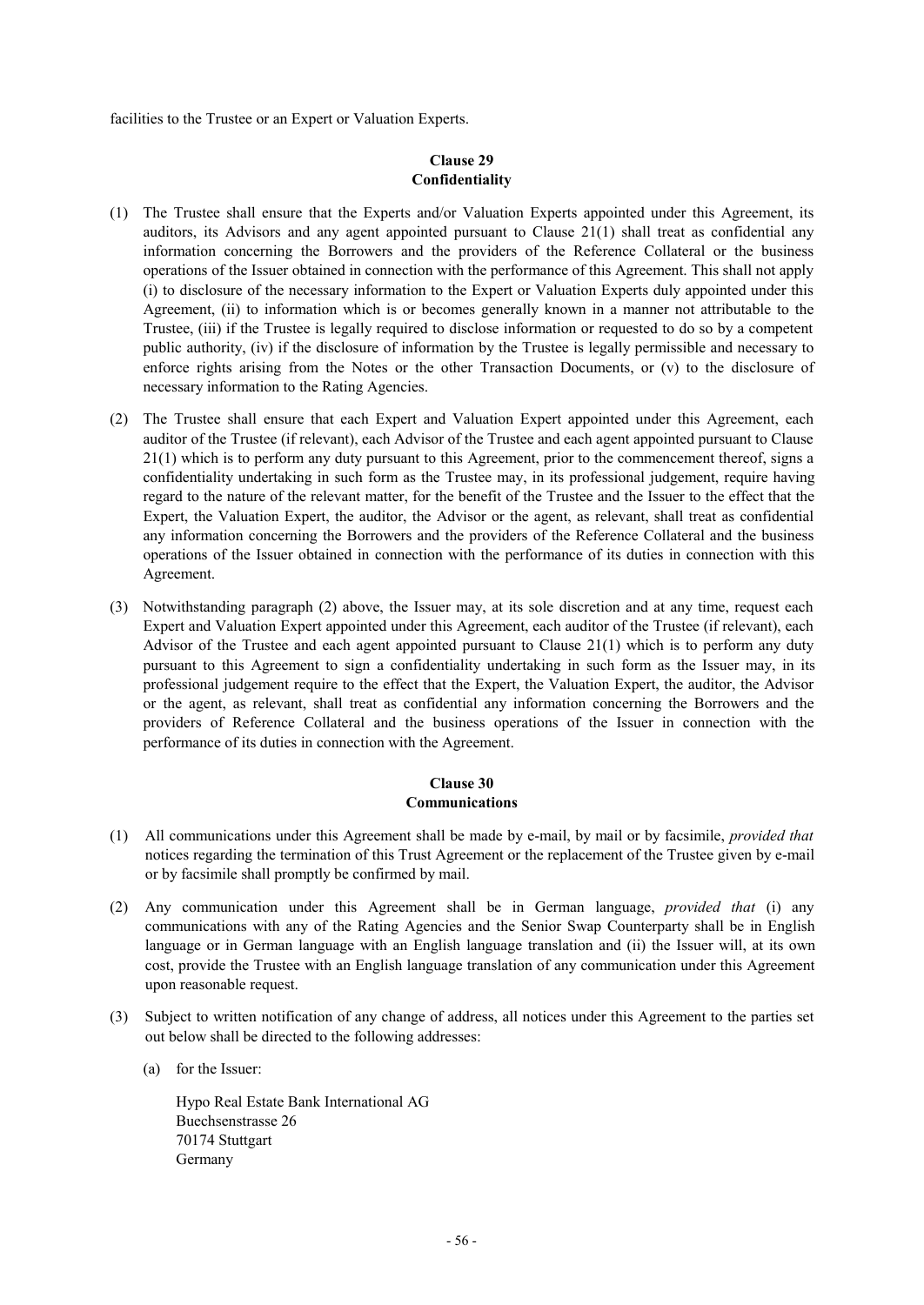| Attn.:     | Securitisation              |
|------------|-----------------------------|
| Telephone: | $+497112096-472$            |
| Facsimile: | +49 711 2096-1520           |
| E-mail:    | S-MBS@hypointernational.com |

(b) for the Trustee:

Deloitte & Touche GmbH Wirtschaftsprüfungsgesellschaft Schwannstrasse 6, 40476 Düsseldorf Germany

| Attn.:     | Geschäftsführung             |
|------------|------------------------------|
| Telephone: | +49 211 8772 2449            |
| Facsimile: | +49 211 8772 2441            |
| E-mail:    | SecuritisationDE@deloitte.de |

(c) for S&P:

Standard & Poor's CMBS Surveillance 20 Canada Square, 11<sup>th</sup> Floor London E14 5LH United Kingdom

| Telephone: | $+442071763800$                               |
|------------|-----------------------------------------------|
| Facsimile: | +44 20 7176 3098                              |
| E-mail:    | europeansurveillance $@$ standardandpoors.com |

(d) for Moody's:

Moody's Investors Service CMBS Monitoring 2 Minister Court Mincing Lane London EC3R 7XB United Kingdom

Attn.: CMBS Monitoring E-mail: monitor.cmbs@moodys.com

(e) for the Senior Swap Counterparty:

the address(es) identified to the Trustee in a side letter delivered to the Trustee on the date hereof.

# **Clause 31 Partial Invalidity**

If any provision of this Agreement is or becomes invalid in whole or in part, the remaining provisions shall remain unaffected thereby.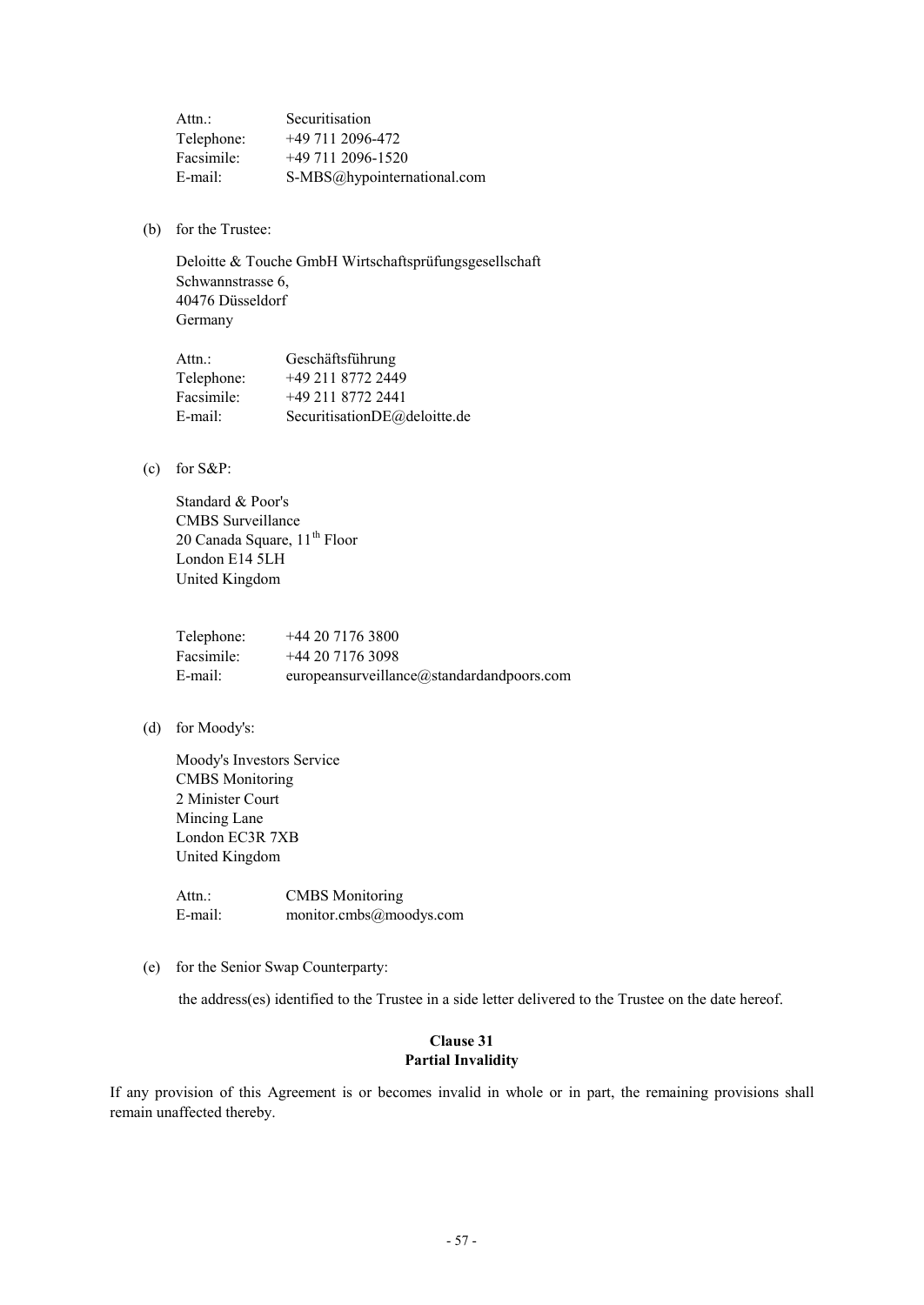### **Clause 32 Amendments**

This Agreement may only be amended in writing with the consent of the parties hereto and of the Senior Swap Counterparty. The Trustee shall only give its consent in mutual agreement with the Rating Agencies.

## **Clause 33 Governing Law; Place of Performance; Jurisdiction**

- (1) This Agreement shall be governed by, and construed in accordance with, the laws of the Federal Republic of Germany.
- (2) Place of performance for the obligations of all parties is Stuttgart.
- (3) The place of jurisdiction for any action or other legal proceedings arising out of or in connection with this Agreement shall be the District Court (*Landgericht*) in Stuttgart (non-exclusive jurisdiction). The Issuer hereby submits to the jurisdiction of such court.

# **Clause 34 Condition Precedent**

This Agreement and the rights and obligations hereunder are subject to the condition precedent that the Notes will be issued on the Issue Date.

# **Clause 35 Counterparts**

This Agreement may be executed in one or more counterparts. Each signed counterpart shall constitute an original. Annexes and Schedules attached hereto constitute integral parts of this Agreement.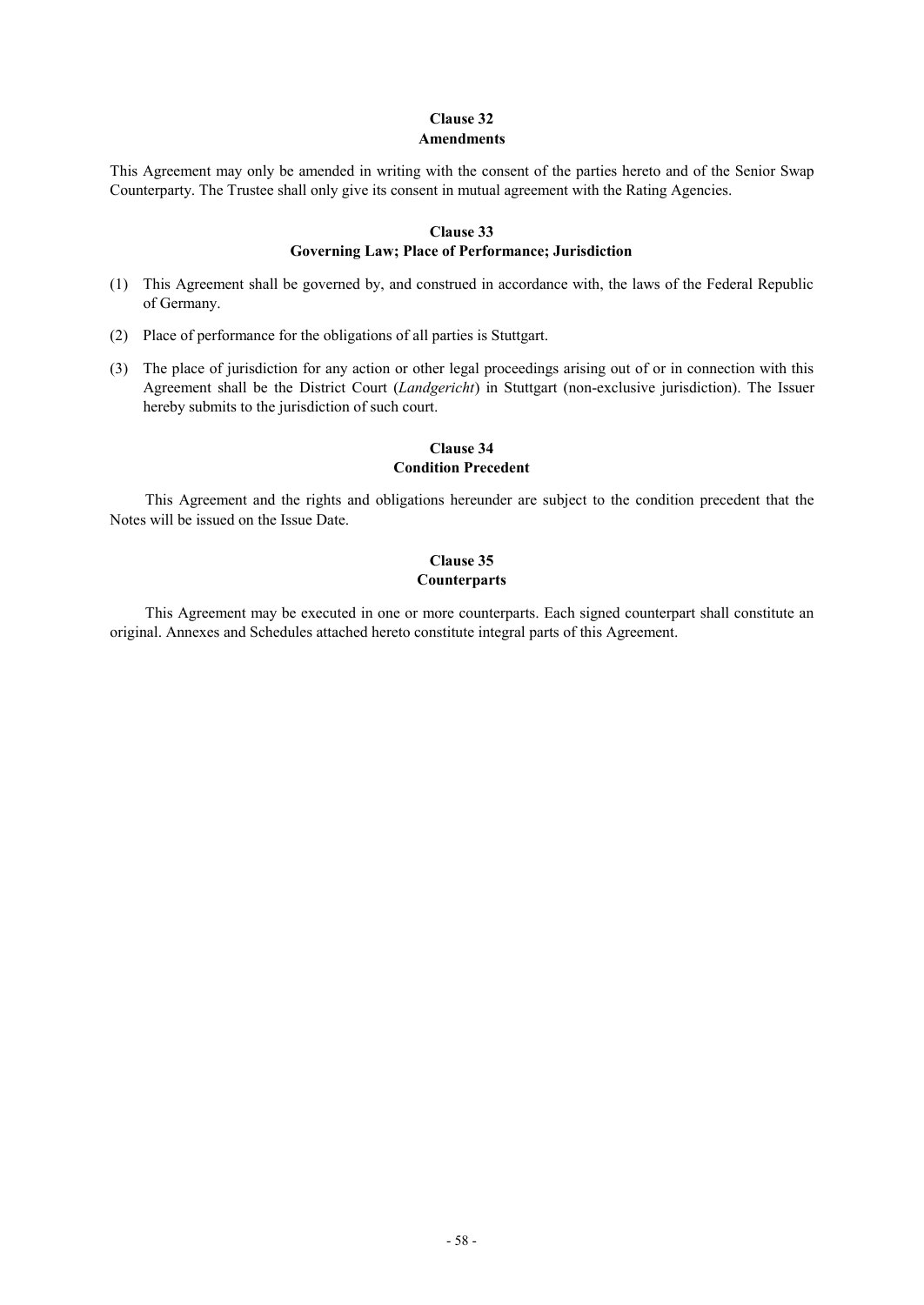#### **DESCRIPTION OF THE REFERENCE POOL**

#### **APPENDIX B**

The Reference Pool is constituted in accordance with and must comply with the Reference Pool Provisions. The following is the text of the Reference Pool Provisions which are attached as Appendix B to the Terms and Conditions and constitute an integral part of the Terms and Conditions. In case of any overlap or inconsistency in the definition of a term or expression in the Reference Pool Provisions and elsewhere in this Prospectus, the definition in the Reference Pool Provisions will prevail.

#### **Reference Pool Provisions**

#### **1. General**

The Reference Pool consists of certain loan claims and certain portions of loan claims of the Issuer for the payment of principal and interest (each such loan claim and each loan claim added to the Reference Pool after the Issue Date in accordance with Provision 7 (Replenishment), a "**Reference Claim**") arising from certain commercial mortgage loans, including syndicated loans (each, a "**Reference Loan**"). The Reference Claims are specified pursuant to Provision 2.1 (Reference Claims - Identification). As of the close of the business day (in Stuttgart) on August 23, 2006 (the "**Cut-off Date**") the aggregate principal amount of the Reference Pool was approximately GBP 596,127,557 (the " **Initial Aggregate Principal Balance**").

### **2. Reference Claims**

#### 2.1 *Identification*

Each Reference Claim is identified in Schedule 1 to the Trust Agreement, as up-dated from time to time (the "**Reference Claim List**") by reference to:

- (i) the account number attributed in the records of the Issuer to the Reference Claim,
- (ii) the outstanding principal amount of the Reference Claim as of the Cut-off Date or the relevant Replenishment Date,
- (iii) the repayment characteristics of the Reference Claim (cash sweep, bullet or amortising),
- (iv) the legal maturity date of the Reference Claim as of the Cut-off Date or the relevant Replenishment Date.

Further details regarding each Reference Claim and the related Mortgages and other collateral are contained in the related records of the Issuer. Such records are attributable to the relevant Reference Claim by reference to the account number referred to in (i) above.

### 2.2 *Debt Restructuring, Payment Rescheduling - Replacement*

If, as a result of debt restructuring or payment rescheduling in compliance with the Servicing Standards, any loan claim representing a Reference Claim is replaced by a new claim by way of novation, refinancing or consolidation with one or more other claims (the "**New Claim**"),

- (i) such Reference Claim shall be substituted by a portion of the New Claim (such portion, the "**New Reference Claim**") the principal amount of which shall be equal to the Outstanding Nominal Amount of the relevant Reference Claim immediately prior to such replacement,
- (ii) for the purposes of allocating payments received on such New Reference Claim, any fees, disbursements, costs and expenses in respect of the New Claim, including as a result of such replacement, any such amounts shall be allocated to the New Reference Claim in the same proportion as the principal amount of the New Reference Claim bears to the principal amount of the New Claim, and
- (iii) the New Reference Claim shall be treated, as from the substitution, for all purposes as if it were such Reference Claim and therefore, a Credit Event which had occurred in respect of such Reference Claim prior to the substitution shall be deemed to have occurred on the New Reference Claim, any Loss Allocation with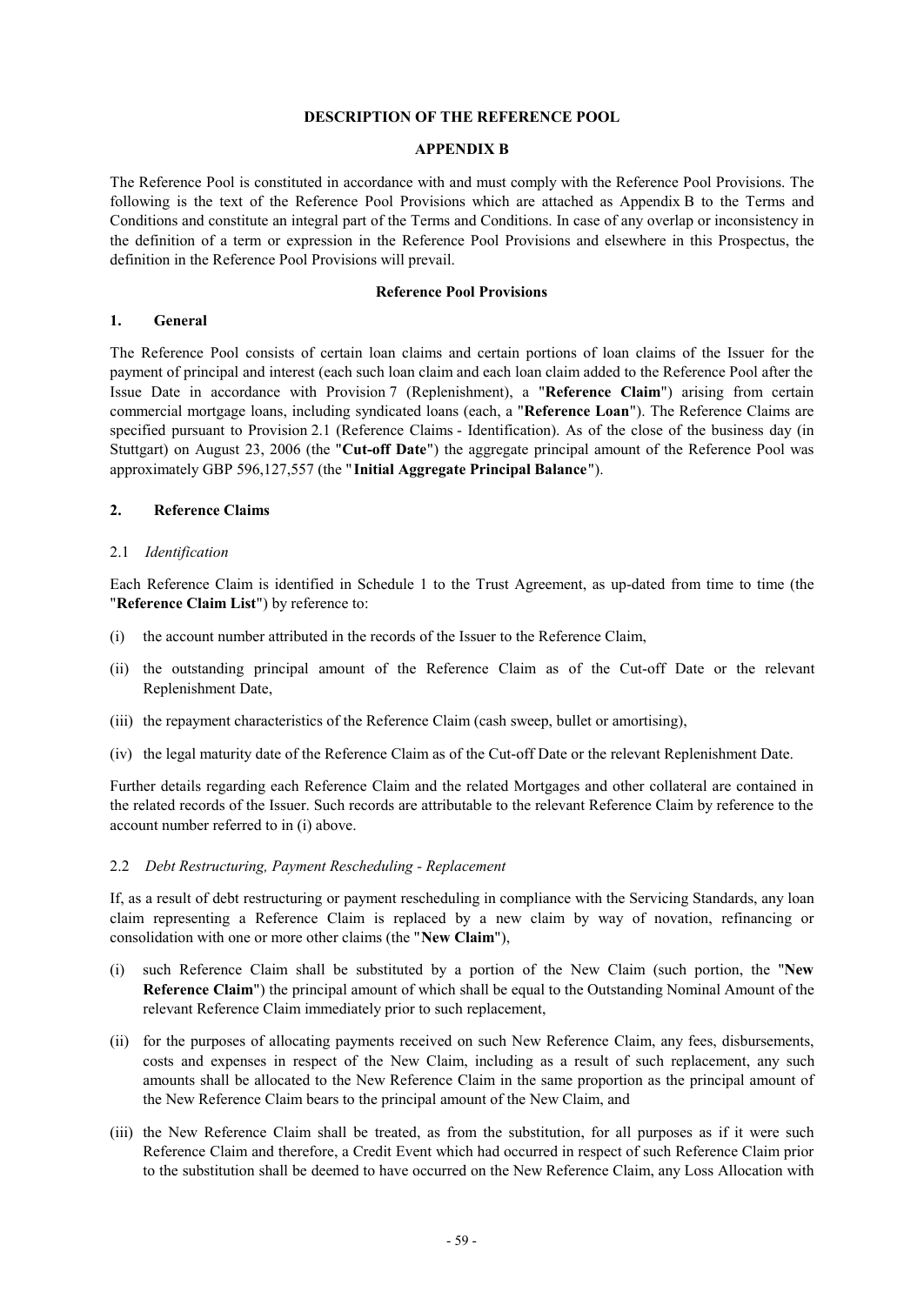respect to the New Reference Claim shall be subject to the compliance of the Reference Claim replaced by such New Reference Claim with the Eligibility Criteria as of the Cut-off Date or the Replenishment Conditions as of the relevant Replenishment Date, if applicable, and the Servicing Standards in accordance with Provision 9 (Non-compliance with Eligibility Criteria, Replenishment Conditions or Servicing Standards), and, if relevant, a Realised Loss in respect of such New Reference Claim shall include any amount of principal of such Reference Claim forgone in accordance with the Servicing Standards.

# **3. Reference Mortgages**

Each Reference Loan is or, subject to the requirements set forth in Provision 6 (Eligibility Criteria), will be secured by one or more legal mortgages (in the case of mortgages governed by the laws of England and Wales) or by way of standard security (in the case of mortgages governed by Scottish law) or by way of a legal mortgage or charge (in case of mortgages governed by the laws of Northern Ireland) (each, a "**Mortgage**") on one or more commercial properties located in the United Kingdom (each, a "**Mortgaged Property**"). The extent to which each such Mortgage is allocable for the purpose of the allocation of Realised Losses to the Notes in accordance with Section 8 (Loss Allocation) of the Terms and Conditions (the "**Loss Allocation**") to a Reference Claim is determined by the allocation of enforcement proceeds pursuant to Provision 5 (Allocation of Payments and Enforcement Proceeds) (each Mortgage, to the extent so allocable to a Reference Claim, is referred to as a "**Reference Mortgage**").

## **4. Additional Reference Collateral**

A Reference Claim may be secured by certain additional collateral. If a Reference Loan is secured by any collateral other than a Mortgage, such collateral, except to the extent such collateral was neither a condition for nor taken in connection with the extension or continuation of the Reference Claim relating to such Reference Loan, is referred to as "**Additional Collateral**". The portion of any Additional Collateral securing a Reference Claim which is allocable to such Reference Claim for the purpose of Loss Allocation pursuant to Provision 5(b) is referred to as the "**Additional Reference Collateral**" and together with the Reference Mortgage(s) allocable to such Reference Claim, the "**Reference Collateral**".

### **5. Allocation of Payments and Enforcement Proceeds**

### (a) Allocation of Payments

Subject to paragraphs (b) and (c) below and any binding allocation of a payment to a particular claim by the relevant payor, in the event that the Issuer receives a payment on a Reference Loan or payment on any other claim against the Borrower of such Reference Loan and such payment is less than the total amount then due under such Reference Loan and such other claims, the payment received shall be allocated for the purpose of Loss Allocation in accordance with the Issuer's standard business practice.

- (b) Allocation of Enforcement Proceeds
- (i) The Issuer shall allocate the Enforcement Proceeds received from the Enforcement of any Mortgage or Additional Collateral in the following order of priority, *provided that*, (aa) in the case of a syndicated Reference Loan such proceeds received shall, subject to clause (bb) below, only comprise the share of proceeds allocable to the Outstanding Nominal Amount of such Reference Claim in accordance with the terms and conditions of such Reference Loan, and (bb) in the case of any Mortgage or Additional Collateral securing *pari passu* a Reference Claim and one or more other claims of the Issuer arising under the same Reference Loan (whether such Reference Loan is syndicated or not) such proceeds received shall only comprise the share of proceeds allocable to the Outstanding Nominal Amount of such Reference Claim on a *pari passu* basis:
	- (A) *first*, to the Enforcement Costs and Accrued Interest relating to such Reference Claim,
	- (B) *second*, towards reducing the outstanding principal amount of such Reference Claim,
	- (C) *third*, to any other claims (whether for principal, interest and enforcement costs or otherwise) secured by such Mortgage or Mortgages or Additional Collateral.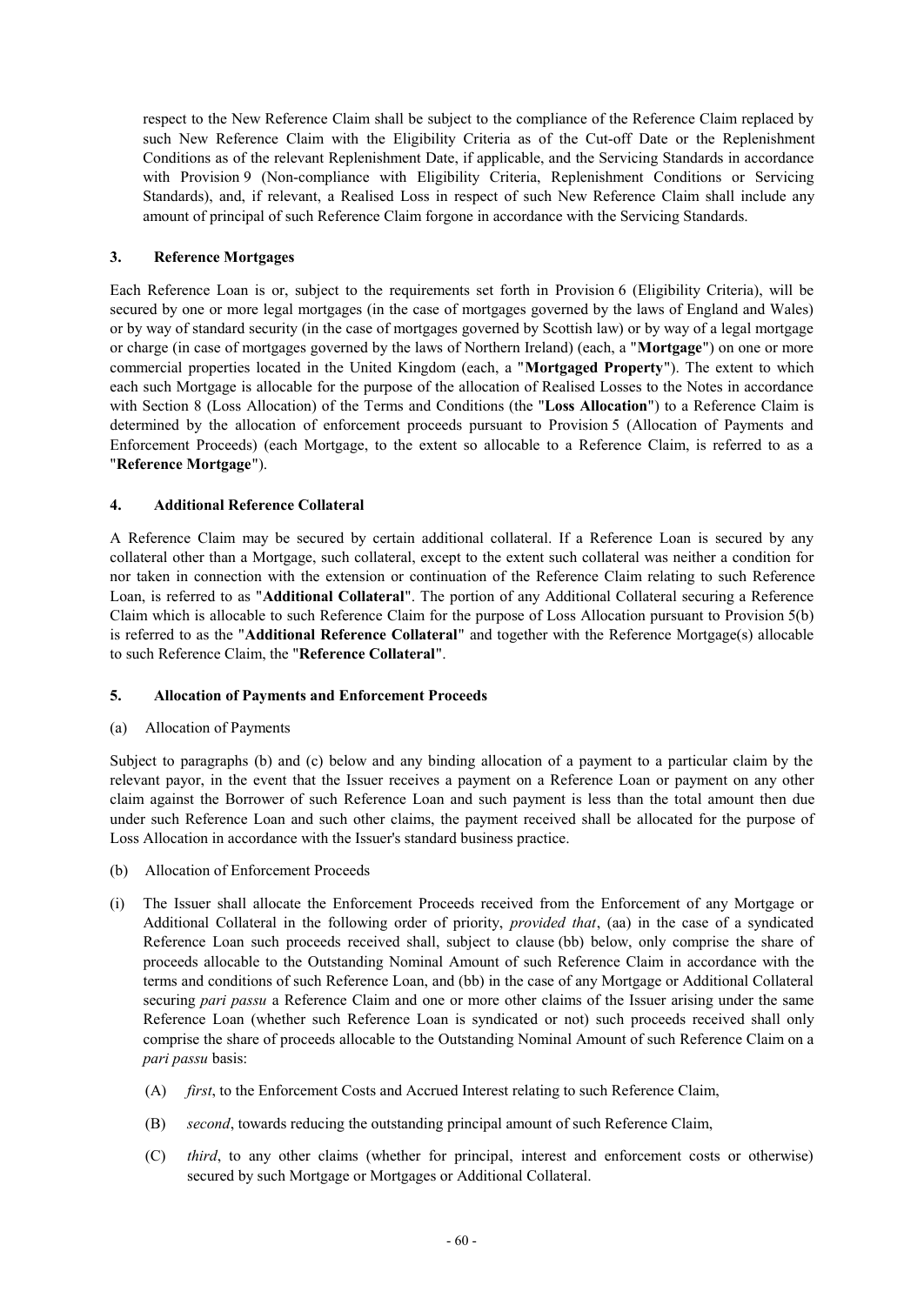(ii) The Issuer shall allocate the Enforcement Proceeds received from the Enforcement of any other collateral, if and to the extent the other collateral secures a Reference Claim under the relevant agreement with the collateral provider, in the following order of priority:

*first*, towards satisfying any other claims of the Issuer,

*second*, towards reducing the Enforcement Costs and Accrued Interest in relation of such Reference Claim, and satisfying the outstanding principal amount of the relevant Reference Claim.

For the purposes of the foregoing, any set-off rights of the Issuer against any obligation of the Issuer shall be deemed to constitute Additional Collateral and be treated in accordance with paragraph (b)(i) above, if such obligation is directly related to the relevant Reference Claim or any related Reference Collateral; otherwise such set-off rights shall be deemed to constitute other collateral.

"**Enforcement**" means, with respect to any Mortgage, any other mortgage on the related Mortgaged Property(ies), any Additional Collateral or any other collateral securing a Reference Claim, the enforcement by or on behalf of the Issuer on any such Mortgage, any such other mortgage any such Additional Collateral or any such other collateral.

"**Enforcement Proceeds**" means the gross proceeds of Enforcement, without deduction of any foreclosure costs whether such deduction is made by any competent judicial authority or otherwise.

(c) Non-compliance with Allocation Rules

In the event that the Issuer fails to comply with paragraph (a) or (b) above (as applicable), allocation of the relevant payments or Enforcement Proceeds shall be effected as if paragraph (a) or (b) above (as applicable) were complied with.

## **6. Eligibility Criteria**

As of the Cut-off Date the following criteria with respect to each Reference Claim (the "**Eligibility Criteria**") shall be met:

- (i) HI is the sole beneficial creditor of each Reference Claim and a beneficial holder of the related Reference Collateral, and in the case of syndicated loans, the Reference Claim and the related Reference Collateral are such portions of the syndicated loan claim and the related collateral, respectively, as have been allocated to HI under the terms and conditions of the syndicated loan. Each Reference Claim and the related Reference Collateral is free of third party rights other than rights of redemption of the borrowers or mortgagors under such Reference Collateral upon full payment of such Reference Claim;
- (ii) each Reference Claim has been originated by HI, including by way of acquisition from a third party, in the ordinary course of its business and in compliance with all applicable legal provisions and the credit and collection policies of HI effective at the time of origination or acquisition, as applicable, and consistently applied and all required consents, approvals and authorisations have been obtained in respect thereof, and in respect of HI's ability to undertake such business;
- (iii) each Reference Claim and Mortgage is subject to the laws of England and Wales or Scotland or Northern Ireland;
- (iv) each Reference Claim is legally valid, binding and enforceable in accordance with its terms and applicable provisions of law, and each Reference Claim constitutes an unconditional, irrevocable, binding and enforceable obligation of the borrower under such Reference Claim identified in the records of HI as the borrower under the relevant Reference Loan (each, a "**Borrower**") to pay its full face amount, and is not subject to any defence, dispute, enforcement order or subordinated in priority of payments in any way, and payments under each Reference Claim are required to be made without withholding of any taxes;
- (v) each Mortgaged Property is located in England, Wales, Scotland or Northern Ireland;
- (vi) subject to any mortgages or portions of a Mortgage ranking *pari passu* with the relevant Mortgage or portions of such Mortgage, each Reference Claim is secured by one or more first ranking Mortgages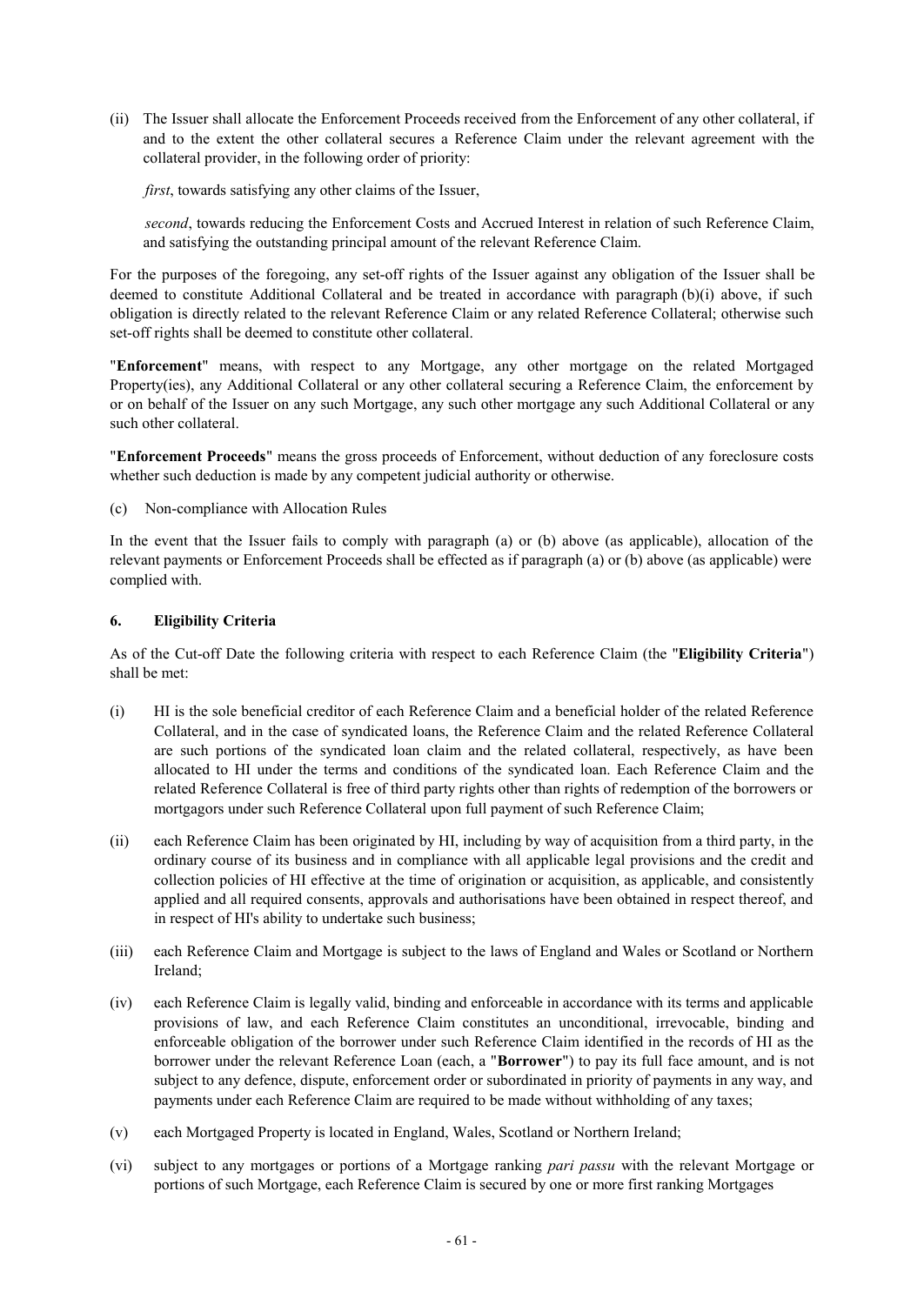- (a) which secure an amount equal to, or in excess of, the nominal amount of the respective Reference Claim;
- (b) in the case of Mortgages on Mortgaged Properties located in England or Wales, (A) which have been registered against the title to the relevant Mortgaged Property at HM Land Registry or, in relation to each Mortgaged Property title to which was, at the time of the initial advance under the Reference Claim, unregistered, was completed within the priority period conferred by an official search at HM Land Charges Department, or (B) for which an application for such registration has been filed at HM Land Registry within the relevant priority period, to the extent that no other unprocessed application is pending and registration will be obtained within one year from filing and HI knows of no reason why it would not be registered, or (C) the principal amount of which is held by solicitors or a licensed conveyancer acting for HI who has undertaken not to release it to the relevant Borrower until the results of an official search with priority against the relevant Mortgaged Property at HM Land Registry have been received;
- (c) in the case of Mortgages on Mortgaged Properties located in Scotland, (A) which has been registered against the title to the relevant Mortgaged Property at the Land Register of Scotland or, in relation to each Mortgaged Property title to which was, at the time of the initial advance under the Reference Claim, unregistered, was recorded in the General Register of Sasines in Edinburgh, or (B) for which an application for recording has been filed at the General Register of Sasines in Edinburgh, to the extent that no other unprocessed application is pending and recording is expected to be completed within one year from filing and the Issuer knows of no reason why it would not be recorded, or (C) the principal amount of which is held by a solicitor who has undertaken not to release it to the relevant Borrower until  $(x)$  the results of an official search against the relevant Mortgage Property at the Land Register of Scotland or the General Register of Sasines in Edinburgh, (y) the results of an official search against the relevant Borrower in the Register of Inhibitions and Adjudications maintained in Edinburgh and (z) a Scots law letter of obligation from the solicitor to the relevant Borrower have been received;
- (d) which in the case of Mortgages on Mortgaged Properties located in Northern Ireland, (A) have been registered against the title to the relevant Mortgaged Property at the Land Registry of Northern Ireland or, in relation to each Mortgaged Property title to which was unregistered at the time of the initial advance under the Reference Claim, deeds of assignment have been completed, or (B) for which an application for such registration has been filed at the Registry of Deeds of Northern Ireland, to the extent that no other unprocessed application is pending and registration will be obtained within one year from filing and HI knows of no reason why it would not be registered, or (C) the principal amount of which is held by solicitors or licensed conveyancer acting for HI who has undertaken not to release it to the relevant Borrower until the results of an official search against the relevant Mortgage Property at the Land Registry of Northern Ireland or at the Registry of Deeds (as appropriate) has been received;
- (vii) the principal amount of the current advance in respect of each Reference Claim, plus the drawn principal amount of any loans secured, on a pari passu basis, by the same Mortgages as such Reference Claim, as of the Cut-off Date was not more than 85% (such 85% the "**Maximum LTV**") of the open market value (the "**Property Value**") of the relevant Mortgaged Property or Properties in the opinion of a valuer being a member of the Royal Institution of Chartered Surveyors as certified in a valuation report prepared in accordance with (xiv) below;

"**Current Loan-to-Value"** or "**LTV**" means the outstanding balance of the Reference Claim plus any outstanding balance of any other claim secured by an equal ranking mortgage on the same Mortgaged Property, divided by the then current Property Value;

- (viii) HI has proper documentation in place for each Reference Claim and Mortgage, indicating, in particular, the amounts outstanding thereunder from time to time and identifying the related Reference Collateral, and each such Reference Claim can be easily identified as part of the Reference Pool;
- (ix) each Reference Collateral is legally valid, binding and enforceable in accordance with its terms and applicable provisions of law and all the land and charge certificates, title deeds and other documents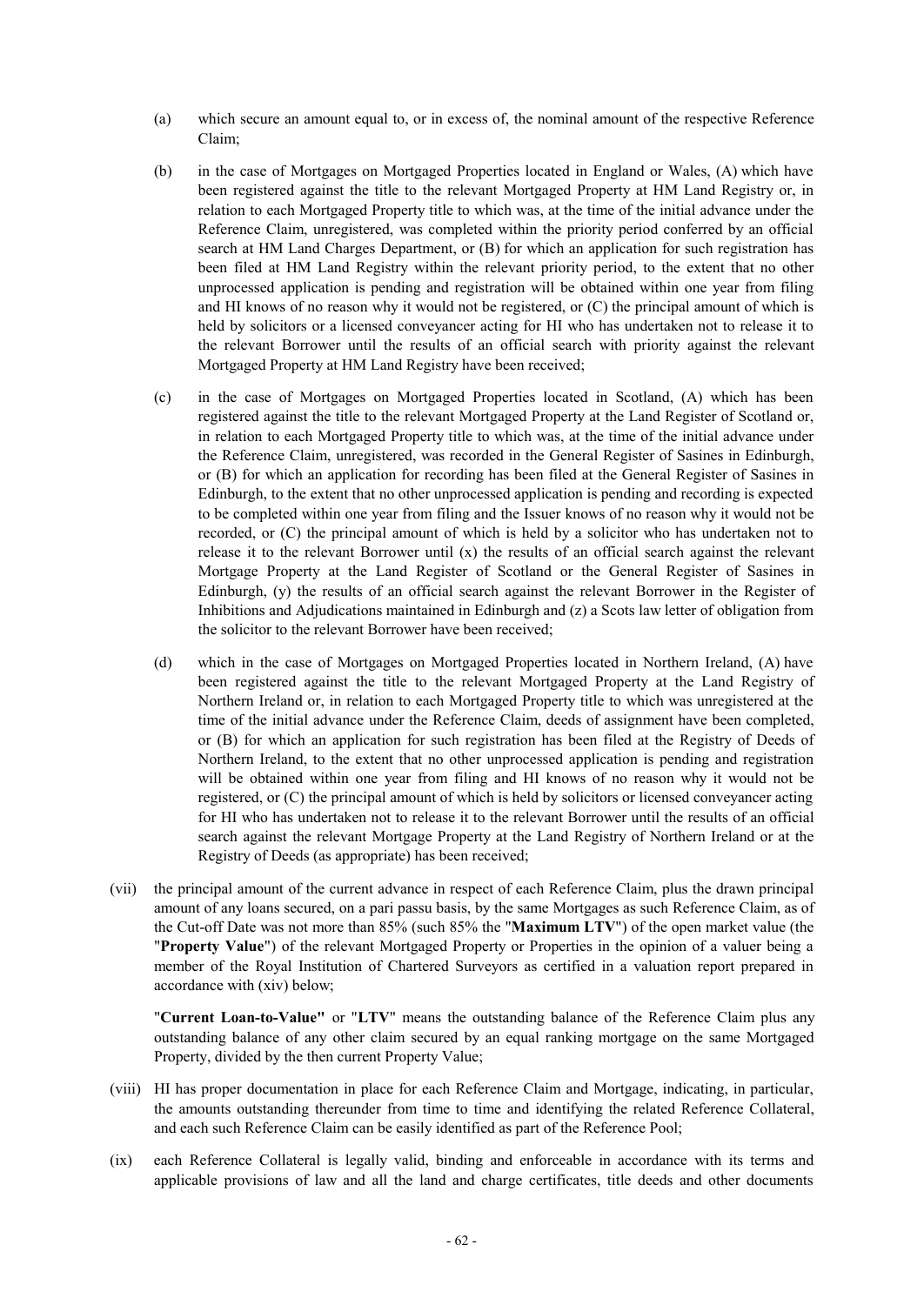necessary to prove title to the Mortgaged Property are held by, on behalf of or to the order of HI;

- (x) HI or, as the case may be, the holder of such Reference Claim has no right to unilaterally increase the principal balance of such Reference Claim or extend its term;
- (xi) the amount of principal outstanding from a Borrower under any Reference Claim does not exceed GBP 175,665,000;
- (xii) no Reference Claim is or will be repayable later than December 2019;
- (xiii) each Reference Claim is denominated in Sterling;

"**Sterling**" or "**GBP**" means the lawful currency of the United Kingdom.

- (xiv) prior to draw-down, a valuation of the relevant Mortgaged Property as is reasonably required by a prudent lender was undertaken by a valuer being a member of the Royal Institution of Chartered Surveyors. A formal valuation report (each a "**Valuation Report**") has been obtained from an external valuer which typically includes (i) an assessment of the local market environment, (ii) a review of the rent rolls and property expenses, (iii) disclosure of unusual tenancy terms, (iv) photographs of the relevant property, (v) comparable information in respect of the value determination and (vi) adequate disclosure of the condition of the property, and, as well as taking into account the comments and results of the Valuation Report prepared prior to draw-down, a due diligence investigation, where warranted, in respect of any disclosure in the Valuation Report in respect of engineering reports, environmental reports and unusual tenancy terms has been conducted. The Valuation Report did not contain any information that would have caused a prudent lender to decline the respective loan;
- (xv) HI is not aware of any circumstances that would give rise to a material reduction in the value of the relevant Mortgaged Property other than as a result of market forces affecting the value of comparable properties in the area where the respective Mortgaged Property is situated;
- (xvi) to the best of HI's knowledge, no Mortgaged Property is subject to any engineering or environmental risks, and if any of the HI's lending specialists, HI's independent internal valuers or external valuers appointed by HI, or the agent in case of syndicated loans, has recommended that an engineering or environmental report be obtained in respect of the relevant Mortgaged Property from an external expert, HI has obtained such an engineering or environmental report, respectively, and taken it into consideration when originating or acquiring the claims under the relevant Reference Loan;
- (xvii) subject to (xviii) below, HI is not aware of (i) any breach by any Borrower of any of its obligations or covenants pursuant to the underlying loan agreement which has not been remedied, cured or waived, provided that any such waiver would be acceptable to a prudent lender, or (ii) any breach of any third party security agreement by the owner of any Mortgaged Property which, where in either case (i) or (ii) any such breach would have a material adverse effect on the ability of the Borrower to repay the Reference Claim;
- (xviii) no scheduled payment of interest or principal in respect of a Reference Claim has been overdue for more than 30 days within the 12 months prior to the Cut-off Date;
- (xix) no litigation is pending with respect to any Reference Claim or any Reference Collateral nor, to the best knowledge of HI, is any such litigation threatened;
- (xx) neither any of the Borrowers nor any of the providers of the Reference Collateral (a) is in insolvency, bankruptcy, administration, liquidation, receivership, moratorium or any other similar proceedings or (b) has generally stopped its payments;
- (xxi) the Reference Claims and the Reference Collateral comply with the information (including information with respect to the account number, principal balance, interest rate payment and maturity date) provided in respect of the Reference Pool (i) in the prospectus dated on or about February 23, 2007 published in relation to the issue of the Notes (the "**Prospectus**") and in the Schedules to the Trust Agreement and (ii) in the information supplied to the Trustee on or about the Issue Date in the data file ESTATE UK-3\_final.xls (A) on the Reference Loans concerning percentage of "100% facility" being securitised, loan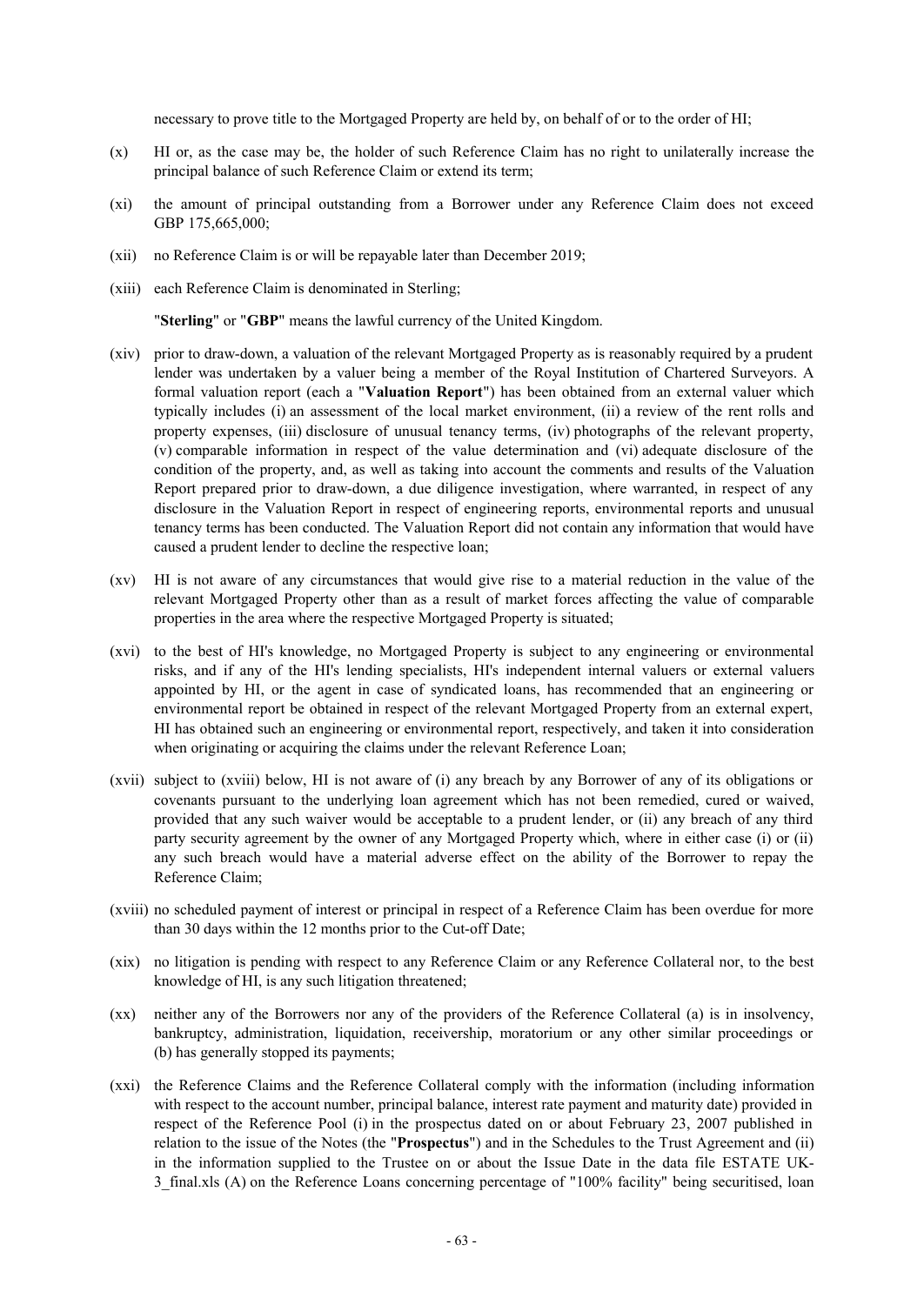maturity date, securitised loan balance at Cut-off Date, securitised loan balance at the loan maturity date, fixed/floating loan, annual interest rate before margin, loan margin, date of expiry of fixed rate, notional swap amount, swap expiry date, fixed swap rate, capped rate, date of expiry of capped rate, notional cap amount, borrower jurisdiction, credit enhancement information regarding rent account, (B) on the Mortgaged Properties concerning 100% property value, date of valuation, (C) on the tenants concerning tenant name, approximate net lettable area, rent payable per annum, lease expiry date, date of first break and (D) the amortisation schedule, is consistent with the data shown in the records of HI;

- (xxii) each Reference Claim and the related Reference Collateral can be identified in the files of HI on the basis of Schedule 1 to the Trust Agreement, and to the best of HI's knowledge and belief the information provided in such Schedule 1 is true, accurate and complete;
- (xxiii) no agreement has been concluded or is being negotiated for any Reference Claim or Reference Collateral according to which its repayment would be suspended as a consequence of financial difficulties of a Borrower;
- (xxiv) HI has not commenced or prepared enforcement proceedings against any Borrower or relevant provider of the Reference Collateral;
- (xxv) neither HI nor any person affiliated with it carries direct or indirect obligations or liability for the performance of the relevant Reference Claims or for any Reference Collateral;
- (xxvi) the particulars of each Mortgage are as far as necessary registered in accordance with the Companies Act 1985;
- (xxvii) no Mortgage is regulated by the Consumer Credit Act 1974;
- (xxviii) prior to the loan draw down date by HI, HI has received a certificate of, or report on, title from a solicitor relating to such property the contents of which were such as would be acceptable to a prudent lender;
- (xxix) each Mortgaged Property is covered by building insurance (including full reinstatement and loss of rent) and, if required under the relevant Reference Loan, terrorism insurance as would be acceptable to a prudent lender lending on its own account;
- (xxx) in the case of Reference Claims arising from syndicated Reference Loans, the Issuer ranks at least *pari passu* with all other syndicate members with regard to the allocation of payments received in respect of such syndicated loan;
- (xxxi) in the case of Mortgaged Properties held through a leasehold,
	- (a) the terms of the respective lease are such that in the light of all circumstances pertaining to the respective Reference Loan and Mortgage a prudent lender having a security interest in respect of commercial property would regard such terms to be acceptable for the purposes of creating a collateral for the respective loan;
	- (b) the Issuer has not received written notice of any material unremedied breaches, forfeiture or irritancy of any lease relating to such Mortgaged Property;
	- (c) the lease relating to such Reference Claim contains no provision where it may be forfeited or irritated on the bankruptcy or liquidation of the lessee or on any other ground except breach of covenant of the lessee's obligations or non-payment of rent by the lessee;
- (xxxii) each Reference Claim is secured by assignment of rental income and, subject to (xxix) above, assignment of potential insurance proceeds in respect of the Mortgaged Property relating to the respective Reference Claim;
- (xxxiii) the mortgagor has a good and marketable title to the respective Mortgaged Property and is the legal owner of such Mortgaged Property, free from any encumbrances that would have a material adverse effect on the value of the Mortgaged Property as security for the loan relating to it; and

(xxxiv) such Reference Loan is not cross-collateralised with any obligation not included in the Reference Pool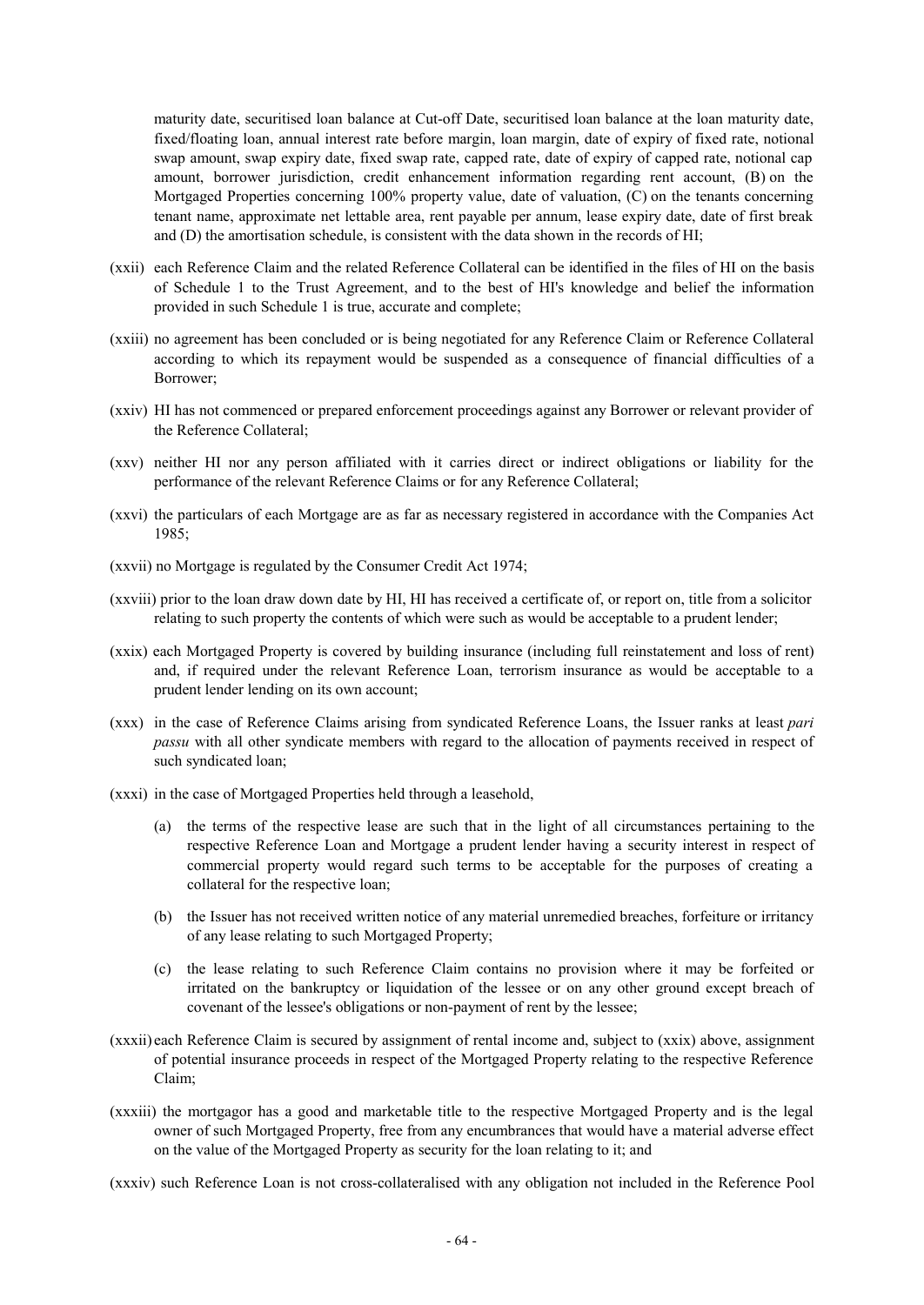other than as governed by an inter-creditor agreement.

Compliance with the Eligibility Criteria is a condition to the Loss Allocation and does not constitute an obligation of HI.

For the purpose of this Provision 6, since the international real estate financing business of Hypo Real Estate Bank International puc, Dublin was transferred to Hypo Real Estate Bank International AG with effect from January 1, 2006, the term "HI" includes also Hypo Real Estate Bank International puc, Dublin, concerning certain Reference Loans originated prior to January 1, 2006 in respect of references to the origination and credit and collection policies, any recommendation for obtaining an engineering or environmental report and obtaining such report, if applicable, at the origination, receipt of a certificate of or a report on title from a solicitor and that no obligations derive out of the Eligibility Criteria, as set out in the preceding sentence.

### **7. Replenishment**

The Issuer may, without the consent of the Trustee, add new Reference Claims (including, for the avoidance of doubt, partial claims arising from syndicated loans) to the Reference Pool (in each case, a "**Replenishment**") on the last Business Day of each calendar month (each, a "**Replenishment Date**") from (and including) the Issue Date until (and including) February 29, 2012 (the "**Replenishment Period**"), if the following conditions (the "**Replenishment Conditions**") are met as of the relevant Replenishment Date:

(i) the Aggregate Principal Balance does not exceed the Relevant Maximum Aggregate Principal Balance;

"**Relevant Maximum Aggregate Principal Balance**" means, in respect of any Replenishment Date, the amount set out opposite such Replenishment Date in the table below;

|                    | Relevant Maximum  |
|--------------------|-------------------|
| Replenishment Date | Principal Balance |
| falling in         | (in GBP)          |
| 2007-02-28         | 593,880,067       |
| 2007-03-31         | 593,880,067       |
| 2007-04-30         | 592,901,746       |
| 2007-05-31         | 592,901,746       |
| 2007-06-30         | 592,901,746       |
| 2007-07-31         | 591,909,000       |
| 2007-08-31         | 591,909,000       |
| 2007-09-30         | 591,909,000       |
| 2007-10-31         | 590,338,299       |
| 2007-11-30         | 590,338,299       |
| 2007-12-31         | 590,338,299       |
| 2008-01-31         | 589,357,634       |
| 2008-02-29         | 589, 357, 634     |
| 2008-03-31         | 589,357,634       |
| 2008-04-30         | 588,364,246       |
| 2008-05-31         | 588, 364, 246     |
| 2008-06-30         | 588,364,246       |
| 2008-07-31         | 587, 361, 822     |
| 2008-08-31         | 587,361,822       |
| 2008-09-30         | 587,361,822       |
| 2008-10-31         | 585,757,193       |
| 2008-11-30         | 585,757,193       |
| 2008-12-31         | 585,757,193       |
| 2009-01-31         | 584,715,540       |
| 2009-02-28         | 584,715,540       |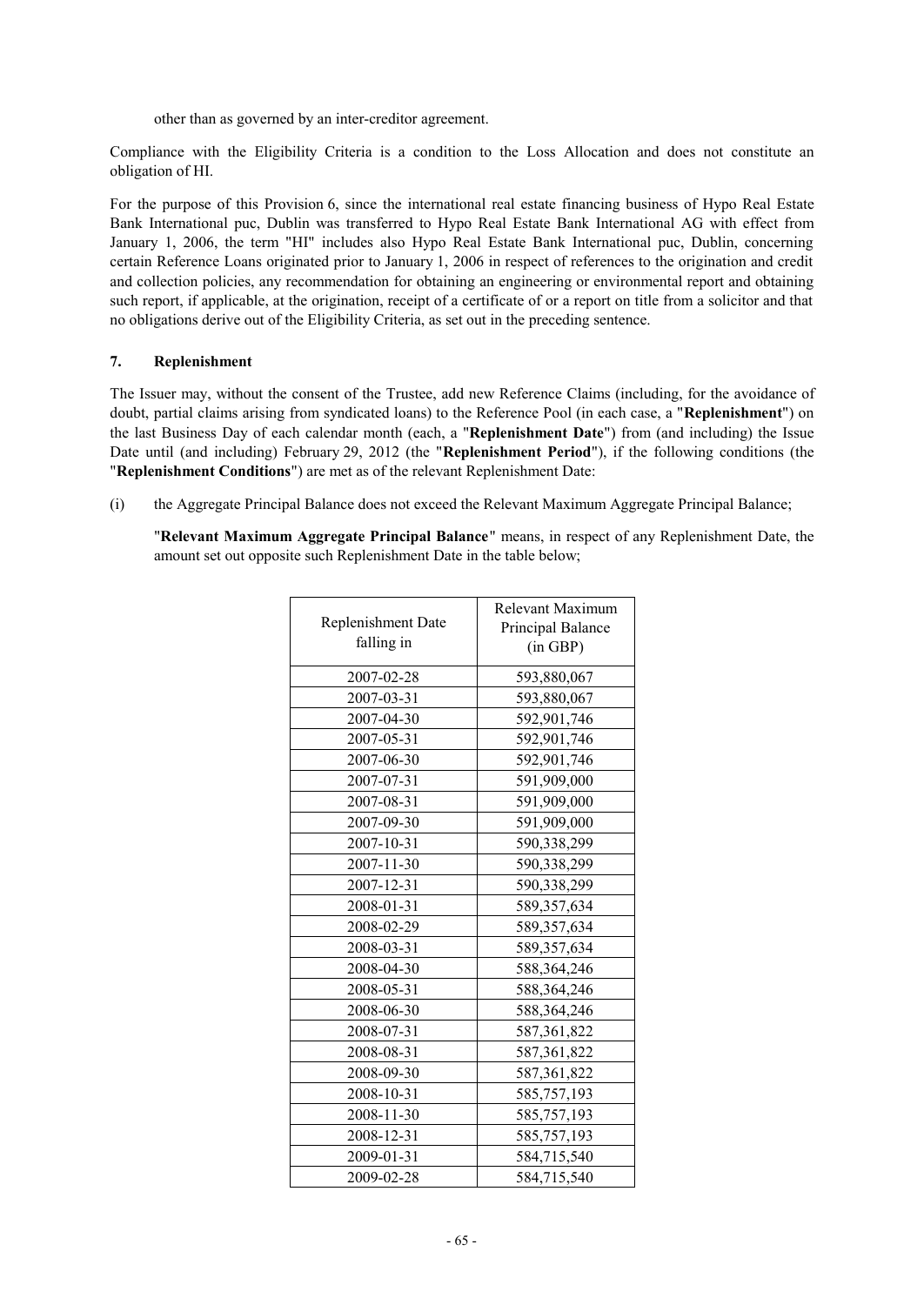|                    | Relevant Maximum  |
|--------------------|-------------------|
| Replenishment Date | Principal Balance |
| falling in         | (in GBP)          |
| 2009-03-31         | 584,715,540       |
| 2009-04-30         | 583,646,857       |
| 2009-05-31         | 583,646,857       |
| 2009-06-30         | 583,646,857       |
| 2009-07-31         | 582,490,101       |
| 2009-08-31         | 582,490,101       |
| 2009-09-30         | 582,490,101       |
| 2009-10-31         | 580,729,636       |
| 2009-11-30         | 580,729,636       |
| 2009-12-31         | 580,729,636       |
| 2010-01-31         | 579,539,633       |
| 2010-02-28         | 579,539,633       |
| 2010-03-31         | 579,539,633       |
| 2010-04-30         | 578,286,700       |
| 2010-05-31         | 578,286,700       |
| 2010-06-30         | 578,286,700       |
| 2010-07-31         | 557,729,998       |
| 2010-08-31         | 557,729,998       |
| 2010-09-30         | 557,729,998       |
| 2010-10-31         | 529,826,037       |
| 2010-11-30         | 529,826,037       |
| 2010-12-31         | 474,411,348       |
| 2011-01-31         | 473,390,897       |
| 2011-02-28         | 473,390,897       |
| 2011-03-31         | 473,390,897       |
| 2011-04-30         | 472,317,188       |
| 2011-05-31         | 472,317,188       |
| 2011-06-30         | 462,024,215       |
| 2011-07-31         | 461,095,089       |
| 2011-08-31         | 461,095,089       |
| 2011-09-30         | 461,095,089       |
| 2011-10-31         | 460,176,983       |
| 2011-11-30         | 460,176,983       |
| 2011-12-31         | 460,176,983       |
| 2012-01-31         | 459,236,211       |
| 2012-02-29         | 459,236,211       |

- (ii) the sum of the Outstanding Nominal Amounts of all Reference Claims added to the Reference Pool on or prior to such Replenishment Date may not exceed GBP 370,000,000;
- (iii) in respect of each such new Reference Claim the Eligibility Criteria (except for the Eligibility Criterion under Provision 6(xxi) and (xxii) above) must be met;
- (iv) as of such Replenishment Date no Realised Losses in excess of an aggregate amount of GBP 2,000,000 have been determined;
- (v) the Outstanding Nominal Amount of any new Reference Claim shall not exceed 30% of the Aggregate Principal Balance;
- (vi) all Replenishments on the Replenishment Date, taken together, must not cause the Reference Pool to contravene, or if the Reference Pool is already in contravention prior to such addition, cause to worsen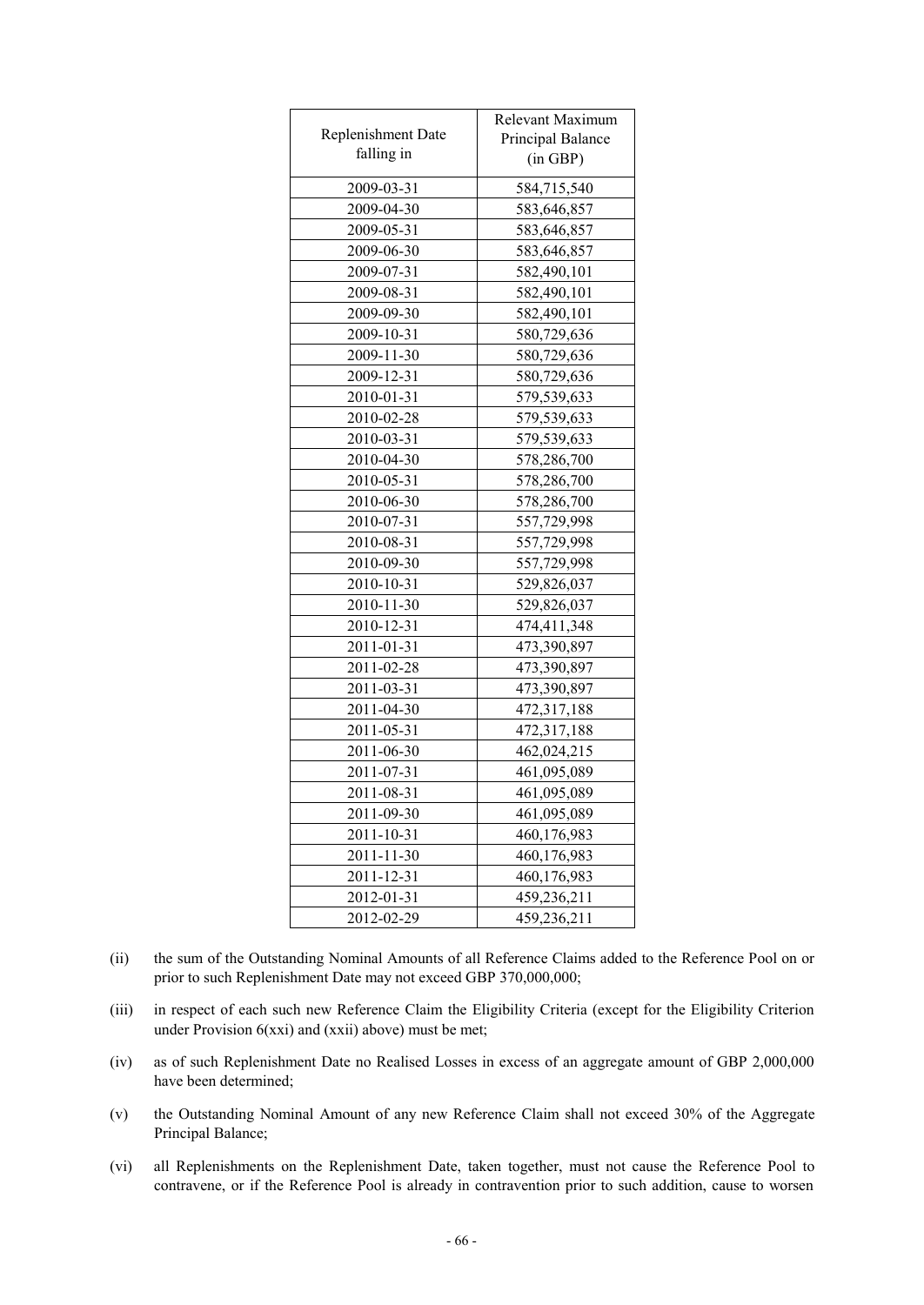such contravention of the following concentration threshold:

the aggregate Outstanding Nominal Amount of all Reference Claims, including new Reference Claims, arising from syndicated loans where the Issuer is not the agent shall not exceed 45% of the Aggregate Principal Balance and the aggregate Outstanding Nominal Amount of all Reference Claims, including new Reference Claims, arising from syndicated loans where the Issuer is the agent shall not exceed 60% of the Aggregate Principal Balance;

- (vii) in respect of each such new Reference Claim, each of the Rating Agencies has given its prior written confirmation to the Issuer and the Trustee that the Replenishment does not adversely affect the rating of any Note existing prior to such Replenishment;
- (viii) all Replenishments on the Replenishment Date, taken together, must not cause the Reference Pool to contravene, or if the Reference Pool is already in contravention prior to such addition, cause to worsen such contravention of the following concentration threshold:

the average Outstanding Nominal Amount of the Reference Claims shall not exceed the amount of GBP 60,000,000;

(ix) the Hedged Debt Service Coverage Ratio of each new Reference Claim shall not be less than 1.00;

"**Hedged Debt Service Coverage Ratio**" ("**HDSCR**") means the Net Property Cash Flow of the Mortgaged Property(ies) securing the Reference Claim plus the relevant cash collateral (assumed to remain constant over time) divided by the sum of (a) the aggregate amount of principal amortisation payments due during the full year commencing with the relevant Replenishment Date, as applicable, and (b) the aggregate amount of hedged interest payments which would be due during that same period (taking into account scheduled amortisation payments). Balloon payments, defined as large payments exceptional to the regular amortisation schedule, and, if the relevant loan agreement provides that cash sweeps will be applied to amortisation payments, such cash sweeps, defined as the excess (if any) of the annual rental income generated by the relevant Mortgaged Property(ies) over the aggregate amount of interest payments due for the same annual period, will be excluded for the purpose of this calculation.

"**Net Property Cash Flow**" means the net annual rental income currently generated by a Mortgaged Property or Mortgaged Properties minus, in case of non-fully "repairing and insuring" (FRI) tenancies, the relevant expenses and ground lease payments.

(x) all Replenishments on the Replenishment Date, taken together, must not cause the Reference Pool to contravene, or if the Reference Pool is already in contravention prior to such addition, cause to worsen such contravention of the following concentration threshold:

the weighted average Hedged Debt Service Coverage Ratio of the Reference Pool shall not be less than 1.40;

- (xi) all Replenishments on the Replenishment Date, taken together, must not cause the Reference Pool to contravene, or if the Reference Pool is already in contravention prior to such addition, cause to worsen such contravention of the following concentration threshold: the weighted average Loan-to-Value of the Reference Pool shall not be higher than 70%;
- (xii) no such new Reference Claim may have a legal maturity exceeding the longest maturity of any Reference Claim included in the initial Reference Pool;
- (xiii) the Issuer shall have delivered to the Trustee an update of the Reference Claim List providing the information specified in Provision 2.1 (Reference Claims - Identification) above with respect to such new Reference Claim. Such new Reference Claim and the related Reference Collateral can be identified in the files of the Issuer on the basis of such update and to the best of the Issuer's knowledge and belief, the information provided in such update with respect to the new Reference Claim is true and accurate;
- (xiv) such new Reference Claim, including any new Reference Claim arising from a syndicated loan, may not arise from a development loan; and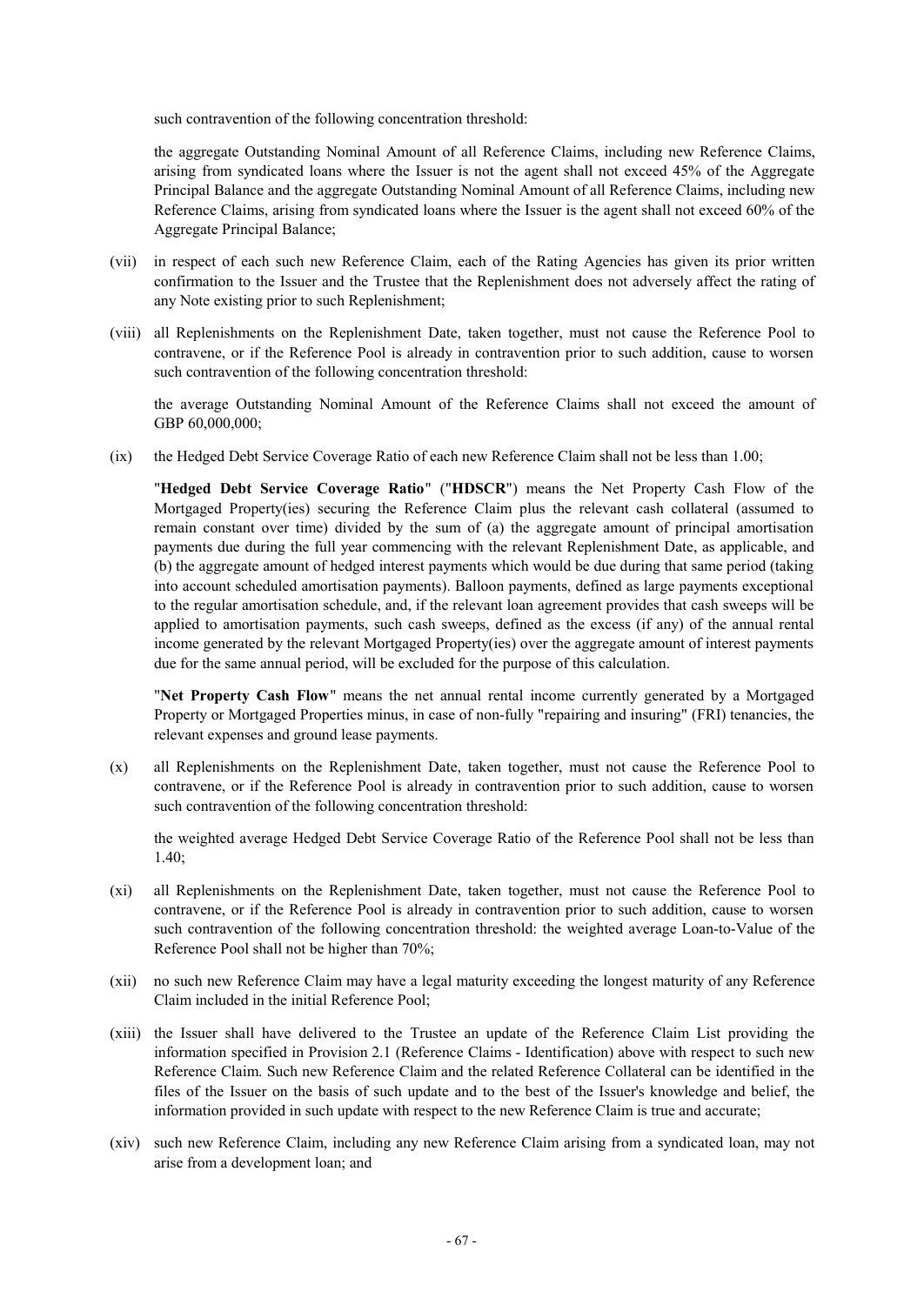(xv) all Replenishments on the Replenishment Date, taken together must not cause the Reference Pool to contravene, or if the Reference Pool is already in contravention prior to such addition, cause to worsen such contravention of the following concentration threshold: no more than 10% of the Aggregate Principle Balance of the Reference Pool may arise from loans or allocated loan amounts secured by Specialty **Assets**.

"**Specialty Assets**" means hotels, conference centres, restaurants, bars, pubs, and similar leisure-related operations, nursing homes and similar healthcare-related operations.

The Issuer may waive its right to replenish the Reference Pool set forth in this Provision 7 by notice to the Trustee and upon delivery of such notice to the Trustee such right shall cease to exist.

Compliance with the Replenishment Conditions is a condition to the Loss Allocation and does not constitute an obligation of the Issuer.

### **8. Servicing Standards**

- (a) The administration, collection and enforcement of each Reference Claim, including the Enforcement on the Reference Collateral, shall be carried out by the Issuer (in such capacity, the "**Servicer**", this term shall include any substitute Servicer appointed in accordance with the Terms and Conditions) or by the agent in respect of a syndicated Reference Loan (each such agent, a "**Servicing Agent**"). Servicing Agents shall only be involved in the servicing in relation to syndicated Reference Loans where the Issuer is not the agent. The Servicer will:
	- (i) service each Reference Claim in accordance with its standard credit and collection procedures for similar assets as in effect and amended from time to time (the "**Credit and Collection Policies**") (in the case of syndicated loans subject to the servicing conditions under such syndicated loan documentation) to the extent it is responsible for the servicing of a Reference Claim, and
	- (ii) monitor in accordance with its standard credit and collection procedures that the Reference Claims serviced by the Servicing Agents are serviced in accordance with the documentation governing the Reference Loan,

subject, in each case, to the servicing principles set out in Appendix C to the Terms and Conditions (the "**Servicing Principles**"). The procedures under (i) above and the Servicing Principles are together referred to as the "**Servicing Standards**".

- (b) The Servicing Principles constitute an integral part of the Terms and Conditions. The Issuer and the Trustee may agree at any time to amend or supplement the Servicing Principles, *provided that* any such amendment or supplement does not materially affect the interests of the Noteholders or the Senior Swap Counterparty and the Rating Agencies receive notice thereof from the Issuer, unless otherwise required by mandatory provisions of law. The Servicer shall comply with the standard of care of a prudent lender and, in particular, apply reasonable procedures and take all measures it deems necessary or appropriate in its due professional discretion to administer, collect and enforce the Reference Claims and the Reference Collateral or which are necessary to comply with supervisory requirements and to refrain from acting when so required by regulatory requirements.
- (c) The Issuer is entitled to delegate its servicing function with respect to the Reference Pool to a third party servicer which is either a banking institution or a servicing company specialised in the servicing and administration of loans provided that, in the professional judgement of the Issuer and confirmed by the Trustee such delegation will not adversely affect the interests of the Transaction Creditors, and subject to confirmation by the Rating Agencies that such delegation will neither result in a withdrawal of the rating in respect of, nor in a downgrading of, any Class of Notes, *provided that* such third party servicer assumes all of the Servicer's servicing obligations under the Transaction Documents. Notwithstanding the foregoing sentence, the Servicer is entitled to delegate certain functions in connection with the administration, collection and enforcement of the Reference Claims and the enforcement of the Reference Collateral, in whole or in part, to agents if the Servicer remains responsible for any act or omission of any such agent as if such act or omission were its own.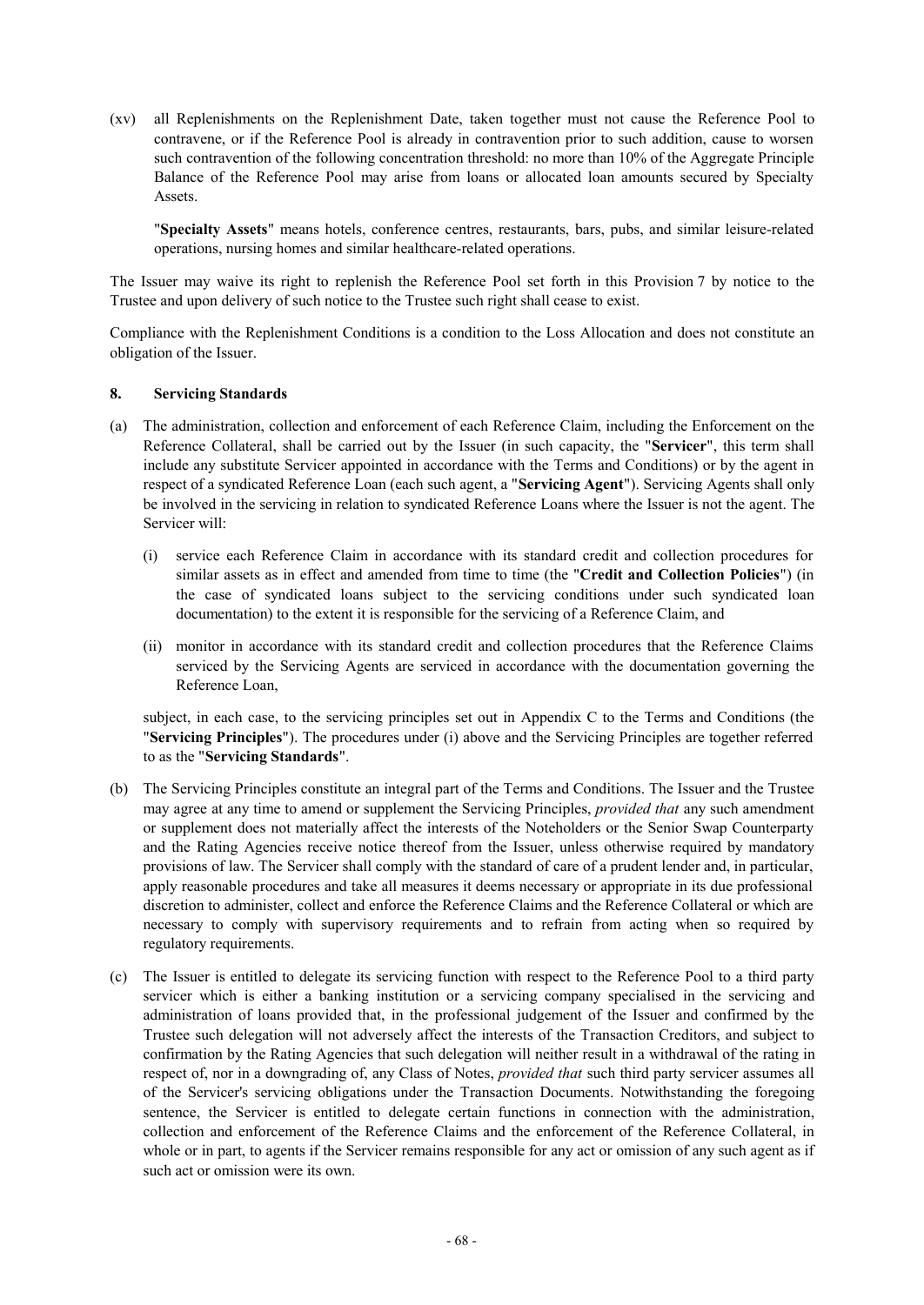- (d) In administering, collecting and enforcing the Reference Claims and enforcing the Reference Collateral in accordance with the Servicing Standards, the Servicer will act at all times in the interest of the Noteholders and the Senior Swap Counterparty only and, for the avoidance of doubt, such interests will be treated between the Class A1+ Noteholders and the Senior Swap Counterparty as if they were created at the same time and will rank equally with each other, and in the case of any conflict between interests of the Noteholders or the Senior Swap Counterparty and the interests of the Issuer or third parties, the Servicer will not place the Noteholders' or the Senior Swap Counterparty' interests in a less favourable position than the interests of the Issuer or any third party or its own interests, subject to the terms and conditions of the relevant obligations of any Borrower and any related collateral.
- (e) Compliance with the Servicing Standards is a condition to Loss Allocation as provided in Section 8 (Loss Allocation) of the Terms and Conditions and does not constitute an obligation of the Servicer.

### **9. Non-compliance with Eligibility Criteria, Replenishment Conditions or Servicing Standards**

- (a) If in respect of a Reference Claim (i) any of the Eligibility Criteria as of the Cut-off Date, or (ii) any of the Replenishment Conditions as of the relevant Replenishment Date, or (iii) at any time after the Issue Date, any of the Servicing Standards, or (iv) any requirement for transfer of such Reference Claim pursuant to Section 8.5 of the Terms and Conditions is not complied with in any material respect with regard to the interests of the Noteholders or the Senior Swap Counterparty (as defined in the Trust Agreement attached as Appendix A to the Terms and Conditions) (collectively, the "**Transaction Creditors**") at the relevant time in relation to any Reference Claim or any Reference Collateral, such Reference Claim shall not qualify for the allocation of a Realised Loss ("**Loss Allocation**") pursuant to Section 8.1 of the Terms and Conditions and the Issuer may remove such Reference Claim from the Reference Pool in accordance with the procedures set out in Clause 13 of the Trust Agreement, *provided*, however, *that* if not removed, such Reference Claim shall qualify for the allocation of Realised Losses if the Trustee confirms pursuant to Clause 13 of the Trust Agreement that:
	- (A) such non-compliance does not adversely affect the interests of the Transaction Creditors,

or (if the non-compliance can be fully remedied by the Issuer)

(B) the Issuer has fully remedied such non-compliance (and any adverse effects of such non-compliance on the interest of the Transaction Creditors) (i) within 30 calendar days after it becomes aware of such non-compliance (whether by notification from the Trustee or otherwise) and (ii) prior to occurrence of a Credit Event in relation to the relevant Reference Claim;

*provided that*,

- (i) if the Trustee confirms that such non-compliance affects only part of a Reference Claim or Reference Collateral and none of the exceptions under (A) and (B) apply, the Issuer may remove such part of the Reference Claim from the Reference Pool and the remaining portion of the Reference Claim shall qualify for the allocation of Realised Losses pursuant to Section 8.1 of the Terms and Conditions; for the avoidance of doubt, the Outstanding Nominal Amount of such Reference Claim shall be reduced by an amount equal to the portion of the Reference Claim removed,
- (ii) even where the conditions set forth in (A) and/or (B) above do not apply, a Realised Loss (or any portion thereof) may nevertheless be allocated to the Notes to such extent that the Trustee confirms that the non-compliance of the Issuer has not resulted in or contributed to such Realised Loss, and
- (iii) in the case of breach of the Eligibility Criterion under Provision 6(xii) (Eligibility Criteria Reference Claim final maturity criterion) or the Servicing Principles relating to the extension of the maturity of the Reference Claims, the relevant Reference Claim shall qualify for the Loss Allocation if the Credit Event in respect of such Reference Claim occurred on or before the end of the Collection Period immediately preceding the Final Scheduled Payment Date.
- (b) If any of the Eligibility Criteria, Replenishment Conditions or Servicing Standards is not complied with in respect of the Reference Pool (as opposed to a specific Reference Claim) paragraph (a) above shall apply to all Reference Claims affected by such non-compliance. If such non-compliance can be fully remedied by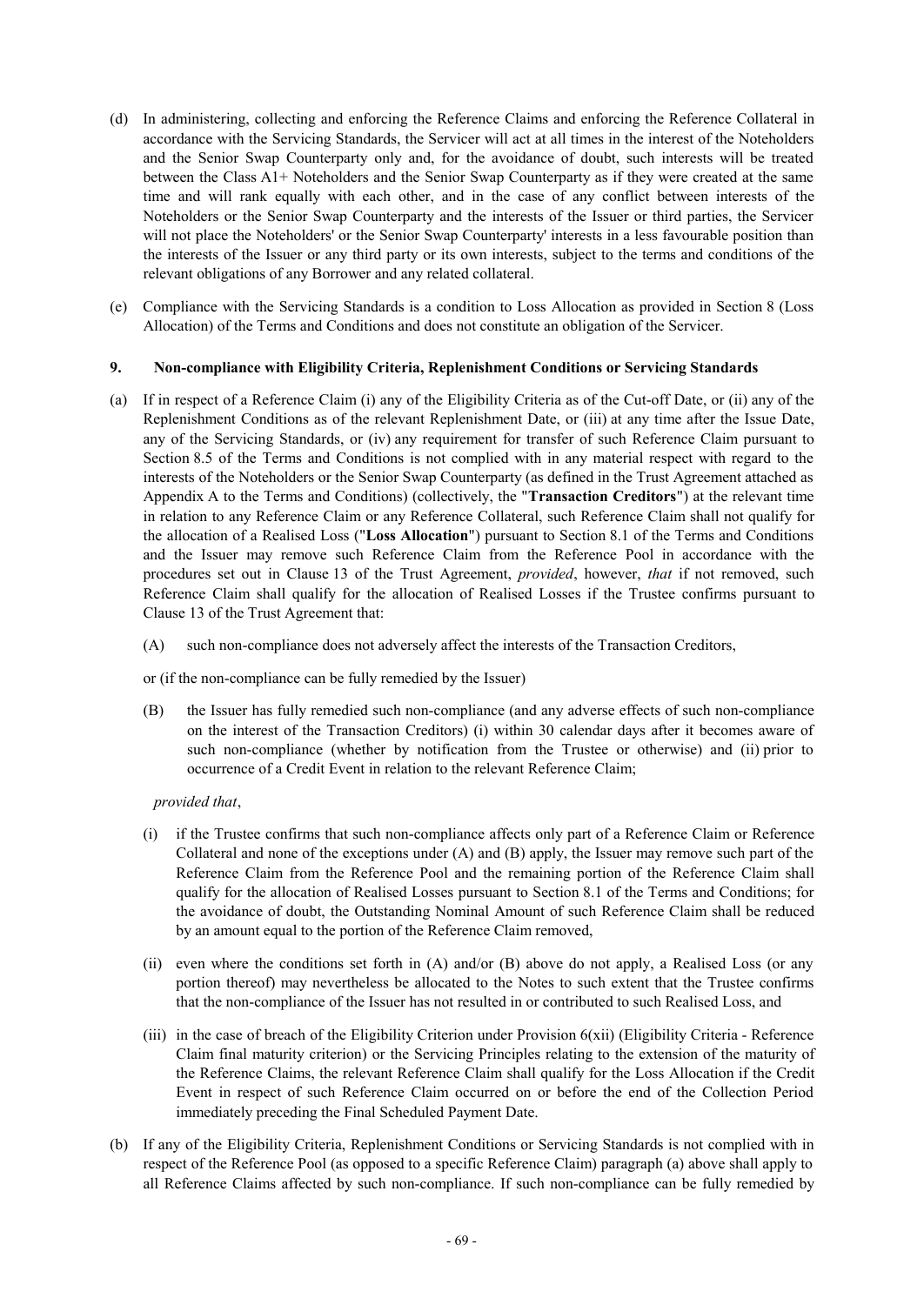removing one or more Reference Claims from the Reference Pool, the Issuer may effect such removal in accordance with the Trust Agreement and such removal shall constitute full remedy of such non-compliance pursuant to paragraph (a)(B) above. The relevant Reference Claims will be removed from the Reference Pool based on their respective contribution to the non-compliance, beginning with the Reference Claim which, in the opinion of the Issuer, contributed to the non-compliance to the greatest extent so that the removal of such Reference Claim in the opinion of the Issuer cures such non-compliance in the most efficient manner.

- (c) If (i) under any Eligibility Criterion or Replenishment Condition, the Outstanding Nominal Amount or number of Reference Claims is required not to exceed a given amount or number as of a given time, (ii) such Eligibility Criterion or Replenishment Condition is not complied with, (iii) such non-compliance is not remedied pursuant to paragraph (a) or (b) above, and (iv) a Realised Loss occurs in respect of one or more of such Reference Claims (each, an "**Affected Reference Claim**"), then an Affected Reference Claim shall not qualify for Loss Allocation to the extent that the removal of such Affected Reference Claim (or any portion thereof) together with all other then existing Affected Reference Claims from the Reference Pool immediately after the Cut-off Date or the relevant Replenishment Date, as the case may be, would not have remedied the non-compliance of such Eligibility Criterion or Replenishment Condition.
- (d) Except as set forth in paragraph (a), (b) and (c) above, there shall be no recourse against the Issuer for any non-compliance referred to in paragraph (a), (b) or (c) above. To the extent that a Realised Loss may not be allocated in respect of any Reference Claim pursuant to paragraph (a), (b) or (c) above, such Reference Claim shall be referred to herein as a "**Non-qualifying Reference Claim**".
- (e) The Issuer shall notify the Noteholders pursuant to Section 14.2 (Notification Noteholder Report) of the aggregate Outstanding Nominal Amount of all Reference Claims removed from the Reference Pool pursuant to paragraph (a) or (b) above during a given Collection Period and the Notes will be redeemed in accordance with Section 10.1 on the Payment Date immediately following the receipt of the Pool Report by the Trustee in which the Issuer has declared to remove such Reference Claim.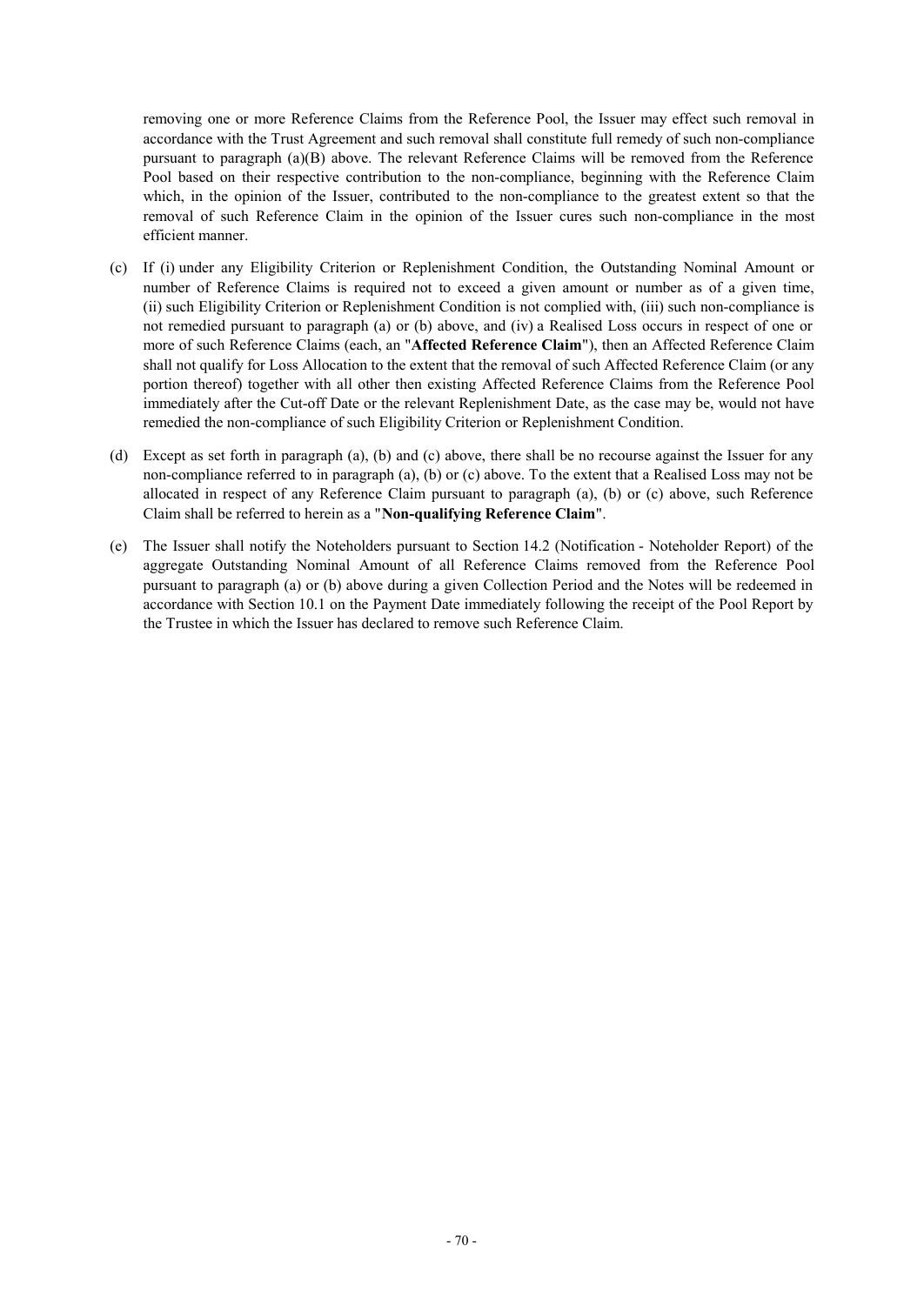#### **Information Tables regarding the Initial Reference Pool**

The following tables set out, as of the Cut-off Date, the number, aggregate principal balance and other characteristics of the Reference Claims, including partial claims. (The sum of the amounts of the aggregate principal balances and the percentages in the following tables may not equal the totals due to rounding).

A Reference Claim may cease to exist or be removed from the Reference Pool or a substitution may be made for certain Reference Claims prior to the Issue Date as a result of principal prepayment thereof in full or if, as a result of late payments or otherwise, the Issuer deems such exclusion or substitution necessary or desirable. In addition, the Issuer may add new Reference Claims to the Reference Pool in accordance with the Replenishment Conditions. See "DESCRIPTION OF THE REFERENCE POOL - Reference Pool Provisions".

This may result in changes to certain characteristics of the Reference Pool set out in this Prospectus. In the event that any of the characteristics of the Reference Pool on the Issue Date vary materially from those described herein, revised information regarding the Reference Pool will be made available to the purchasers of the Notes on or before the Issue Date.

After the Issue Date, the actual characteristics of the Reference Pool will change over time primarily as a result of Replenishments in the Reference Pool.

### **Summary**

The Reference Claims are expected to have the following approximate aggregate characteristics as of the Cut-off Date.

| 13                |
|-------------------|
| 110               |
| GBP 596,127,557   |
| GBP 45,855,966    |
| $0.82$ (in years) |
| $7.85$ (in years) |
| 59.28%            |
|                   |

Certain Reference Claims are secured by Mortgages on more than one Mortgaged Property. In the case of syndicated loans, the Reference Claim and the related Mortgaged Property are such portions of the syndicated loan claim and the related mortgaged property, respectively, as have been allocated to the Issuer under the terms and conditions of the syndicated loan.

### **Definitions**

The following definitions have been used in preparing the tables shown below.

"**Interest Coverage Ratio**" ("**ICR**") means the Net Property Cash Flow of the Mortgaged Property(ies) securing the Reference Claim plus the relevant cash collateral (assumed to remain constant over time) divided by the aggregate amount of interest payments which would be due during the full year commencing with the Cut-off Date (taking into account scheduled amortisation payments), assuming that the applicable interest rate during such period is set, if a variable rate loan, relative to the index levels prevailing as of the Cut-off Date as would be required by the contractual terms of the loan underlying the Reference Claim.

"**Debt Service Coverage Ratio**" ("**DSCR**") means the Net Property Cash Flow of the Mortgaged Property(ies) securing the Reference Claim plus the relevant cash collateral (assumed to remain constant over time) divided by the sum of (a) the aggregate amount of principal amortisation payments due during the full year commencing with the Cut-off Date, and (b) the aggregate amount of interest payments which would be due during that same period (taking into account scheduled amortisation payments), assuming that the applicable interest rate during such period is set, if a variable rate loan, relative to the index levels prevailing as of the Cut-off Date, as would be required by the contractual terms of the loan underlying the Reference Claim. Balloon payments, defined as large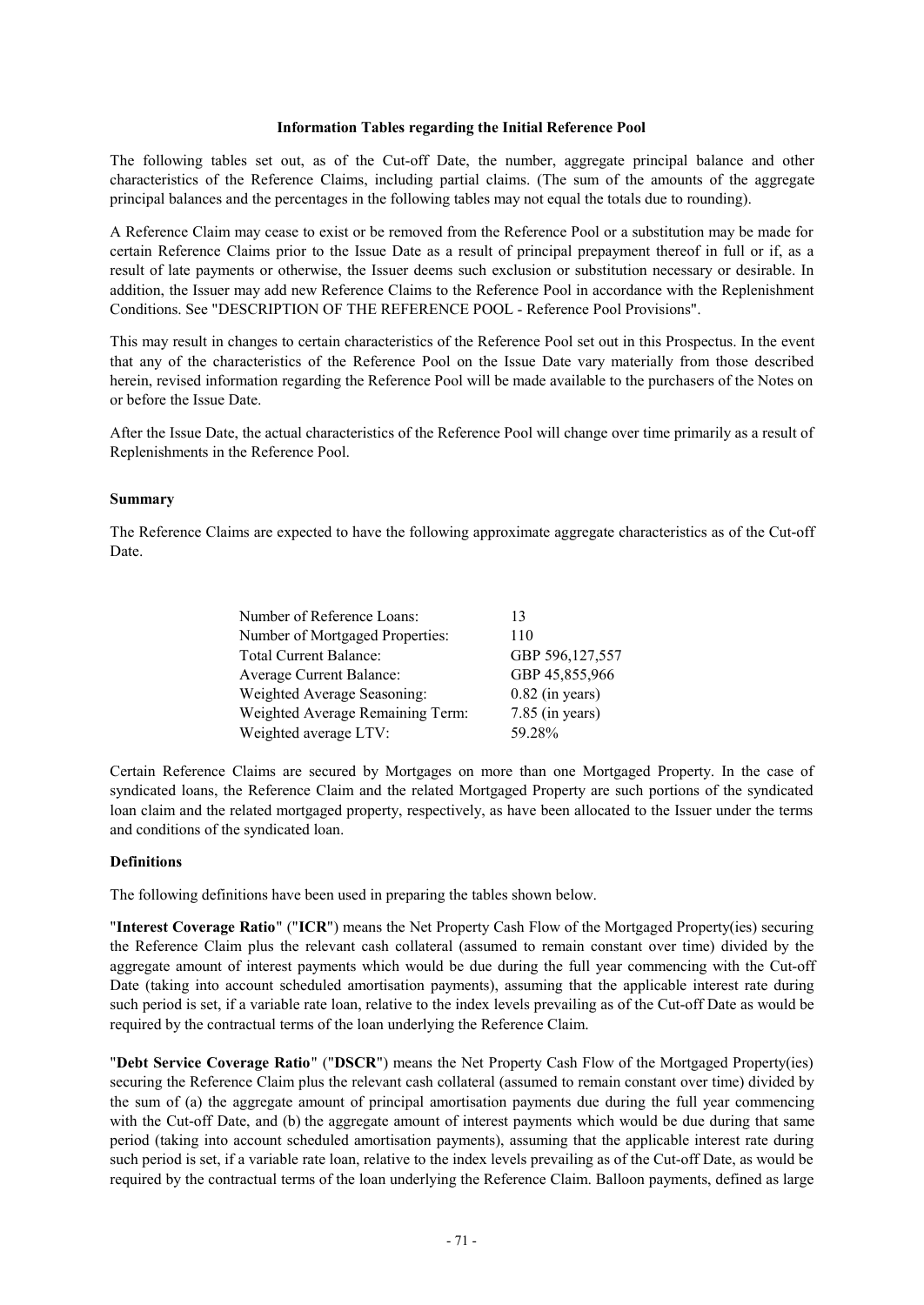payments exceptional to the regular amortisation schedule, and, if the relevant loan agreement provides that cash sweeps will be applied to amortisation payments, such cash sweeps, defined as the excess (if any) of the annual rental income generated by the relevant Mortgaged Property(ies) over the aggregate amount of interest payments due for the same annual period, have been excluded for the purpose of this calculation.

"**Net Property Cash Flow**" means the net annual rental income currently generated by a Mortgaged Property or Mortgaged Properties minus, in case of non-fully "repairing and insuring" (FRI) tenancies, the relevant expenses and ground lease payments.

"**Balance at Cut-off**" means the outstanding balance of the Reference Claims as of the Cut-off Date.

"**Remaining Term**" means the term between the Cut-off Date and the Maturity Date of each Reference Claim.

"**Maturity Date**" means the date as of which the Issuer no longer has any obligation to continue financing the Reference Claim.

"**Seasoning**" means the term between the date the Reference Claim was originated and the Cut-off Date.

"**Current Loan-to-Value**" or "**LTV**" means the outstanding balance of the Reference Claim plus any outstanding balance of any other claim secured by an equal ranking mortgage on the same Mortgaged Property, divided by the then current Property Value.

"**Property Value**" means the open market value of a Mortgaged Property.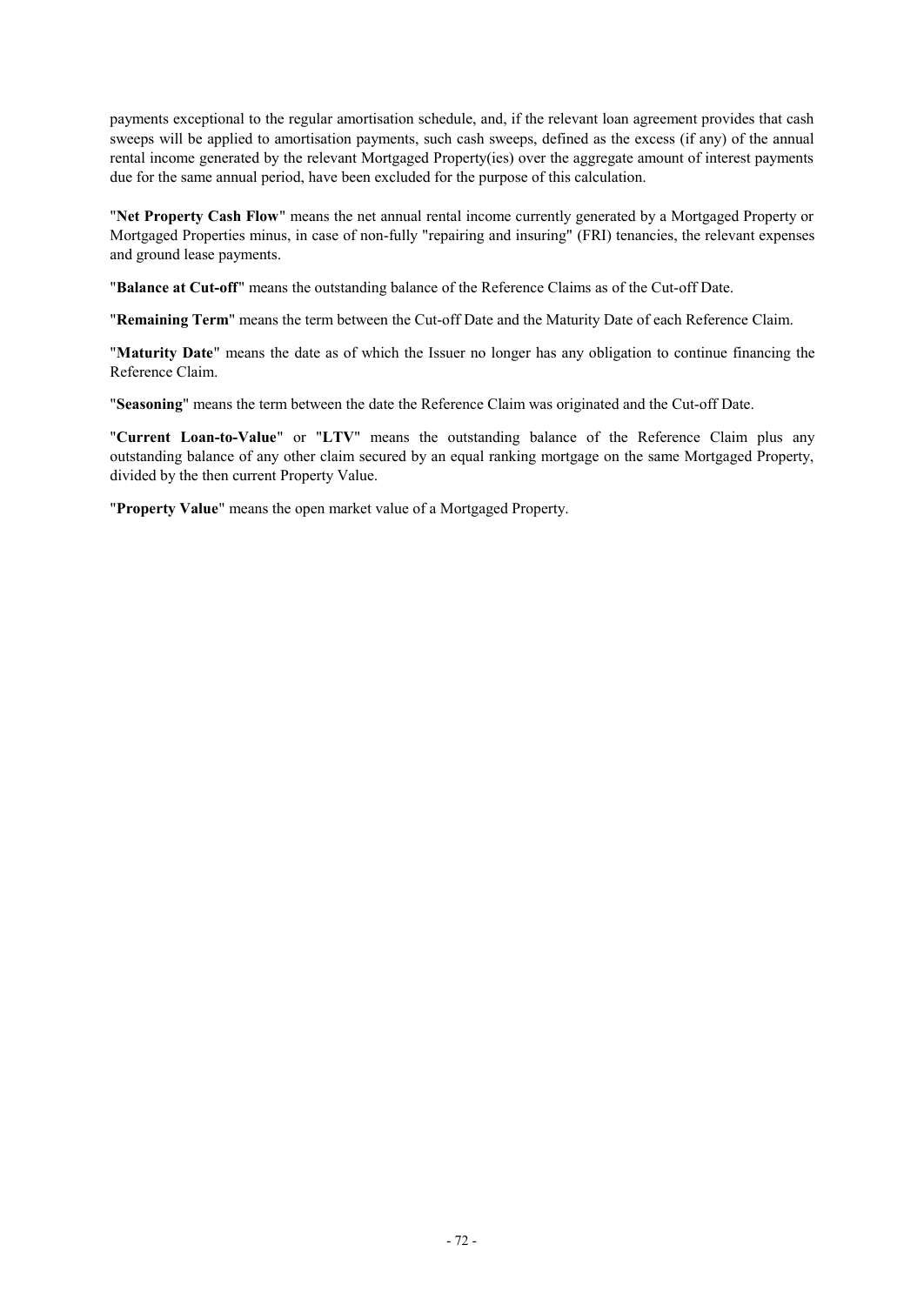# **Loan Description**

| Loan No.       | Balance at Cut-Off<br>(in GBP) | <b>Interest Rate</b><br>Type | Interest Rate fixed/<br>hedged until<br>(YYYY-MM-DD) | Interest<br>Cover Ratio<br>(ICR) | Debt<br>Service<br>Cover Ratio<br>(DSCR) | Loan to<br>Value<br>$(LTV)$ (in<br>$\%$ | <b>Maturity Date</b><br>(YYYY-MM-<br>DD) | <b>Balance at Maturity</b><br>(in GBP) | <b>ICR</b><br>Covenant | <b>LTV</b><br>Covenant<br>(in %) |
|----------------|--------------------------------|------------------------------|------------------------------------------------------|----------------------------------|------------------------------------------|-----------------------------------------|------------------------------------------|----------------------------------------|------------------------|----------------------------------|
|                | 42,871,615                     | Floating                     | 2013-01-07                                           | 2.13                             | 2.05                                     | 46.83                                   | 2013-01-07                               | 42,061,326                             | (3)<br>1.00            | 94.65                            |
| $\overline{2}$ | 8,471,218                      | Floating                     | 2017-10-13                                           | 3.04                             | 2.34                                     | 38.16                                   | 2017-10-13                               | 6,245,618                              | (3)<br>1.19            | $76.92^{(3)}$                    |
| 3              | 175,665,000                    | Floating                     | (1)<br>2013-04-23                                    | 1.22                             | 1.22                                     | 74.91                                   | 2013-04-23                               | 175,665,000                            | 1.10                   | 80.00                            |
| $\overline{4}$ | 19,591,731                     | Floating                     | 2014-07-07                                           | 4.45                             | 3.61                                     | 26.80                                   | 2014-07-07                               | 17, 137, 319                           | 1.14                   | 85.23                            |
| 5              | 56,200,000                     | Floating                     | (1)<br>2006-10-30                                    | 2.86                             | 2.86                                     | (2)<br>28.02                            | 2015-11-27                               | 56,200,000                             | 1.50                   | $50.00$ <sup>(3)</sup>           |
| 6              | 29,812,500                     | Floating                     | (1)<br>2013-01-21                                    | 3.51                             | 3.04                                     | 36.88                                   | 2013-01-21                               | 28,187,500                             | 1.25                   | 80.00                            |
| $\tau$         | 20,905,081                     | Floating                     | 2010-07-20                                           | 1.47                             | 1.11                                     | 75.20                                   | 2010-07-20                               | 19,305,081                             | 1.25                   | 77.00                            |
| 8              | 57,053,239                     | Floating                     | 2010-12-06                                           | 1.10                             | 1.02                                     | 81.89                                   | 2010-12-06                               | 55,414,688                             | (3)<br>1.06            | 82.06                            |
| 9              | 68,300,000                     | Fixed                        | 2019-01-14                                           | 1.44                             | 1.21                                     | 57.91                                   | 2019-01-15                               | 54,000,000                             | 1.10                   | 75.00                            |
| 10             | 12,563,805                     | Fixed                        | 2011-06-23                                           | 1.61                             | 1.04                                     | 60.69                                   | 2011-06-24                               | 10,292,973                             | 1.40                   | 70.00                            |
| 11             | 12,811,822                     | <b>Floating</b>              | (1)<br>2012-04-18                                    | 1.36                             | 1.36                                     | 73.21                                   | 2012-07-18                               | 12,811,822                             | 1.25                   | 80.00                            |
| 12             | 28,964,500                     | Fixed                        | 2010-10-04                                           | 1.78                             | 1.41                                     | 55.75                                   | 2010-10-05                               | 26,764,500                             | 1.35                   | 70.00                            |
| 13             | 62,917,045                     | <b>Floating</b>              | 2019-12-30                                           | 2.38                             | 1.77                                     | 49.78                                   | 2019-12-30                               | 39,549,971                             | (3)<br>1.87            | $70.00$ <sup>(3)</sup>           |
| <b>Total</b>   | 596, 127, 557                  |                              |                                                      |                                  |                                          |                                         |                                          |                                        |                        |                                  |
| Average        | 45,855,966                     |                              |                                                      | 1.87                             | 1.66                                     | 59.28                                   |                                          |                                        |                        |                                  |

(1) interest rate hedged for less than 100% (min. 67%)

(2) calculation does not include undrawn amount of GBP 8,200,000 of equal revolving tranche of GBP 10,000,000 (not securitised)

(3) Covenant will change over loan term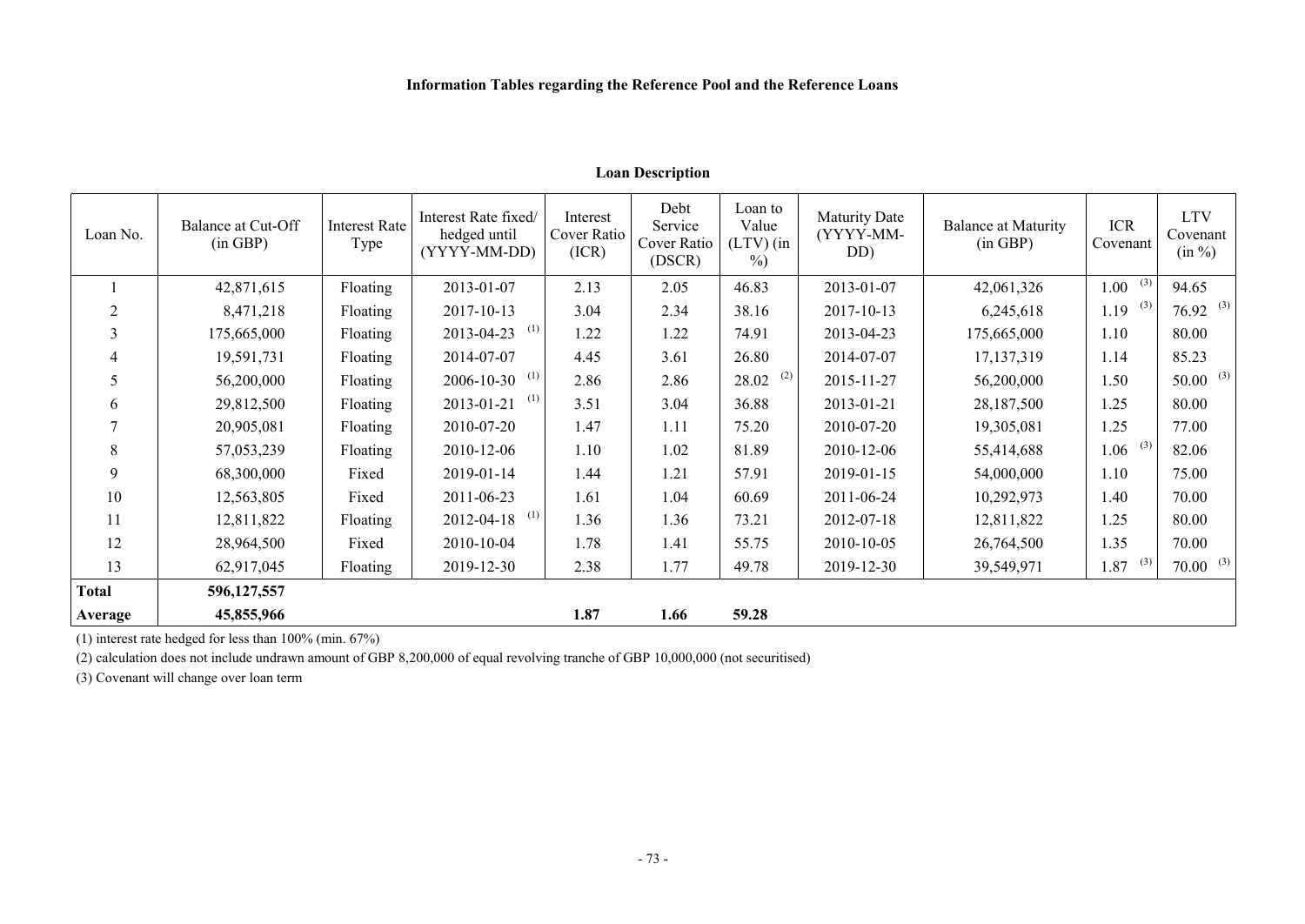**Loan Size** 

| Loan Size<br>Distribution<br>(in m GBP) | No. of loans |
|-----------------------------------------|--------------|
| $0 - 25$ (incl.)                        | 5            |
| $25 - 50$ (incl.)                       | 3            |
| $50 - 100$ (incl.)                      | 4            |
| above 100                               |              |
| Total                                   | 13           |

# **Loan Distribution by LTV**

| <b>LTV</b><br><b>Distribution</b><br>(in %) | No. of<br>loans | Balance at Cut-Off<br>(in GBP) | Weighted average<br>remaining term<br>(in years) | Weighted<br>average LTV<br>(in %) |
|---------------------------------------------|-----------------|--------------------------------|--------------------------------------------------|-----------------------------------|
| $20-30$ (excl.)                             | $\overline{2}$  | 75,791,731                     | 8.91                                             | 27.70                             |
| $30-40$ (excl.)                             | $\mathfrak{D}$  | 38,283,718                     | 7.47                                             | 37.16                             |
| $40-50$ (excl.)                             | $\overline{2}$  | 105,788,660                    | 10.53                                            | 48.59                             |
| 50-60 $(excl.)$                             | $\mathfrak{D}$  | 97,264,500                     | 9.94                                             | 57.27                             |
| $60-70$ (excl.)                             |                 | 12,563,805                     | 4.84                                             | 60.69                             |
| 70-80 (excl.)                               | 3               | 209,381,903                    | 6.35                                             | 74.84                             |
| 80-90 (excl.)                               | 1               | 57,053,239                     | 4.29                                             | 81.89                             |
| <b>Total</b>                                | 13              | 596,127,557                    |                                                  |                                   |
| Average                                     |                 | 45,855,966                     | 7.85                                             | 59.28                             |

# **Loan Seasoning**

| Seasoning<br>Distribution<br>(in years) | No. of loans   | Balance at<br>Cut-off<br>(in GBP) | Weighted<br>average LTV<br>(in %) | Weighted<br>average<br>seasoning<br>(in years) |
|-----------------------------------------|----------------|-----------------------------------|-----------------------------------|------------------------------------------------|
| $0.0 - 0.5$ (incl.)                     | $\overline{4}$ | 141,701,176                       | 65.16                             | 0.22                                           |
| $0.5 - 1.0$ (incl.)                     | 4              | 363,082,045                       | 60.10                             | 0.62                                           |
| $1.0 - 1.5$ (incl.)                     | 1              | 20,905,081                        | 75.20                             | 1.32                                           |
| $1.5 - 2.0$ (incl.)                     | 1              | 19,591,731                        | 26.80                             | 1.67                                           |
| $2.0 - 2.5$ (incl.)                     | 1              | 12,563,805                        | 60.69                             | 2.13                                           |
| $2.5 - 3.0$ (incl.)                     | $\Omega$       | $\Omega$                          | 0.00                              | 0.00                                           |
| $3.0 - 3.5$ (incl.)                     | $\theta$       | 0                                 | 0.00                              | 0.00                                           |
| $3.5 - 4.0$ (incl.)                     | 1              | 29,812,500                        | 36.88                             | 3.65                                           |
| $4.0 - 4.5$ (incl.)                     | 1              | 8,471,218                         | 38.16                             | 4.16                                           |
| <b>Total</b>                            | 13             | 596,127,557                       |                                   |                                                |
| Average                                 |                |                                   | 59.28                             | 0.82                                           |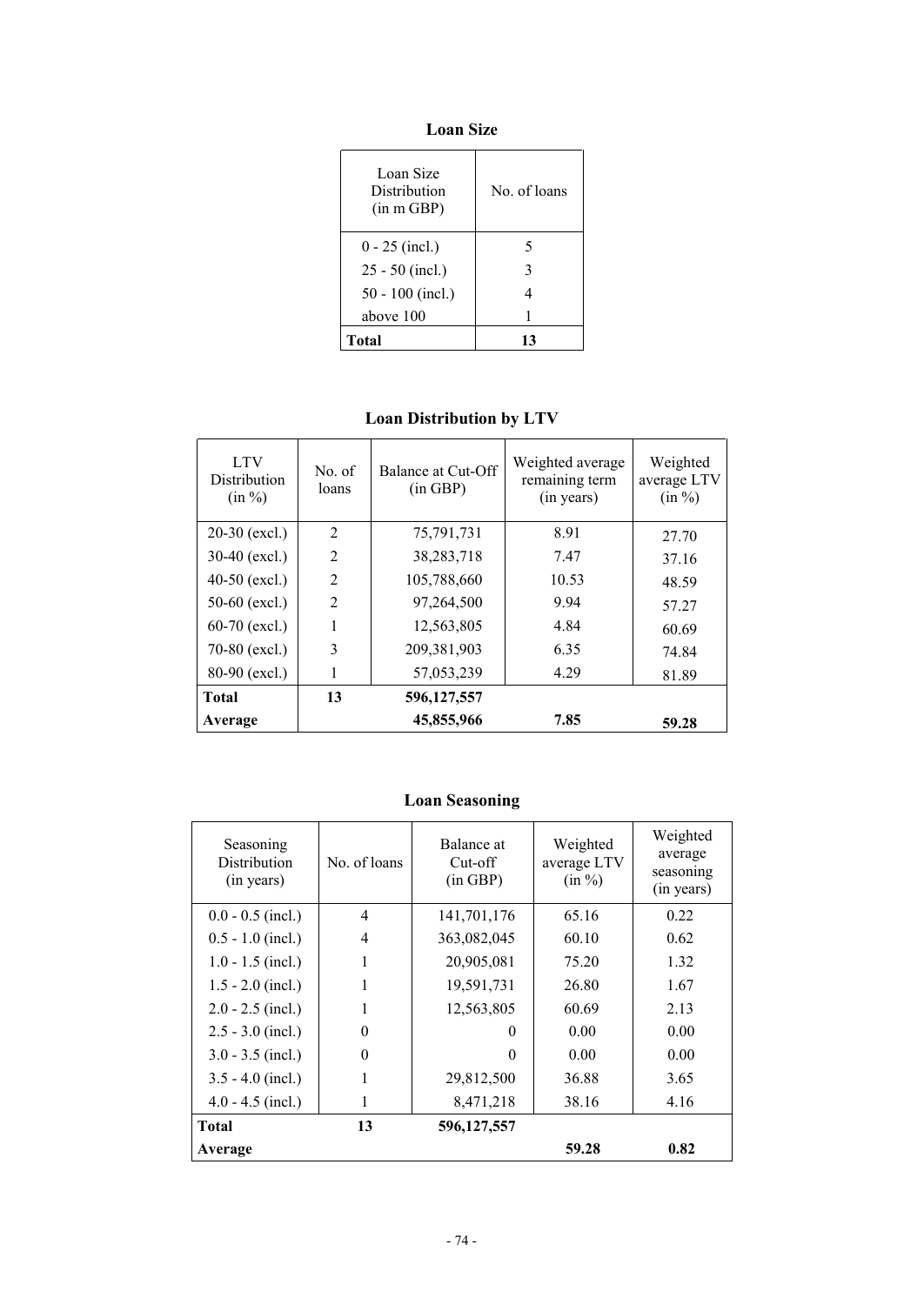| No. of<br>properties<br>per loan | No. of loans   | No. of units | $\%$ of net rent | No. of<br>different<br>tenants | Balance at Cut-Off<br>(in GBP) |
|----------------------------------|----------------|--------------|------------------|--------------------------------|--------------------------------|
|                                  |                | 60           | 38.16            | 39                             | 208,604,315                    |
| 2                                | $\overline{2}$ | 214          | 22.14            | 149                            | 196,570,081                    |
| 3                                |                | 34           | 14.08            | 29                             | 56,200,000                     |
| 5                                |                | 18           | 4.37             | 17                             | 28,964,500                     |
| 6                                |                | 6            | 7.88             | $\overline{2}$                 | 42,871,615                     |
| 85                               |                | 85           | 13.38            |                                | 62,917,045                     |
| <b>Total</b>                     | 13             | 417          | 100.00           |                                | 596,127,557                    |

**Property Diversification in Loans** 

**Geographical Breakdown of Property Values** 

| Region             | No. of<br>Properties | $%$ of net rent | Total relevant<br>Property Value | Allocated Loan<br>Amount |
|--------------------|----------------------|-----------------|----------------------------------|--------------------------|
| East Midlands      | $\overline{4}$       | 0.70            | 6,582,840                        | 3,277,254                |
| Greater London     | 1                    | 2.29            | 22,200,000                       | 8,471,218                |
| London             | 9                    | 25.06           | 288, 272, 746                    | 159,484,552              |
| North East England | 3                    | 0.29            | 2,716,574                        | 1,352,441                |
| North West England | 13                   | 3.12            | 31,050,363                       | 19,557,843               |
| Scotland           | 9                    | 3.33            | 34,686,853                       | 18,616,456               |
| South East England | 32                   | 17.43           | 214,937,636                      | 81,920,463               |
| South West England | 10                   | 4.19            | 39,058,747                       | 26,510,226               |
| Wales              | 3                    | 9.19            | 124,098,096                      | 92,309,651               |
| West Midlands      | 14                   | 15.13           | 151,914,410                      | 59, 315, 843             |
| Yorks & Humber     | 12                   | 19.27           | 219,206,666                      | 125,311,610              |
| <b>Total</b>       | 110                  | 100.00          | 1,134,724,931                    | 596,127,557              |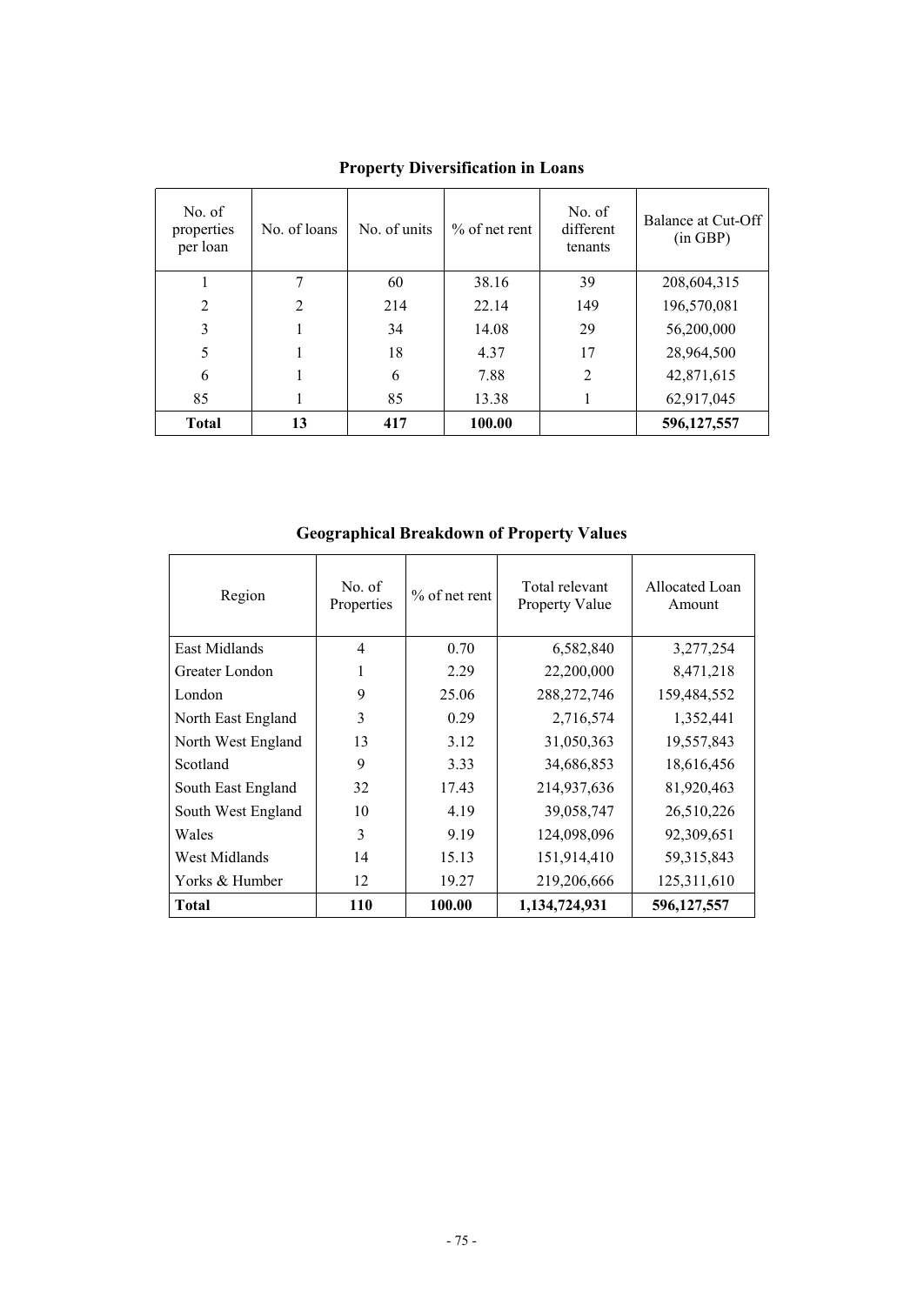# **Sector of Rents**

| Sector     | % of total<br>rent |
|------------|--------------------|
| Retail     | 58.68              |
| Office     | 34.86              |
| Other      | 5.29               |
| Industrial | 1.17               |
| Total      | 100.00             |

**Characteristics of Top 10 Properties by Rent** 

| Property<br>No. | $%$ of net<br>rent | No. of<br>different<br>Tenants | Office (in<br>% of total<br>rent) | Retail (in $\%$<br>of total<br>rent) | Other $^{(1)}$ (in<br>% of total<br>rent) | Industrial (in<br>% of total<br>rent) |
|-----------------|--------------------|--------------------------------|-----------------------------------|--------------------------------------|-------------------------------------------|---------------------------------------|
| 1               | 10.24              | 103                            | 3.80                              | 87.16                                | 9.04                                      | 0.00                                  |
| $\overline{2}$  | 9.42               | 23                             | 15.59                             | 81.37                                | 3.05                                      | 0.00                                  |
| 3               | 9.29               | 9                              | 0.00                              | 95.45                                | 4.55                                      | 0.00                                  |
| $\overline{4}$  | 8.91               | 40                             | 3.08                              | 72.12                                | 24.80                                     | 0.00                                  |
| 5               | 7.81               | 21                             | 0.00                              | 92.18                                | 7.82                                      | 0.00                                  |
| 6               | 7.61               | 1                              | 100.00                            | 0.00                                 | 0.00                                      | 0.00                                  |
| 7               | 5.74               | 1                              | 98.73                             | 0.00                                 | 1.27                                      | 0.00                                  |
| 8               | 3.94               | 5                              | 0.00                              | 96.74                                | 3.26                                      | 0.00                                  |
| 9               | 2.56               | 1                              | 100.00                            | 0.00                                 | 0.00                                      | 0.00                                  |
| 10              | 2.33               | 6                              | 0.00                              | 100.00                               | 0.00                                      | 0.00                                  |
| <b>Total</b>    | 67.85              |                                |                                   |                                      |                                           |                                       |

(1) including car park, advert, sub-station and others

Changes to the Reference Pool between Cut-Off Date and Issue Date:

Loan No. 2 has been prepaid. Loan No. 3 has been refinanced by the Issuer and removed from the Reference Pool in accordance with the procedure set out in the description of the Reference Pool in the section "Transaction Overview". Loan No. 3 may become part of the Reference Pool by Replenishment after the Issue Date.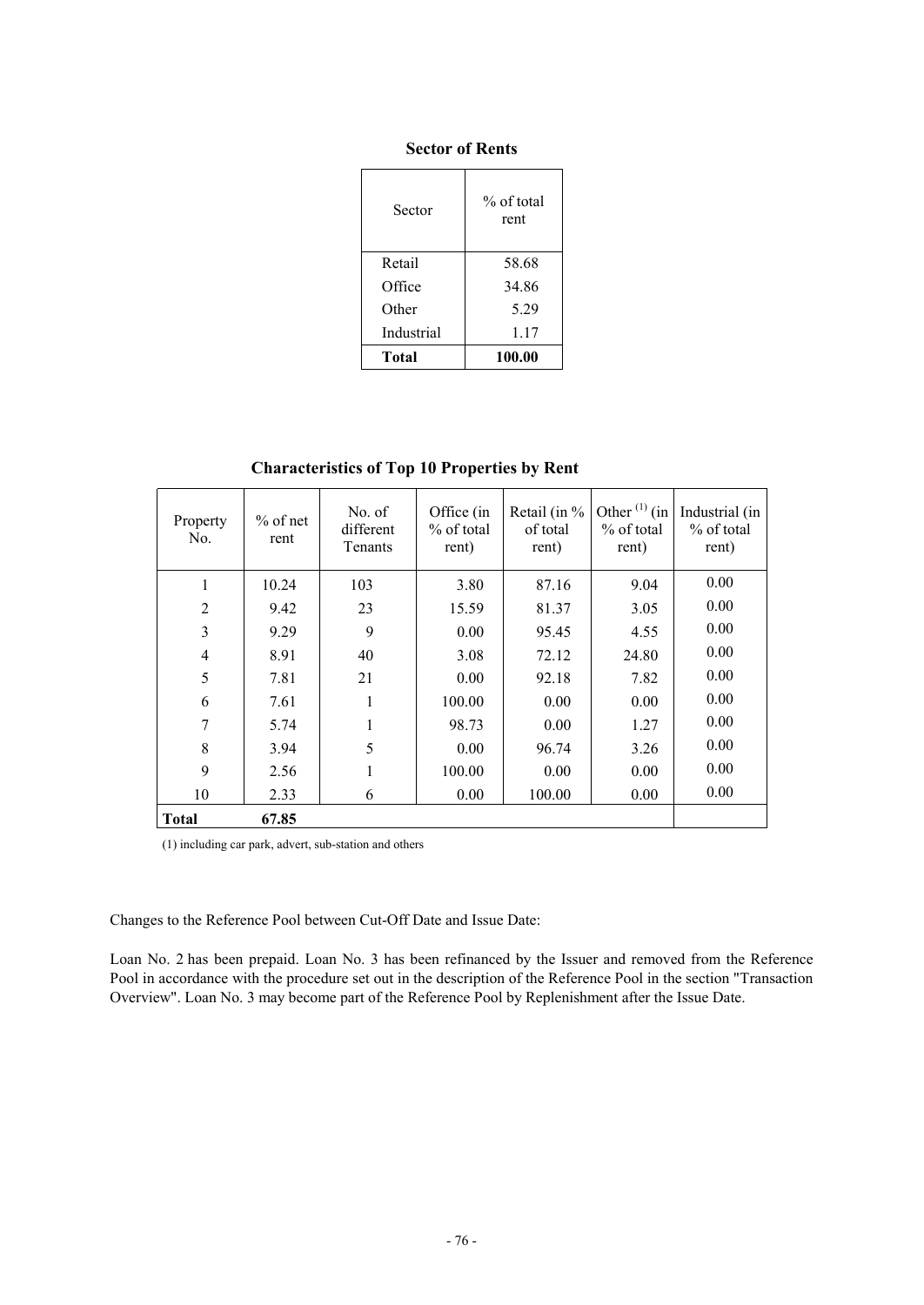#### **REFERENCE POOL SERVICING**

The Servicer will service the Reference Claims and act towards the Servicing Agents servicing the Reference Loans in accordance with the following Servicing Principles and the procedure under Provision 8(a)(i) (Servicing Standards) of the Reference Pool Provisions. The Servicing Principles are attached as Appendix C to the Terms and Conditions and constitute an integral part of the Terms and Conditions.

# **APPENDIX C**

#### **Servicing Principles**

### **1. General**

The administration, collection and enforcement of the Reference Claims, including the Enforcement of the Reference Collateral, shall be carried out by the Issuer (in such capacity, the "**Servicer**") or by the agent in respect of a syndicated Reference Loan (each such agent, a "**Servicing Agent**").

The Issuer acting as the Servicer will (i) service each Reference Claim in accordance with its standard credit and collection procedures for similar assets as in effect and amended from time to time (in the case of syndicated loans subject to the servicing conditions under such syndicated loan documentation) to the extent it is responsible for the servicing of a Reference Claim and (ii) monitor in accordance with its standard credit and collection procedures that any Reference Claim serviced by a Servicing Agent is serviced in accordance with the documentation governing the Reference Loan, subject, in each case, to the Servicing Principles set out below.

#### **2. Administration, Collection and Enforcement of the Reference Claims**

The Servicer will exercise the standard of care of a prudent lender and, in particular, apply reasonable procedures and take all measures it deems necessary or appropriate in its professional discretion to administer, collect and enforce the Reference Claims (including Reference Claims forming part of a syndicated loan claim) and the Reference Collateral or which are necessary to comply with supervisory or regulatory requirements and to refrain from acting when so required by such requirements or mandatory rules of applicable law and act at all times in the interests of the Transaction Creditors only, and, for the avoidance of doubt, such interests will be treated between the Class A1+ Noteholders and the Senior Swap Counterparty as if they were created at the same time and will rank equally with each other, and in the case of any conflict between the interests of the Noteholders or the Senior Swap Counterparty and the interests of the Issuer or third parties, the Servicer will not place the Noteholders' or the Senior Swap Counterparty' interests in a less favourable position than its own interests or the interests of the Issuer or any third party, but will treat the conflicting interests on a *pari passu* basis, subject to mandatory rules of applicable law and the terms and conditions of the relevant obligations of any Borrower and any related collateral. Such a conflict could arise in a case where the Issuer has transferred to third parties the risk with respect to a new loan that was extended to the same Borrower, for instance by virtue of another transaction similar to this one relating to a pool that includes such new loan. In such a situation the Reference Claim and the claim arising under the new loan would be treated as separate "stand-alone transactions" and the performance of one claim would not impact the other. A "stand-alone transaction" should be defined as a transaction where all payments or proceeds attributable to the performance of a claim or, in the event of the Borrower's failure to perform, arising by virtue of enforcement of the security of such claim are applied in satisfaction of all obligations arising under or in connection with the loan related to such claim. In the case of a conflict of interest among the interests of the Senior Swap Counterparty and the Noteholders, the Servicer will, subject to mandatory rules of applicable law, give priority to the interests of the Senior Swap Counterparty and the interests of the holder of the Class A1+ Notes, then among the holders of the Class A2 Notes, the Class B Notes, Class C Notes, Class D Notes and Class E Notes to the interests of the Noteholders of the Class which then ranks most senior for the purposes of the Loss Allocation, *provided that* the interests of the Senior Swap Counterparty and the Class A1+ Noteholders will rank *pari passu* and, for the avoidance of doubt, such interests will be treated as if they were created at the same time and will rank equally with each other*.* 

#### **3. Allocation of Payments**

Subject to mandatory rules of applicable law with respect to the allocation of a payment to a particular claim by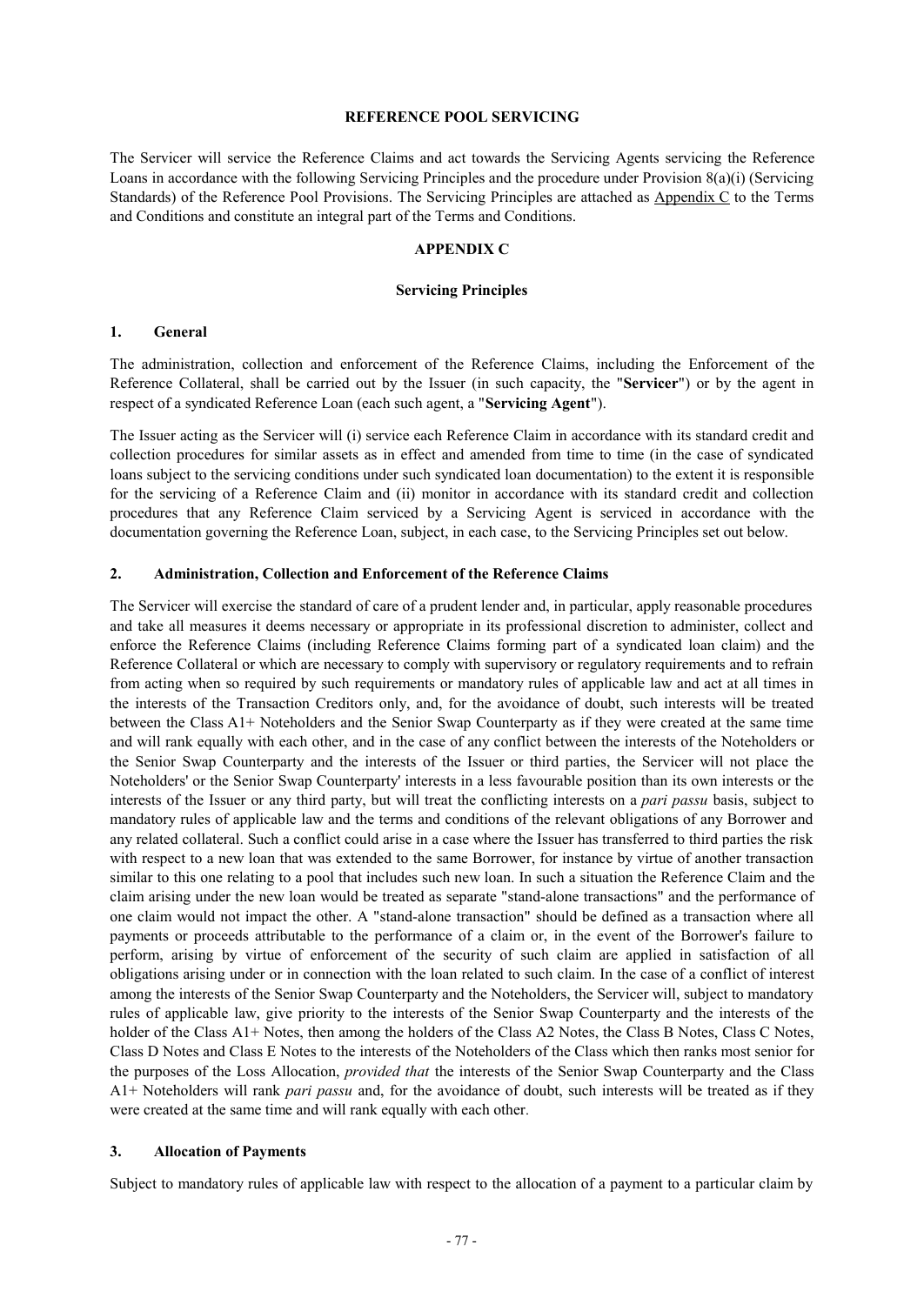the relevant payor, in the event that the Servicer receives, and is entitled to retain, a payment on a Reference Loan or any other payment claim against the Borrower of such Reference Loan and such payment is less than the total amount then due under such Reference Loan and such other claims, the payment received shall be allocated pursuant to the relevant loan agreement(s) or, in the absence of provisions on the allocation of payments in such agreement(s), according to the binding instruction of the relevant payor. Failing any such provision or instruction, the Servicer will allocate the payment in the same proportion as the amount of principal then due under such Reference Claim bears to the total amount of principal then due under such other claims. For the purposes of such allocation, such Reference Claim and such other claims will be deemed due immediately upon the occurrence of a Credit Event in respect of such Reference Claim or non-payment of any such other claim for more than 90 days, regardless of any acceleration.

# **4. Prepayment of the Reference Claims**

Without prejudice to the legal and contractual termination rights of the Borrower, the Servicer may approve the partial or full early repayment of a Reference Claim. The Issuer will usually be indemnified by the Borrower for any interest loss and the cost of unwinding the hedging arrangements (if any). In addition, the Borrower may be subject to prepayment penalties charged by the Servicer on a case-by-case basis. In exceptional cases only, prepayment penalties will be charged by the Servicer to cover lost margin. Prepayment penalties will be typically reduced in one or more steps from the first annual period to final maturity of the Reference Claim.

# **5. Reporting**

With respect to each Collection Period, the Issuer will provide the Trustee and each of the Rating Agencies with a report (the "**Pool Report**") on the performance of the Reference Pool and the determination of the Realised Losses. Further, the Issuer will deliver to the Trustee such other reports and information at such times as specified in the Terms and Conditions and/or the Trust Agreement.

See "TERMS AND CONDITIONS OF THE NOTES - Notifications" and "THE MAIN PROVISIONS OF THE TRUST AGREEMENT".

# **6. Payments in Arrears from Borrowers**

The administration and monitoring of the Reference Claims by the Servicer is based on a computer supported payment tracking system.

Following a draw-down or interest rollover under an approved loan, all relevant information regarding that particular transaction is entered into an in-house IT system. This system is a tailor-made programme containing the relevant data regarding the transaction, including the borrowers, syndicate members, financial information such as interest rate fixings, final maturity, repayments and the like. The internal payment tracking system calculates the amounts due from the Borrowers and those calculations are used to verify the calculations which are made manually by the respective department of HI. If delinquencies occur, the Borrower appears on a watchlist, which is monitored by Credit Risk Management ("**CRM**"). With the support of HI's business line, CRM analyses the reasons for the arrears and tries to receive immediate payment.

Senior management of the Issuer will determine on a case-by-case basis whether and what action will be taken in respect of a Reference Claim in default. Such action will be based upon the particular circumstances and extent of the default and the likelihood of remedy, such as the financial situation of the Borrower and, if appropriate, other providers of Reference Collateral, the value of the Mortgaged Property and any Additional Reference Collateral, and the future prospects. It may be necessary to undertake a review of the Reference Collateral. Certain security may, in accordance with applicable law, need to be protected, including, without limitation, the perfection of rent pledges.

### **7. Payment Rescheduling and Debt Restructuring**

If a Borrower falls into payment default with respect to a Reference Claim, the Servicer will be entitled, subject to mandatory rules of applicable law and the restrictions (if relevant) applicable to Reference Claims forming part of a syndicated loan claim, to declare the Reference Claim immediately due and payable. In accordance with the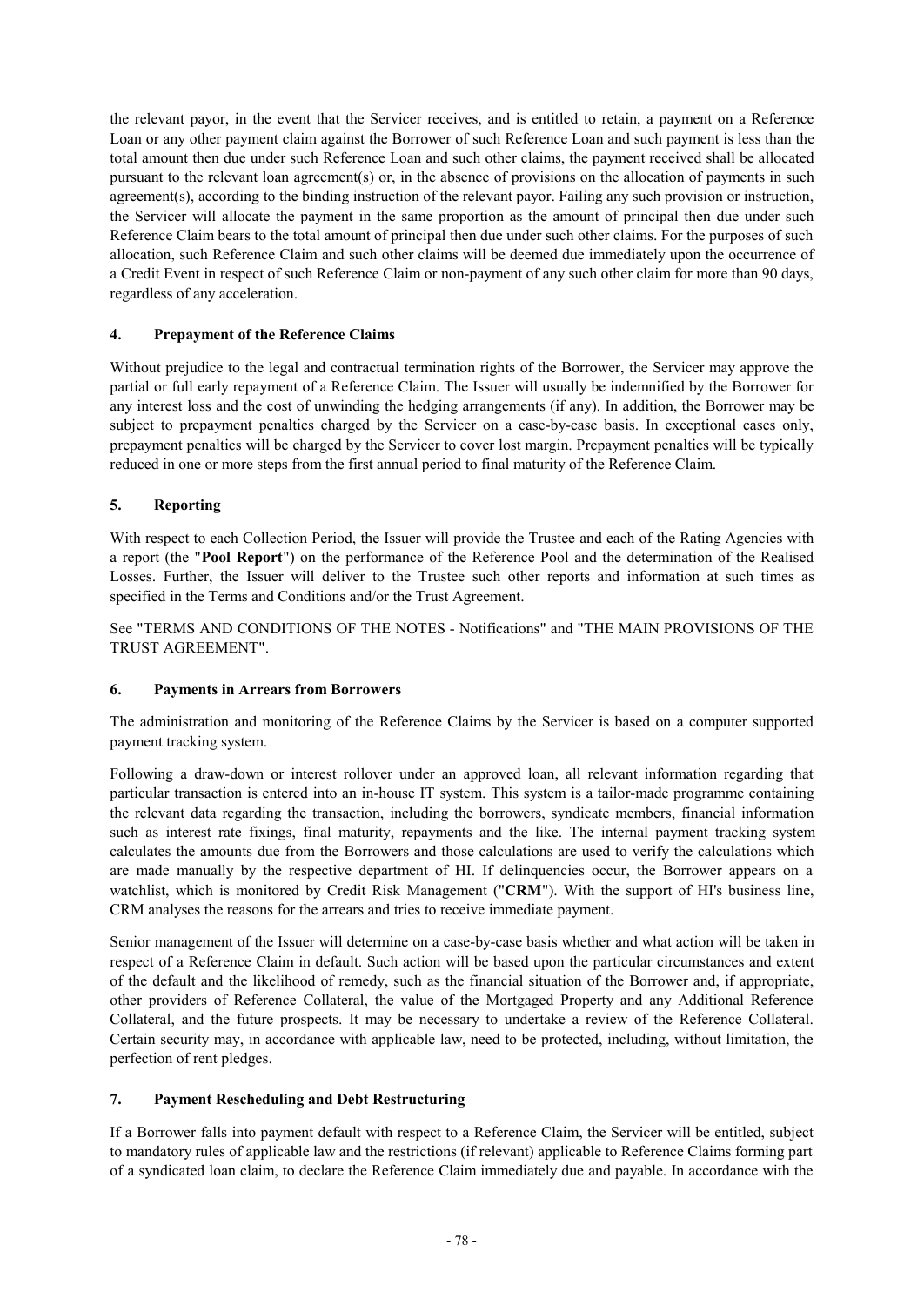Issuer's standard procedures and subject to Section 8 (Common Principles) of the Servicing Principles below, the Servicer is also authorised to agree to a payment rescheduling and/or debt restructuring (including, but not limited to, as described in the definition of the Restructuring Event) with a Borrower in arrears. In doing so, the Servicer may in particular forgo the repayment of a portion of the relevant Reference Claim if the Servicer is satisfied, in its reasonable judgement, that the aggregate amount of collections on such Reference Claim will be higher than the aggregate amount it would collect thereon had it not agreed to forgo such portion of the Reference Claim. The Servicer will notify the Rating Agencies (subject to any applicable laws) if payment rescheduling and/or debt restructuring as described in this paragraph occurs.

For the avoidance of doubt, without prejudice to the Eligibility Criteria and any other conditions for the Loss Allocation, a Restructuring Event will constitute a Credit Event whether or not the Servicing Standards were complied with in connection with such Restructuring Event.

# **8. Common Principles**

In all cases of payment rescheduling or debt restructuring, the Servicer shall adequately safeguard the interests of the Noteholders, the Senior Swap Counterparty in the full performance of the Reference Claims at all times and to minimise Realised Losses, notwithstanding its right to forgive a portion of the relevant Reference Claim, and, in a conflict of interest situation, will not place such interests in a less favourable position than its own interests in relation to the same Borrower.

Subject to mandatory provisions of applicable law, the Servicer will only agree to payment rescheduling or debt restructuring of a Reference Claim, if the Reference Claim, under the altered repayment schedule or as restructured, is due to be repaid in full before the end of the Collection Period immediately preceding the Final Scheduled Payment Date at the latest.

# **9. Security Enforcement**

The action to be taken by the Servicer in recovering defaulted Reference Claims will be decided by senior management on a case-by-case basis. Collateral enforcement requires very close co-operation between CRM, the loan managers of the respective department of HI's business line and the external co-operation partners (external agent, external local solicitors, etc.). In each case, the Servicer establishes a specific recovery procedure for the distressed loan with a view to maximising recoveries.

Before exercising security on the Mortgaged Property, the primary concern is to protect cash flow generated by the asset. To this end, the Servicer may use external property managers or surveyors to administer the property and to collect rent which is transferred directly to the Servicer.

The security interest on the Mortgaged Property will be exercised by sale on the free market or by way of a forced sale, subject to an internal or external valuation and subject to applicable legal requirements in the relevant jurisdiction.

# **10. Adjustment of Loan Rates**

In the case of floating rate Reference Claims, the interest rate will be typically based on LIBOR plus a margin. In the case of fixed rate Reference Claims, the Servicer will negotiate any interest rate reset, including the conversion of a fixed rate into a floating interest rate, with the Borrower in accordance with its standard procedures, taking into account the prevailing market conditions and the interests of the Noteholders and the Senior Swap Counterparty. Hedging arrangements required by the Servicer will be agreed with the Borrower on a case-by-case basis. The Servicer will notify the Rating Agencies if a reset of the loan interest rates as described in this paragraph occurs.

# **11. Replacement of Borrowers**

It is to be expected that during the term of the Notes, some Borrowers will sell their Mortgaged Property to a third party or that for other reasons (e.g., compulsory auction following foreclosure) a change will occur in the ownership of such Mortgaged Property. The Servicer will be entitled to approve replacement of a Borrower (the "**Former Borrower**") by a new Borrower (the "**New Borrower**"), subject to the following conditions: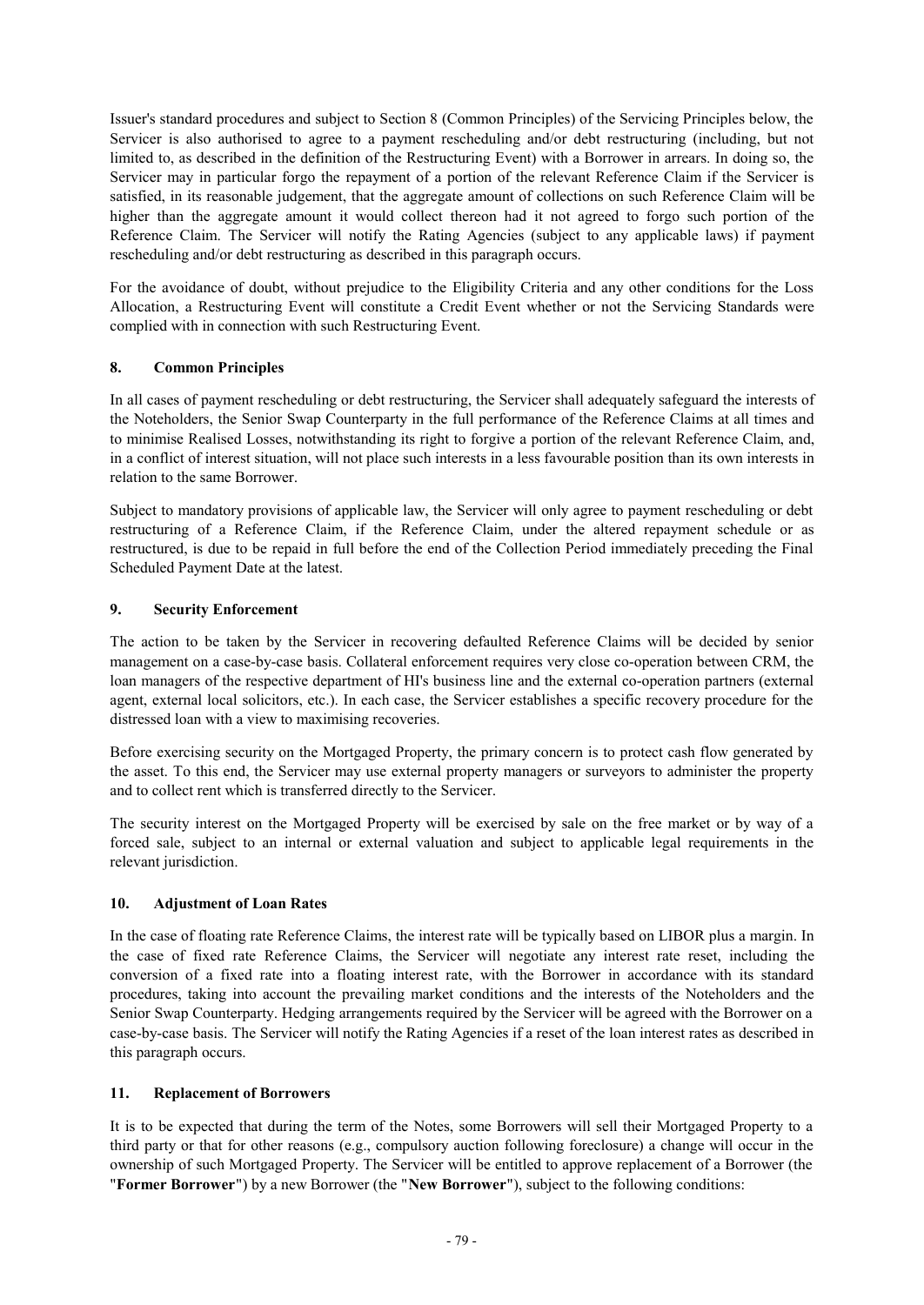- (a) The New Borrower assumes the debt of the Former Borrower, *provided that* this will not result in a deterioration in rank or value of the Mortgages.
- (b) The replacement is made in connection with the transfer of title to the Mortgaged Property (including by way of forced sale) to the New Borrower or a third-party collateral provider, and extends to all loan claims which are secured by real property liens on such Mortgaged Property.
- (c) The existence, content, priority and enforceability (including any immediate executability) of the Reference Claim and the related Mortgage will not be adversely affected by the replacement.
- (d) The replacement complies with all applicable legal requirements as well as the standard procedures of the Issuer; in particular, the New Borrower must fulfil all requirements which the Servicer applies for extension of loans in accordance with its loan conditions; in this regard, no lesser requirements may be applied in relation to the fact that the Reference Claim is included in the Reference Pool.
- (e) The Trustee and the Rating Agencies receive prompt notice of any such replacement.
- (f) The then current rating of the Notes will not be adversely affected as a result of any such replacement.
- (g) Any such replacement may only be made with due regard to the interests of the Transaction Creditors.

# **12. Substitution of Mortgaged Properties**

The Servicer will, in certain cases, at its sole discretion, allow a Borrower to substitute a Mortgaged Property by another property (the "**Substitute Property**") in accordance with the terms of the relevant loan, subject to a renewed credit approval, the conditions outlined in "ORIGINATION AND UNDERWRITING" and the following conditions:

- (a) The Substitute Property will comply with the Issuer's quality standards and afford the same security as the Mortgaged Property which is being replaced.
- (b) The terms and conditions of the relevant loan underlying the Reference Claim may not change in any material and adverse respect as a result of the substitution.
- (c) Such substitution will not cause, within one year period, the total value of properties substituted in respect of all Reference Claims to exceed 10% of the Aggregate Principal Balance as of the date of such substitution.
- (d) The Substitute Property will be commercial property located in the United Kingdom.
- (e) The LTV of the respective Reference Claim shall not increase due to (and at the time of) such substitution.
- (f) The Eligibility Criteria set out in No. (i), (ix) and (xix) in each case as relates to the Reference Collateral relating to the Substitute Property, No. (iii), (viii), (xxvi) and (xxvii) in each case as relates to the Mortgage relating to the Substitute Property, No. (vi), (xiv), (xvi), (xxviii) (in each case prior to or on the substitution date), (xv), (xxix), (xxxi), (xxxii) and (xxxiii) in each case as relates to the Substitute Property, No. (xx) and (xxiv) in each case as relates to the provider of the relevant Reference Collateral relating to the Substitute Property and the Replenishment Condition set out in No. (xv) will be met as of the date of substitution.

The Servicer shall be permitted to substitute properties that do not comply with conditions (a) to (f) above upon notification to each of the Rating Agencies.

### **13. Further Advances**

The Servicer may agree with a Borrower on further advances with respect to a Reference Loan. In such case, the Servicer will not place the Transaction Creditors' interests in a less favourable position than its own interests and to the extent that the Reference Collateral is used as collateral for further advances, the interests of the Issuer will be fully subordinated to the interests of the Transaction Creditors in respect of such further advances and no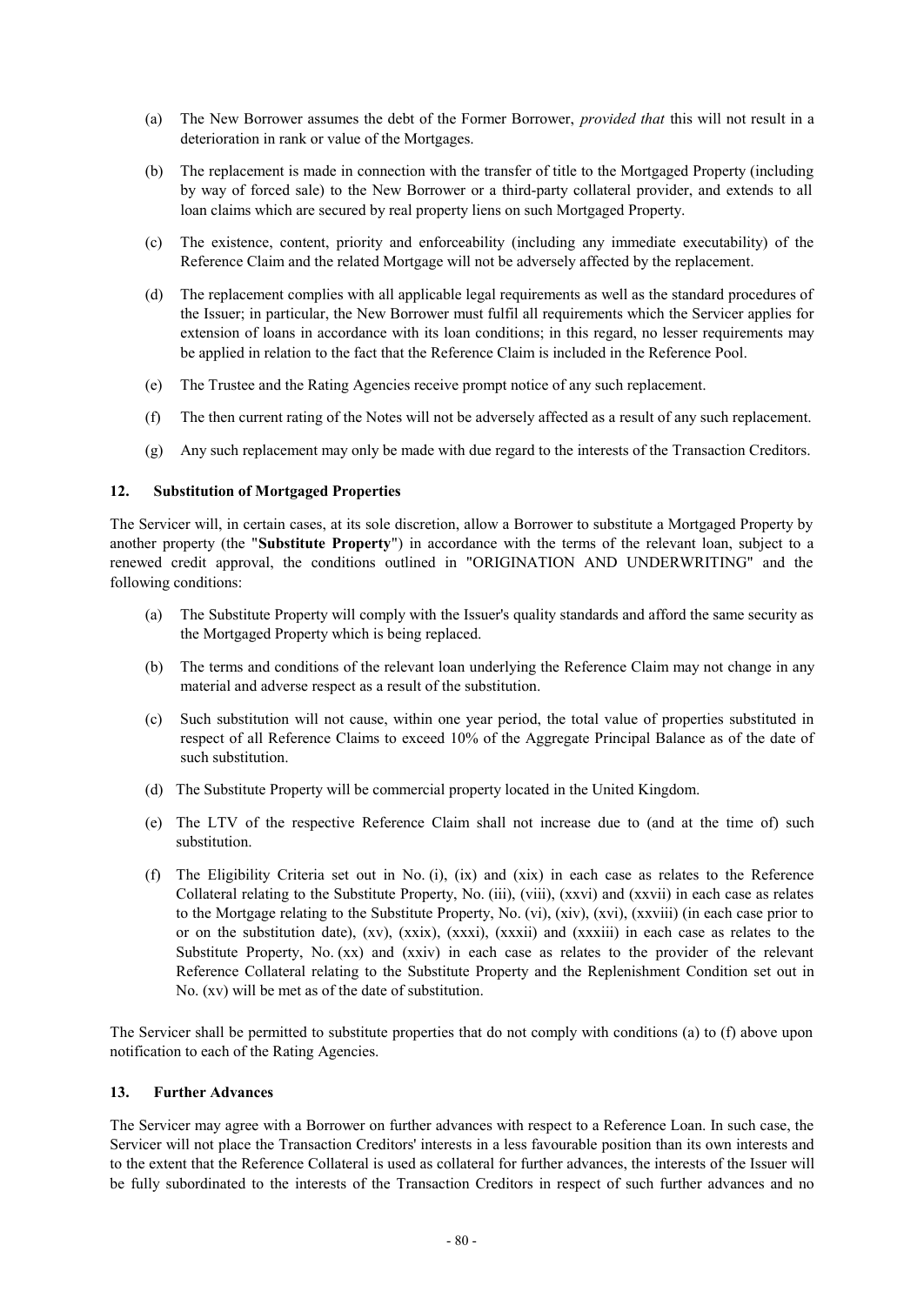enforcement action may be taken, including, without limitation, by way of acceleration of payments or enforcement against the Reference Collateral securing such further advance prior to enforcement action being taken in respect of the corresponding Reference Loan. Any mortgages securing such further advance shall be deemed not to constitute Mortgages and, for the avoidance of doubt, any mortgages on the Mortgaged Property(ies) securing such further advance must be subordinated to the relevant Reference Mortgage(s). The payment claims arising from such further advances will constitute separate loan claims which will not form part of the Reference Pool.

# **14. Other Changes to the Conditions of Reference Claims**

In addition to the cases provided for in Section 4 (Prepayment of the Reference Claims), Section 6 (Payments in Arrears from Borrowers), Section 10 (Adjustment of Loan Rates), Section 11 (Replacement of Borrowers) and Section 13 (Further Advances) of the Servicing Principles and in accordance with the terms of the Reference Claim and Reference Collateral documentation, the Servicer will be authorised to take action in the context of servicing the Reference Claims (in particular to amend contractual provisions of the underlying Reference Loan) in compliance with its internal guidelines which in the Servicer's professional judgement may affect the terms of the Reference Claims or the Reference Mortgages, only if:

- (a) doing so will, in the reasonable professional judgement of the Servicer, neither adversely affect the validity and enforceability of the Reference Claims and the Reference Mortgages nor reduce the value of the Reference Loans or the Reference Mortgages nor result in Realised Losses or otherwise materially adversely affect the Transaction Creditors, or
- (b) the Trustee has given prior consent to such action of the Servicer.

The Servicer will, however, not extend the maturity of the Reference Claims beyond the Scheduled Maturity Date.

# **15. Use of Third Parties by the Servicer**

The Servicer may delegate the performance of its duties in the context of enforcing the Reference Claims and foreclosing on the Reference Collateral, in whole or in part, to vicarious agents (*Erfüllungsgehilfen*) pursuant to § 278 of the German Civil Code (*Bürgerliches Gesetzbuch*). A more extensive delegation of duties by the Servicer in the context of servicing the Reference Claims is not permitted.

In connection with servicing the Reference Claims the Servicer may retain outside consultants and experts to the extent it deems necessary in its due professional judgement. The Servicer will select and monitor such consultants and experts with the care expected of a prudent bank.

### **16. Reference Claims serviced by Servicing Agent**

### *16.1 Responsibility for Servicing Agents*

The servicing of a Reference Claim arising out of syndicated loans may be carried out by a Servicing Agent. The Issuer, as a syndicate bank, shall monitor the compliance of the Servicing Agent with the servicing requirements under the applicable Reference Loan documentation.

### *16.2 Enforcement*

The Issuer, as a syndicate bank, shall take all lawful actions necessary, in its professional judgement, to ensure that the relevant Servicing Agent complies with its respective servicing obligations under the relevant Reference Loan documentation. Such actions will include enforcement of rights of the Issuer in respect of such Reference Loan.

### *16.3 Actions*

The Issuer will, to the extent permitted by law or contract, not agree with the relevant Servicing Agent and/or other syndicate banks, if applicable, on any servicing principle, rule or action, or otherwise act in a manner, which, in the professional judgement of the Issuer, is inconsistent with the Servicing Standards.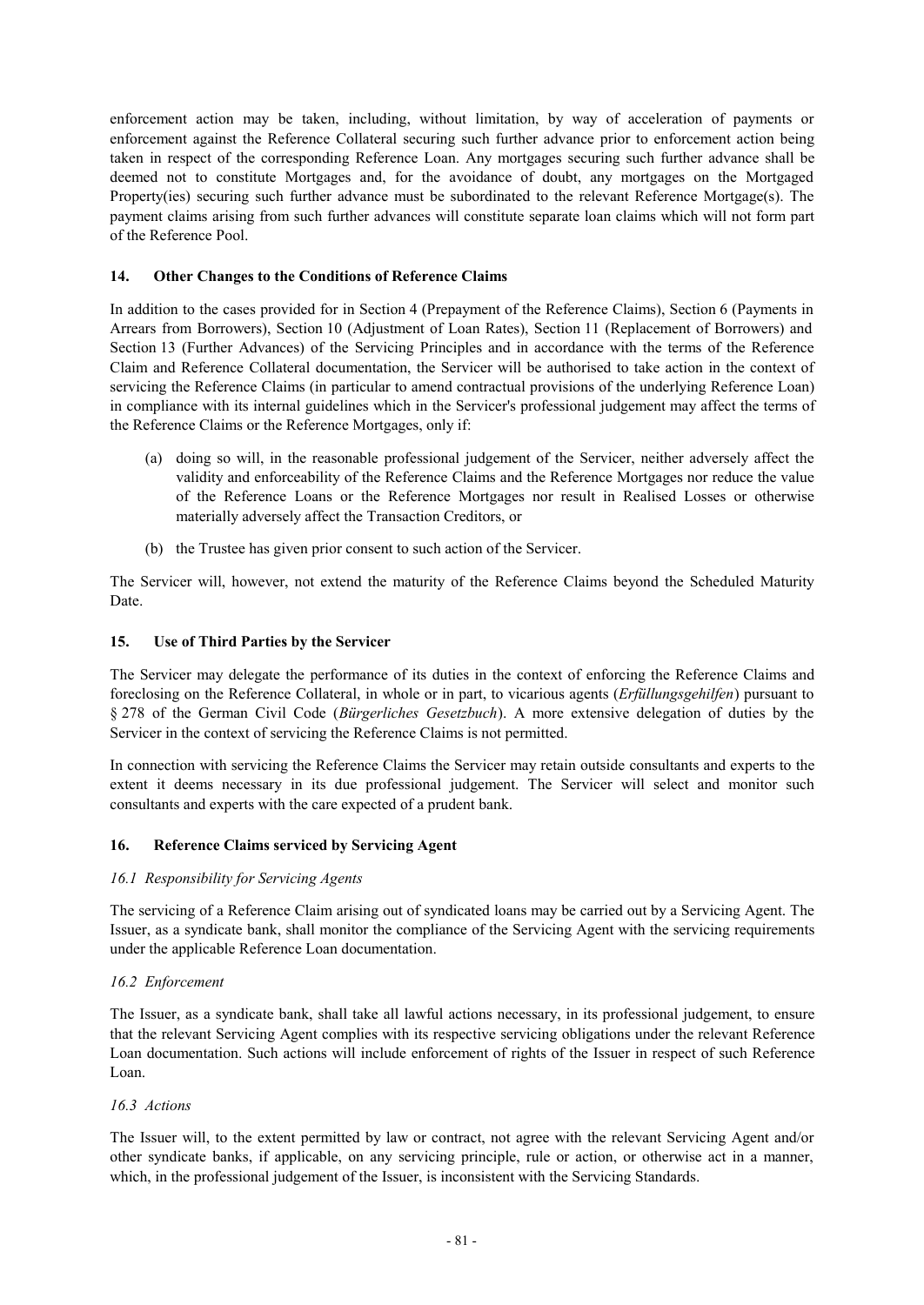# **17. Compliance with the Servicing Standards**

Compliance with the Servicing Standards as from the Cut-off Date is, subject to Provision 9 (Non-compliance with Eligibility Criteria, Replenishment Conditions or Servicing Standards) of the Reference Pool Provisions, a condition to the Loss Allocation and does not constitute an obligation of the Issuer.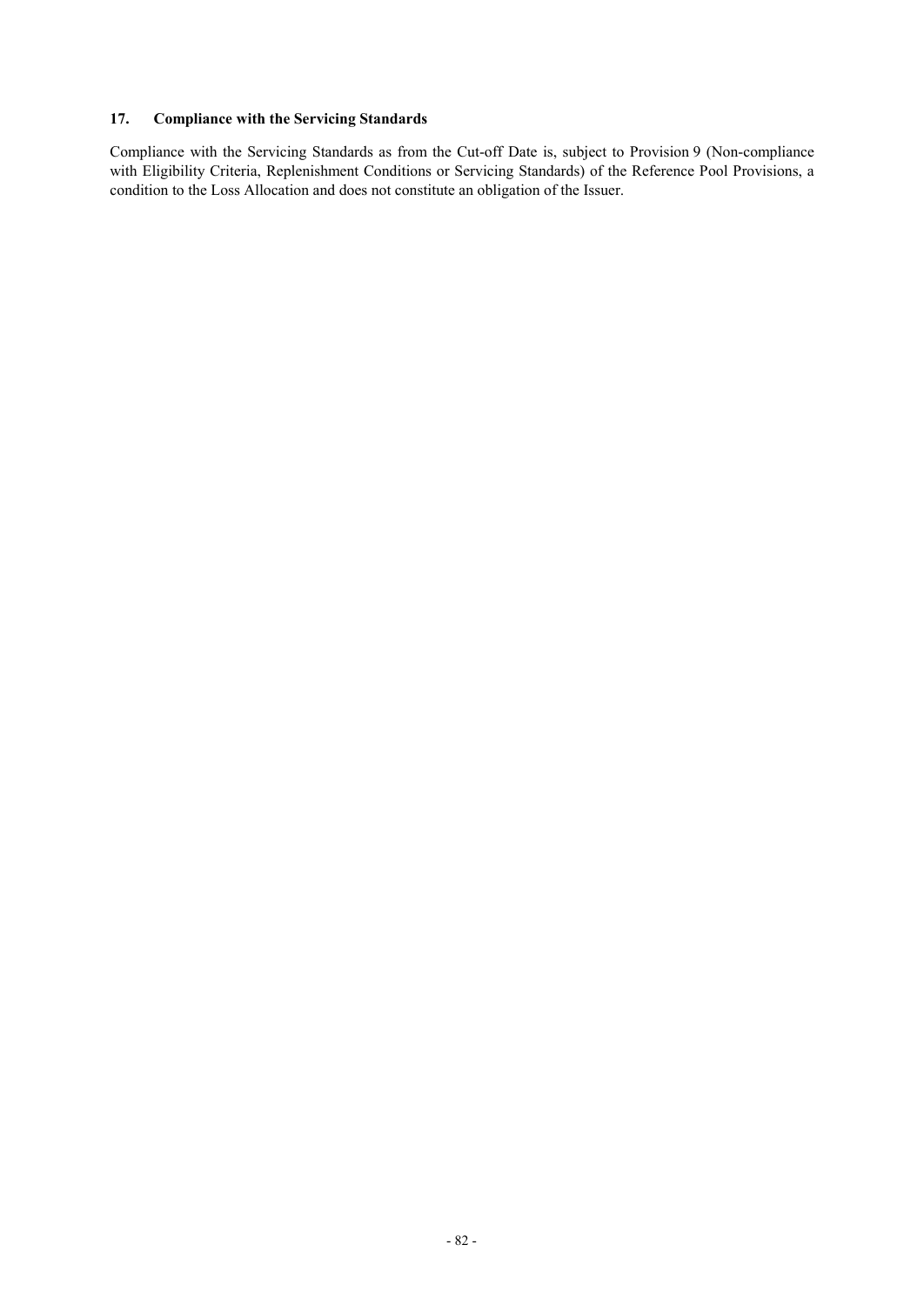#### **ORIGINATION AND UNDERWRITING**

#### **Origination of Commercial Mortgage Loans**

The loans are originated partly by an independent external agent (thereafter also referred to as the "External Agent") together with the respective origination department in Stuttgart, partly from HI's London branch. Both are highly experienced in originating UK commercial mortgages.

The External Agent is a London based company which acts under Württemberger Hypo brand as HI's representative office. This company has been working on a commission basis for HI since 1991. Both the origination department in Stuttgart (together with the External Agent) and the origination department in London are part of HI's business line. The business line is primarily responsible for the origination and structuring of new business transactions and the management of prospective and existing client relationships. The business line provides necessary documentation, prepares the credit application for the credit decision process and does the underwriting.

The business line consists of specially trained loan managers with experience in UK commercial lending. Most of the loan managers are native UK speakers. The relevant loan managers structure the loan, identify critical issues and risk mitigants and negotiate the terms and conditions of the loan (concerning the origination from Stuttgart this is done in close collaboration with the External Agent). After an indicative term sheet is counter-signed, the analyst team and the underwriting people, respectively, evaluate and prepare a formal credit application for credit approval. This is checked by a member of Credit Risk Management (CRM), a Senior Risk Officer. The credit application is then presented to the persons with appropriate credit approval authority as detailed below.

The standardised credit applications have to meet HI's underwriting criteria for UK commercial loans based on cash flow analysis and the quality of the collateral in addition to the borrower's creditworthiness. If these criteria are not met, the application will not be further processed. The credit application contains at least the following items: Information on the borrower (e.g. financial information/balance sheet, shareholders, sponsor, guarantors, management experience, group structure, existing structure, borrower rating, borrower's strategy), on the property (description and analysis, valuation, etc.), on tenants (tenancy schedule, etc.), terms and conditions of the loan incl. transaction structure, economic efficiency, financing structure uses and sources, cash flow analysis, etc.).

Integral part of the credit application is an internal rating for the borrowers PD (probability of default) and an estimation of the LGD (Loss Given Default), both resulting in an expected loss rate.

Credit approval authority is solely carried out by HI. The External Agent has not part in the credit decision process. All Credit Decisions have to be made on the basis of the 2-Votes-principle. This means that every Credit Application for a Credit Decision has to have independent Votes from each the A- and B-Authority. Based on this, the Credit Decision will be made as follows: If a Credit Decision lies within the Board, the CRO cannot be overruled; if a Credit Decision lies within the responsibility of the Credit Committee, the B-Authority cannot be overruled; if a Credit Decision lies within a responsibility below the Credit Committee, the Credit Decision is made by two consenting Votes by each of the A- and B-Authority, whereby CRM cannot be overruled. The main Authority Levels for Credit Decisions are as follows: Board – From Large Exposure (incl.) acc. to section 13 KWG, Credit Committee - Up to Large Exposure (excl.) acc. to section 13 KWG. Below these levels, credit decisions happen only for minor loan increases or non-material waivers and amendments.

Once a loan has been approved the responsible persons in the Transaction Management department will process the loan to closing.

### **Underwriting Criteria**

Concerning legal issues, where appropriate or where it is market standard, HI cooperates with leading solicitors in the UK which usually are also in charge of drafting and checking all credit documents to perform adequate documentation. Where no external advisers/notaries are being involved, any documentation is carried out or reviewed by Business Line's legal unit/transaction management unit, which is separated from the pure origination function within Business Line. Loan documentation usually incorporates key performance triggers such as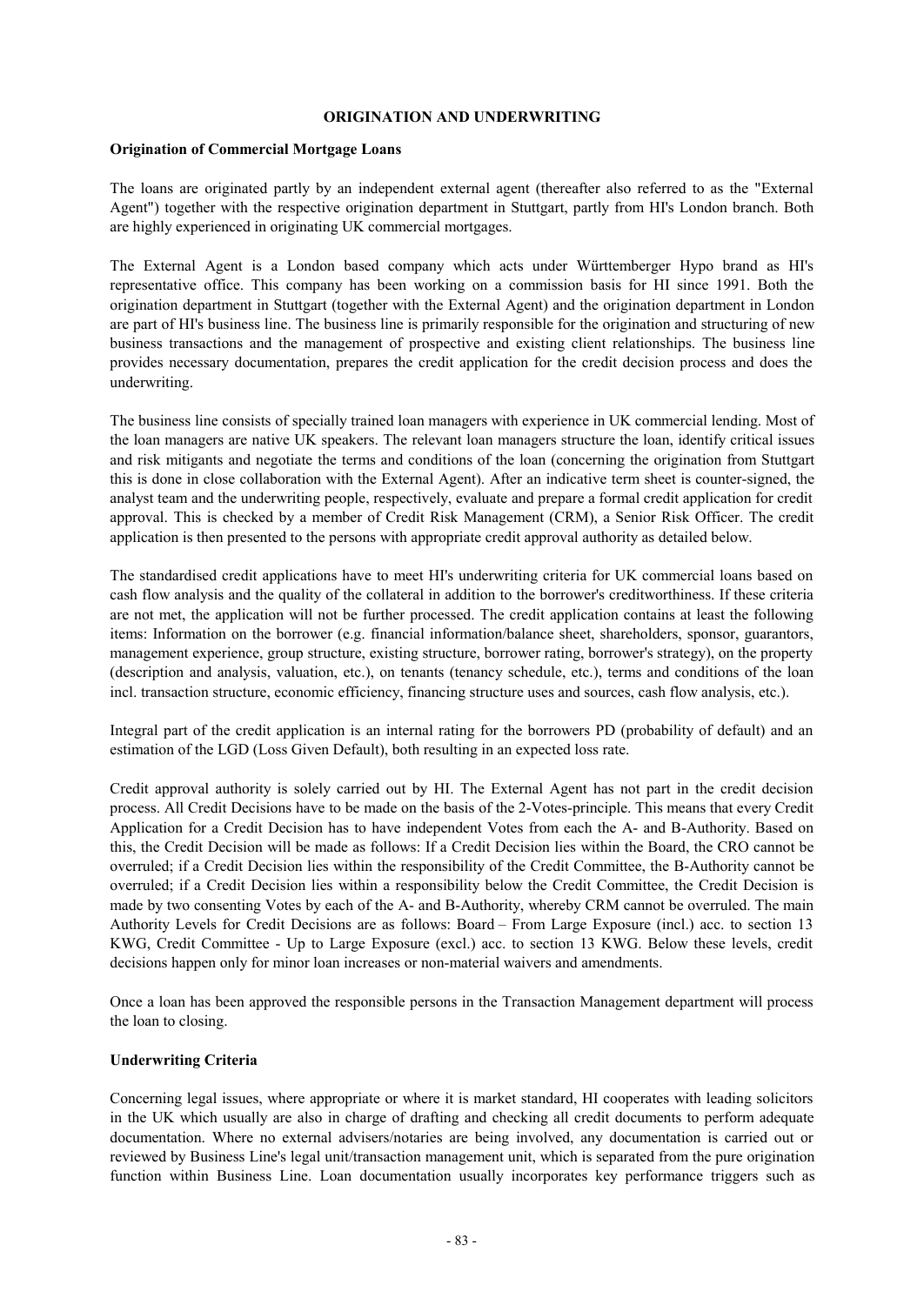interest and debt service coverage as well as LTV and Net Worth covenants (as appropriate) and is governed by English law. A legal opinion in a form which is acceptable to a prudent lender by an UK solicitor has to be submitted before the disbursement of the loan. Land Registry and Companies Register searches are conducted by the bank's solicitors.

HI's credit analysis focuses strongly on the cash flow generating potential of the property and its capital value. Using IT-Tools, cash flows are analysed (inter alia) from different perspectives, including stress and worst cases, for example without including rental uplifts and assuming tenants to vacate at lease break options and lease expiry. The cash flow from the property has to be positive after deduction of head rents (where applicable), service charges or management costs (where applicable), interest service and amortisation. The majority of leases have a duration of more than five years. In general they incorporate full repairing and insuring clauses which impose an obligation on the tenant to maintain, repair and insure the building ("FRI leases").

# **Property Appraisal**

All properties are inspected and valued by carefully selected external valuers according to the provisions of the "RICS Appraisal and Valuation Manual". A Property Value (herein also referred to as "Market Value") is determined for each property. The valuation is based on "the estimated amount for which a property should exchange on the date of valuation between a willing buyer and a willing seller in an arm's length transaction after proper marketing wherein the parties had each acted knowledgeably, prudently and without compulsion". Factors taken into account include location, equipment, quality or intended use of the property as well as local and general economic conditions, infrastructure, maintenance costs (where applicable), the remaining useful economic life, a review of the rent rolls, disclosure of unusual tenancy terms, comparable information and disclosure of any engineering reports or any environmental reports.

The external valuations are cross-checked internally. Usually, on-site inspections of the premises are required before disbursement. All valuations must be such as would be acceptable to a prudent lender.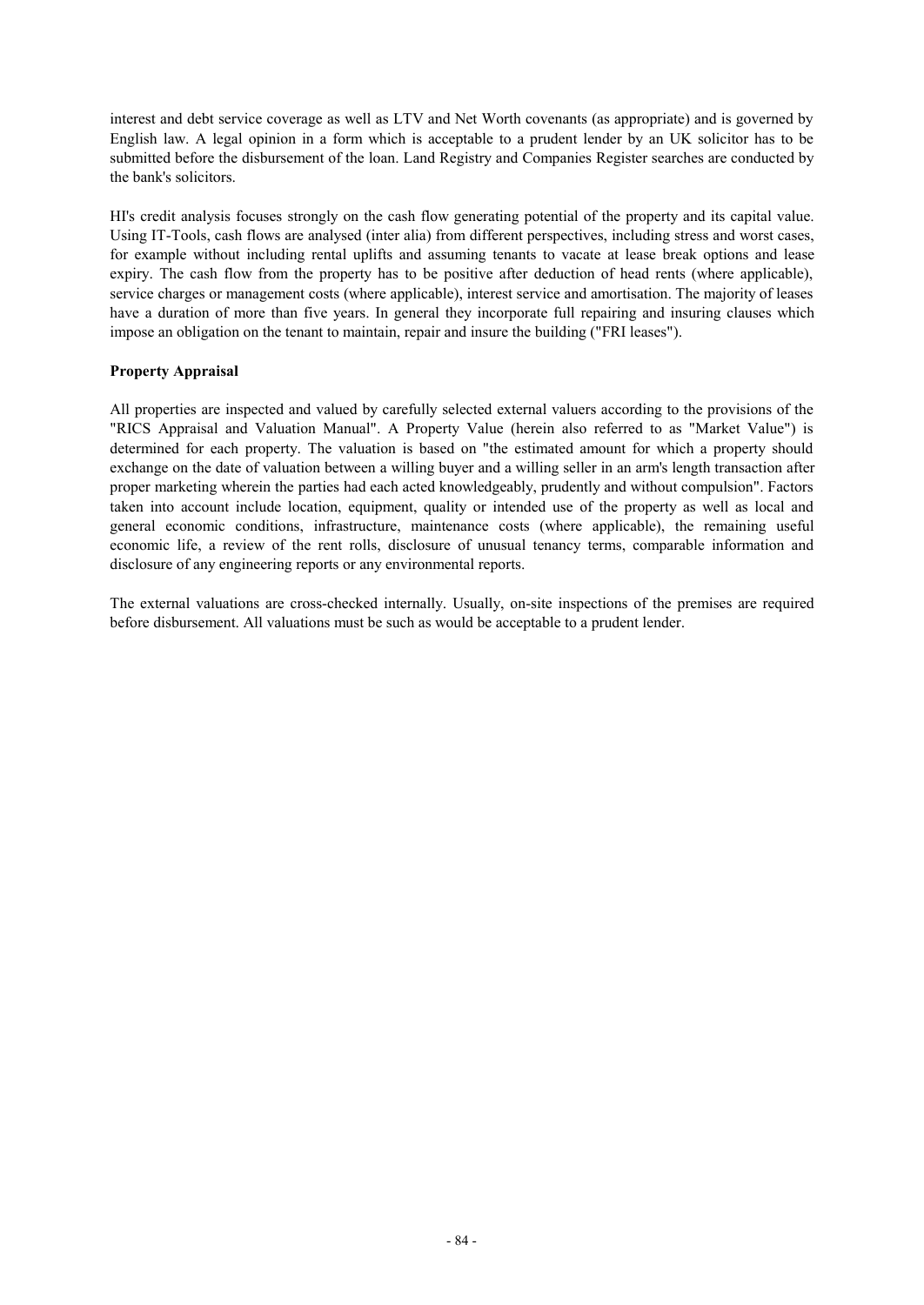#### **ARREARS AND ENFORCEMENT PROCEDURES**

The main objective of the credit risk management is to avoid or minimise losses for HI.

If a Borrower is in arrears with a due payment, the Issuer will proceed in accordance with its standard procedures. If such standard procedures do not generally provide for the specific case at hand, the Issuer will handle the case as would a prudent creditor in the protection of its own interests.

### **Quality Control**

Control of individual commitments takes place throughout the life of the loan. Active and timely risk management is guaranteed by detailed lists of delayed payments, monitoring of warning signs indicating potential problems and monthly reports from all management teams. In addition, HI has an IT-system to support all controlling activities.

HI's Internal Audit Department randomly checks audit samples for proper documentation, procedural compliance and credit policy compliance. HI's mortgage loans are also subject to annual review on a sample basis by their certified public accountants.

Furthermore, regular audits of Pfandbrief cover (*Deckungsprüfungen*) are undertaken by external auditors on behalf of the BAFin.

To the extent Reference Claims are owned other than by the Issuer, the Servicer will enter into an agreement with such third party to enable the Servicer to perform the arrears and enforcement in respect of such Reference Claims and related Reference Collateral substantially as if the Issuer continued to be the owner.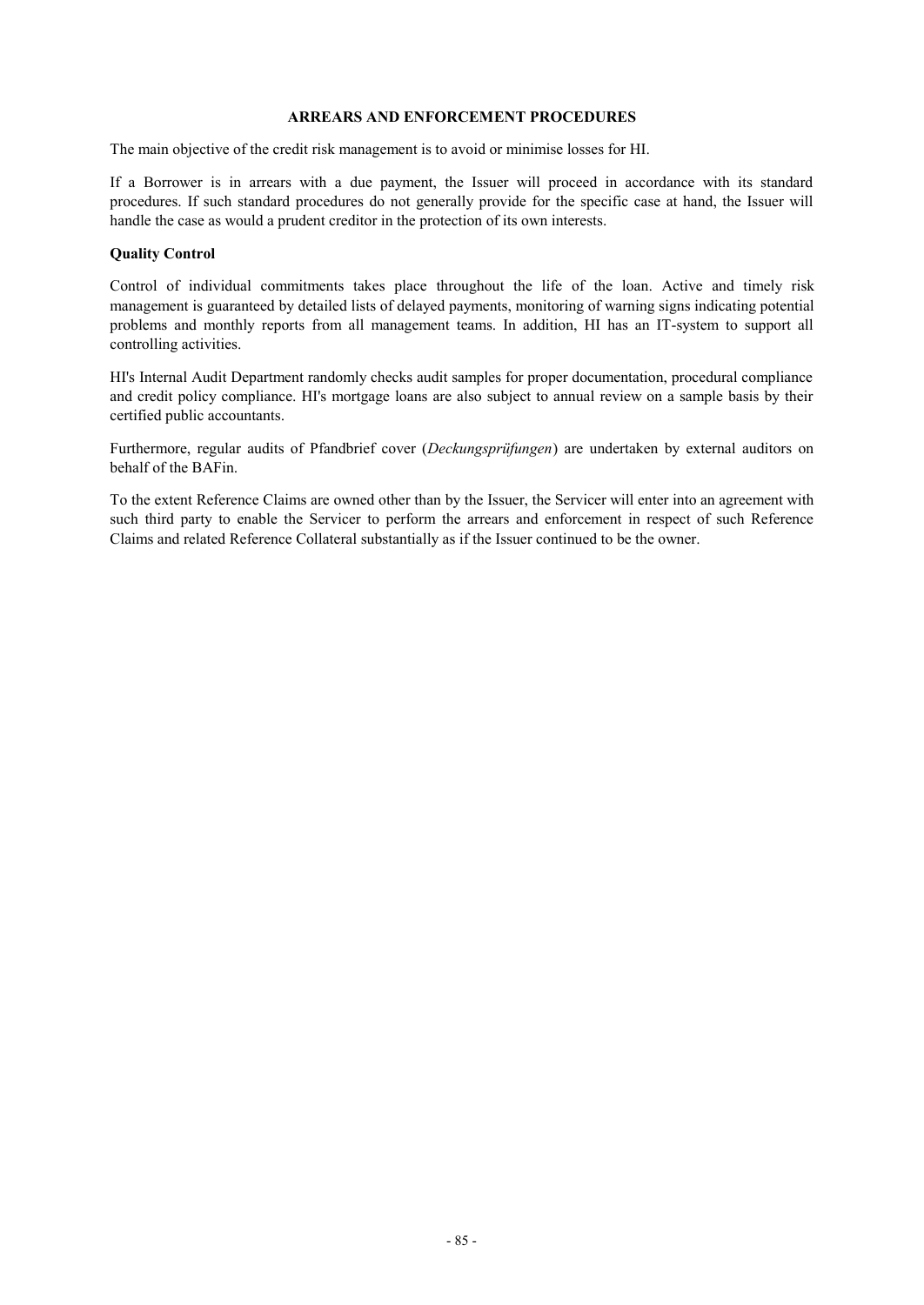#### **WEIGHTED AVERAGE LIFE OF THE NOTES**

Weighted Average Life refers to the average amount of time that will elapse from February 28, 2007 to the date of payment of principal to the Noteholders (assuming no losses). The Weighted Average Lives of the Notes will be influenced by, among other things, the actual rate of repayment of the Reference Loans and the utilisation of the Replenishment feature by the Issuer within the Replenishment Period.

The model used in this Prospectus for the Reference Claims employs an assumed constant per annum rate of prepayment each month relative to the then Outstanding Principal Balance of a pool of mortgage loans. Constant Prepayment Rate ("**CPR**") is a presumed constant rate of payments of principal not anticipated by the scheduled amortisation of the loan which when compounded monthly results in a reduction in the expected pool balance of the stated percentage each year without regard to prepayment penalties. CPR does not purport to be either an historical description of the prepayment experience of any pool of mortgage loans or a prediction of the expected rate of prepayment of any mortgage loans, including the Reference Loans to be included in the Reference Pool.

The following table has been prepared based on the characteristics of the Reference Claims to be included in the Reference Pool and the following additional assumptions:

- (a) There are no Reference Loans in arrears or in default as of the Cut-off Date.
- (b) The initial Class Principal Amounts relate to the Cut-off Date.
- (c) Each repayment of principal is received only on the last day of a calendar month.
- (d) Other than the stated CPR amount, it is assumed that there is no other form of prepayment.

The actual characteristics and performance of the Reference Claims are likely to differ from the assumptions used in constructing the tables set forth below. The numbers contained in the following table are purely indicative and provided only to give a general sense of how the principal cash flows might behave under varying prepayment scenarios (e.g., it is not expected that the Reference Claims will prepay at a constant rate until maturity or that the Reference Pool will be replenished to the Relevant Maximum Balance). Furthermore, it is not expected that all of the Reference Claims will prepay at the same rate or that there will be no defaults or delinquencies on the Reference Claims. Any difference between such assumptions and the actual characteristics and performance of the Reference Claims will cause the Weighted Average Lives of the Notes to differ (which difference could be material) from the corresponding information in the table for each indicated percentage of CPR.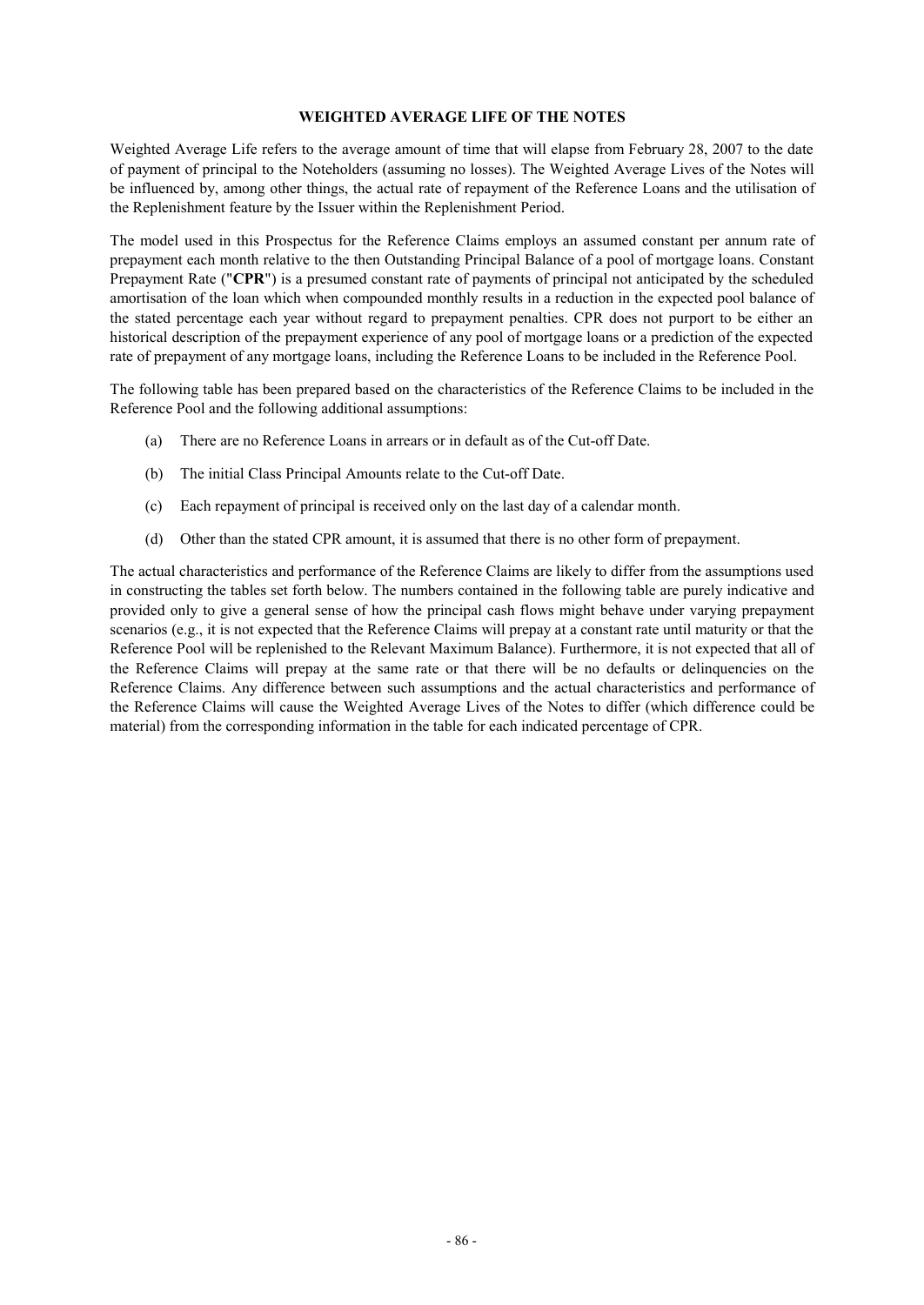$CPR = 0%$ 

| Note  | <b>Size</b> | WAL Final Scheduled | WAL 10% Clean-up Call | WAL Time Call |
|-------|-------------|---------------------|-----------------------|---------------|
| $A1+$ | $0.07\%$    | 5.7                 | 5.7                   | 4.7           |
| A2    | 5.00%       | 11.1                | 11.1                  | 5.1           |
| B     | $6.00\%$    | 11.9                | 11.9                  | 5.1           |
|       | 4.12%       | 12.6                | 11.9                  | 5.1           |
|       | 1.38%       | 12.8                | 11.9                  | 5.1           |
|       | 2.50%       | 12.8                | 119                   | 5.1           |

 $CPR = 5%$ 

| Note           | <b>Size</b> | WAL Final Scheduled | WAL 10% Clean-up Call | WAL Time Call |
|----------------|-------------|---------------------|-----------------------|---------------|
| $A1+$          | $0.07\%$    | 4.4                 | 4.4                   | 3.9           |
| A <sub>2</sub> | $5.00\%$    | 6.2                 | 6.2                   | 5.1           |
| B              | $6.00\%$    | 6.3                 | 6.2                   | 5.1           |
|                | $4.12\%$    | 7.6                 | 6.2                   | 5.1           |
|                | 1.38%       | 8.8                 | 6.2                   | 5.1           |
| E              | 2.50%       | 8.8                 |                       | 5.1           |

# $CPR = 10%$

| Note           | <b>Size</b> | WAL Final Scheduled | WAL 10% Clean-up Call | WAL Time Call |
|----------------|-------------|---------------------|-----------------------|---------------|
| $A1+$          | $0.07\%$    | 3.5                 | 3.5                   | 3.3           |
| A <sub>2</sub> | 5.00%       | 6.2                 | 6.2                   | 5.1           |
| B              | $6.00\%$    | 6.2                 | 6.2                   | 5.1           |
| C              | 4.12%       | 6.2                 | 6.2                   | 5.1           |
| D              | 1.38%       | 6.2                 | 6.2                   | 5.1           |
| E              | 2.50%       | 6.2                 | 6.2                   | 5.1           |

Senior Swap constitutes approximately 80.93% of the transaction amount.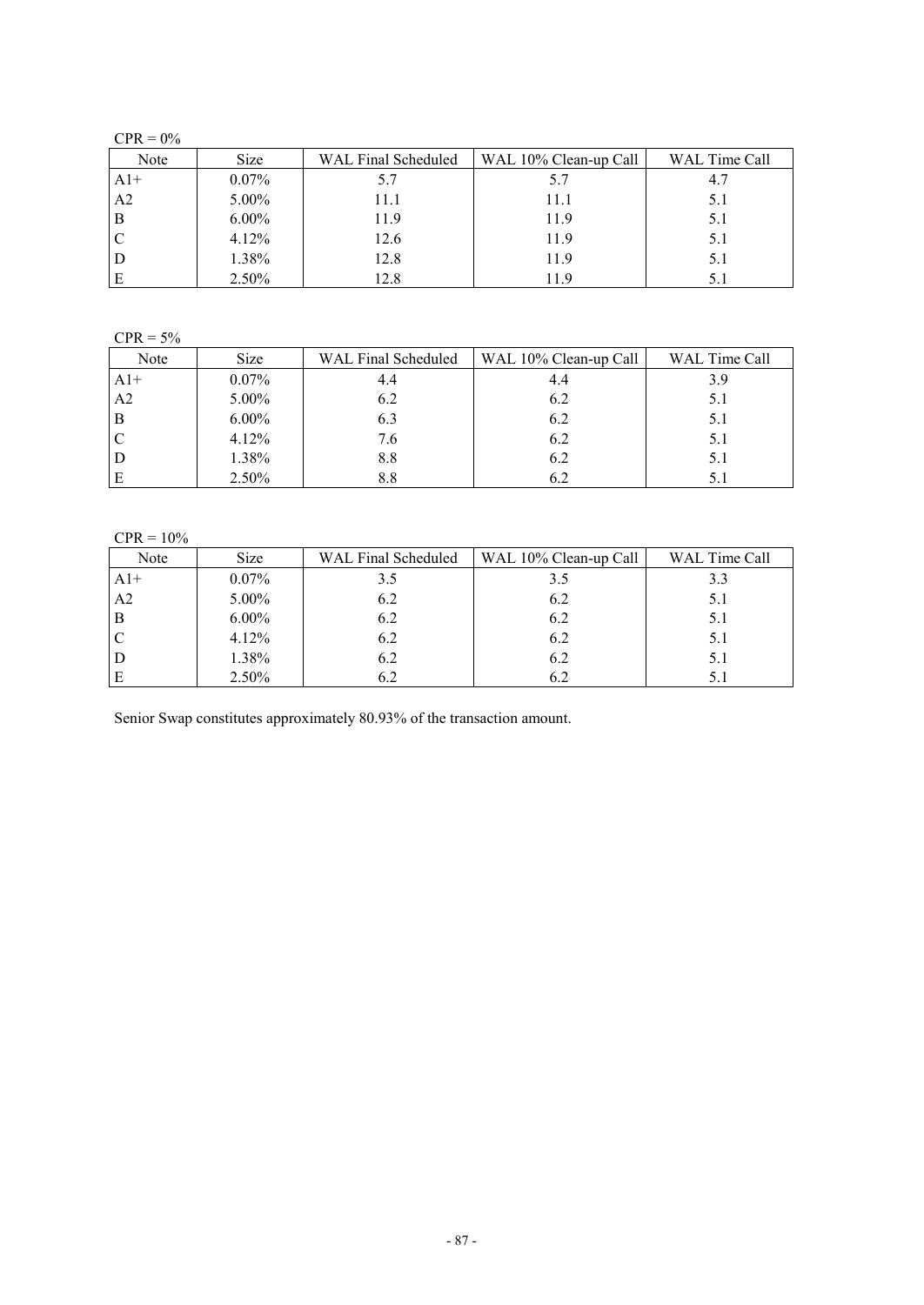### **THE ISSUER**

# **1. History and Ownership**

The Issuer acts under its legal name "Hypo Real Estate Bank International Aktiengesellschaft" and under its commercial name "Hypo International". The Issuer, then with the legal name "Württembergische Hypothekenbank Aktiengesellschaft", was incorporated under the laws of the Federal Republic of Germany on November 28, 1867. It was registered in the commercial register (*Handelsregister*) of Stuttgart on January 2, 1868 under No. HRB 103.

In the course of a restructuring of Hypo Real Estate Group ("Hypo RE Group") the extraordinary shareholders' meeting of the Issuer decided on 16 December 2005 to change the legal name of the Issuer from "Württembergische Hypothekenbank Aktiengesellschaft" into "Hypo Real Estate Bank International Aktiengesellschaft". The change became effective with the registration in the commercial register (*Handelsregister*) on 2 January 2006.

The Issuer is incorporated as a public stock corporation (*Aktiengesellschaft*) under the laws of the Federal Republic of Germany.

The head office of the Issuer is located at Buechsenstraße 26, 70174 Stuttgart, Germany. Its telephone number is +49 711 20 96 0.

# **2. The Hypo Real Estate Group**

From 1922 on, the Issuer was majority owned by Bayerische Hypotheken- und Wechsel-Bank AG and by its successor Bayerische Hypo- und Vereinsbank AG ("HVB AG"). HVB AG decided to spin off its foreign commercial real estate business and several of HVB AG's subsidiaries into a new independent entity called "Hypo Real Estate Group". On May 14, 2003 the ordinary shareholders' meeting of HVB AG approved the plan. The spin-off became legally effective on September 29, 2003 with the consequence that the Issuer was majority owned by Hypo Real Estate Holding AG ("Hypo RE Holding"). With the effectiveness of a squeeze-out of minority shareholders on July 21, 2005 the Issuer is fully owned by Hypo RE Holding.

Following a restructuring of Hypo RE Group at the end of the year 2005, Hypo RE Group consists of the parent holding company Hypo RE Holding with its registered office in Munich, which is a financial holding company and is listed on the Frankfurt Stock Exchange, and two operating subsidiaries, i.e., the Issuer and Hypo Real Estate Bank AG (Hypo Germany). Hypo Public Finance Bank, formerly "Hypo Real Estate Bank International puc." and an independent subsidiary of Hypo RE Holding, became a subsidiary of the Issuer after the restructuring. As a consequence of the restructuring, the Issuer manages the Group's entire international real estate finance business. The Issuer combines the business of large-volume structured real estate loans, which used to be run from Dublin, with Württembergische Hypothekenbank's Pfandbrief-based business. Both predecessor institutions had co-operated even before the restructuring. Both banks held quality portfolios and had a certain standing in the capital markets business. Hypo Public Finance Bank provides financial services to borrowers, investors and intermediaries in the international public finance and capital markets. Operating from its head office in Dublin and from offices in the US, London, Dortmund and Luxembourg, the core business lines are in public/infrastructure finance, capital markets/structured finance, and asset management.

Relating to Hypo Germany, the restructuring has effected that Hypo Germany to be solely responsible for the entire domestic business since the Issuer has transferred a loan portfolio governed by German law to Hypo Germany.

As of June 2006 Hypo RE Holding fully owns the following three business units: (i) Hypo Real Estate Systems (responsible for IT), (ii) Hypo Germany and (iii) HI and its direct and indirect subsidiaries and affiliated and associated companies. HI and Hypo Germany, the two operating units operate in different market segments with an independent identity and separate credit ratings.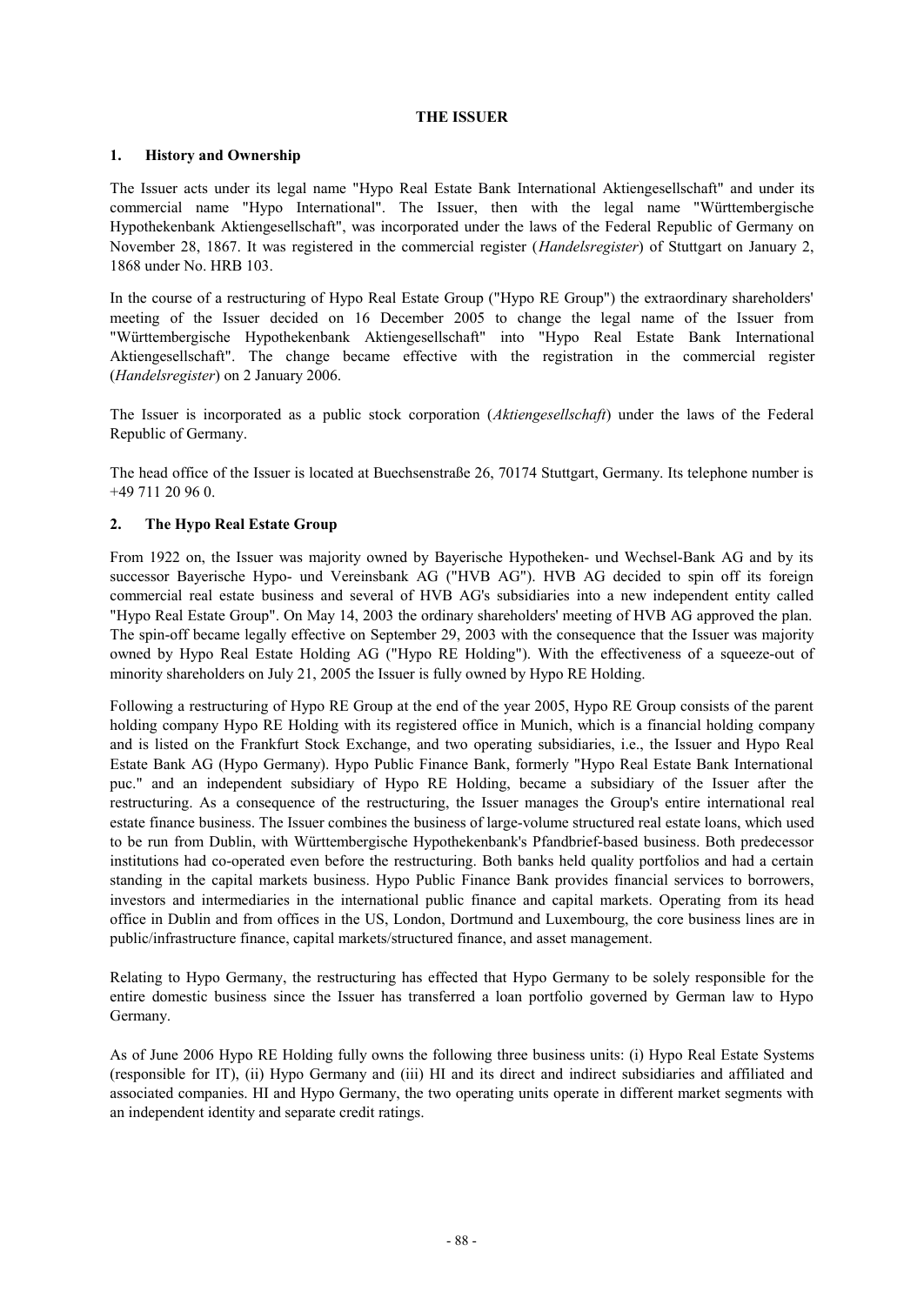# **3. Business of HI**

HI is a specialised bank with more than 130 years of tradition. It has the mission within the Hypo RE Group to continue the successful international lending business. The main products of the bank include structured and real estate financing for commercial real estate costumers, capital markets products as well as syndication and placing of individual investments and parts of portfolios.

HI has a network of branches and subsidiaries in Europe, America and Asia. The global network comprises inter alia branches and subsidiaries in Hong Kong, France, Italy, Spain, Sweden, the Netherlands, Japan, the USA and the UK.

The defined risk-strategy emphasises independence on interest rate risks as well as portfolio diversification. HI undertakes active portfolio management, including early recognition and response to cyclical risk on international markets. The bank employs a high rated controlling of profitability and risk exposure. HI has an efficient funding base (incl. Pfandbriefe) complimented by treasury activities, issuance of senior debt and securitisation.

# **4. IT-System of HI**

HI uses a flexible and efficient IT-system that was developed by Württemberger Hypo at the start of the 1990's and has been specially tailored to meet the need of mortgage banks. The system was successfully readapted and supplemented by new components to the new requests that emerge from the transfer of the commercial real estate financing business from Hypo Real Estate Bank International Dublin to the Issuer.

# **5. Executive Bodies**

The composition of the Supervisory Board and the Management Board is as follows:

### **Supervisory Board**

| <b>Name and Position</b>                             | <b>Other Mandates**</b>                                |
|------------------------------------------------------|--------------------------------------------------------|
| <b>Georg Funke</b>                                   | Chairman of the Supervisory Board of Hypo Real Estate  |
| Chairman                                             | Bank AG, Munich                                        |
| Chairman of the Management Board of Hypo Real        | Chairman of the Board of Directors of Hypo Public      |
| Estate Holding AG, Munich                            | Finance Bank Dublin puc, Dublin                        |
| Dr. Markus Fell                                      | Member of the Supervisory Board of Hypo Real Estate    |
| Deputy Chairman                                      | Bank AG, Munich                                        |
| Member of the Management Board of Hypo Real          | Director of Hypo Real Estate Capital Ltd., London      |
| Estate Holding AG, Munich                            | Non-Executive Member of the Board of Directors of Hypo |
|                                                      | Public Finance Bank Dublin puc, Dublin                 |
|                                                      | Chairman of the Supervisory Board of Hypo Real Estate  |
|                                                      | Systems GmbH                                           |
|                                                      |                                                        |
| Dr. Helmut Bruchner                                  |                                                        |
| Chief Representative, Hypo Real Estate Holding<br>AG |                                                        |
|                                                      |                                                        |
| Horst Hofmann*                                       |                                                        |
| Employee, Waiblingen                                 |                                                        |
|                                                      |                                                        |
| <b>Martina Peterhofen</b>                            |                                                        |
| General Manager of Hypo Real Estate Holding AG,      |                                                        |
| Munich                                               |                                                        |
| Wolfgang Schopf*                                     |                                                        |
| Employee, Schorndorf                                 |                                                        |
|                                                      |                                                        |
| * Employee representative                            |                                                        |

\*\* Mandate- Membership of other Supervisory Boards and comparable boards with a supervisory function in Germany and abroad (only indicated for current members)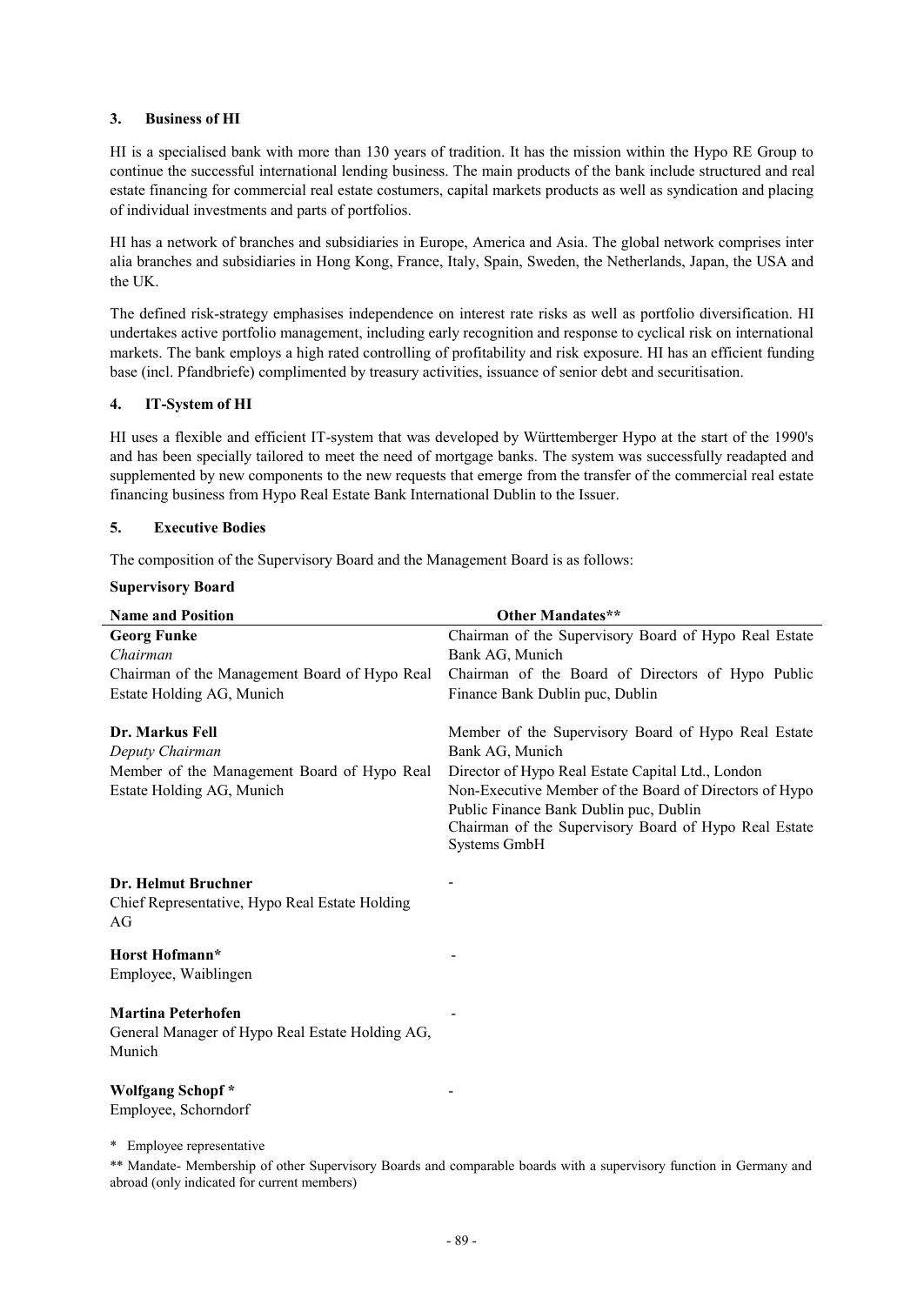**Management Board**

| <b>Name and Position</b>                                     | <b>Function</b>                                                                                                                                                                                           | <b>Other Mandates**</b>                                                                                                                                                                                                                                                                                                                                                                                                                                                                                                                                                                                                                                                                                                                                                                                                                                                                                                                                                                                                                                                           |
|--------------------------------------------------------------|-----------------------------------------------------------------------------------------------------------------------------------------------------------------------------------------------------------|-----------------------------------------------------------------------------------------------------------------------------------------------------------------------------------------------------------------------------------------------------------------------------------------------------------------------------------------------------------------------------------------------------------------------------------------------------------------------------------------------------------------------------------------------------------------------------------------------------------------------------------------------------------------------------------------------------------------------------------------------------------------------------------------------------------------------------------------------------------------------------------------------------------------------------------------------------------------------------------------------------------------------------------------------------------------------------------|
| <b>Frank Lamby</b><br><b>Spokesman</b><br>(since 01.02.2007) |                                                                                                                                                                                                           | Member of the Management Board of<br>Hypo Real Estate Holding AG, Munich<br>Member of the Supervisory Board of<br>Hypo Real Estate Bank AG, Munich                                                                                                                                                                                                                                                                                                                                                                                                                                                                                                                                                                                                                                                                                                                                                                                                                                                                                                                                |
| Dr. Paul Eisele<br>(up to 30.06.2007)                        | Internal Audit,<br>Risk<br>Control,<br>General Secretary                                                                                                                                                  | Member of the Management Board of<br>Hypo Real Estate Holding AG, Munich                                                                                                                                                                                                                                                                                                                                                                                                                                                                                                                                                                                                                                                                                                                                                                                                                                                                                                                                                                                                          |
| Jürgen Fenk                                                  | Platform US                                                                                                                                                                                               | Non-Executive Member of the Board of<br>Directors of Hypo Real Estate Capital<br>Corporation, New York<br>Non-Executive Member of the Board of<br>Directors of Hypo Real Estate Capital<br>Limited, London<br>Non-Executive Member of the Board of<br>Directors of Hypo Real Estate Capital<br>Japan Corporation, Tokyo<br>Chairman of the Board of Directors of<br>Hypo Property Services Limited, London<br>Chairman of the Board of Directors of<br>Hypo Property Investment (1992) Limited,<br>London<br>Chairman of the Board of Directors of<br>Hypo Property Participation Limited,<br>London<br>Chairman of the Board of Directors of<br>Hypo<br>Investment<br>Property<br>Limited,<br>London<br>Chairman of the Board of Directors of<br>Hypo Real Estate Investment Banking<br>Limited, London<br>Director Hypo Real Estate Capital Hong<br>Kong Corporation Limited, Hong Kong<br>Chairman of the Board of Directors of The<br>Greater Manchester Property Enterprise<br>Fund Limited, London<br>Chairman of the Supervisory Board of<br>Quadra Realty Trust, New York |
| Dr. Robert Grassinger<br>(up to 31.01.2007)                  | Funding<br>Liquidity<br>&<br>Management,<br>Treasury,<br>Securitisation<br>Pfandbrief<br>$\sqrt{2}$<br>Collateral, WHI Württemberger<br>Hypo Immobilienbewertungs- und<br>Beratungsgesellschaft mbH       |                                                                                                                                                                                                                                                                                                                                                                                                                                                                                                                                                                                                                                                                                                                                                                                                                                                                                                                                                                                                                                                                                   |
| Bettina von Österreich                                       | Credit Risk Management Global<br>Operating Office, Credit Risk<br>Management<br>Corporates<br>&<br>Financial<br>Institutions/Structured<br>Products,<br>Credit<br>Risk<br>Management<br>Lending<br>Senior | Non-Executive Member of the Board of<br>Directors of Hypo Real Estate Capital<br>Corporation, New York<br>Non-Executive Member of the Board of<br>Directors of Hypo Public Finance Bank<br>puc, Dublin                                                                                                                                                                                                                                                                                                                                                                                                                                                                                                                                                                                                                                                                                                                                                                                                                                                                            |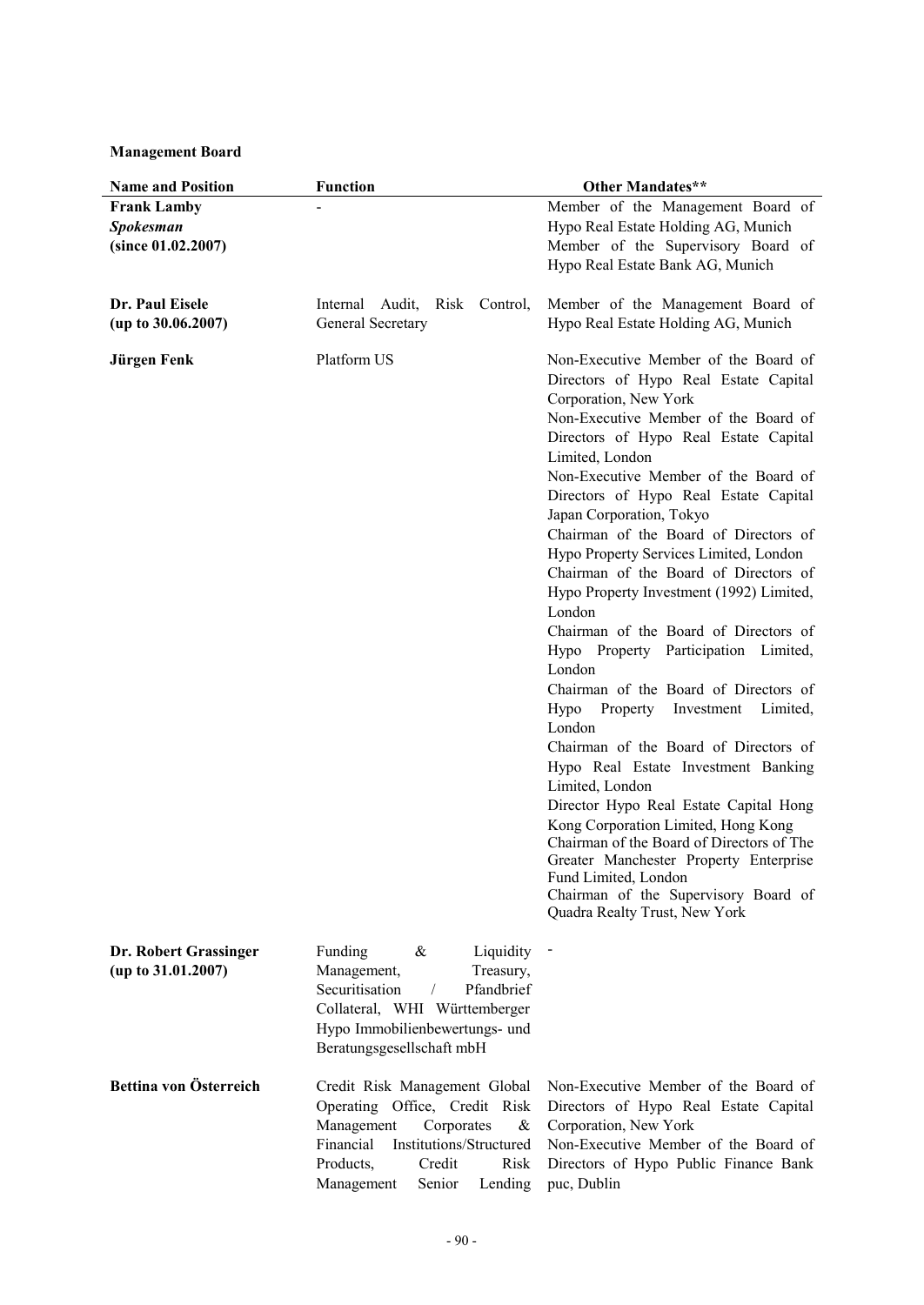# **Management Board**

| <b>Name and Position</b>                   | <b>Function</b>                                                                                                                                 | <b>Other Mandates**</b>                                                                                                                                  |
|--------------------------------------------|-------------------------------------------------------------------------------------------------------------------------------------------------|----------------------------------------------------------------------------------------------------------------------------------------------------------|
|                                            | Europe, Credit Risk Management<br>Leveraged & Structured Finance<br>Europe/North<br>America/Asia.<br>Intensive<br>Care<br>Department/Workout    | Member of the Management Board of<br>Hypo Real Estate Holding AG, Munich                                                                                 |
| <b>Manfred Weil</b>                        | Business,<br>GFI -<br><b>Brokerage</b><br>Gesellschaft<br>für<br>Immobilienentwicklung und -<br>verwaltung mbH                                  |                                                                                                                                                          |
| <b>Frank Hellwig</b><br>(since 01.08.2006) | Finance, IT $\&$ Organisation,<br>Treasury Operations & Credit<br>Administration,<br>Legal<br>and<br>Regulatory, Compliance, Human<br>Resources | Deputy Chairman of the Supervisory<br>Board of Hypo Real Estate Systems<br>GmbH<br>Member of the Management Board of<br>Hypo real Estate Bank AG, Munich |
| <b>Harin Thaker</b><br>(since 01.02.2007)  | Platform Europe                                                                                                                                 |                                                                                                                                                          |

The business address of the Management Board and the Supervisory Board is Buechsenstraße 26, 70174 Stuttgart.

Considering the changes in the Management Board in February 2007, the functions of the board Members are in discussion to be amended.

### **6. Auditors**

The independent auditors of the Issuer for the financial year 2004 were Ernst & Young AG Wirtschaftsprüfungsgesellschaft, Mittlerer Pfad 15, 70499 Stuttgart, Germany. Ernst & Young AG Wirtschaftsprüfungsgesellschaft is member of the Wirtschaftsprüferkammer.

The independent auditors of the Issuer for the financial year 2005 were KPMG Deutsche Treuhand-Gesellschaft Aktiengesellschaft Wirtschaftsprüfungsgesellschaft, Ganghoferstrasse 29, 80339 Munich. KPMG Deutsche Treuhand-Gesellschaft Aktiengesellschaft Wirtschaftsprüfungsgesellschaft is member of the Wirtschaftsprüferkammer.

# **7. Fiscal Year**

The fiscal year of the Issuer is the calendar year.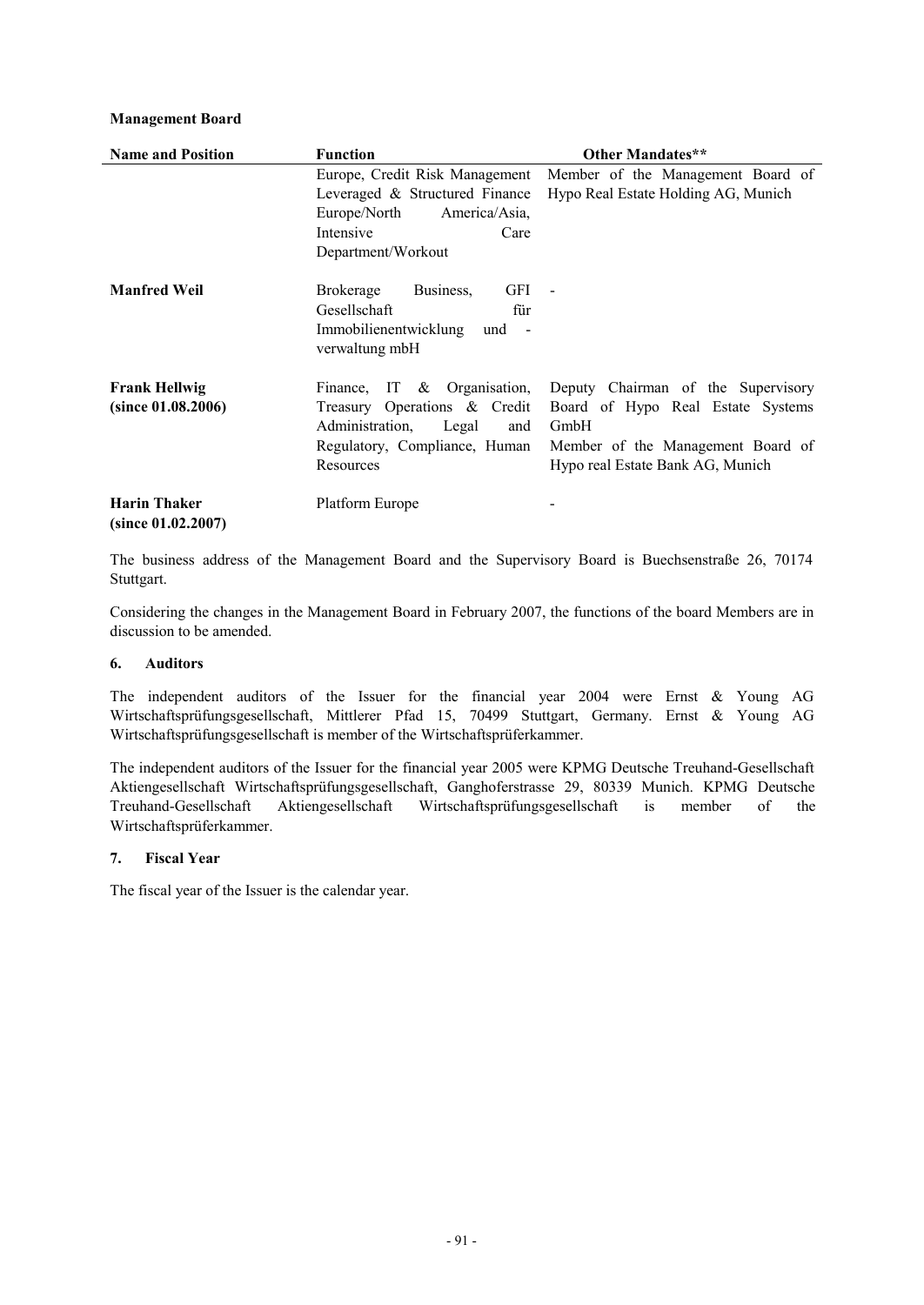|                                                                                | <b>EUR</b>    | <b>EUR</b>     | 31/12/2005<br><b>EUR</b> | 31/12/2004<br>in TEUR    |
|--------------------------------------------------------------------------------|---------------|----------------|--------------------------|--------------------------|
| <b>ASSETS</b>                                                                  |               |                |                          |                          |
| 1. Cash reserve                                                                |               |                |                          |                          |
| a) Cash on hand                                                                |               | 23,922         |                          | 21                       |
| b) Cash at central banks                                                       |               | 18,788,422     | 18,812,344               | 29,808                   |
| including at the Deutsche Bundesbank EUR 18,788,422                            |               |                |                          | (29, 808)                |
| 2. Receivables from credit institutes                                          |               |                |                          |                          |
| a) Mortgage loans                                                              |               | 49,062,530     |                          | 39,595                   |
| b) Municipal loans                                                             |               | 2,760,158,032  |                          | 3,119,197                |
| c) Other receivables                                                           |               | 6,280,720,229  | 9,089,940,791            | 2,935,404                |
| including EUR 1,353,921,161 due daily                                          |               |                |                          | (1,001,384)              |
| EUR - in loans secured against securities                                      |               |                |                          | $\left( -\right)$        |
| 3. Receivables from customers                                                  |               |                |                          |                          |
| a) Mortgage loans                                                              |               | 12,630,373,393 |                          | 12,622,805               |
| b) Municipal loans                                                             |               | 3,583,445,368  |                          | 4,386,374                |
| c) Other receivables                                                           |               | 452,886,392    | 16,666,705,153           | 9,790                    |
| including EUR - in loans secured against securities                            |               |                |                          | $\left( -\right)$        |
| 4. Bonds and other fixed-interest securities                                   |               |                |                          |                          |
| a) Bonds and debentures                                                        |               |                |                          |                          |
| aa) due from public-sector issuers                                             | 4,552,542,832 |                |                          | 3,843,237                |
| including EUR 4,552,542,832 eligible as collateral                             |               |                |                          | (3,843,237)              |
| at the Deutsche Bundesbank                                                     |               |                |                          |                          |
| ab) due from other issuers                                                     | 5,295,967,477 | 9,848,510,309  |                          | 4,778,764                |
| including EUR 4,578,546,039 eligible as collateral                             |               |                |                          | (4,278,764)              |
| at the Deutsche Bundesbank                                                     |               |                |                          |                          |
| c) Own debentures                                                              |               | 264,020,932    | 10,112,531,241           | 99,259                   |
| nominal value EUR 262,261,040                                                  |               |                |                          | (98, 058)                |
| 5. Investments/participations                                                  |               |                | 14,212,810               | 514                      |
| including in other credit institutions EUR 178,850                             |               |                |                          | (179)                    |
| including EUR - in other financial service institutions                        |               |                |                          | $\left( \cdot \right)$   |
| 6. Shares in affiliated companies                                              |               |                | 119,970,073              | 132,758                  |
| including EUR - in other credit institutions                                   |               |                |                          | $\left( -\right)$        |
| including EUR - in other financial service institutions<br>7. Fiduciary assets |               |                | 93,579                   | $\left( -\right)$<br>128 |
| including EUR 93,579 in fiduciary loans                                        |               |                |                          | (128)                    |
| 8. Intangible assets                                                           |               |                | 7,218,054                | 2,079                    |
| 9. Fixed assets                                                                |               |                | 2,774,216                | 1,595                    |
| 10. Other assets                                                               |               |                | 107,985,861              | 224,625                  |
| 11. Deferred items                                                             |               |                |                          |                          |
| a) from issuing and lending business                                           |               | 84,014,454     |                          | 88,745                   |
| b) from other sources                                                          |               | 9,657,006      | 93,671,460               | 5,752                    |
|                                                                                |               |                |                          |                          |
| <b>TOTAL ASSETS</b>                                                            |               |                | 36,233,915,582           | 32,320,450               |

# ANNUAL BALANCE SHEET AT DECEMBER 31, 2005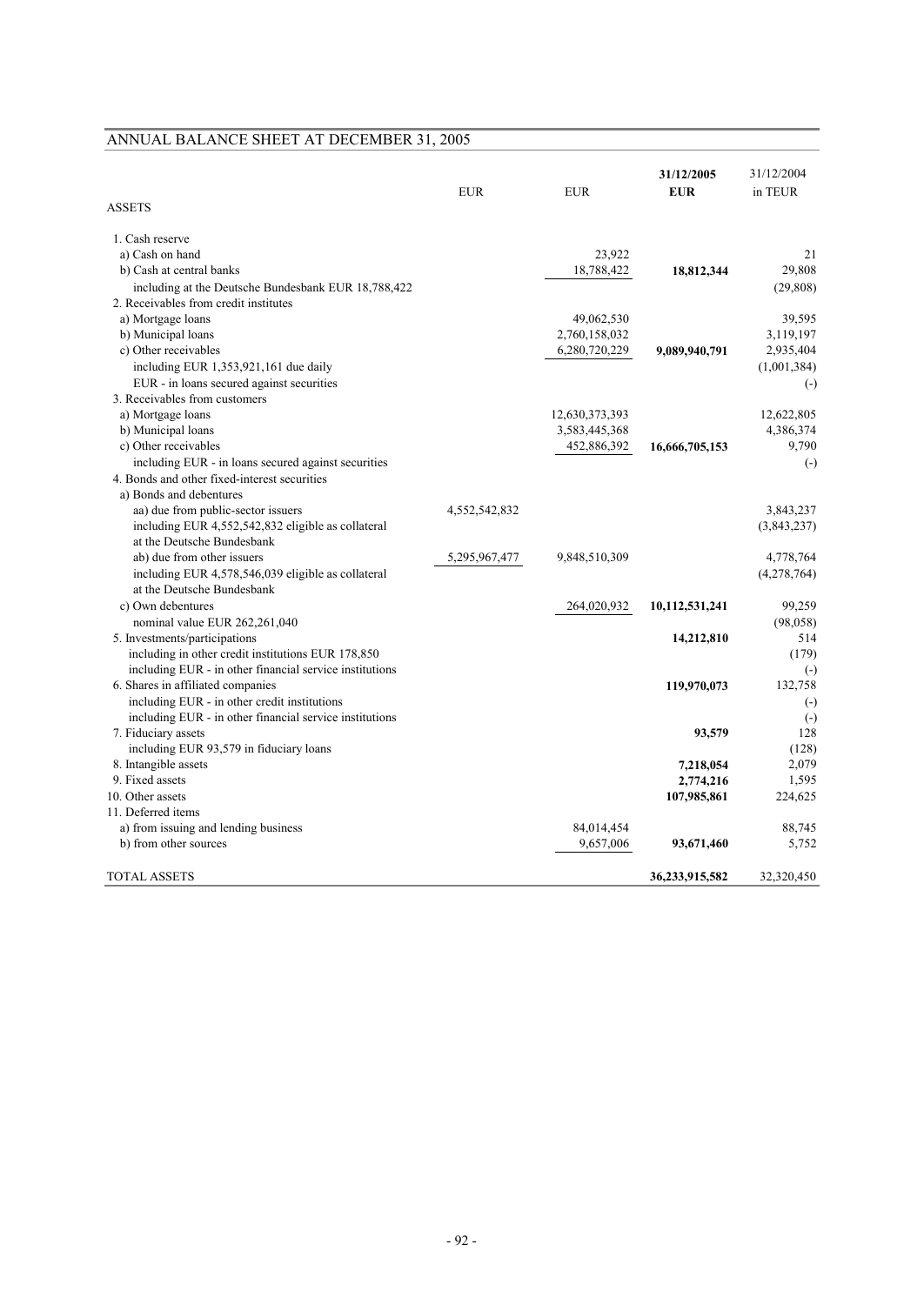| <b>LIABILITIES</b>                                     | <b>EUR</b>  | <b>EUR</b>     | 31/12/2005<br><b>EUR</b> | 31/12/2004<br>in TEUR  |
|--------------------------------------------------------|-------------|----------------|--------------------------|------------------------|
| 1. Payables to credit institutions                     |             |                |                          |                        |
| a) Registered mortgage bonds issued                    |             | 365,492,486    |                          | 145,011                |
| b) Registered public mortgage bonds issued             |             | 283,398,512    |                          | 370,624                |
| c) Other liabilities                                   |             | 3,517,570,488  | 4,166,461,486            | 4,738,869              |
| including EUR 50,546,136 due daily                     |             |                |                          | (213,360)              |
| EUR - in registered mortgage bonds issued              |             |                |                          |                        |
| to the lender as security for loans taken up           |             |                |                          | $\left( \cdot \right)$ |
| and EUR 0.00 - as registered public mortgage bonds     |             |                |                          | $(-)$                  |
| 2. Payables to customers                               |             |                |                          |                        |
| a) Registered mortgage bonds issued                    |             | 877,509,637    |                          | 667,884                |
| b) Registered public mortgage bonds issued             |             | 1,603,503,266  |                          | 1,680,284              |
| c) Other liabilities                                   |             | 2,357,301,450  | 4,838,314,353            | 1,933,288              |
| including EUR 24,178,770 due daily                     |             |                |                          | (22, 586)              |
| EUR 5,112,919 in registered mortgage bonds             |             |                |                          |                        |
| issued to the lender as security for loans             |             |                |                          | (5,113)                |
| taken up                                               |             |                |                          |                        |
| and EUR 0.00 as registered public mortgage bonds       |             |                |                          | (12,782)               |
| 3. Secured liabilities                                 |             |                |                          |                        |
| a) Bonds issued                                        |             |                |                          |                        |
| aa) mortgage Pfandbriefe                               |             | 4,553,706,648  |                          | 4,464,984              |
| ab) public Pfandbriefe                                 |             | 12,614,164,071 |                          | 11,900,310             |
| ac) other bonds                                        |             | 8,579,247,391  | 25,747,118,110           | 5,132,089              |
| 4. Liabilities from fiduciary contracts                |             |                | 93,579                   | 128                    |
| including EUR 93,579 in loans from fiduciary contracts |             |                |                          | (128)                  |
| 5. Other liabilities                                   |             |                | 174,149,368              | 101,655                |
| 6. Deferred income                                     |             |                |                          |                        |
| a) from issuing and lending business                   |             | 20,874,805     |                          | 29,824                 |
| b) Other                                               |             | 43,768,693     | 64,643,498               | 34,020                 |
| 7. Provisions                                          |             |                |                          |                        |
| a) Pension provisions and similar obligations          |             | 21,952,531     |                          | 21.098                 |
| b) Tax provisions                                      |             | 13,063,765     |                          | 12,064                 |
| c) Other provisions                                    |             | 24,218,125     | 59,234,421               | 17,165                 |
| 8. Subordinated liabilities                            |             |                | 206,209,820              | 173,464                |
| 9. Profit participation certificates                   |             |                | 202,258,376              | 202,258                |
| including EUR - due within 2 years                     |             |                |                          | $(-)$                  |
| 10. Funds for general banking risks                    |             |                | 40,903,351               | 40,903                 |
| 11. Equity capital                                     |             |                |                          |                        |
| a) Subscribed capital                                  |             | 45,811,449     |                          | 45,811                 |
| b) Capital reserves                                    |             | 472,426,719    |                          | 392,427                |
| c) Revenue Reserves                                    |             |                |                          |                        |
| ca) legal reserves                                     | 22,860,473  |                |                          | 22,860                 |
| cb) reserves for own shares                            |             |                |                          |                        |
| cc) statutory reserves                                 |             |                |                          |                        |
| cd) other revenue reserves                             | 193,404,365 | 216,264,838    | 734,503,006              | 193,404                |
| d) Retained income/accumulated losses                  |             |                | 26,214                   | 26                     |
|                                                        |             |                |                          |                        |
| TOTAL LIABILITIES                                      |             |                | 36,233,915,582           | 32,320,450             |

|                                                                                                                         |            |            | 31/12/2005    | 31/12/2004 |
|-------------------------------------------------------------------------------------------------------------------------|------------|------------|---------------|------------|
|                                                                                                                         | <b>EUR</b> | <b>EUR</b> | EUR           | in TEUR    |
| 1. Contingent liabilities<br>a) Contingent liabilities from guarantees and indemnity agreements<br>2. Other obligations |            |            | 262,986,818   | 21,158     |
| a) Irrevocable credit commitments                                                                                       |            |            | 674, 157, 837 | 376,360    |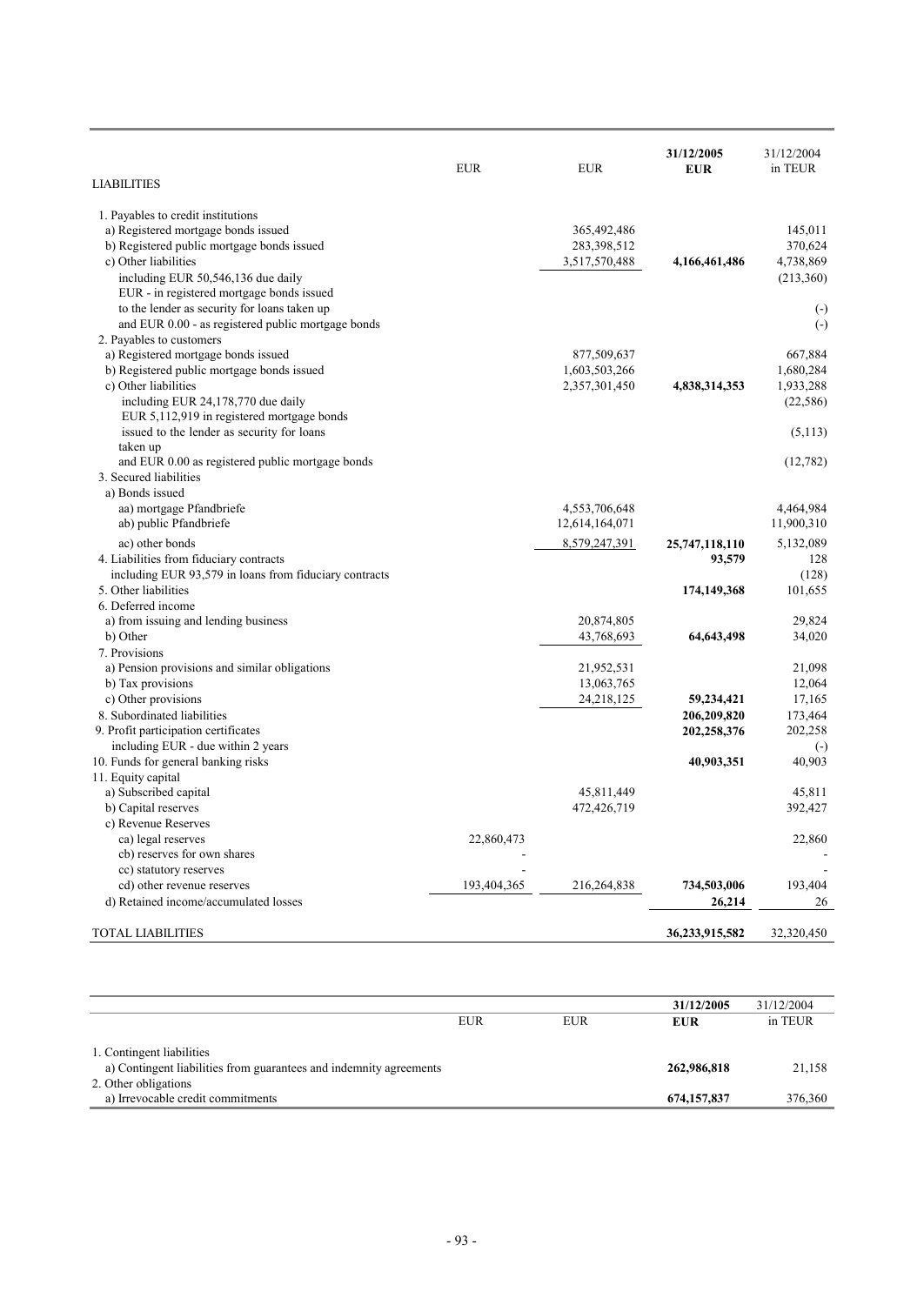# PROFIT AND LOSS ACCOUNT FOR THE PERIOD FROM JANUARY 1 TO DECEMBER 31, 2005

| <b>EXPENSES</b>                                                      | <b>EUR</b> | <b>EUR</b> | 2005<br><b>EUR</b> | 2004<br>in TEUR |
|----------------------------------------------------------------------|------------|------------|--------------------|-----------------|
| 1. Interest paid                                                     |            |            | 3,031,646,427      | 2,155,671       |
| 2. Commissions paid                                                  |            |            | 25,091,312         | 23,821          |
| 3. General administration expenses                                   |            |            |                    |                 |
| a) Staff costs                                                       |            |            |                    |                 |
| aa) Wages and salaries                                               | 14,741,950 |            |                    | 13,546          |
| ab) Social security contributions,<br>pensions and other benefits    | 4,740,733  | 19,482,683 |                    | 4,115           |
| including EUR 1,936,492 for pensions                                 |            |            |                    | (2,372)         |
| b) Other administrative expenses                                     |            | 16,332,527 | 35,815,210         | 14,263          |
| 4. Depreciation and value adjustments on intangible assets and fixed |            |            |                    |                 |
| assets                                                               |            |            | 1,455,826          | 918             |
| 5. Other operating expenses                                          |            |            | 1,017,326          | 1,728           |
| 6. Bad debt expenses and provisions against bad debts                |            |            |                    |                 |
| and certain securities and additions to provisions                   |            |            |                    |                 |
| for loan transactions                                                |            |            | 22,329,338         | 25,203          |
| 7. Extraordinary expenses                                            |            |            | 5,150,000          |                 |
| 8. Taxes on income                                                   |            |            | 1,702,299          | 696             |
| 9. Other taxes not included in item 6                                |            |            | 4,101              | $-28$           |
| 10. Profits transferred due to a profit pooling,                     |            |            |                    |                 |
| profit transfer or partial profit transfer agreement                 |            |            | 68,882,118         | 57,003          |
|                                                                      |            |            |                    |                 |
| <b>TOTAL EXPENSES</b>                                                |            |            | 3,193,093,957      | 2,296,936       |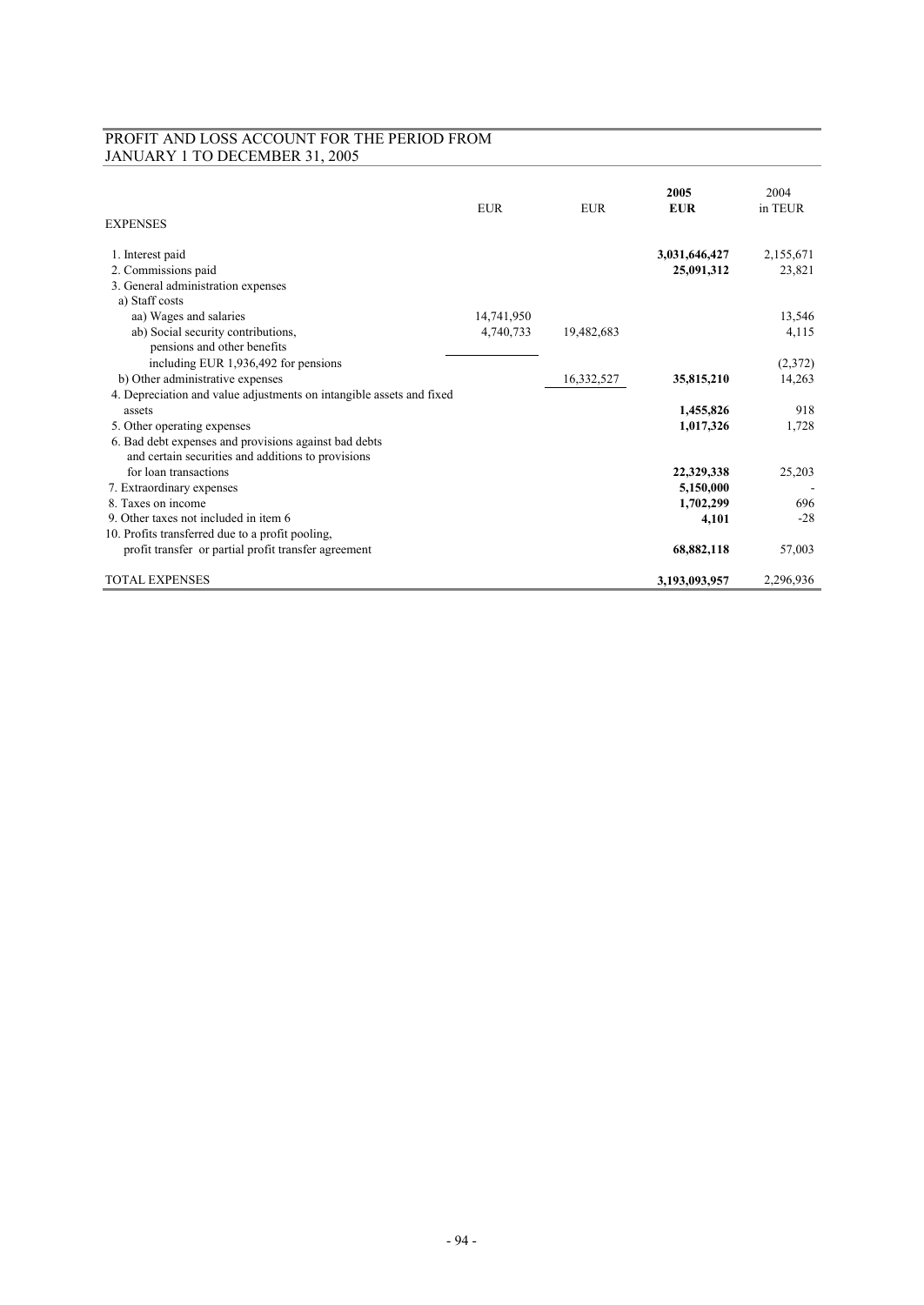# PROFIT AND LOSS ACCOUNT FOR THE PERIOD FROM JANUARY 1 TO DECEMBER 31, 2005

|                                                           |               | 2005                   | 2004            |
|-----------------------------------------------------------|---------------|------------------------|-----------------|
|                                                           | <b>EUR</b>    | <b>EUR</b>             | in TEUR         |
| <b>INCOME</b>                                             |               |                        |                 |
| 1. Interest income from                                   |               |                        |                 |
| a) Lending and money market transactions                  | 2,921,479,964 |                        | 2,061,685       |
| b) Fixed-interest securities and registered debts         | 241,311,381   | 3,162,791,345          | 204,638         |
| 2. Current income from                                    |               |                        |                 |
| a) Investments/participations                             | 4,842         |                        | 5<br>6,754      |
| b) Shares in affiliated companies<br>3. Commission income | 4,305,740     | 4,310,582<br>8,833,790 | 11,009          |
| 4. Income from appreciation of shares and participations  |               |                        |                 |
| in affiliated companies and from securities treated as    |               |                        |                 |
| fixed assets                                              |               | 14,436,525             | 11,461          |
| 5. Other operating income                                 |               | 2,721,715              | 1,384           |
|                                                           |               |                        |                 |
| <b>TOTAL INCOME</b>                                       |               | 3,193,093,957          | 2,296,936       |
|                                                           |               |                        |                 |
| 1. Net income for the year / net loss for the year        |               |                        |                 |
| 2. Profits brought forward from the previous year         |               | 26,214                 | 26              |
|                                                           |               | 26,214                 | 26              |
| 3. Transfers from capital reserves                        |               | 26,214                 | 26              |
| 4. Transfers from revenue reserves                        |               |                        |                 |
| a) from legal reserves                                    |               |                        |                 |
| b) from the reserve for own shares                        |               |                        |                 |
| c) from statutory reserves                                |               |                        |                 |
| d) from other reserves                                    |               |                        |                 |
|                                                           |               | 26,214                 | 26              |
| 5. Withdrawals from profit-sharing certificates           |               | 26,214                 | 26              |
| 6. Transfers to revenue reserves                          |               |                        |                 |
| a) to legal reserves                                      |               |                        |                 |
| b) to the reserves for own shares                         |               |                        |                 |
| c) to statutory reserves                                  |               |                        |                 |
| d) to other reserves                                      |               |                        |                 |
|                                                           |               | 26,214                 | $\overline{26}$ |
| 7. Replenishment of profit-sharing certificates           |               |                        |                 |
| 8. Retained income / accumulated losses                   |               | 26,214                 | 26              |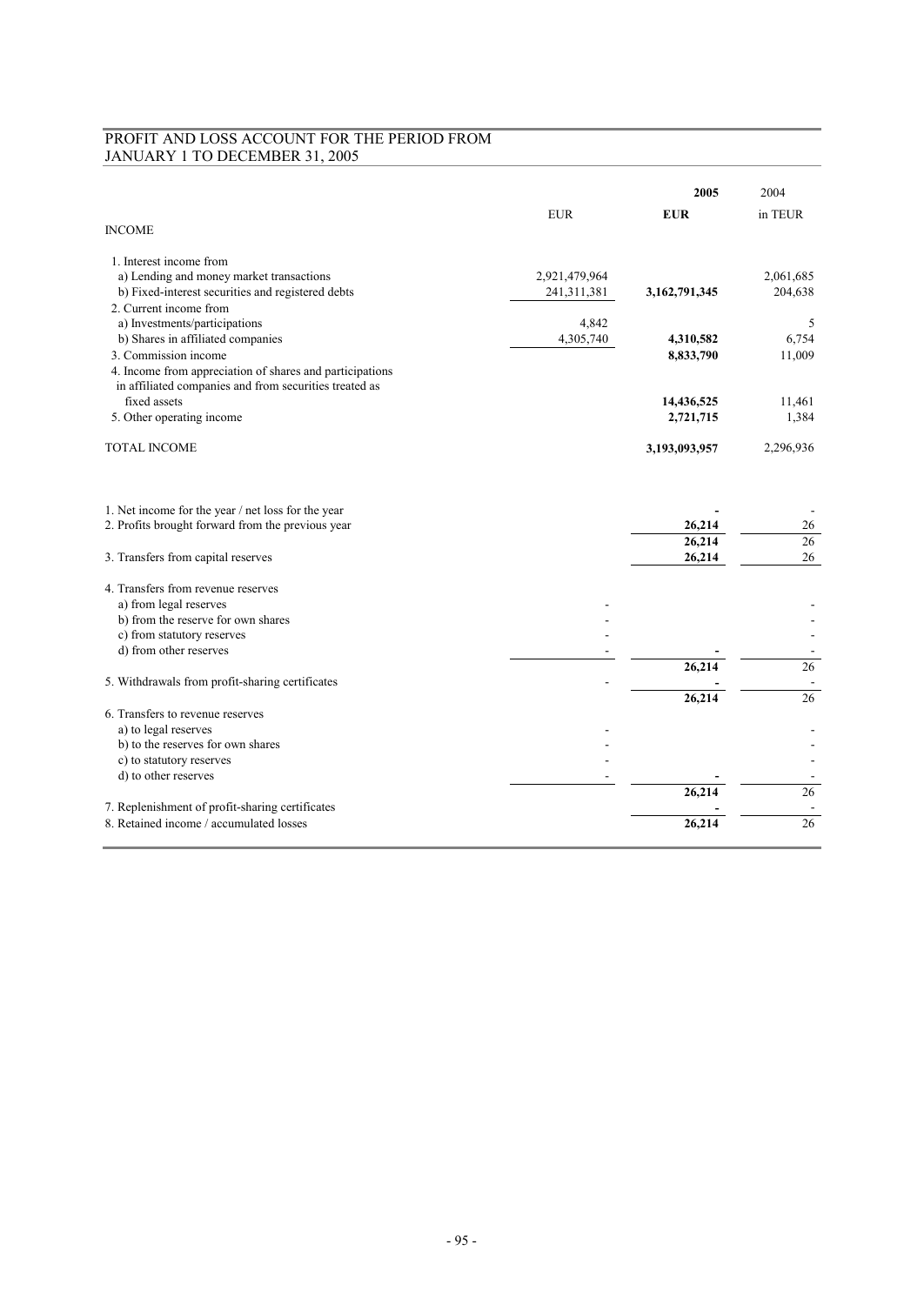At December 31, 2005 the subscribed capital was  $\epsilon$  45,811,448.80 and was divided into 17,619,788 shares (class of shares: all no-par value bearer shares) which have been fully paid up. In addition to this there was authorised capital of  $\in$  4,404,951.20.

The Issuer's indebtedness was neither secured nor guaranteed as at December 31, 2005.

Save as disclosed above, there have been the following changes which entered into effect from January 1, 2006:

In the context of the restructuring of Hypo RE Group, the following events took place:

(i) The share capital of the Issuer was increased by contribution in kind from  $\epsilon$  45,811,448.80 by € 94,188,551.20 to € 140,000,000 by issuing 32,380,212 new no-par value bearer shares representing a notional portion in the company's share capital of  $\epsilon$  94,188,551.20. The increase became effective on January 2, 2006 with the registration in the commercial register.

The authorised capital was increased to  $\epsilon$  70,000,000,00. Due to the increase of the authorised capital to  $\epsilon$  70,000,000,00, the subscribed capital is allowed to be increased to  $\epsilon$  210,000,00,00.

- (ii) For the purpose of implementing the capital increase in kind, the Issuer entered into a framework agreement with HI Dublin under which HI Dublin transferred to the Issuer its entire international real estate financing business with effect from January 1, 2006, including, but not limited to:
	- any assets and liabilities

- any credit agreements including the provided collaterals comprising preferential rights and ancillary rights related thereto

- any underwriting agreements entered into in relation to the credit agreements and other agreements and legal relationships specified in the contribution agreement

- its subsidiaries in the United Kingdom, the United States of America and Japan

- any assets, liabilities and contingent liabilities including low-value assets that are economically related to the international real estate financing business, which, however, do not have to be or can not be listed in the balance sheet.

(iii) The Issuer entered into a guarantee agreement with HI Dublin, then Hypo Public Finance Bank, relating to obligations of Hypo Public Finance Bank. The guarantee became effective from January 3, 2006, as the Hypo Public Finance Bank has become a subsidiary of the Issuer. Pursuant to the guarantee agreement, the Issuer guarantees the due and punctual performance by Hypo Public Finance Bank, of all its obligations, and agrees to pay, or cause to be paid, immediately and without deduction any sum or sums which are not duly and punctually paid by Hypo Public Finance Bank.

In addition to that, on December 16, 2005 the Issuer agreed with HI Dublin that the Issuer as the lender will make available to HI Dublin, then Hypo Public Finance Bank, as the borrower a perpetual subordinated facility in the amount of  $\epsilon$  200,000,000.00.

(iv) The Issuer entered into an agreement with Hypo Germany under which the Issuer transferred a loan portfolio governed by German law. The total loan portfolio had an aggregate nominal value of about  $\epsilon$  3.2 billion and contained two partial loan portfolios: One partial loan portfolio related to residential properties and the other partial loan portfolio related to commercial properties. The transfer became economically effective as of January 1, 2006 in such way that all benefits and encumbrances, changes and risks, profits and expenses are assumed by Hypo Germany, which, thus, became the beneficial owner of the total loan portfolio. For the partial loan portfolio related to the financing of residential properties a legal transfer took place in May 2006.

The above mentioned arrangements significantly affect positions in the balance sheet of the Issuer. The volume of total assets and total liabilities has increased significantly and the core capital and risk-weighted assets have more than doubled.

Another recent event related to the solvency is the fact that the Issuer has acquired major parts of the international commercial real estate business of Allgemeine HypothekenBank Rheinboden AG ("AHBR"). The acquisition includes the purchase of the performing European commercial real estate portfolio of AHBR which comprises 136 individual loan exposures with an aggregate volume of Euro 3.1 billion (commitments). The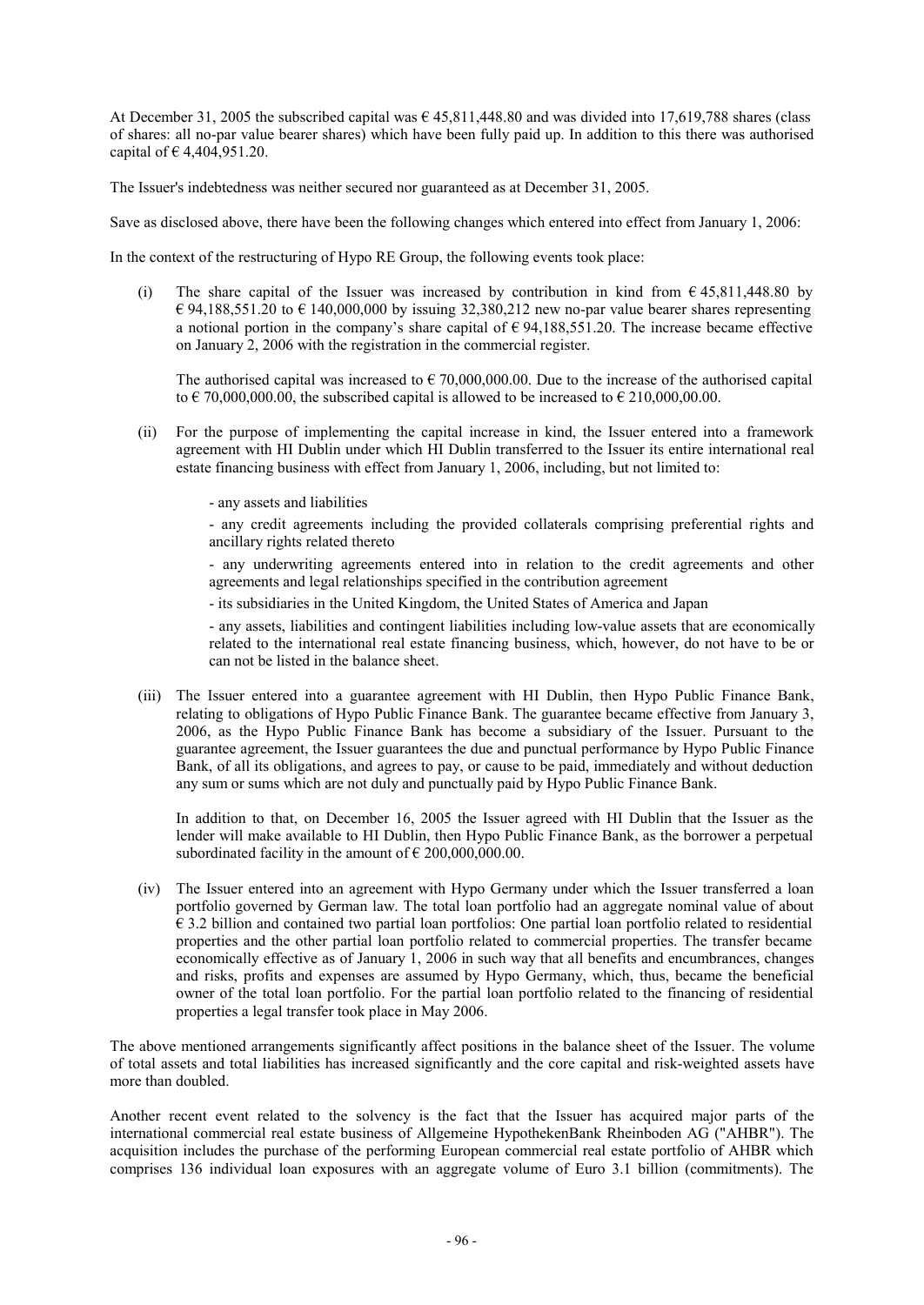transaction took place on July 17, 2006. The approval of the transaction by the German competition authority (*Bundeskartellamt*) took place on July 10, 2006.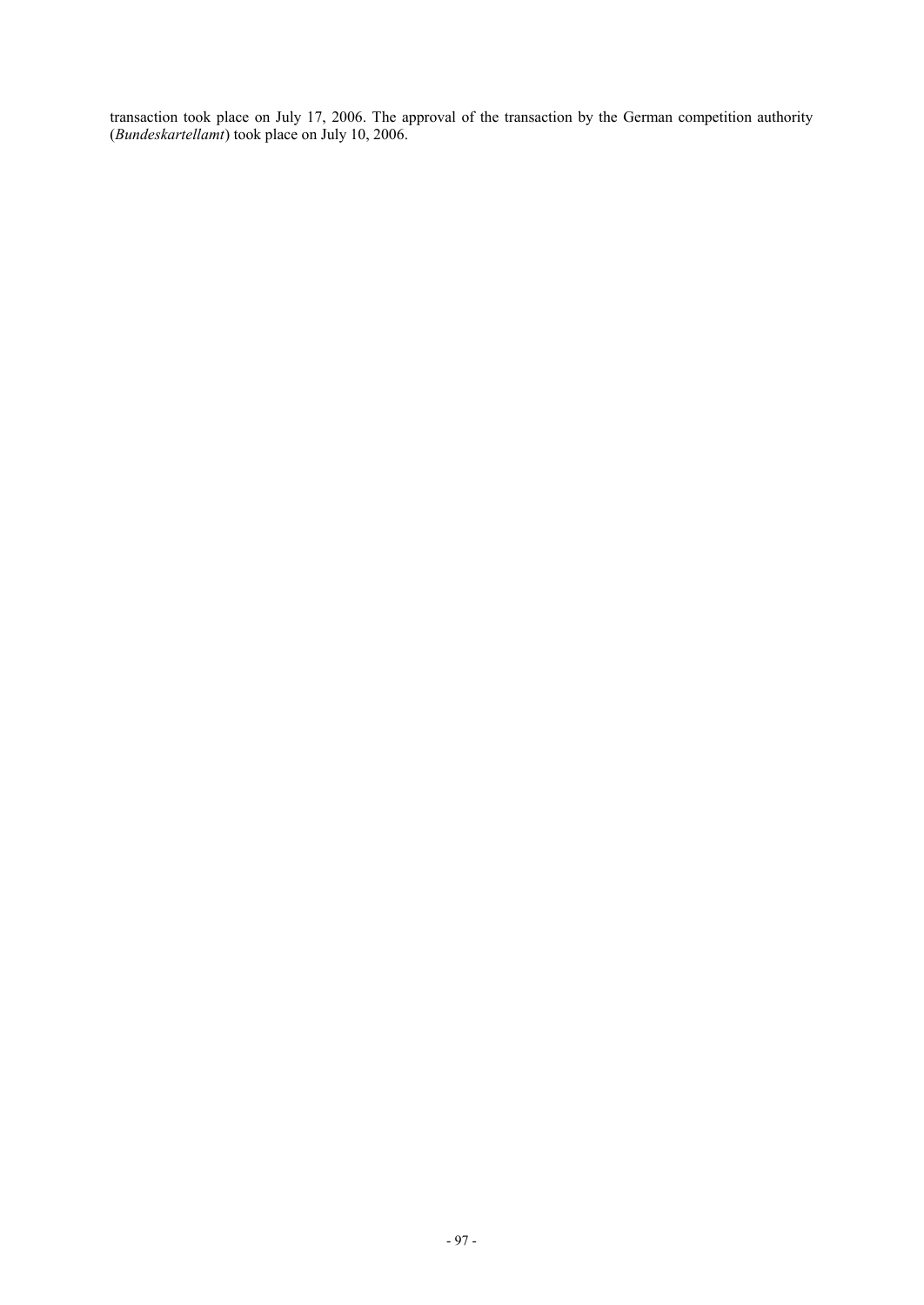#### **THE PFANDBRIEF COLLATERAL, THE CASH DEPOSITS AND THE ADDITIONAL CASH DEPOSIT**

The payment obligations of the Issuer under the Class A1+ Notes, the Class A2 Notes, the Class B Notes, the Class C Notes, the Class D Notes and the Class E Notes will be secured by GBP 400,000 Floating Rate Public Sector Pfandbriefe of the Issuer (the "**Series A1+ Collateral**"), GBP 29,800,000 Floating Rate Public Sector Pfandbriefe of the Issuer (the "**Series A2 Collateral**"), GBP 35,760,000 Floating Rate Public Sector Pfandbriefe of the Issuer (the "**Series B Collateral**"), GBP 24,560,000 Floating Rate Public Sector Pfandbriefe of the Issuer (the "**Series C Collateral**"), GBP 8,240,000 Floating Rate Public Sector Pfandbriefe of the Issuer (the "**Series D Collateral**") and GBP 14,920,000 Floating Rate Public Sector Pfandbriefe of the Issuer (the "**Series E Collateral**"), respectively. The Issuer and the Trustee have agreed that the Pfandbrief Collateral will be held by the Trustee for security purposes for the benefit of the Class A1+, Class A2, Class B, the Class C, the Class D and the Class E Noteholders in accordance with the Trust Agreement to secure the obligations of the Issuer under the Class A1+ Notes, Class A2 Notes, Class B Notes, Class C Notes, the Class D Notes and the Class E Notes, respectively.

The Issuer will deliver the Pfandbrief Collateral to a security trust account No. 669001000 of the Trustee with Deutsche Bank AG, Düsseldorf, and the Trustee will immediately thereafter transfer the Pfandbrief Collateral to its security trust account No. 57480 with Deutsche Bank Luxembourg (in such capacity, the "**Custodian**") and keep the Pfandbrief Collateral in such account pursuant to a custody agreement (the "**Custody Agreement**") between the Trustee and the Custodian on the Issue Date. In the event that the short term unsecured debt of the Custodian is downgraded below the required rating of A-1 by S&P or P-1 by Moody's, the Issuer shall no later than 30 Business Days after such downgrading, or if the Issuer fails to do so, the Trustee shall promptly after it has become aware of such downgrading but in any event no later than 30 Business Days after having become aware of such downgrading transfer or cause to be transferred the Pfandbrief Collateral to the Trustee's security trust account with a new Custodian having such required ratings or rating equivalents from each of the Rating Agencies. See "THE MAIN PROVISIONS OF THE TRUST AGREEMENT".

The Pfandbrief Collateral (i) has denominations of GBP 100.00, (ii) has the same rate of interest and the same interest payment dates as the Class A1+ Notes, the Class A2 Notes, the Class B Notes, the Class C Notes, the Class D Notes and the Class E Notes, respectively, but has a fixed final maturity on the Legal Maturity Date, and (iii) ranks at least *pari passu* with all other public sector Pfandbriefe (*Öffentliche Pfandbriefe*) of the Issuer in accordance with the Covered Bonds Act (*Pfandbriefgesetz*).

On each Payment Date for the Class A1+ Notes, Class A2 Notes, Class B Notes, the Class C Notes, the Class D Notes and the Class E Notes, the Pfandbrief Collateral will be released to the Issuer in an amount equal to the amount of payments of principal on the Class A1+ Notes, the Class A2 Notes, the Class B Notes, the Class C Notes, the Class D Notes and the Class E Notes on such Payment Date in accordance with the Terms and Conditions of the Class A1+ Notes, the Class A2 Notes, the Class B Notes, the Class C Notes, the Class D Notes and the Class E Notes (rounding the amount to be released to the nearest GBP 1, with GBP 0.5 being rounded downwards).

On the Issue Date, the Trustee has opened a trust account (*Treuhandkonto*) in its own name (the "**Cash Deposit Account**") with a third-party bank having the Cash Deposit Account Bank Required Rating (the "**Cash Deposit Account Bank**") in accordance with an agreement between the Trustee and the Cash Deposit Account Bank (the "**Cash Deposit and Account Agreement**") and maintain such trust account at a Cash Deposit Account Bank in accordance with Clause 5a of the Trust Agreement at all times as long as any of the Class A1+ Notes or Class A2 Notes are outstanding and the Pfandbrief Collateral is rated below Aaa by Moody's or, if applicable, as long as any of the Class A1+ Notes, Class A2 Notes, Class B Notes, Class C Notes or Class D Notes are outstanding and the short term unsecured debt of the Issuer is rated below P-1 by Moody's. According to the terms of the Cash Deposit and Account Agreement the amounts on the Cash Deposit Account shall be disposable on every Payment Date.

"**Cash Deposit Account Bank Required Rating**" means the following rating of unsecured debt of such cash deposit account bank: P-1 (short term deposit rating) by Moody's.

On the Issue Date the Issuer shall make a cash deposit with the following shares by payment in GBP to the Cash Deposit Account: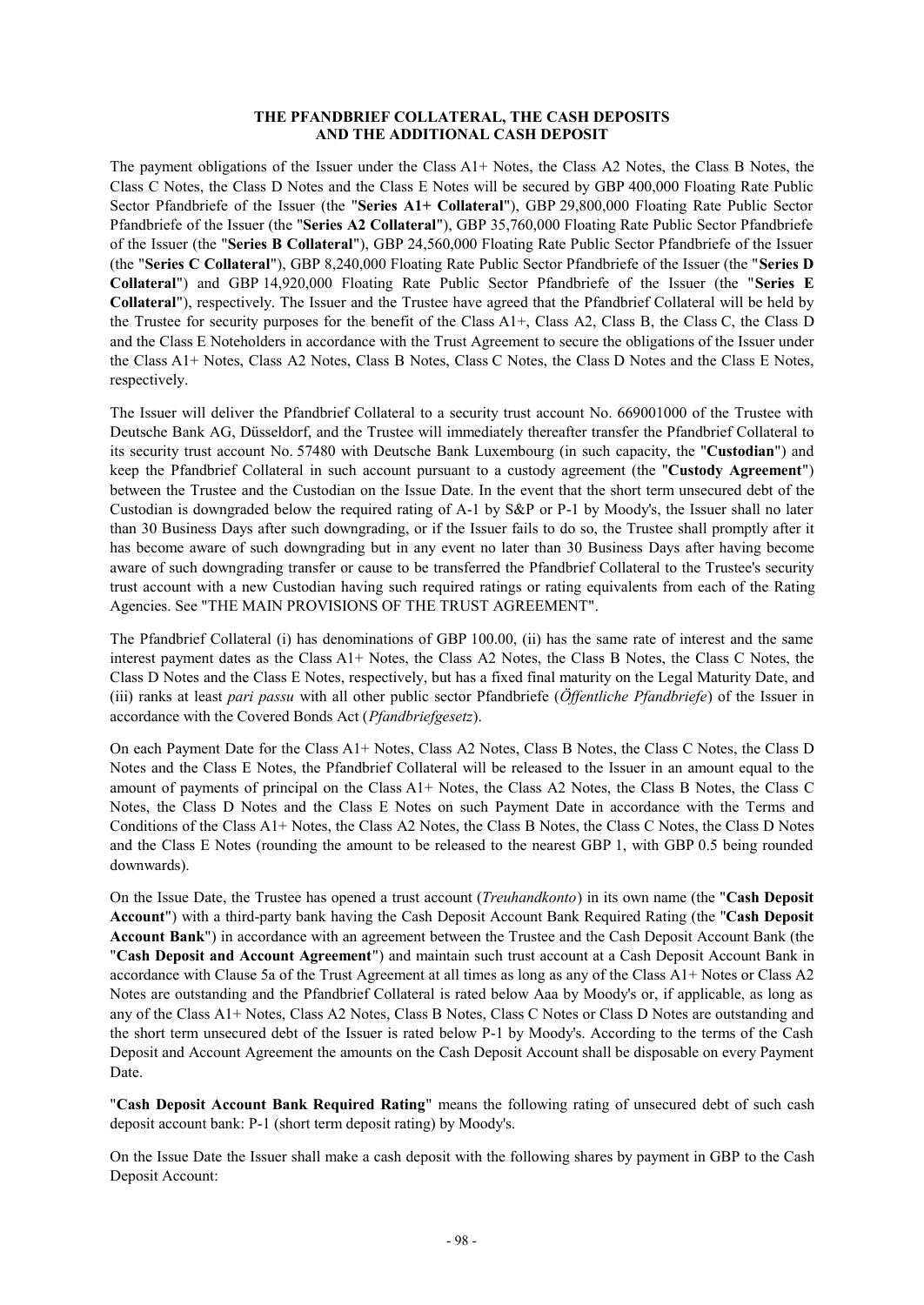- (a) a cash deposit in an initial aggregate principal amount of GBP 16,000 being equal to 4% of the aggregate of the initial Note Principal Amounts of the Class A1+ Notes (the "**Class A1+ Cash Deposit**"), and
- (b) a cash deposit in an initial aggregate principal amount of GBP 1,192,000 being equal to 4% of the aggregate of the initial Note Principal Amounts of the Class A2 Notes (the "**Class A2 Cash Deposit**", and together with the Class A1+ Cash Deposit, the "**Cash Deposits**").

The Class A1+ Cash Deposit shall secure the obligation of the Issuer to make payments of principal and interest under the Class A1+ Notes, and the Class A2 Cash Deposit shall secure the obligation of the Issuer to make payments of principal and interest under the Class A2 Notes.

In the event that the short-term unsecured debt of the Issuer is rated below P-1 by Moody's, the Issuer shall not later than 30 Business Days after it has become aware of such downgrade make an additional cash deposit by payment in GBP to the Cash Deposit Account of an amount equal to the aggregate amount of interest payments to be made under each Class of Notes then outstanding, other than the Class E Notes, on the next two immediately following Payment Dates (such amount deposited, the "**Additional Cash Deposit**"). The Additional Cash Deposit shall secure the obligation of the Issuer to make payments of principal and interest under all Classes of Notes, other than the Class E Notes.

If a Foreclosure Event occurs, the Trustee will:

- (i) sell the Pfandbrief Collateral at market price in accordance with the Trust Agreement and apply any proceeds from such sale towards redeeming the Class A1+ Notes, the Class A2 Notes, the Class B Notes, the Class C Notes, the Class D Notes and the Class E Notes, or
- (ii) if the proceeds from such sale would not be sufficient to redeem the Class A1+ Notes, the Class A2 Notes, the Class B Notes, the Class C Notes, the Class D Notes and the Class E Notes at par plus accrued interest, the Trustee will transfer and deliver such Pfandbrief Collateral to each Class A1+, Class A2, Class B, Class C, Class D and Class E Noteholder in full satisfaction of all obligations for the payment of principal and accrued interest under the Class A1+ Notes, Class A2 Notes, Class B Notes, Class C Notes, Class D Notes and the Class E Notes, respectively, *provided that* the Trustee will in each case transfer and deliver such number of Public Sector *Pfandbriefe* forming part of the Pfandbrief Collateral that the total principal amount of the Pfandbrief Collateral delivered to the Class A1+, Class A2, Class B, Class C, Class D and Class E Noteholder will be equal to the total outstanding principal amount of the Class A1+ Notes, the Class A2 Notes, the Class B Notes, the Class C Notes, the Class D Notes and the Class E Notes, respectively, as of the date of such transfer held by such Class A1+, Class A2, Class B, Class C, Class D and Class E Noteholder (rounded upwards to the next GBP). See "THE MAIN PROVISIONS OF THE TRUST AGREEMENT".

### A "**Foreclosure Event**" shall occur when

- (i) the assets of the Issuer become subject to insolvency, moratorium or similar proceedings, which affect or prejudice the performance of obligations under any Class of Notes, or there is a refusal to institute such proceedings for lack of assets; or
- (ii) any Noteholder exercises the right of early redemption pursuant to Section 11 (Early Redemption for Default) of the Terms and Conditions.

The Issuer will notify the Trustee without delay of the occurrence of a Foreclosure Event and will provide reasonable details thereof. After it becomes aware of the occurrence of a Foreclosure Event the Trustee will without delay give notice to the Noteholders, the Senior Swap Counterparty and the Rating Agencies of the same.

There is no guarantee that the market price of the Pfandbrief Collateral will be sufficient to redeem the Class A1+ Notes, Class A2 Notes, Class B Notes, the Class C Notes, the Class D Notes and the Class E Notes at par plus accrued interest. The Pfandbrief Collateral will not be listed on any stock exchange and its market value will not be determined on a regular basis.

Notwithstanding the collateral, the amount of principal of, and interest on, the Class A1+ Notes, Class A2 Notes, Class B Notes, the Class C Notes, the Class D Notes and Class E Notes may be reduced as a result of losses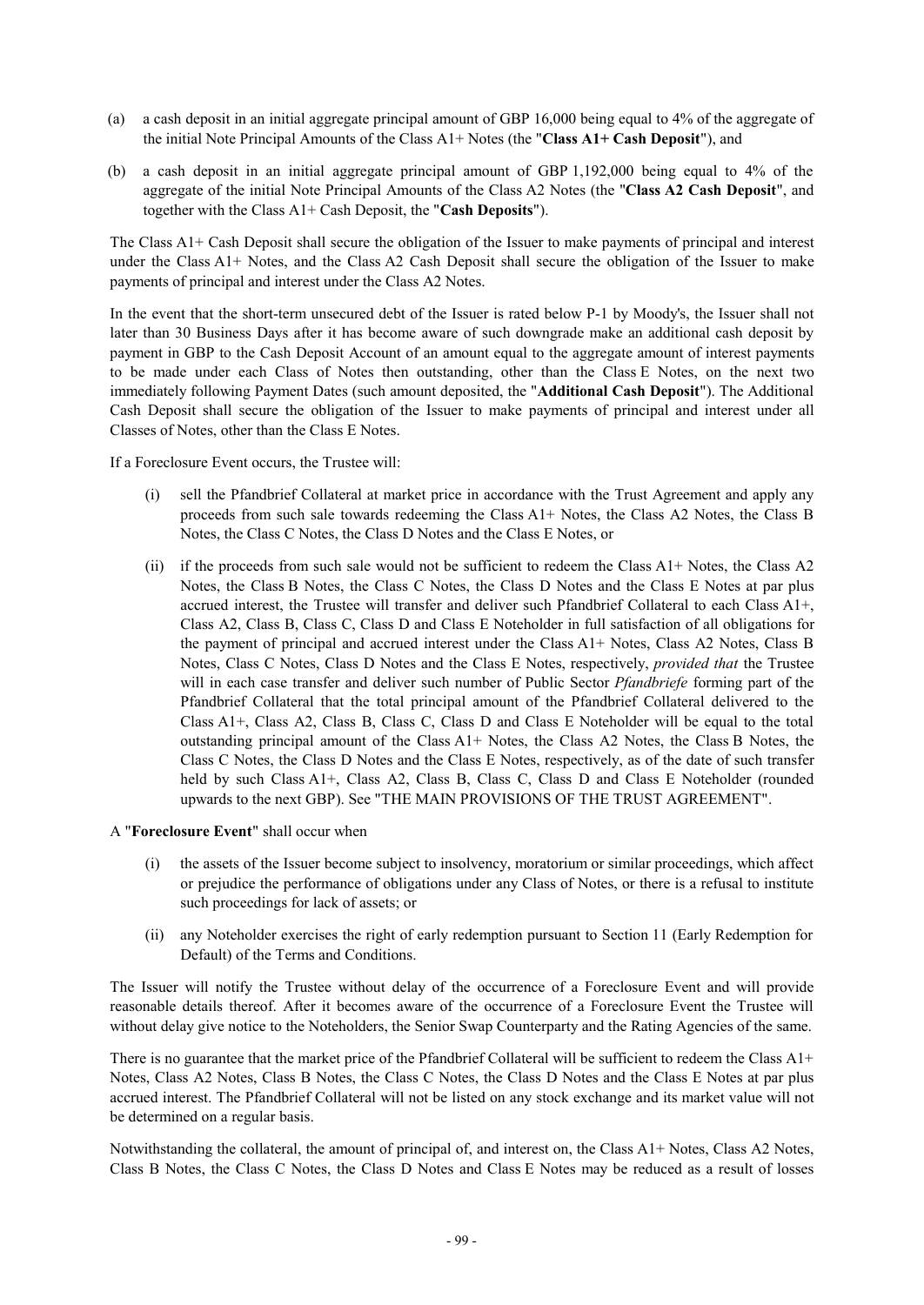incurred by the Issuer with respect to the Reference Pool, and only the obligations of the Issuer to pay any amount of principal and interest determined to be due to the Class A1+, Class A2, Class B, Class C, Class D and the Class E Noteholders, respectively, in accordance with the Terms and Conditions of the Notes, which may be reduced by such losses, will be secured by the Pfandbrief Collateral, the Cash Deposits and the Additional Cash Deposits, if applicable.

The Pfandbrief Collateral is expected to be rated AAA by S&P and Aa1 by Moody's. It is a condition of the issue of the Notes that the Pfandbrief Collateral receives the above ratings. In the event that the rating **of the Pfandbrief Collateral is downgraded below AAA by S&P or Aa1 by Moody's, the Issuer shall, within 30 Business Days after such downgrade by the relevant Rating Agency, supplement and/or**  substitute the Series A1+, the Series A2, the Series B, the Series C, the Series D and the Series E Collateral **with Supplementary Collateral in the form of security transfer (***Sicherungsübereignung***) of Supplementary**  Collateral to the Trustee and/or, at its discretion, take any other action, in such form and amount so that **the Rating Agencies give the written confirmation to the Issuer and the Trustee that upon such substitution and/or supplement and/or other action the then current rating of the respective Notes would not, solely as a result of such downgrade of the Pfandbrief Collateral, be qualified downgraded or withdrawn.**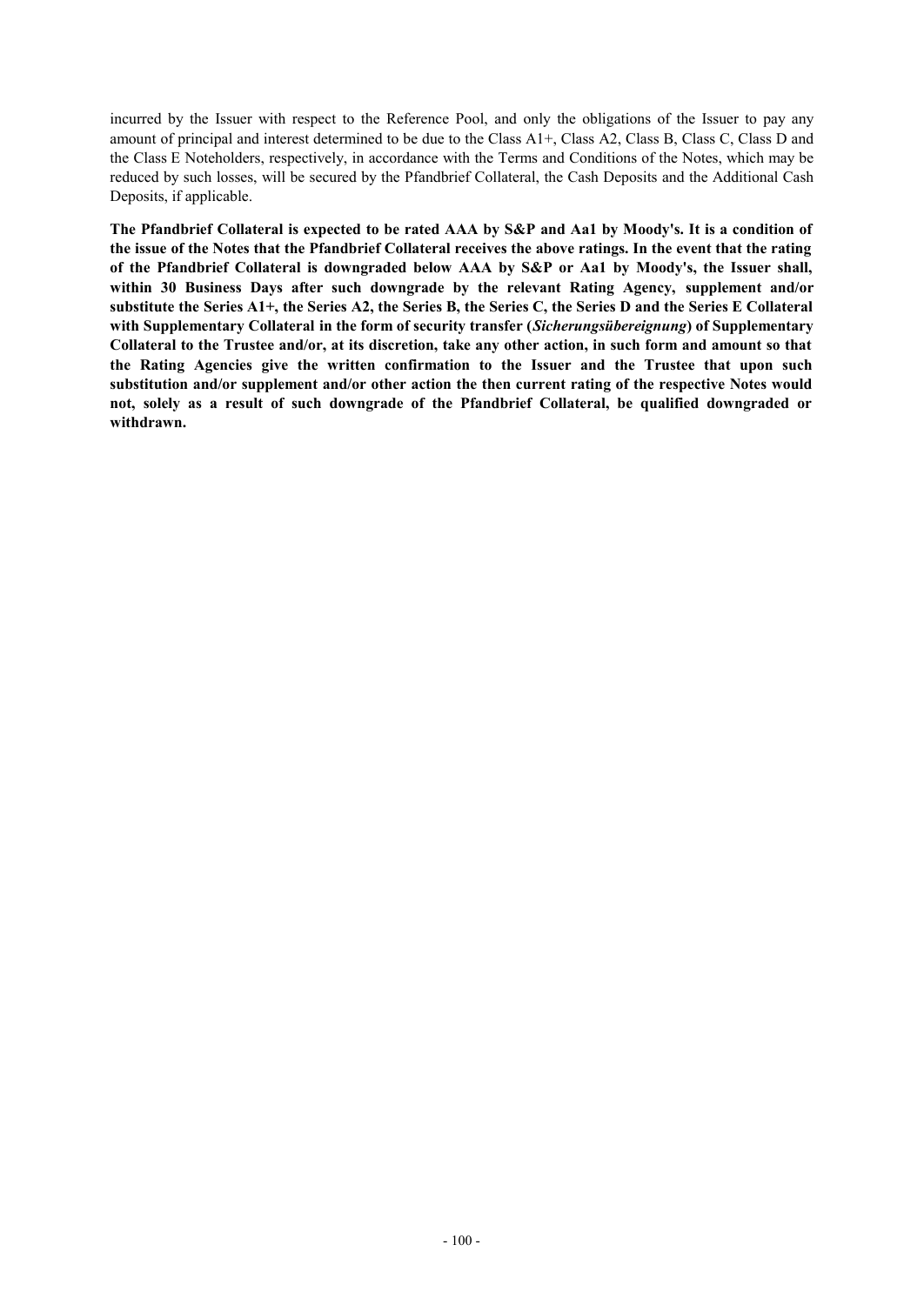### **LEGAL AND REGULATORY FRAMEWORK OF THE PFANDBRIEF COLLATERAL**

#### **German mortgage lending sector**

The following description includes only a summary of the fundamental principles of the German law governing the Pfandbriefe and the German mortgage banks as well as a brief description of the German mortgage banking sector. It does not purport itself to be conclusive and is qualified by the applicable German laws, rules and regulations.

#### **The German Mortgage Banking Sector**

Prior to 19 July 2005 Pfandbriefe generally could only be issued by (i) German mortgage banks (Hypothekenbanken – the "**Mortgage Banks**"), which were specialized banks permitted to engage in mortgage lending, public sector lending and certain auxiliary business activities and to issue mortgage Pfandbriefe (*Hypothekenpfandbriefe*) and/or public sector Pfandbriefe (*öffentliche Pfandbriefe*), and (ii) certain types of German banks organized under public law (public sector banks), such as the Landesbanken. Two German private universal banks were so-called mixed Mortgage Banks. Under grandfathered rights these banks were permitted to conduct both types of banking business.

The issuance of mortgage Pfandbriefe (*Hypothekenpfandbriefe*) and of public sector Pfandbriefe (*öffentliche Pfandbriefe*) by as well as the business of Mortgage Banks, including the Issuer, was governed i.a. by the German Mortgage Bank Act (*Hypothekenbankgesetz*) (the "**Mortgage Bank Act**"). As of 19 July 2005 the Pfandbrief-issuance of Mortgage Banks, including the Issuer, is governed by the new German Pfandbrief Act (*Pfandbriefgesetz* – the "**Pfandbrief Act**"). As of this date, the legislation implementing the Pfandbrief Act rescinded among others the Mortgage Bank Act. In addition, any German bank is permitted, subject to the necessary authorisations and any legal requirements, to engage in the Pfandbrief-business and to issue Pfandbriefe. Such German bank is entitled to bear the title of Pfandbrief-Bank (*Pfandbriefbank*). According to the Pfandbrief Act, Mortgage Banks entitled to issue Pfandbriefe until 19 July 2005 were grandfathered with regard to their existing authorisation and became Pfandbrief-Banks. However, this is only the case, if and as far as they filed a comprehensive notification with the German Federal Financial Supervisory Authority (*Bundesanstalt für Finanzdienstleistungsaufsicht* - the "**BaFin**") no later than by 18 October 2005.

For the purpose of this summary, Mortgage Banks which as of 19 July 2005 have become Pfandbrief-Banks (*Pfandbriefbanken*) will be referred to as "**Pfandbrief-Banks**".

According to the Pfandbrief Act, the conservative principles of the Mortgage Bank Act, remained in place. While individual standards were be eased (e.g. the abolition of the limit on the outstanding Pfandbrief-volume), stricter rules were be introduced in other areas (e.g. transparency, trustees). This fundamental restructuring of the legal framework once again proves the German Pfandbrief segment's willingness and capability to adopt to changing market and investor needs and to implement reforms.

### **Characteristics of Pfandbriefe**

#### *Introduction*

Pfandbriefe issued by Pfandbrief-Banks are debt securities issued under German law that must be secured ("covered") by mortgages or certain obligations of public sector debtors (or certain other qualifying assets) and whose terms must otherwise comply with the requirements and limitations imposed by the Pfandbrief Act. Such compliance is monitored by the BaFin.

Pfandbriefe are usually medium- to long-term bonds. Pfandbriefe are obligations of the issuing bank, and no separate vehicle is created for their issuance in general or for the issuance of any specific series of Pfandbriefe. Traditionally, Pfandbriefe have borne interest at a fixed rate, but Pfandbrief-Banks are also issuing zero-coupon and floating rate Pfandbriefe, in some cases with additional features such as step-up coupons, caps or floors. Most issues of Pfandbriefe are denominated in Euro. A Pfandbrief-Bank may, however, also issue Pfandbriefe in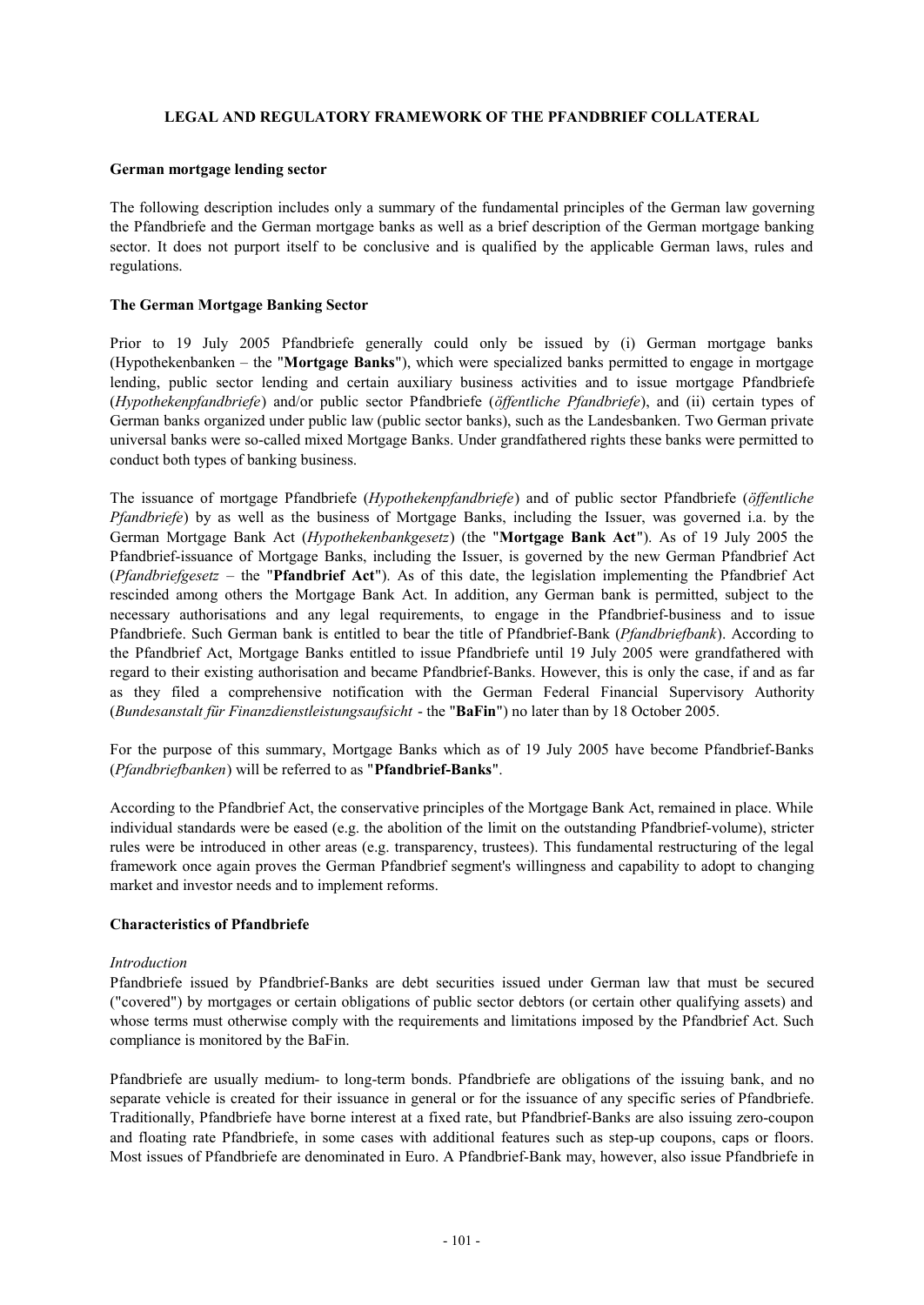other currencies, subject to certain limitations. The terms of the Pfandbriefe may not give the holders any right to require redemption of the Pfandbriefe prior to their scheduled date of maturity.

The aggregate principal amount of the outstanding mortgage Pfandbriefe and public sector Pfandbriefe issued by a Pfandbrief-Bank must be covered by assets that qualify for use as cover under the provisions of the Pfandbrief Act. One single pool of assets covers outstanding mortgage Pfandbriefe (*Hypothekenpfandbriefe*), and another pool of assets covers all outstanding public sector Pfandbriefe (*öffentliche Pfandbriefe*), of the issuing bank. The aggregate principal amount of assets in any cover pool must at all times be at least equal to the aggregate principal amount of the outstanding Pfandbriefe issued against such cover pool. Moreover, the aggregate interest yield on any such cover pool must at all times be at least equal to the aggregate interest payable on all Pfandbriefe relating to the cover pool. In addition, the coverage of all outstanding Pfandbriefe with respect to principal and interest must at all times be ensured on the basis of the present value (*Barwert*). Finally, the present value of the assets contained in each cover pool must exceed the total amount of liabilities from the corresponding Pfandbriefe and derivatives by at least 2 per cent. (*sichernde Überdeckung*). Such 2 per cent. excess cover must consist of highly liquid assets. As of 19 July 2005, the following assets qualify for inclusion in the excess cover: (i) debt securities of the German government, a special fund of the German government, a German state (*Land*), the European Communities, any state of the European Economic Area, Switzerland, the United States, Canada, Japan, any other European state with full OECD member status, the European Investment Bank, the IBRD-World Bank, the Council of Europe Development Bank, or the European Bank for Reconstruction and Development; (ii) debt securities guaranteed by any of the foregoing entities; and (iii) credit balances maintained with the European Central Bank, the central banks of the member states of the European Union and/or appropriate credit institutions.

Any Pfandbrief-Bank must establish an appropriate risk management system meeting the requirements specified in detail in the Pfandbrief Act and must comply with extensive quarterly and annual disclosure requirements, as set out in the Pfandbrief Act.

Under the Pfandbrief Act, each Pfandbrief-Bank must keep a separate cover register (*Deckungsregister*) for each of its cover pools (i.e. one cover register for the mortgage Pfandbriefe and one cover register for the public sector Pfandbriefe) and in which the assets included in each of the two cover pools are registered. In order to ensure that the cover pools provide adequate coverage for the outstanding Pfandbriefe, the registration is supervised and controlled by a trustee (*Treuhänder*) who is appointed by the BaFin after consultation with the Pfandbrief-Bank. In addition, the trustee also monitors the Pfandbrief-Bank's compliance with other provisions of the Pfandbrief Act. Together with the Pfandbrief-Bank, the trustee has joint custody of the assets included in the cover pools and of any documents evidencing such assets. The trustee may release such assets to the Pfandbrief-Bank only under circumstances expressly provided for by law. Moreover, the Pfandbrief-Bank may remove any assets from a cover pool only with the permission of the trustee. Any issuance of Pfandbriefe may take place only upon prior certification by the trustee that the relevant cover pool provides adequate coverage for the Pfandbriefe to be issued and the assets to be used as cover are listed in the relevant cover register (*Deckungsregister*). Accordingly, the holders of Pfandbriefe benefit indirectly from the monitoring activities conducted by the trustee. Although there is no judicial or administrative precedent in this respect, German opinion of authority holds that the holders of Pfandbriefe may bring a claim in tort for damages resulting from a negligent violation of the trustee's duties under the Mortgage Bank Act. In addition, it has been held that the trustee owes no fiduciary duty to the holders of Pfandbriefe.

In addition to the monitoring conducted by the trustee, the BaFin conducts audits of each cover pool in general every two years, which focus particularly on assets which were newly added to the pools. The BaFin also supervises the compliance of Pfandbrief-Banks with the provisions of the Pfandbrief Act including approval of valuation guidelines for mortgage property, approval of the principal characteristics of the provisions of the loans, the resolution of disputes between the bank and the trustee, and the enforcement of the limitations on the issuance of Pfandbriefe.

### *Cover Pool for mortgage Pfandbriefe (Hypothekenpfandbriefe)*

As of 19 July 2005 and in the case of mortgage Pfandbriefe (*Hypothekenpfandbriefe*), mortgages (or portions thereof) up to the initial 60 per cent. of the value of their underlying property as assessed by experts, claims under certain swap and derivative transactions that meet certain requirements and certain other assets (up to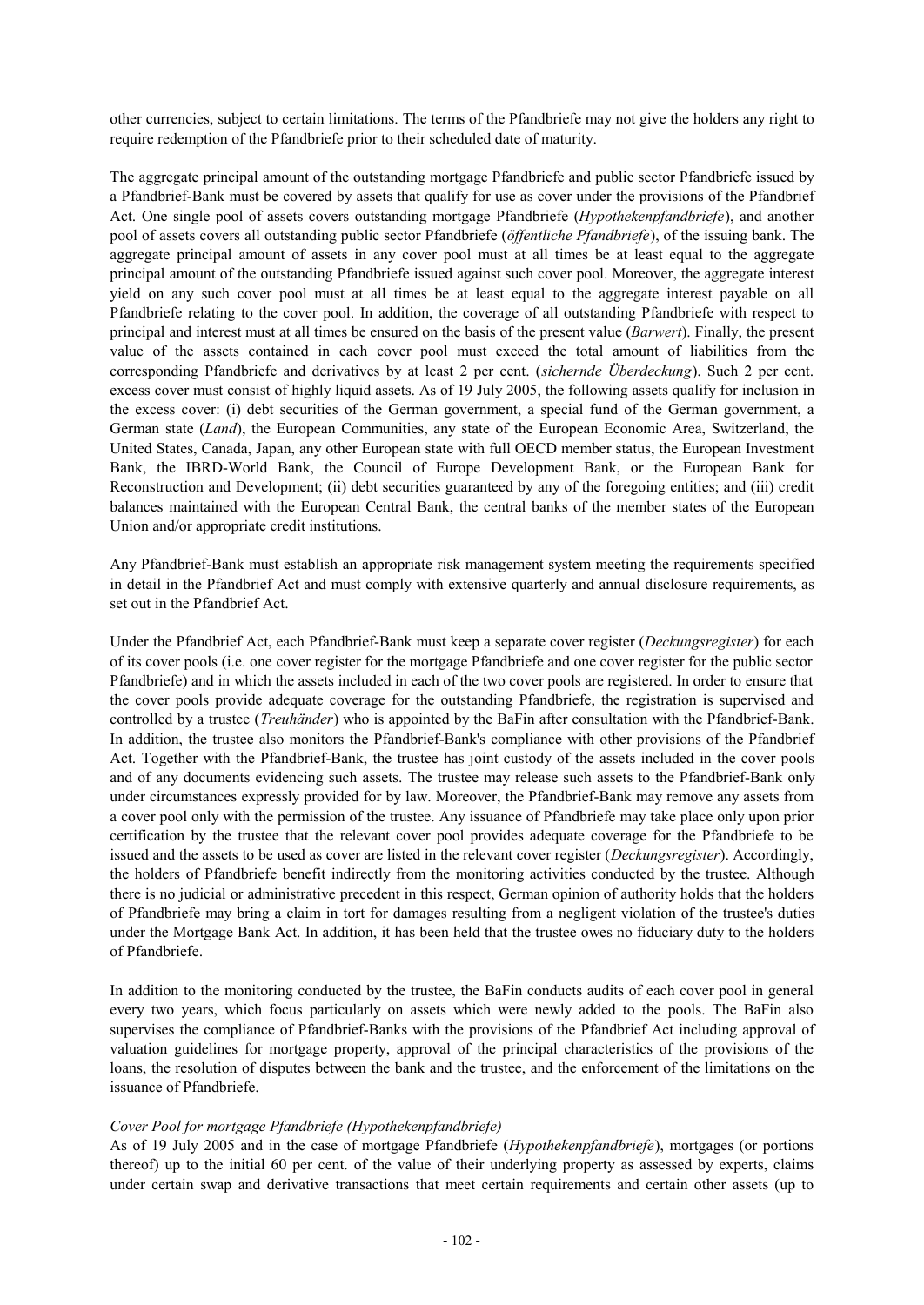certain thresholds) may qualify for inclusion in the cover pool. A mortgaged property must be situated in a state of the European Economic Area, Switzerland, the United States, Canada or Japan. Other assets qualifying for inclusion in the cover pool for mortgage Pfandbriefe include among others (i) equalization claims converted into bonds, (ii) subject to certain qualifications, assets qualifying for the 2 per cent. excess cover as described below, up to a total sum of 10 per cent. of the aggregate principal amount of outstanding mortgage Pfandbriefe, and (iii) subject to certain thresholds, the assets which may also be included in the cover pool for public sector Pfandbriefe (*öffentliche Pfandbriefe*) referred to below, up to a total of 20 per cent. of the aggregate principal amount of outstanding mortgage Pfandbriefe.

### *Cover pool for public sector Pfandbriefe (öffentliche Pfandbriefe)*

Under the Pfandbrief Act the assets qualifying for the cover pool for public sector Pfandbriefe (*öffentliche Pfandbriefe*) include among others payment claims under certain loans, bonds or similar transactions of states and other public entities, including, but not limited to (i) the German government as well as any German state, municipality or other qualifying public body in Germany, (ii) any state of the European Economic Area, Switzerland, the United States, Canada or Japan, (iii) any other European state with full OECD member status, (iv) regional governments and local territorial authorities (provided that certain solvability conditions are met), (v) non- profit administrative authorities controlled by central or regional governments or local territorial authorities of any of the states referred to in (ii) above (provided that certain solvability conditions are met), (vi) the European Investment Bank, the IBRD-World Bank, the Council of Europe Development Bank, or the European Bank for Reconstruction and Development, and (vii) any entity the obligations of which are guaranteed by a public entity referred to or mentioned in (i) through (iv) and (vi) above. In addition and subject to certain limitations, the cover pool for public sector Pfandbriefe may also include (i) equalisation claims converted into bonds, (ii) credit balances maintained with the European Central Bank, a central bank of any EU member state or a suitable credit institution, up to a total sum of the aggregate principal amount of outstanding public sector Pfandbriefe (*öffentliche Pfandbriefe*), and (iii) certain claims arising under certain derivative transactions.

# *Additional regulatory requirements*

In addition to the provisions of the Pfandbrief Act Pfandbrief-Banks, like other types of German banks, are subject to governmental supervision and regulation in accordance with the German Banking Act (*Kreditwesengesetz* – the "**Banking Act**"). Supervision is primarily conducted by the BaFin. In addition, the Deutsche Bundesbank in its capacity as the German central bank also holds some supervisory powers. The BaFin has comprehensive powers to instruct German banks to take actions to comply with applicable laws and regulations. In addition, German banks, including Pfandbrief-Banks, are required to submit extensive confidential reports to the BaFin and the Deutsche Bundesbank, which include disclosure of the statistical and operational aspects of the banks' businesses. Within the scope of their oversight and regulatory capacities, each of the BaFin and the Deutsche Bundesbank may take immediate action whenever required.

In addition, under the new Pfandbrief Act, the supervision of Pfandbrief-Banks by the BaFin will gain significantly in importance, mainly the requirements concerning the transparency will increase.

### *Status and protection of the Pfandbrief-holders*

The holders of outstanding Pfandbriefe rank *pari passu* among themselves, and have preferential claims with respect to the assets registered in the relevant cover register (*Deckungsregister*). With respect to other assets of a Pfandbrief-Bank, holders of Pfandbriefe rank *pari passu* with unsecured creditors of the Pfandbrief-Bank.

In the event of the opening of insolvency proceedings over the assets of a Pfandbrief-Bank, none of the cover pools falls within the insolvency estate. If, however, simultaneously with or following the opening of insolvency proceedings over the assets of a Pfandbrief-Bank, any of its cover pools becomes insolvent, insolvency proceedings will be instituted over the assets of such cover pool. In this case, holders of Pfandbriefe corresponding to such cover pool would have a preferential right over the assets of the respective cover pool. This right would also extend to interest in the Pfandbriefe accrued after the commencement of insolvency proceedings over the assets of the relevant cover pool. If and insofar as holders of Pfandbriefe suffer a loss following their recourse against the cover pool, they would have recourse to any assets of the Pfandbrief-Bank not included in the cover pools. In this case, Pfandbrief holders would rank equal with other unsecured and unsubordinated creditors of the Pfandbrief-Bank. According to the Pfandbrief Act and upon request of the BaFin, one or two administrators (*Sachwalter* - each an "**Administrator**") will be appointed in the case of insolvency of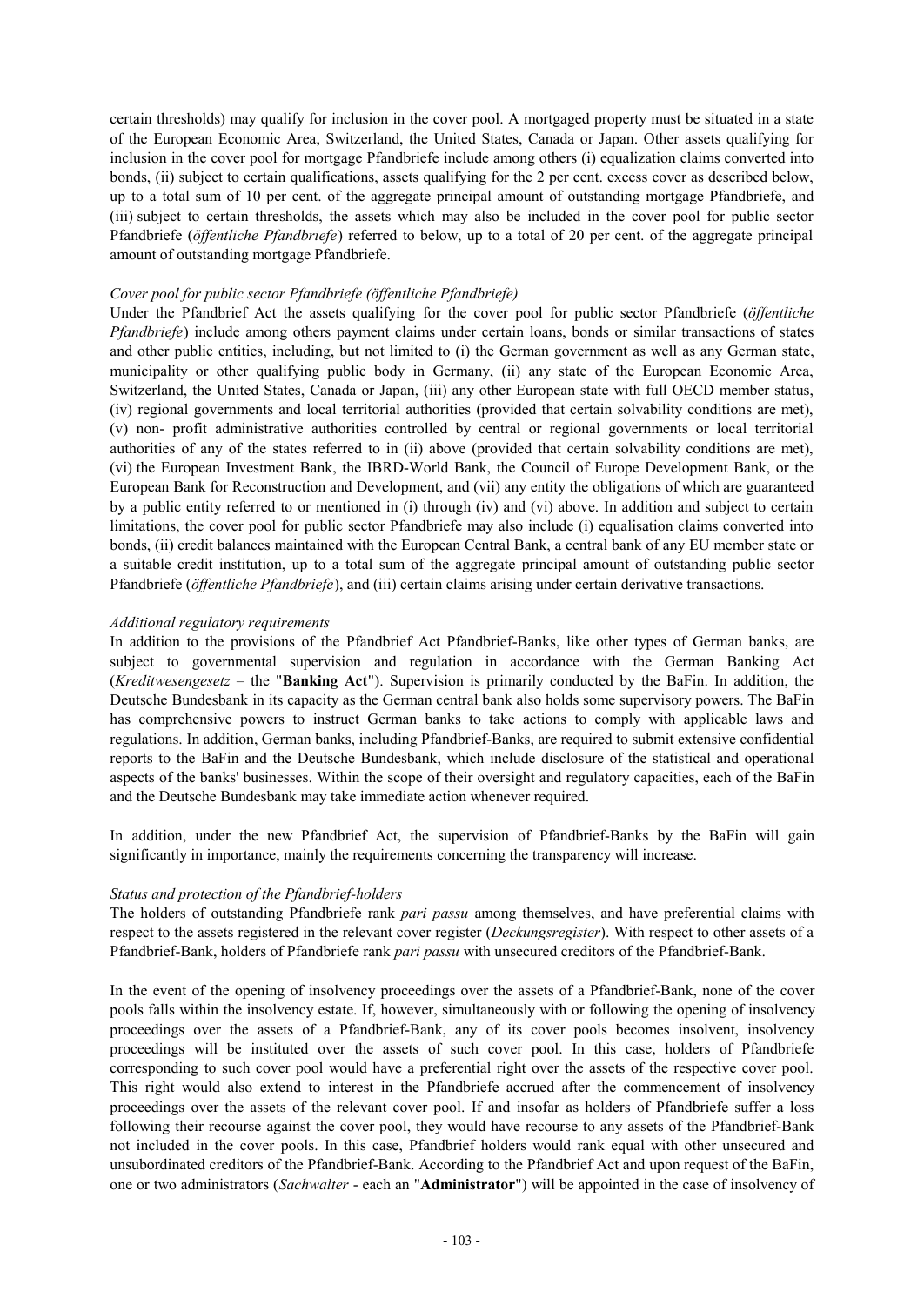the Pfandbrief-Bank to administer each cover pool. The Administrators will act for the sole benefit of the holders of Pfandbriefe. Each Administrator will be appointed by the court having jurisdiction over the head office of the Pfandbrief-Bank before or after the institution of insolvency proceedings. Each Administrator will be subject to the supervision of the court and of the BaFin with respect to the duties of the Pfandbrief-Bank arising in connection with the administration of the assets included in the relevant cover pool. The Administrators will be entitled to dispose of the cover pool's assets and receive all payments on the relevant assets to ensure full satisfaction of the claims of the holders of Pfandbriefe. To the extent, however, that those assets are obviously not necessary to satisfy such claims, the insolvency receiver of the Pfandbrief-Bank is entitled to demand the transfer of such assets to the insolvency estate.

Subject to the consent of the BaFin, the Administrators may transfer all or part of the cover assets and the liabilities arising from the Pfandbriefe issued against such assets to another Pfandbrief-Bank.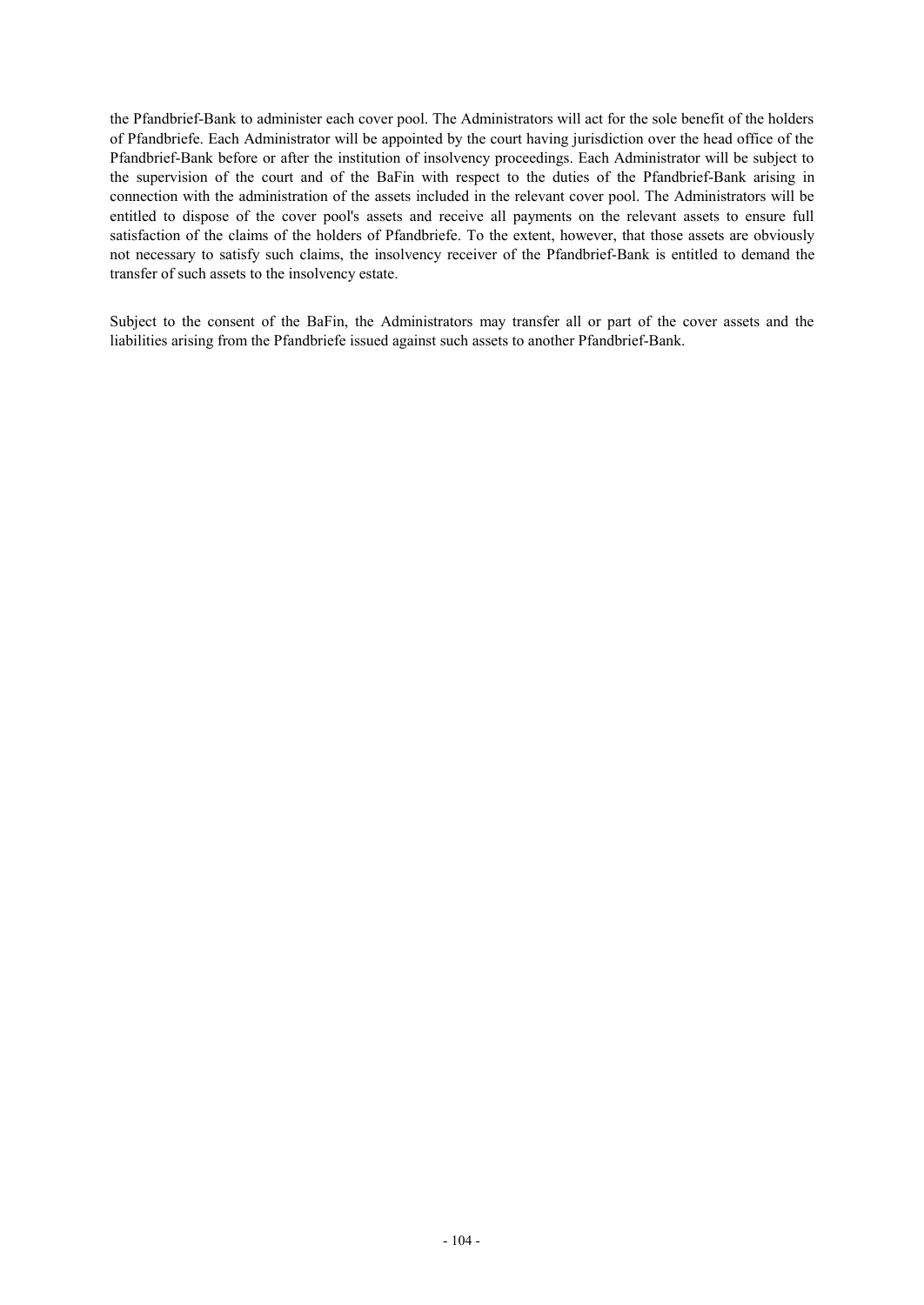#### **THE TRUSTEE**

Pursuant to the Trust Agreement, the Trustee has agreed to serve in a fiduciary capacity to protect the interests of the Noteholders and the Senior Swap Counterparty. In particular, the Trustee will (i) verify the determination and allocation of Realised Losses, (ii) make required appointments of third party experts, and (iii) perform such other functions as are specified in the Trust Agreement. See "The Trust Agreement".

The Trustee, Deloitte & Touche GmbH Wirtschaftsprüfungsgesellschaft, is an independent accounting firm pursuant to the law regulating the profession of certified public accountants in Germany (*Wirtschaftsprüferordnung*) and applicable regulations thereunder. Deloitte & Touche GmbH Wirtschaftsprüfungsgesellschaft is a limited liability company incorporated under the laws of the Federal Republic of Germany, with its registered office at Rosenheimer Platz 4, 81669 Munich, and is registered in the Munich Commercial Register under HRB 83442.

Deloitte & Touche GmbH Wirtschaftsprüfungsgesellschaft and its affiliated companies are a group of German accounting, tax service and consulting firms with 18 branches and offices in Germany, about 3,400 employees, and a turnover for the period ending on June 30, 2006, of approximately  $\epsilon$  517 million.

Internationally, Deloitte & Touche GmbH Wirtschaftsprüfungsgesellschaft is a member of Deloitte Touche Tohmatsu. Deloitte Touche Tohmatsu is an organisation (Swiss Verein) of member firms around the world, which provide services in four professional areas – audit, tax, consulting and financial advisory services – with 135,000 people in nearly 140 countries and with a 12 month turnover of 20 billion U.S. dollars worldwide for the period ending on May 31, 2006. Services are not provided by the Deloitte Touche Tohmatsu Verein and, for regulatory and other reasons, certain member firms do not provide services in all four professional areas. As a Swiss Verein (association), neither Deloitte Touche Tohmatsu nor any of its member firms has any liability for each other's acts or omissions. Each of the member firms is a separate and independent legal entity operating under the names "Deloitte", Deloitte & Touche", "Deloitte Touche Tohmatsu", or other, related names.

The foregoing information regarding the Trustee has been provided by the Trustee, and the Issuer assumes no responsibility for its contents.

As compensation for its services under the Trust Agreement, the Trustee will be paid a fee as separately agreed with the Issuer.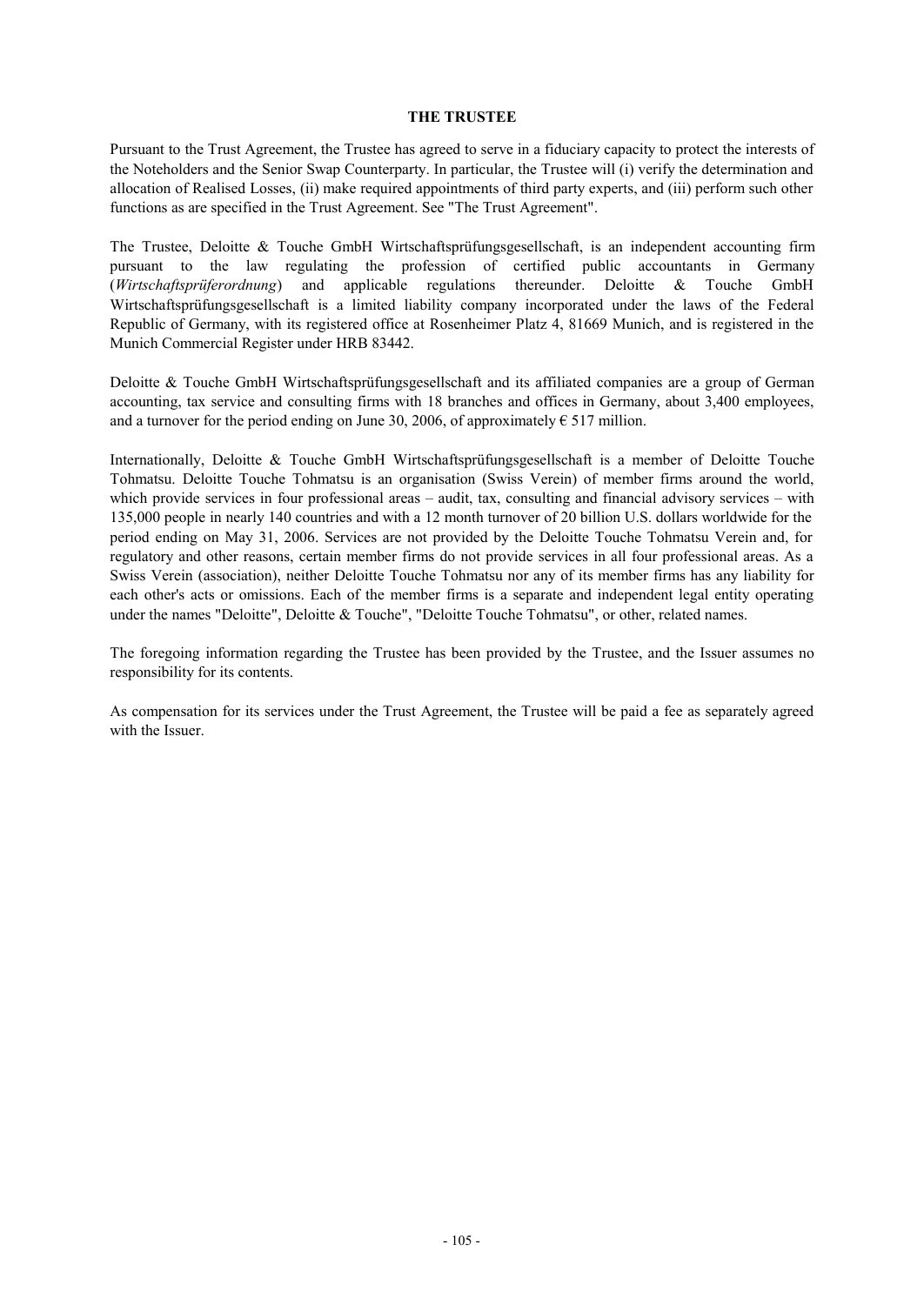#### **RATING**

The Class A1+ Notes are expected to be rated AAA by S&P and Aaa by Moody's.

The Class A2 Notes are expected to be rated AAA by S&P and Aa1 by Moody's.

The Class B Notes are expected to be rated AA by S&P and Aa2 by Moody's.

The Class C Notes are expected to be rated A by S&P and A1 by Moody's.

The Class D Notes are expected to be rated BBB by S&P and A3 by Moody's.

The Class E Notes are expected to be rated BBB- by S&P and Baa3 by Moody's.

It is a condition of the issue of the Notes that each Class of Notes receives the above indicated rating.

The rating of the Notes addresses the likelihood of full and timely payments of interest and the ultimate repayment of principal to the holders of such Notes by no later than the Legal Maturity Date, as described herein. The rating of the Notes addresses also the risk that a Realised Loss will be allocated to such Notes pursuant to the Terms and Conditions as described herein. The ratings assigned to the Notes do not represent any assessment of the likelihood or level of principal prepayments. The ratings do not address the possibility that the holders of the Notes might suffer a lower than expected yield due to prepayments.

The payment obligations of the Issuer under the Notes will be secured by Pfandbriefe of the Issuer. Accordingly, a withdrawal of the rating or a downgrading of the Pfandbriefe of the Issuer below the rating of the Class of Notes secured by it is expected to result in a corresponding withdrawal of rating or downgrading of the relevant Class of Notes. In the event that the rating of the Pfandbrief Collateral is downgraded below AAA by S&P or Aa1 by Moody's, the Issuer shall, within 30 Business Days after such downgrade by the relevant Rating Agency, supplement and/or substitute the Series A1+, the Series A2, the Series B, the Series C, the Series D and the Series E Collateral with Supplementary Collateral in the form of security transfer (*Sicherungsübereignung*) of Supplementary Collateral to the Trustee and/or, at its discretion, take any other action, in such form and amount so that the Rating Agencies give the written confirmation to the Issuer and the Trustee that upon such substitution and/or supplement and/or other action the then current rating of the respective Notes would not, solely as a result of such downgrade of the Pfandbrief Collateral, be qualified downgraded or withdrawn.

The ratings assigned to the Notes should be evaluated independently from similar ratings on other types of securities. A security rating is not a recommendation to buy, sell or hold securities and may be subject to revision or withdrawal by the Rating Agencies at any time. Neither this Prospectus nor any other information supplied in connection with the issue of any Notes constitutes an offer or invitation by or on behalf of the Issuer or the Joint Lead Managers to any person to subscribe for or to purchase any Notes. Each investor contemplating purchasing any Notes should make its own independent investigation of the financial condition and affairs, and its own appraisal of the creditworthiness, of the Issuer and of the terms of such Notes.

The Issuer has not requested a rating of the Notes by any rating agency other than the Rating Agencies; there can be no assurance, however, as to whether any other rating agency will rate the Notes or, if it does, what rating would be assigned by such other rating agency. The rating assigned to the Notes by such other rating agency could be lower than the respective ratings assigned by the Rating Agencies.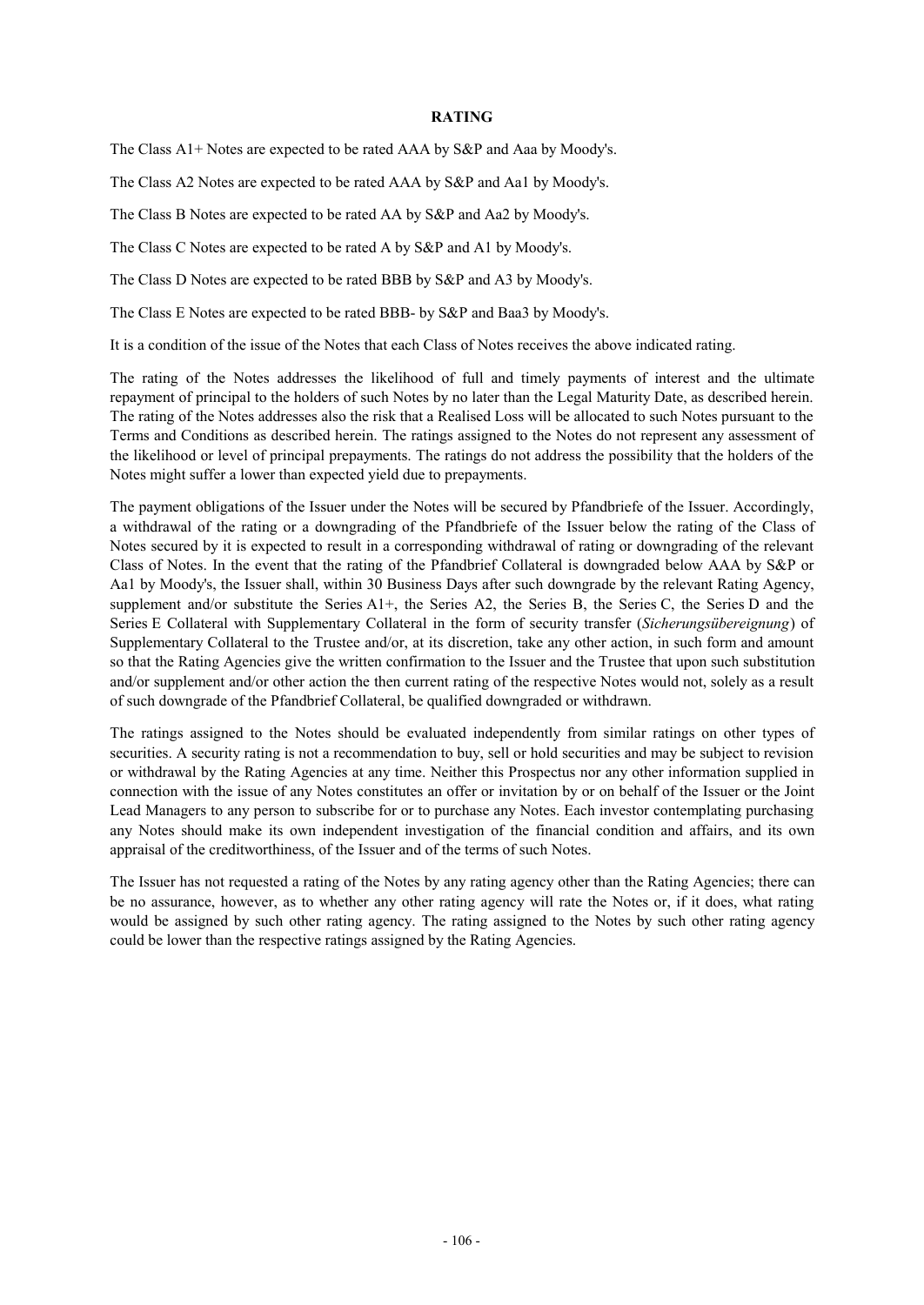#### **TAXATION IN GERMANY**

This section "Taxation" contains a general discussion of certain German tax consequences of the acquisition and ownership of Notes which should be read in conjunction with the section "Risk Factors". This discussion does not purport to be a comprehensive description of all tax considerations which may be relevant for the decision to purchase Notes. In particular, it does not consider any specific facts or circumstances that may apply to a particular purchaser of Notes. This summary is based on the laws of Germany currently in force and as applied on the date of this prospectus, which are subject to change, possibly with retroactive or retrospective effect.

**Prospective purchasers of Notes are advised to consult their own tax advisors as to the tax consequences of**  the purchase, ownership and disposition of Notes, including the effect of any state or local taxes, under the **tax laws of Germany and each country of which they are tax residents.** 

#### **Taxation of Noteholders**

#### **Income and Trade Taxation**

#### **Tax Residents**

Interest paid to Noteholders who are tax residents of Germany (*i.e.*, persons whose residence, habitual abode, statutory seat, or place of effective management and control is located in Germany) is subject to personal or corporate income tax (plus solidarity tax thereon currently at a rate of 5.5%). Such interest may also be subject to trade tax if the Notes form part of the property of a German trade or business.

Upon the disposition of Notes the Noteholder will also have to include in his taxable income any consideration invoiced separately for such portion of the interest of the current interest payment period which is attributable to the period up to the disposition of the Note ("**Accrued Interest**").

Capital gains from the disposition of Notes, including gains derived by a secondary or any subsequent acquirer of the Notes upon redemption of the Notes at maturity, ("**Capital Gains**") derived by an individual Noteholder resident in Germany not holding the Notes as business assets are subject to personal income tax, regardless of the period between acquisition and alienation of the Notes, as the amount of interest payable under the Notes is contingent on an uncertain event. Capital Gains derived by an individual Noteholder resident in Germany holding Notes as a business asset are subject to personal income tax (plus solidarity tax thereon at a rate of 5.5%) and trade tax. Capital Gains derived by a corporate Noteholder resident in Germany are subject to corporate income tax (plus solidarity tax thereon at a rate of 5.5%) and trade tax. Losses incurred upon the sale or redemption of the Notes may give rise to negative income. The capital gain (or loss) will first be computed in GBP and will then be converted into EUR.

Where the Notes are kept in a custodial account maintained with a German financial institution or financial services institution (including a German branch of a non-German financial institution or financial services institution, but excluding a non-German branch of a German financial institution or financial services institution; the "**Institution**") such Institution is generally required to withhold a tax at a rate of 30% (plus solidarity tax thereon at a rate of 5.5%) of the gross amount of interest paid to a Noteholder resident in Germany; withholding tax is also imposed on Accrued Interest.

In case of a disposition of Notes withholding tax at the aforementioned rate will also be withheld from the difference between the proceeds from the disposition, assignment or redemption and the issue price or purchase price of the Notes if they have been kept in a custodial account with the Institution since the time of issuance or acquisition, respectively. If the Notes have been transferred into the custodial account of the Institution only after such point in time, withholding tax at the aforementioned rate will be levied on a lump-sum basis on 30% of the proceeds from the disposition, assignment or redemption of the Notes. The aforementioned difference will be computed in GBP and will then be converted into EUR.

In general, no withholding tax will be levied if the holder of Notes is an individual whose Notes do not form part of the property of a German trade or business and who filed a withholding exemption certificate (*Freistellungsauftrag*) with the Institution but only to the extent the interest income derived from the Notes together with other investment income does not exceed the maximum exemption amount shown on the withholding exemption certificate. Similarly, no withholding tax will be deducted if the holder of Notes has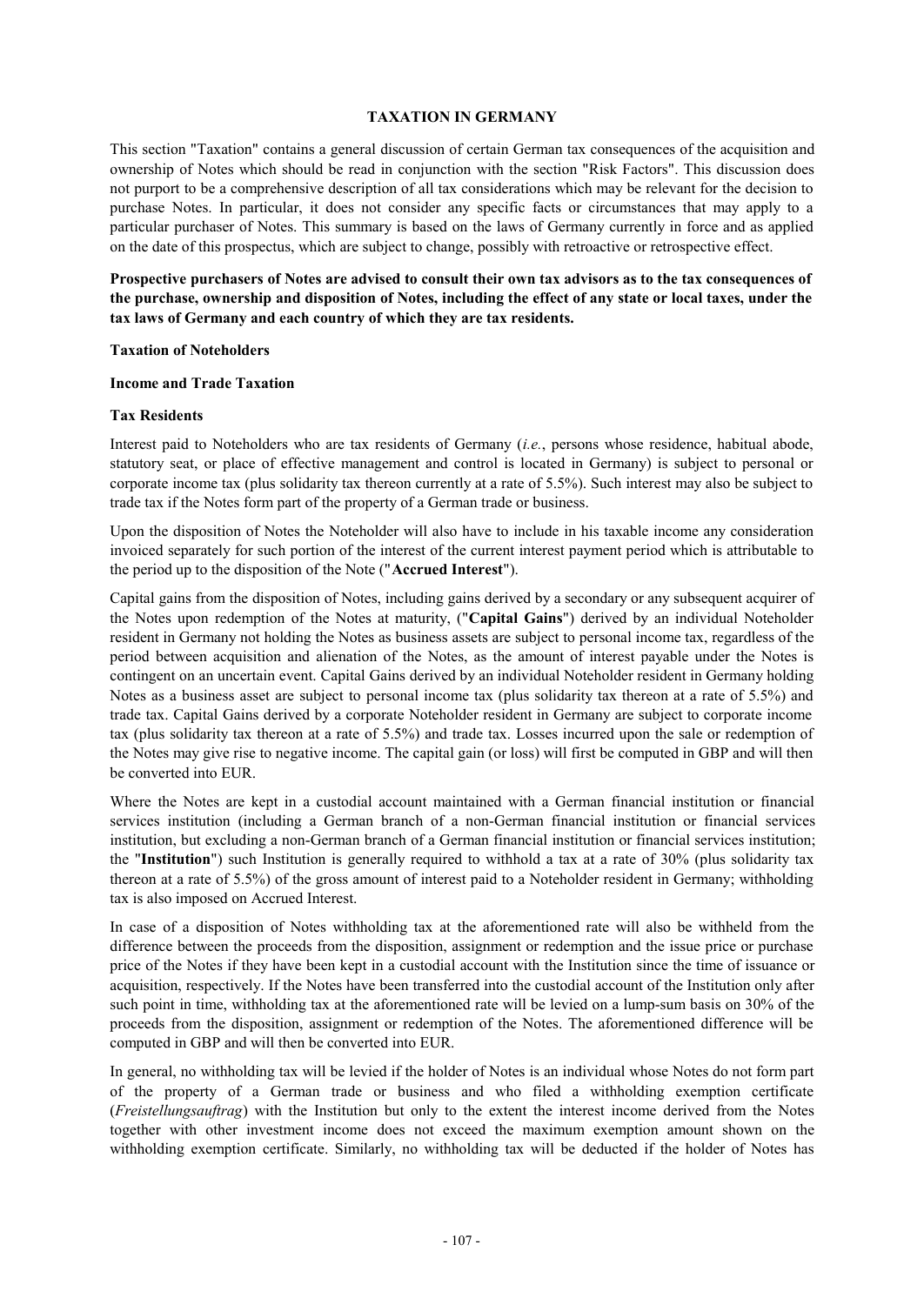submitted to the Institution a certificate of non-assessment (*Nichtveranlagungsbescheinigung)* issued by the relevant local tax office.

Withholding tax (and the solidarity tax thereon) are credited as prepayments against the personal or corporate German income tax (and the solidarity tax liability) of the German resident. Amounts overwithheld may entitle the holder of a Note to a refund, based on an assessment to tax.

### *Non-Residents*

Interest (including Accrued Interest) and capital gains are in principle not subject to German taxation, unless the Notes form part of the business property of a permanent establishment, including a permanent representative, or a fixed base maintained in Germany by the Noteholder. If the non-resident Noteholder is subject to German taxation a tax regime similar to that explained above at "Tax Residents" applies.

Non-resident Noteholders are, in general, exempt from German withholding tax (and solidarity surcharge) on interest and capital gains. However, where the interest is subject to German taxation as set forth in the preceding paragraph and the Notes are held in a custodial account with a Disbursing Agent, withholding tax is levied as explained above at "Tax Residents".

# **Inheritance and Gift Tax**

The gratuitous transfer of a Note by a Noteholder as a gift or by reason of the death of the Noteholder is subject to German gift or inheritance tax if the Noteholder or the recipient is resident or deemed to be resident in Germany under German law at the time of the transfer. If neither the Noteholder nor the recipient is resident, or deemed to be resident, in Germany at the time of the transfer no German gift or inheritance tax is levied unless the Notes form part of the business property of a permanent establishment or fixed base maintained in Germany by the Noteholder. Tax treaties concluded by Germany generally permit Germany to tax the transfer in this situation.

# **Other Taxes**

No stamp, issue, registration or similar taxes or duties will be payable in Germany in connection with the issuance, delivery or execution of the Notes. Currently, net assets tax is not levied in Germany.

### **EU Savings Tax Directive**

On June 3, 2003 the Council of the European Union (Ecofin) adopted a directive regarding the taxation of savings income in the form of interest payments (the "EU Savings Tax Directive"). Accordingly, each EU Member State must require paying agents (within the meaning of such directive) established within its territory to provide to the competent authority of this state details of the payment of interest made to any individual resident in another EU Member State as the beneficial owner of the interest. The competent authority of the EU Member State of the paying agent (within the meaning of the EU Savings Tax Directive) is then required to communicate this information to the competent authority of the EU Member State of which the beneficial owner of the interest is a resident.

For a transitional period, Austria, Belgium and Luxembourg may opt instead to withhold tax from interest payments within the meaning of the directive at a rate of 15% for the first three years from application of the provisions of such directive, of 20% for the subsequent three years, and of 35% from the seventh year after application of the provisions of such directive.

In conformity with the pre-requisites for the application of the directive, Switzerland, Liechtenstein, San Marino, Monaco and Andorra have confirmed that from July 1, 2005 they will apply measures equivalent to those contained in such directive, in accordance with agreements entered into by them with the European Community. It has also been confirmed that certain dependent or associated territories (the Channel Islands, the Isle of Man and certain dependent or associated territories in the Caribbean) will apply from that same date an automatic exchange of information or, during the transitional period described above, a withholding tax in the described manner. Consequently, the Council of the European Union noted that the conditions have been met to enable the provisions of the EU Savings Tax Directive to enter into force as from July 1, 2005.

By legislative regulations dated January 26, 2004 the Federal Government enacted the provisions for implementing the directive into German law. These provisions apply as from July 1, 2005.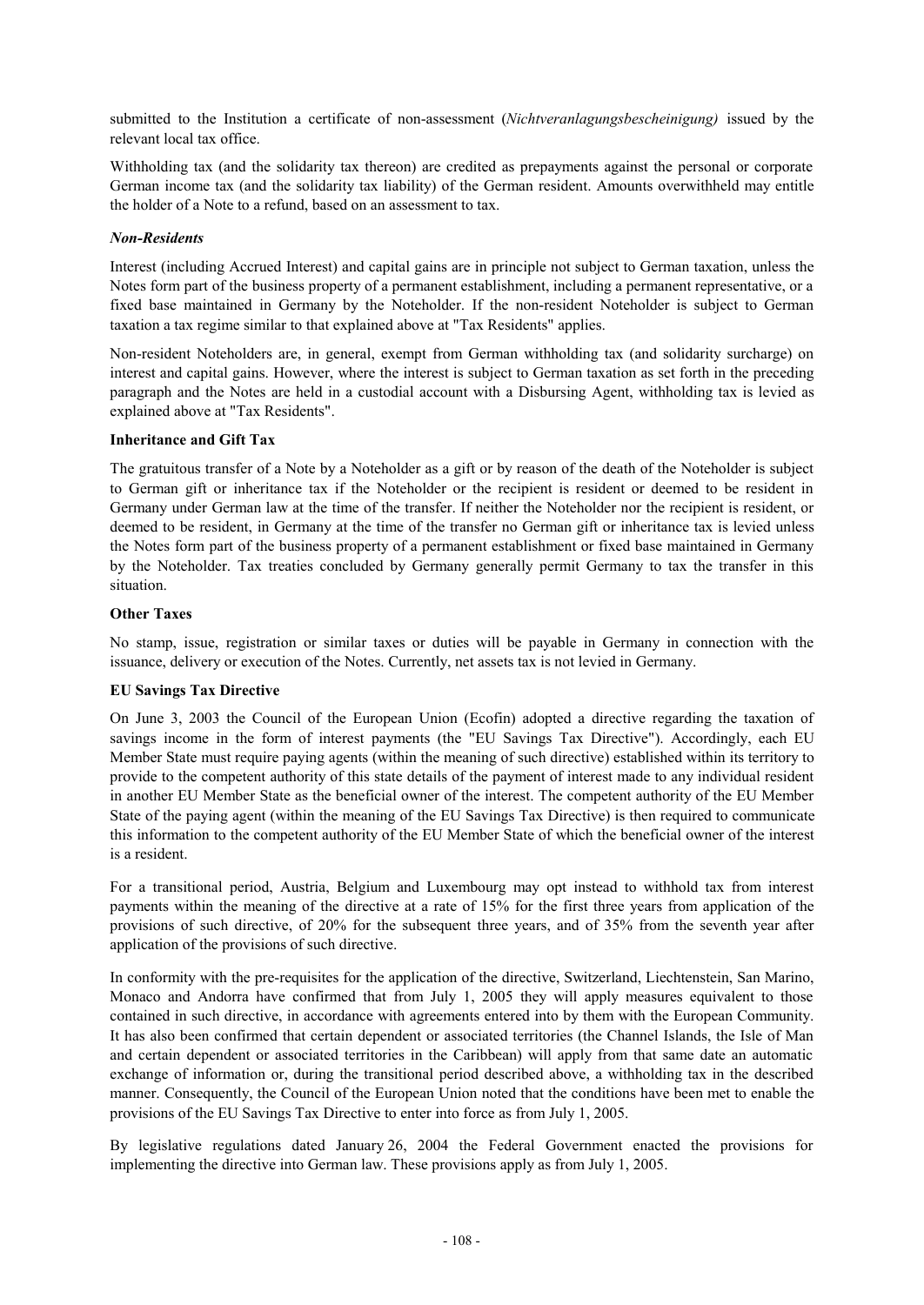#### **Possible Introduction of a Flat Tax (***Abgeltungssteuer***) on Investment Income and Private Capital Gains**

According to a draft bill issued by the German Federal Ministry of Finance on February 5, 2007 it is envisaged to introduce a flat tax (*Abgeltungssteuer*) on investment income and private capital gains as elements of a corporate income tax reform. The flat tax would be levied by German withholding agents as a withholding tax, inter alia, on interest income, dividends and capital gains from the disposal of securities held as non-business assets, irrespective of any holding period. Payment of the flat tax would satisfy any income tax liability of the investor in respect of such investment income or private capital gains. The envisaged tax would be levied at a rate of 25% (plus 5.5% solidarity surcharge thereon and, if applicable, church tax) of the relevant gross income. However, taxpayers would be able to apply for a tax assessment on the basis of net taxable income if that proves to be more favourable. According to the draft bill, the flat tax would take effect from January 1, 2009 but would only be imposed on capital gains from assets acquired after December 31, 2008. If the flat tax was introduced as proposed, interest payments and capital gains on the Notes could be subject to withholding obligations as described if the Notes are held in a custodial account maintained with a German branch of a German or non-German bank or financial services institution. It remains unclear whether and in which form the envisaged legislative changes will become effective.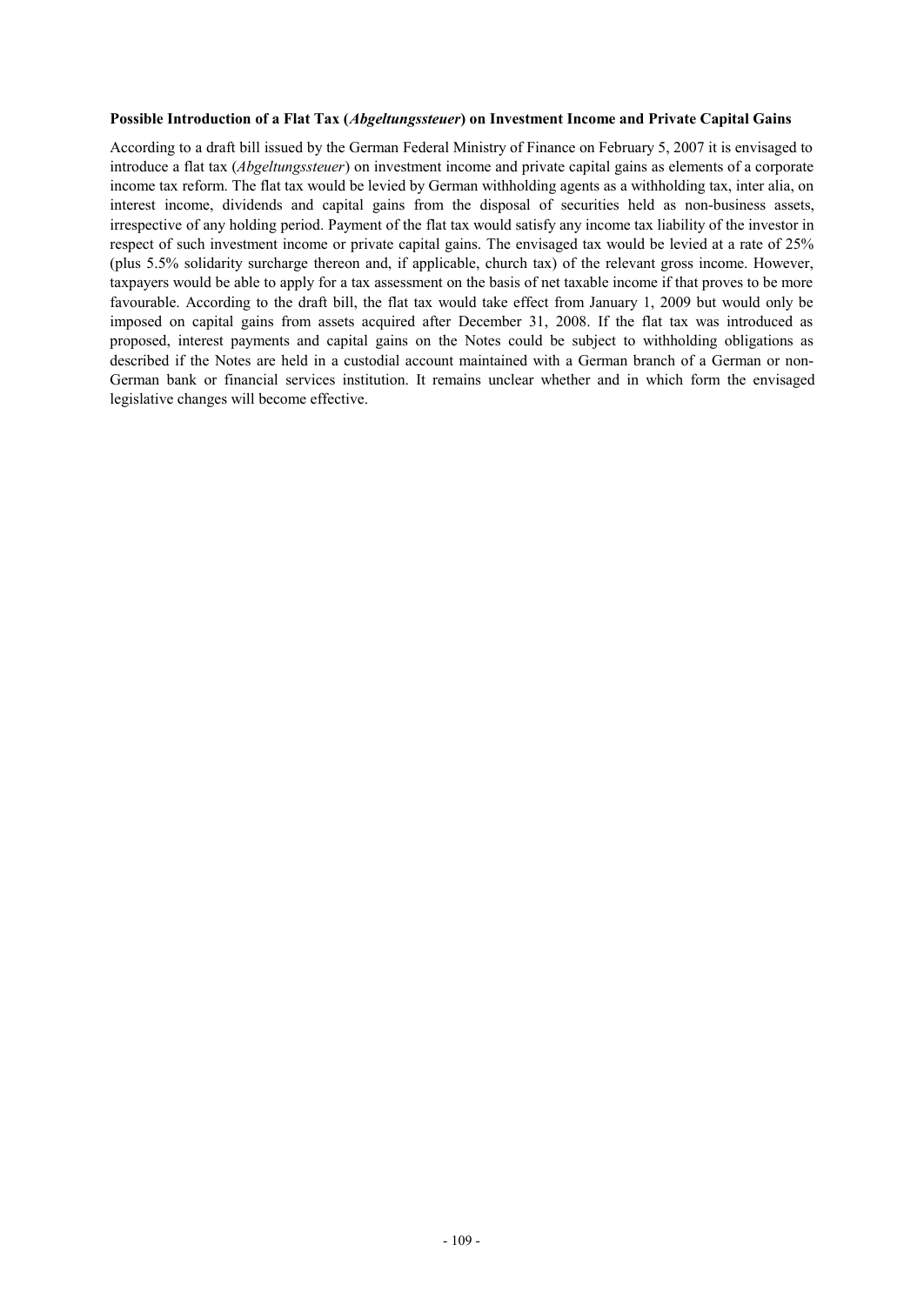#### **SUBSCRIPTION AND SALE**

### **Subscription of the Notes**

Pursuant to the Subscription Agreement dated February 28, 2007 between Calyon and the Issuer, Calyon has agreed, subject to certain conditions, to subscribe for the Notes and to offer the Notes. Proceeds to the Issuer will be net of any selling concessions granted by the Issuer, transaction structuring fees and management, underwriting and placement commissions of Calyon, and other expenses of the Issuer in connection with the issue of the Notes. The Issuer has further agreed to reimburse Calyon for certain of its expenses in connection with the issue of the Notes.

In the Subscription Agreement, the Issuer has made certain representations and warranties in respect of its legal and financial matters. The Subscription Agreement entitles Calyon to terminate its respective obligations thereunder in certain circumstances prior to payment of the purchase price of the Notes. The Issuer has agreed to indemnify Calyon against certain liabilities in connection with the offer and sale of the Notes.

#### **Selling Restrictions**

*United States of America and its Territories*. (1) The Notes have not been and will not be registered under the Securities Act and may not be offered, or sold within the United States or to, or for the account or benefit of, U.S. persons except in accordance with Regulation S under the Securities Act or pursuant to an exemption from the registration requirements of the Securities Act. Each of the Joint Lead Managers has represented and agreed that it has offered and sold the Notes, and will offer and sell the Notes (i) as part of its distribution at any time and (ii) otherwise until 40 days after the completion of the distribution of all the Notes only in accordance with Rule 903 of the Regulation S under the Securities Act. Neither any of the Joint Lead Managers, its affiliates nor any persons acting on their behalf have engaged or will engage in any directed selling efforts with respect to the Notes, and they have complied and will comply with the offering restrictions requirements of Regulation S under the Securities Act. Each of the Joint Lead Managers also has agreed that at or prior to confirmation of sale of Notes, it will have sent to each distributor, dealer or person receiving a selling concession, fee or other remuneration that purchases Notes from it during the restricted period a confirmation or notice to substantially the following effect:

"The Securities covered hereby have not been registered under the U.S. Securities Act of 1933, as amended (the "**Securities Act**") and may not be offered or sold within the United States or to, or for the account or benefit of, U.S. persons (i) as part of their distribution at any time or (ii) otherwise until 40 days after the completion of the distribution of the Securities as determined and certified by each of the Joint Lead Managers, except in either case in accordance with Regulation S under the Securities Act. Terms used above have the meaning given to them in Regulation S under the Securities Act."

Terms used in this clause (1) have the meaning given to them by Regulation S under the Securities Act.

(2) In addition, under U.S. Treas. Reg. § 1.163-5(c)(2)(i)(C) (the "**TEFRA C Rules**"), Notes in bearer form must be issued and delivered outside the United States and its possessions in connection with their original issuance. Each of the Joint Lead Managers has represented and agreed that it has not offered, sold or delivered, and will not offer, sell or deliver, directly or indirectly, the Notes within the United States or its possessions in connection with their original issuance.

Further, in connection with the original issuance of the Notes each of the Joint Lead Managers has represented and agreed that it has not communicated, and will not communicate, directly or indirectly, with a prospective purchaser if either of them is within the United States or its possessions or otherwise involve its U.S. office in the offer and sale of the Notes. Terms used in this paragraph have the meaning given to them by the U.S. Internal Revenue Code and regulations thereunder, including the TEFRA C Rules.

Terms used in this clause (2) have the meanings given to them by the U.S. Internal Revenue Code and regulations thereunder, including the TEFRA C Rules.

*United Kingdom.* Each of the Joint Lead Managers has represented and agreed that:

(a) (i) it is a person whose ordinary activities involve it in acquiring, holding, managing or disposing of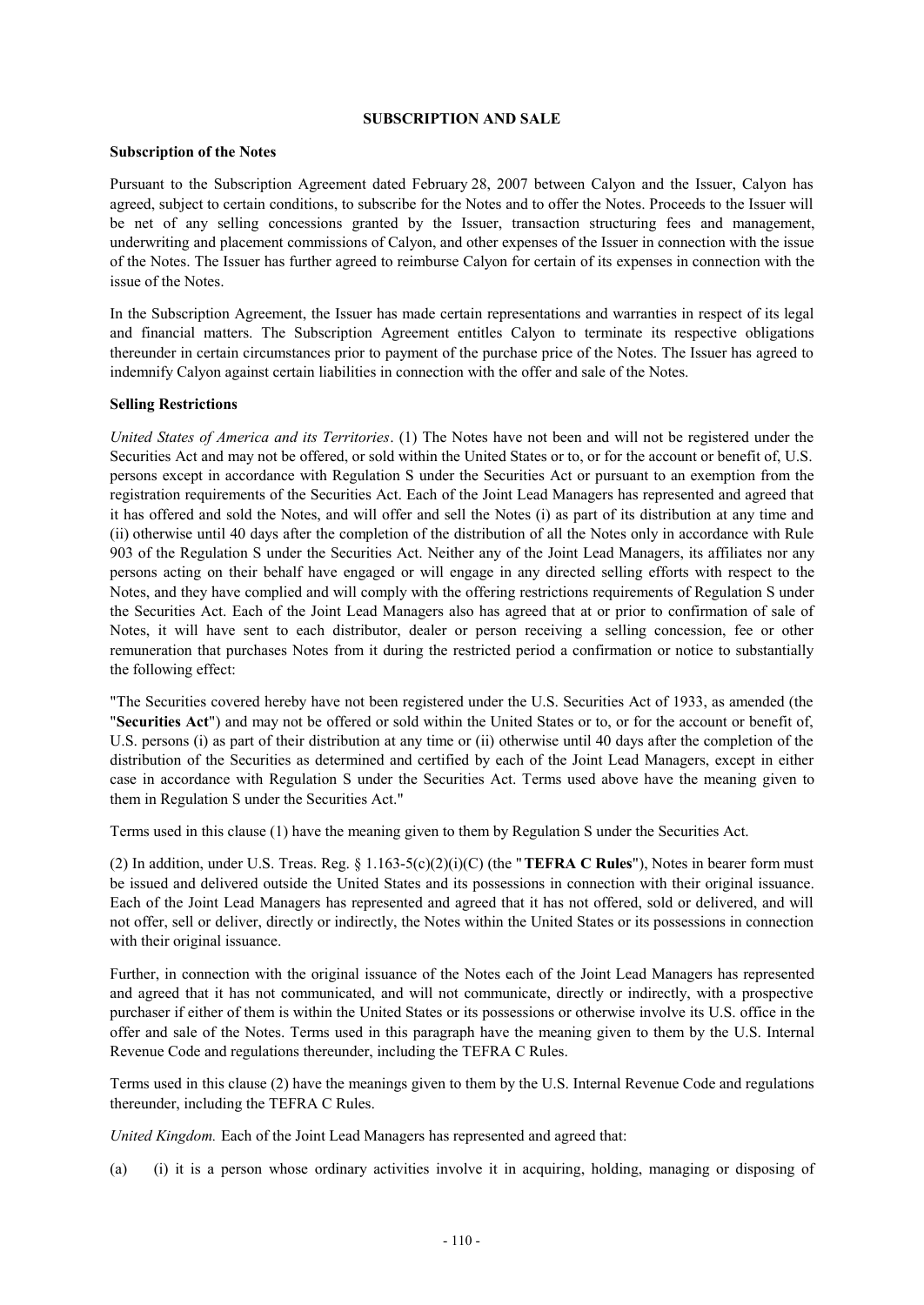investments (as principal or agent) for the purposes of its business and (ii) it has not offered or sold and will not offer or sell the Notes other than to persons whose ordinary activities involve them in acquiring, holding, managing or disposing of investments (as principal or as agent) for the purposes of their businesses or who it is reasonable to expect will acquire, hold, manage or dispose of investments (as principal or agent) for the purposes of their businesses where the issue of the Notes would otherwise constitute a contravention of Section 19 of the FSMA by the Issuer;

- (b) it has only communicated or caused to be communicated and will only communicate or cause to be communicated an invitation or inducement to engage in investment activity (within the meaning of Section 21 of the FSMA) received by it in connection with the issue or sale of the Notes in circumstances in which Section 21(1) of the FSMA does not apply to the Issuer;
- (c) it has complied and will comply with all applicable provisions of the FSMA with respect to anything done by it in relation to the Notes in, from or otherwise involving the United Kingdom.

As used herein, "**United Kingdom**" means the United Kingdom of Great Britain and Northern Ireland.

*Japan.* Each of the Joint Lead Managers has acknowledged that it is aware that the Notes have not been and will not be registered under the Securities and Exchange Law of Japan (Law No. 25 of 1948) (as amended) (the **"Securities and Exchange Law"**) and are subject to the Special Taxation Measures Law of Japan (Law No. 26 of 1957) (as amended) (the **"Special Taxation Measures Law"**). Each of the Joint Lead Managers has represented and agreed that it has not, directly or indirectly, offered or sold and will not, directly or indirectly, offer or sell Notes in Japan or to any person resident in Japan for Japanese securities law purposes (including any corporation or other entity organised under the laws of Japan), except pursuant to an exemption from the registration requirements of, and otherwise in compliance with, the Securities and Exchange Law of Japan.

*General*. Each of the Joint Lead Managers has represented and agreed that it will not offer, sell or deliver any of the Notes, directly or indirectly, or distribute this Prospectus or any other offering material relating to the Notes, in or from any jurisdiction except under circumstances that will to its best knowledge and belief result in compliance with the applicable laws and regulations thereof.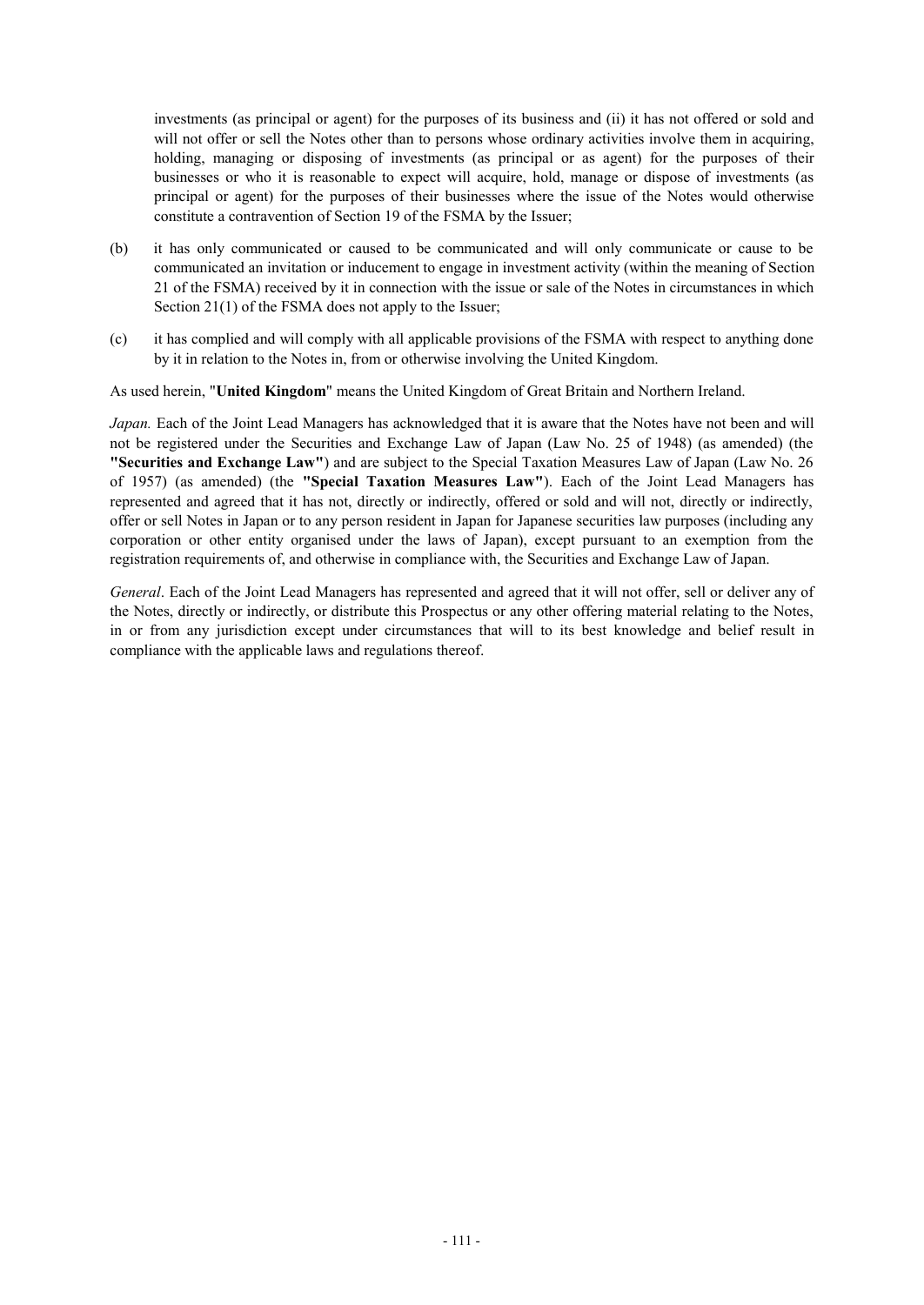### **GENERAL INFORMATION**

### **Use of Proceeds**

The Issuer will use the net proceeds of GBP 113,680,000 from the issue of the Class A1+ Notes, Class A2 Notes, Class B Notes, Class C Notes, Class D Notes and Class E Notes for its general operations in accordance with its Articles of Association.

### **Subject of this Prospectus**

This Prospectus relates to GBP 113,680,000 aggregate principal amount of the Class A1+, Class A2, Class B, Class C Notes, Class D Notes and Class E Notes credit linked notes issued by HI, with Deloitte & Touche GmbH Wirtschaftsprüfungsgesellschaft, Germany, as Trustee. Hypo Real Estate Bank International AG, Buechsenstrasse 26, 70174 Stuttgart, Germany acts as the servicer of the Reference Pool.

### **Authorisation**

The issue of the Notes was authorised by a resolution of the Management Board of the Issuer on February 1, 2007.

### **Responsibility for the Contents of this Prospectus**

The Issuer accepts responsibility for the information contained in this Prospectus and has taken all reasonable care to ensure that the facts stated in this Prospectus are true and accurate in all material respects and that there are no other material facts the omission of which would make misleading any statement in this Prospectus, whether of facts or opinion.

### **Litigation**

Save as disclosed herein, there are, and during the last 12 months prior to the date of this Prospectus there has been, no litigation, arbitration or governmental proceedings against or affecting the Issuer nor is the Issuer aware of any pending or threatened proceedings, which are or might be material in the context of the issue of the Notes.

### **Material Change**

Save as disclosed herein, there has been no material adverse change in the financial position or prospects of the Issuer since the date of its published audited financial statements for the year ended 2005.

### **Payment Information**

In connection with the Notes listed on the market of the Luxembourg Stock Exchange appearing on the list of regulated markets issued by the European Commission, the Luxembourg Stock Exchange will be informed by the Issuer of all notifications regarding payments as defined in and in the manner described in Section 15 (Form of Notices) of the Terms and Conditions of the Notes.

Payments and transfers of the Notes will be settled through Euroclear and Clearstream, Luxembourg.

All notices regarding the Notes will be published in a newspaper with general circulation in Luxembourg, expected to be the *D'Wort*, on the website of the Luxembourg Stock Exchange (www.bourse.lu) or in such other publication or manner conforming to the rules of the Luxembourg Stock Exchange.

### **Luxembourg Listing and Admission to Trading**

Application has been made to list the Class A1+ Notes, Class A2 Notes, Class B Notes, Class C Notes, Class D Notes and Class E Notes on the official list of the Luxembourg Stock Exchange and for admission of the Notes to trading on the regulated market, "Bourse de Luxembourg". The Issuer has appointed Deutsche Bank Luxembourg S.A., 2 Boulevard Konrad Adenauer, L-1115 Luxembourg, Luxembourg, as the initial Luxembourg intermediary (the "**Luxembourg Intermediary**") for the Luxembourg Stock Exchange.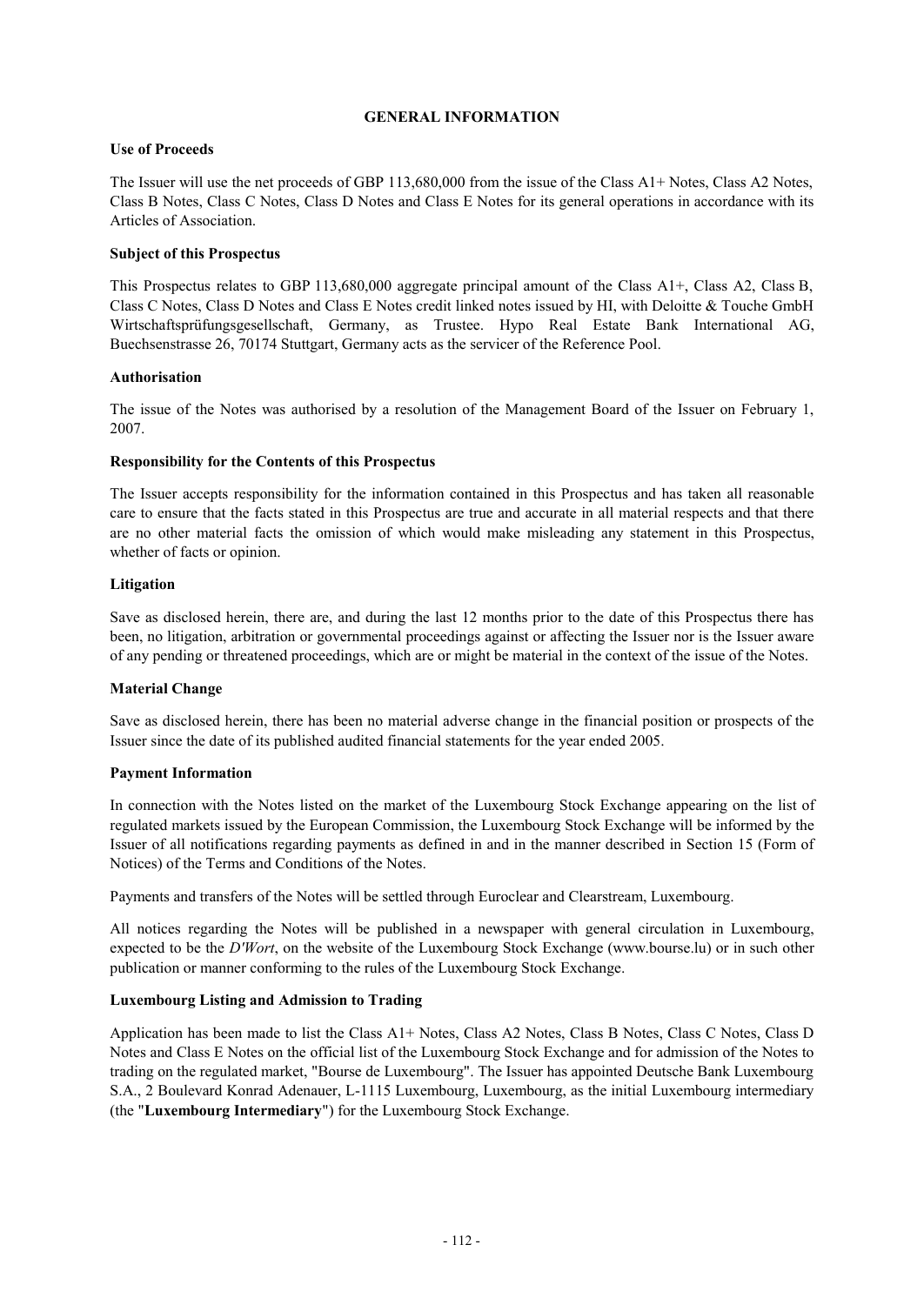#### **Clearing Codes**

**Class A1+ Class A2**  WKNA0LRNQ WKN A0LRNR ISIN XS0285362082 ISIN XS0285364963

**Class B Class C** WKN A0LRNS WKN A0LRNT ISIN XS0285366588 ISIN XS0285367982 Common Code 028536658 Common Code 028536798

**Class D Class E**  WKN A0LRNU WKN A0LRNV ISIN XS0285369921 ISIN XS0285374509 Common Code 028536992 Common Code 028537450

Common Code 028536208 Common Code 028536496

The Notes have been accepted for clearing by Euroclear and Clearstream Luxembourg.

#### **Availability of Documents**

Copies of the following documents may be obtained during customary business hours on any working day from the date hereof (or the date of publication of such document, as relevant) and so long as any of the Notes remain outstanding at the head office of the Issuer and as long as any of the Notes are listed on the market of the Luxembourg Stock Exchange appearing on the list of regulated markets issued by the European Commission they will be available (free of charge) to and may also be obtained (free of charge) at the head office of the Luxembourg Intermediary at 2 Boulevard Konrad Adenauer, L-1115 Luxembourg, Luxembourg:

- (i) the Articles of Association of the Issuer;
- (ii) the confirmation of the authorisation of the issue of the Notes by the Issuer;
- (iii) this Prospectus;
- (iv) the Trust Agreement dated February 28, 2007 and the Subscription Agreement dated February 28, 2007;
- (v) the terms and conditions of the Pfandbrief Collateral;
- (vi) the financial statements of the Issuer, and the auditor's opinion in relation thereto, for the financial year ended December 31, 2004 and December 31, 2005 (see "DOCUMENTS INCORPORATED BY REFERENCE");
- (vii) all future annual financial statements of the Issuer;
- (viii) the Noteholder Report and all other notices given to the Noteholders. The first Noteholder Report will be made available not later than on June 18, 2007.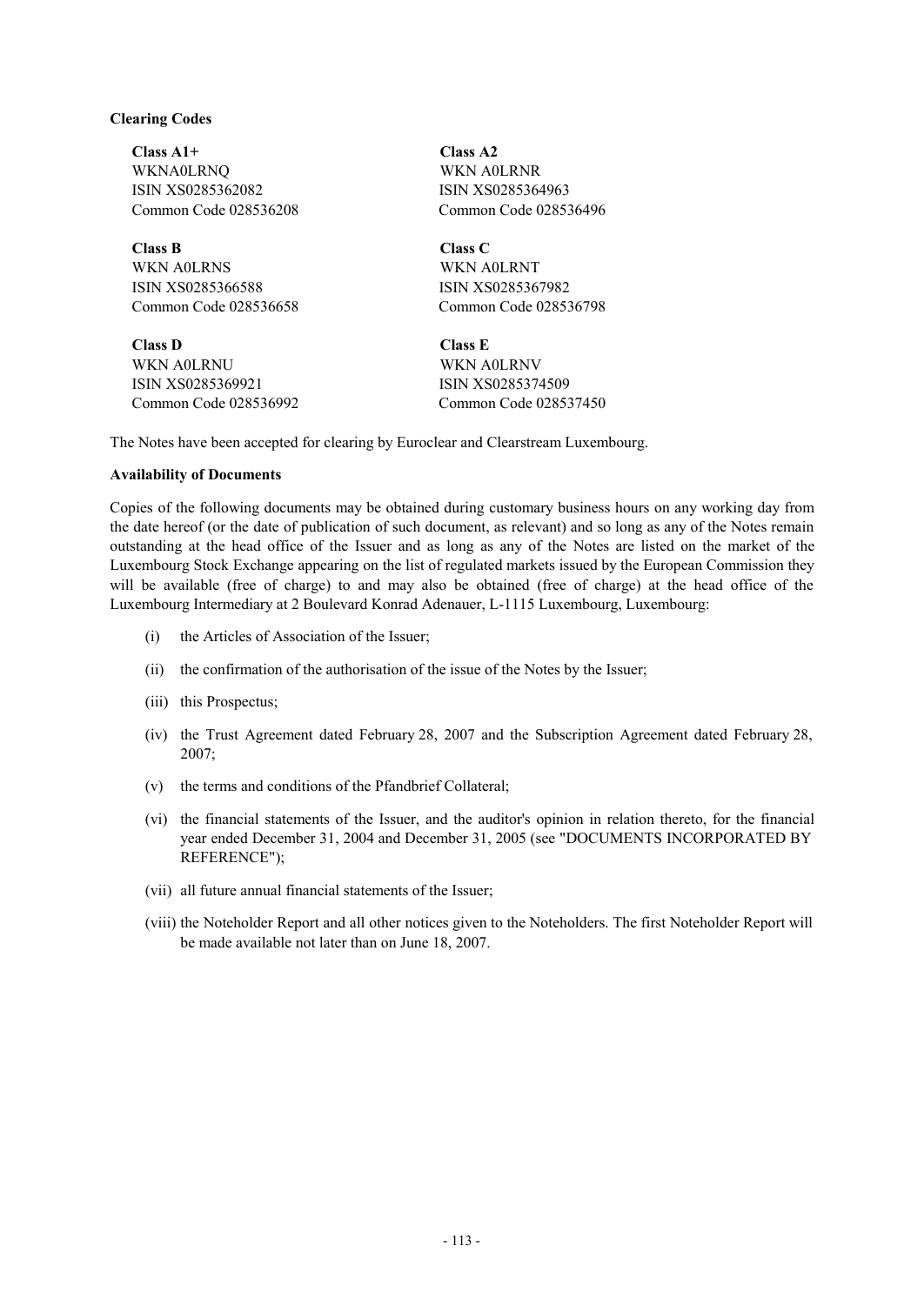## **INDEX OF DEFINED TERMS**

### $\overline{A}$

## $\overline{B}$

## $\overline{c}$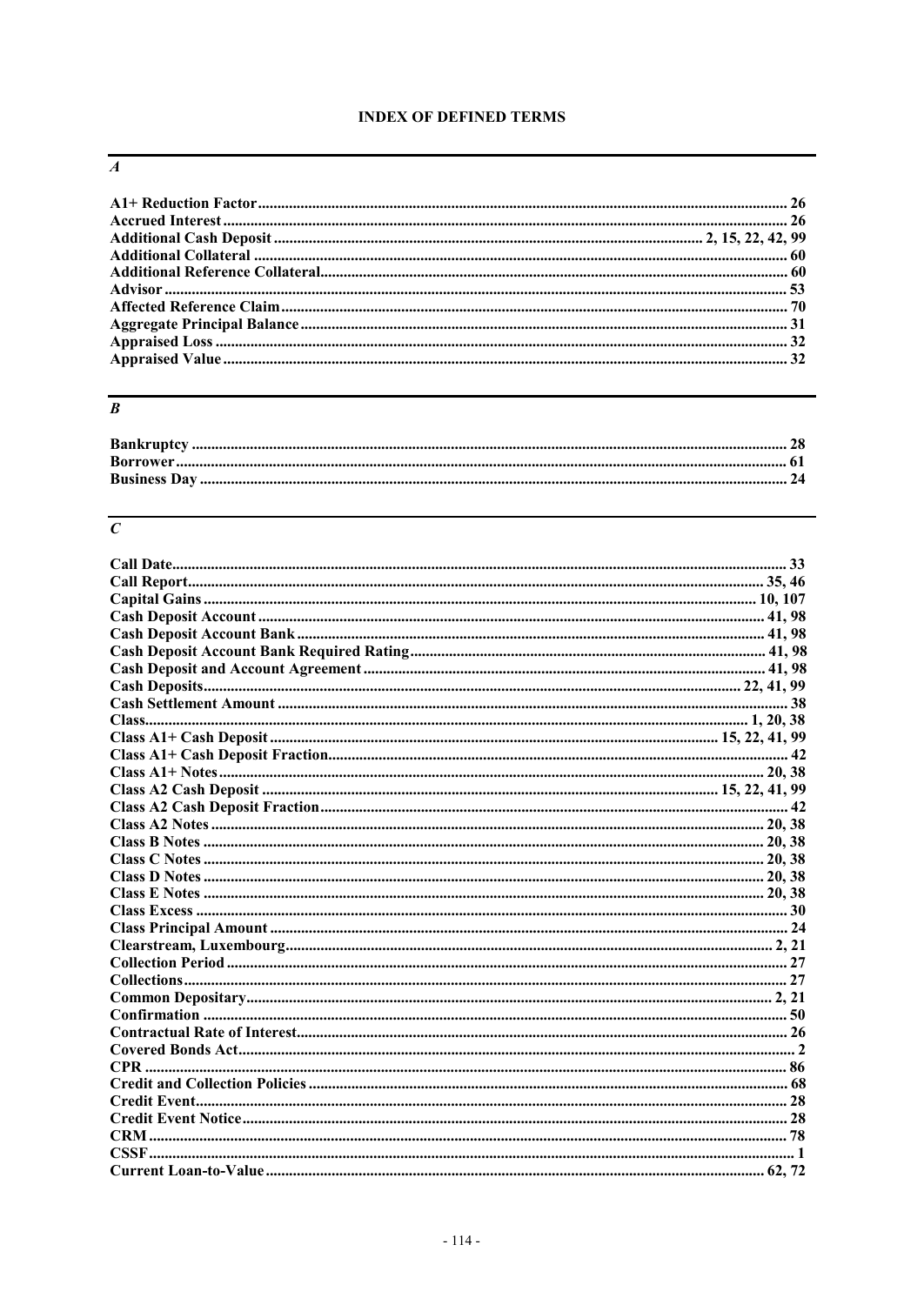# $\overline{D}$

# $\overline{E}$

## $\overline{F}$

# $\overline{G}$

| <b>GBP</b> |  |
|------------|--|
|            |  |

# $\overline{H}$

# $\overline{I}$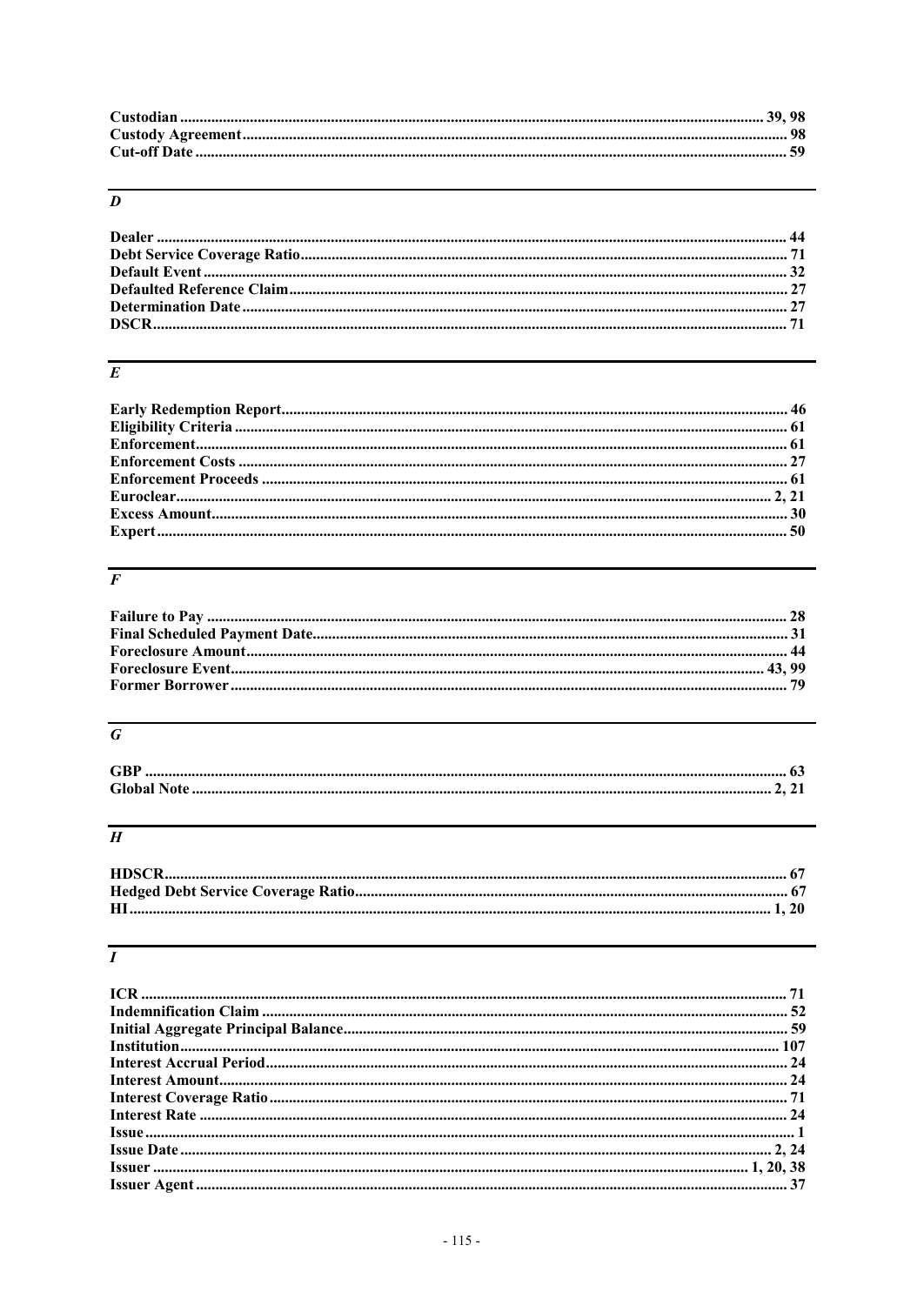|--|--|--|

# $\overline{L}$

# $\overline{M}$

## $\overline{N}$

# $\overline{\overline{o}}$

# $\overline{P}$

| ${\bf Prospecies \: Directive.} \label{prop:2}$ |  |
|-------------------------------------------------|--|
|                                                 |  |

# $\overline{R}$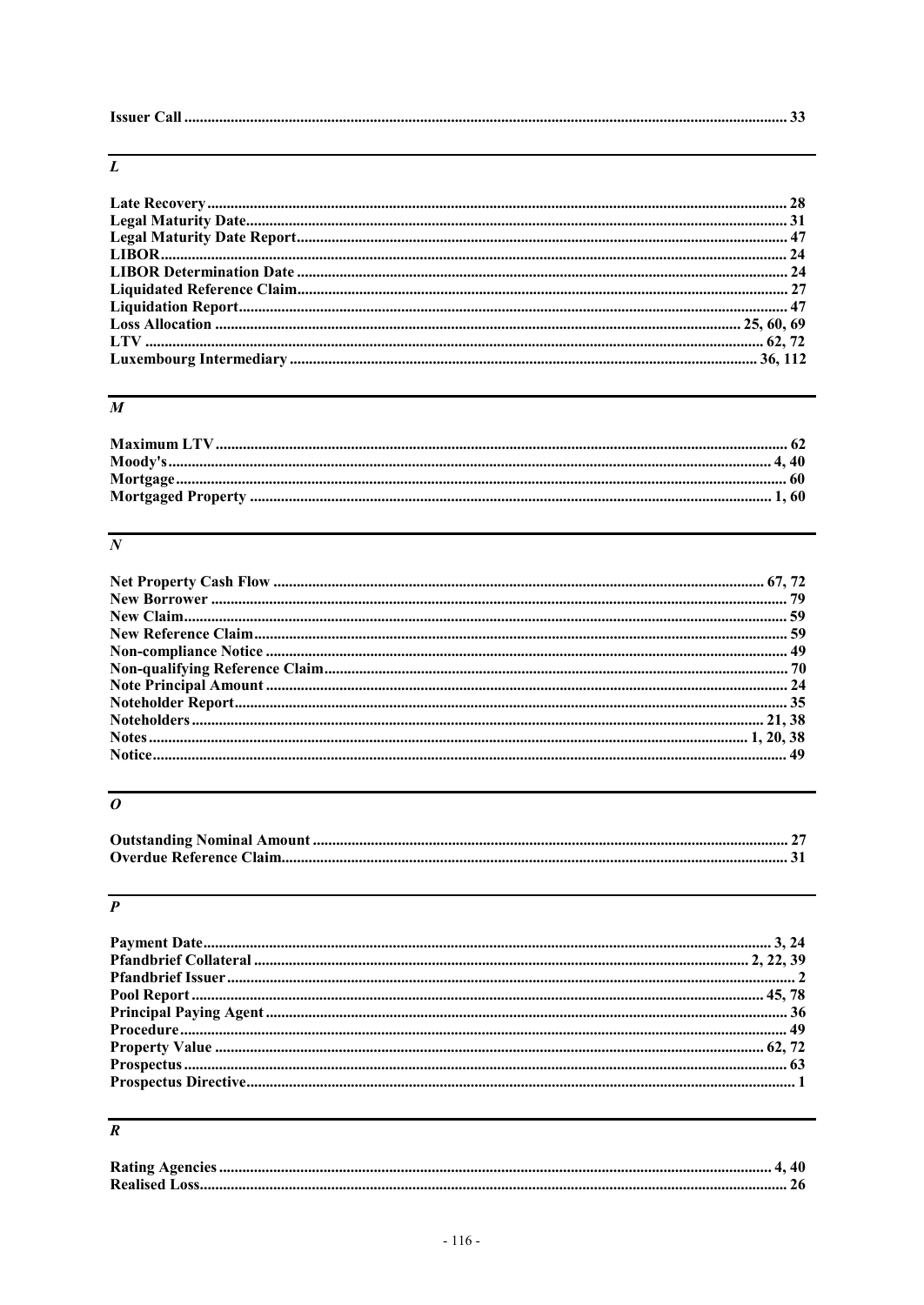# $\overline{s}$

## $\overline{T}$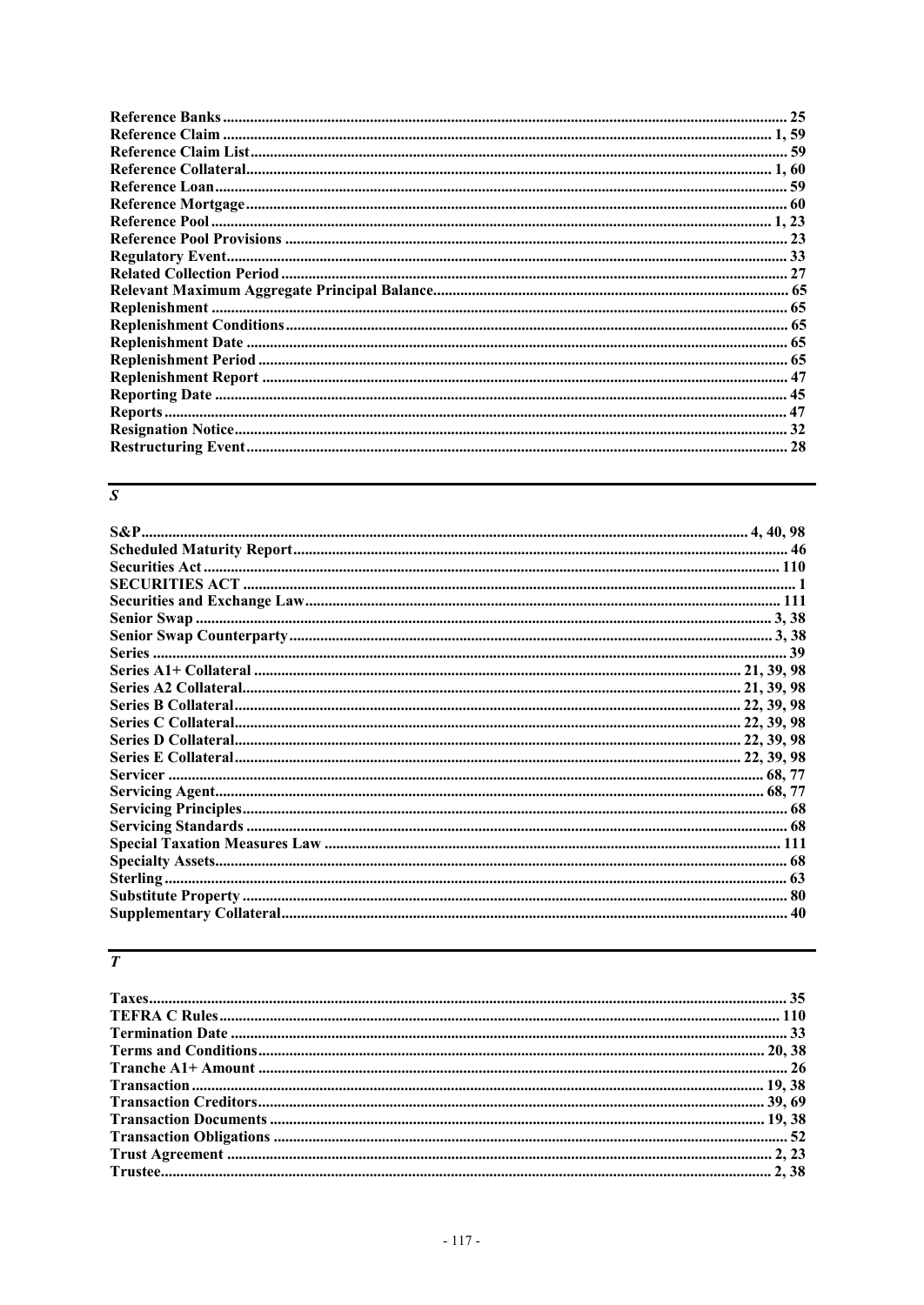| $\boldsymbol{U}$                                            |  |
|-------------------------------------------------------------|--|
|                                                             |  |
|                                                             |  |
| <u> 1999 - Johann Stoff, amerikansk politiker (d. 1989)</u> |  |
| $\boldsymbol{V}$                                            |  |
|                                                             |  |
|                                                             |  |
|                                                             |  |